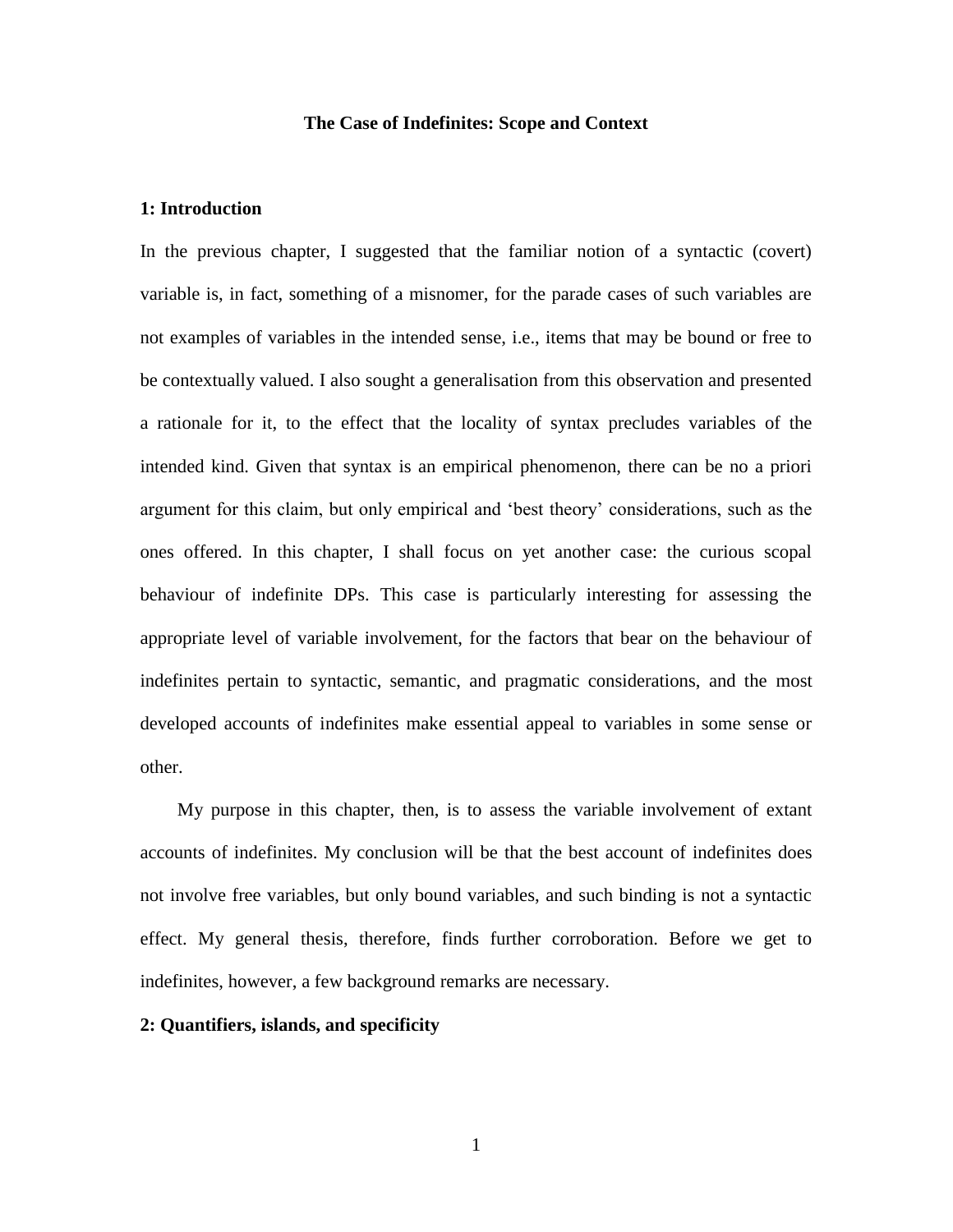As intimated above, the literature on indefinites since the early 1980s is marked by a confluence of considerations from many areas of linguistics as well as notable contributions from philosophy of language. I can't hope to cover, let alone do justice to, the complexity of this work. My intent, however, is not definitively to settle disputes about the status of indefinites, but only to show that accounts of indefinites that appeal to free variables unfavourably compare to an account that doesn't, namely, the choicefunction account articulated by Reinhart (1997, 2005) and Winter (1997). The ultimate truth about indefinites is one thing; whether their behaviour offers a prima facie case for syntactic free variables is another thing, the thing that presently occupies me.

 Although my focus is narrow, I shall be making some broad assumptions, if for no other reason than to keep the discussion manageable. In this section I shall spell out these assumptions and indicate why they are innocent, at least from the perspective of my narrow focus, i.e., the assumptions to be made do not prejudge the issue of the existence of free syntactic variables in my favour.

 (i) *Quantifiers and their scope*. In the absence of considerations (empirical or theoretical) to the contrary, I assume that natural language determiners express generalised quantifiers, such that the determiner is of type  $\langle \langle e, t \rangle, \langle \langle e, t \rangle, t \rangle)$ , which, takes a monadic predicate of type  $\langle e, t \rangle$  as argument, to generate a DP of type  $\langle \langle e, t \rangle$ , t>, which may combine with a predicate to generate a truth-evaluable phrase (a 'sentence'). Semantically, then, DPs may be construed as denoting a set of sets; for example, *every boy* denotes the set of sets that contain every boy; *some boy* denotes the set of sets that contain at least one boy; *three boys* denotes the set of sets that contain at least three boys; and so on. I do not for a moment think that the semantics of DPs is so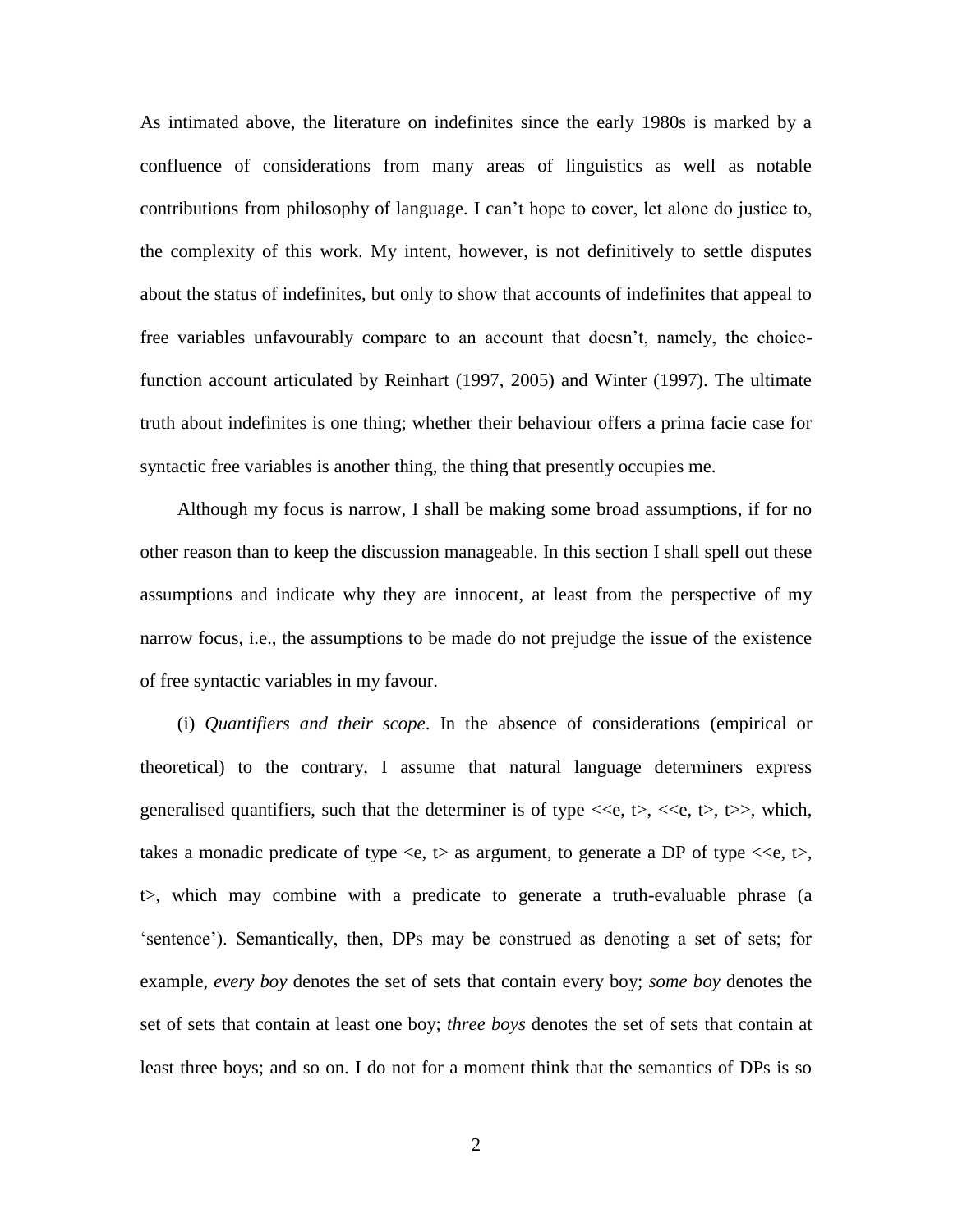straightforward; indeed, the behaviour of indefinites is a complicating case in point. Still, the generalised quantification framework is sufficiently robust to be the default assumption of most researchers in the field (Peters and Westerståhl, 2006; Szabolcsi, 2010).

 I further assume that the scope of DPs in natural language is governed by a syntactic principle of Quantifier Raising (QR) discussed in the last chapter. This is to say nothing more than that syntactic structure encodes at least some scope relations by way of DPs being moved into positions of relative c-command to each other that reflect the relative dependence of the DPs interpretations. I only assume that QR operates on DPs that scope out of their surface position; narrow or *in-situ* scope may be realised without QRmovement. Also, a commitment to QR in such a non-obligatory sense does not amount to a commitment to a syntactic level of LF as *the* level where QR applies. I am happy for QR to be an instance of a more general movement operation that applies throughout a derivation. All that is important about QR for present purposes is that it is a syntactic principle and so should respect syntactic constraints on movement. I'll get to such constraints shortly.

 These two assumptions about the semantics and syntax of natural language quantification in no way militate against syntactic free variables. Trivially, if DPs are generalised quantifiers, then a free variable associated with a DP would most naturally be read as a further restriction on the domain of quantification specified by the nominal argument of the determiner (Stanley and Szabó, 2000). The semantics of generalised quantification is entirely blind to whether the full restriction on the quantification comes from lexically specified content alone or from such content and a further restriction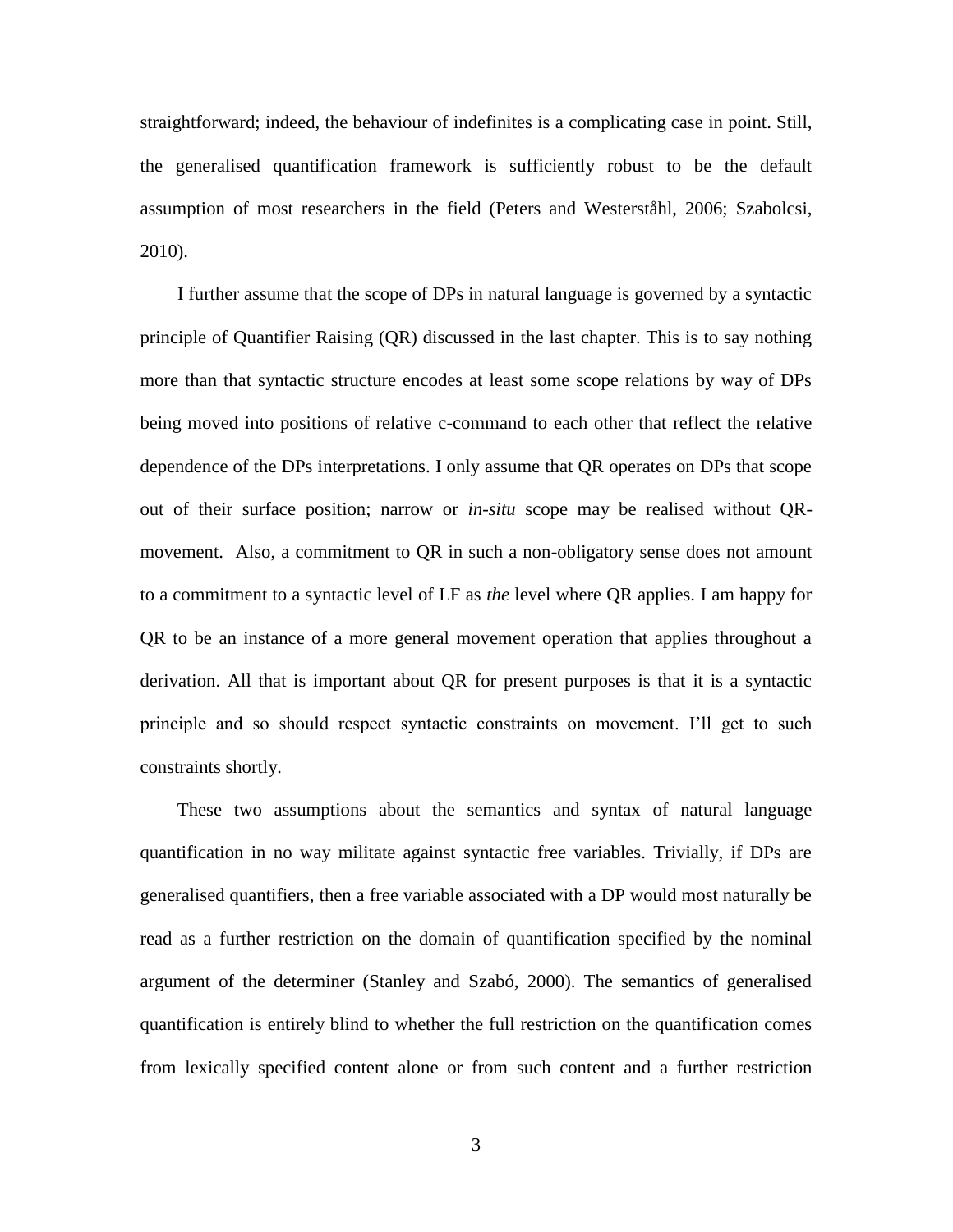provided by the context of utterance.<sup>1</sup> The neutrality holds in the other direction too: generalised quantification clearly does not entail or presuppose free syntactic variables, for the framework applies to cases where we may simply stipulate the absence of free variables or variables *in toto*. The framework provides a general algebra for quantification, and is not associated with any particular means of encoding the algebraic relations.

 QR, as argued in the last chapter, only involves bound variables, but this is utterly trivial, as QR *just is* a principle that generates dependent relations (*trace of x*, *copy of x*) as opposed to a principle that interprets extant syntactic relations between lexical items as being dependent or not. Still, again, QR is not in any way inconsistent with free syntactic variables; such would-be variables could not be QR-generated, but they might be independently generated and undergo movement via QR.

 (ii) *Islands*. So-called islands are syntactic domains or phrases from which items cannot move, but which items may cross over (hence the original term, 'island', as in 'stranded on an island'). I shall assume that islandhood is a syntactic phenomenon, as opposed to a pragmatic or processing effect. I shall also assume that syntactic islands are one and the same as scope islands; that is to say, a phrase from which, say, a *wh*-item cannot overtly move is also a phrase from which a DP cannot scope out via QR. For example, we have the correct prediction in (1) on the assumption that relative clauses are syntactic and scope islands:

(1)a \*What did someone meet  $[p]$  the man  $[\kappa c]$  who wrote  $\langle \text{what}\rangle]$ 

b Someone met [DP the man [RC who wrote few articles]]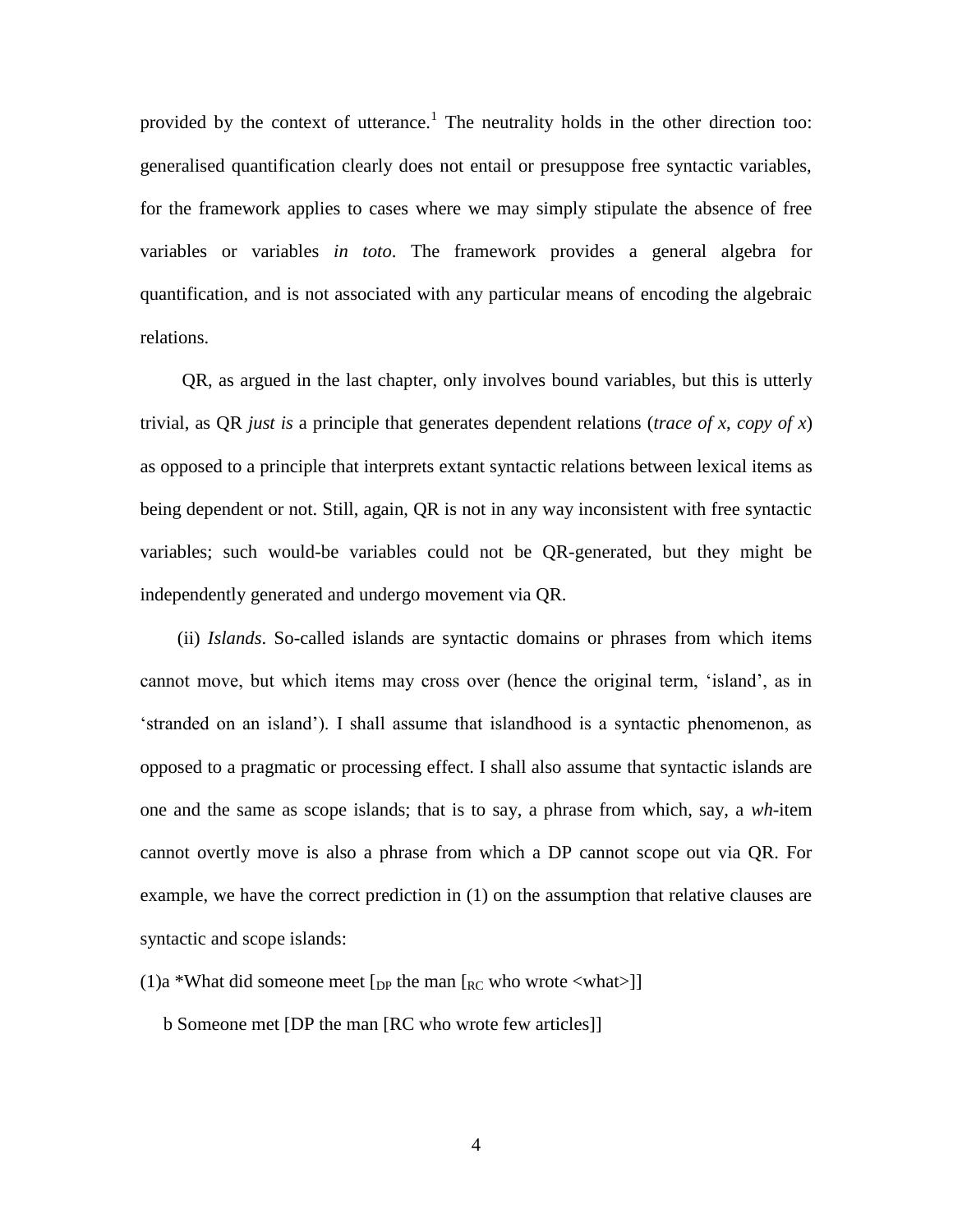(1a) is ill-formed, where *what* is moved from the relative clause embedded within the DP. Note, though, that *wh*-movement from the DP position is fine, as in the discourse, *Who did someone meet? The man who wrote the article about bees*. We take the relative clause, therefore, to be a syntactic island. Reflecting on (1b), we see that the relative clause seems to be an island too for the scope of the DP *few articles*, which cannot be construed with wide scope over the matrix DP *someone*:

(2) Few articles are such that someone met the man who wrote them

(2) expresses a perfectly coherent, albeit implausible, thought, but it is not a thought expressible by (1a).

 All that said, syntactic islands cannot be identified with scope islands. Clausal complements of verbs are typically understood to be scope islands, but they are not syntactic islands.<sup>2</sup> Still, the correspondence is close enough to make it a default assumption that QR overt movement for scope mirrors overt movement for question formation and the like. In other words, where there isn't such a correspondence, an explanation should be forthcoming. As for what phrases are islands, I shall only discuss DPs embedded in DPs, *if*-clauses, and relative clauses, all of which are paradigmatic syntactic and scope islands.

 These assumptions about islands are controversial, of course, as is more or less everything in syntactic theory.<sup>3</sup> The assumptions, however, are neutral regarding the status of syntactic free variables. As we shall see, a large measure of the interest indefinites have is due to their apparent exceptional behaviour with regard to islands, and most theorists in the field, regardless of their attitude towards free variables, endorse the conception of islandhood just spelt out. The problem is just this: if QR is what generates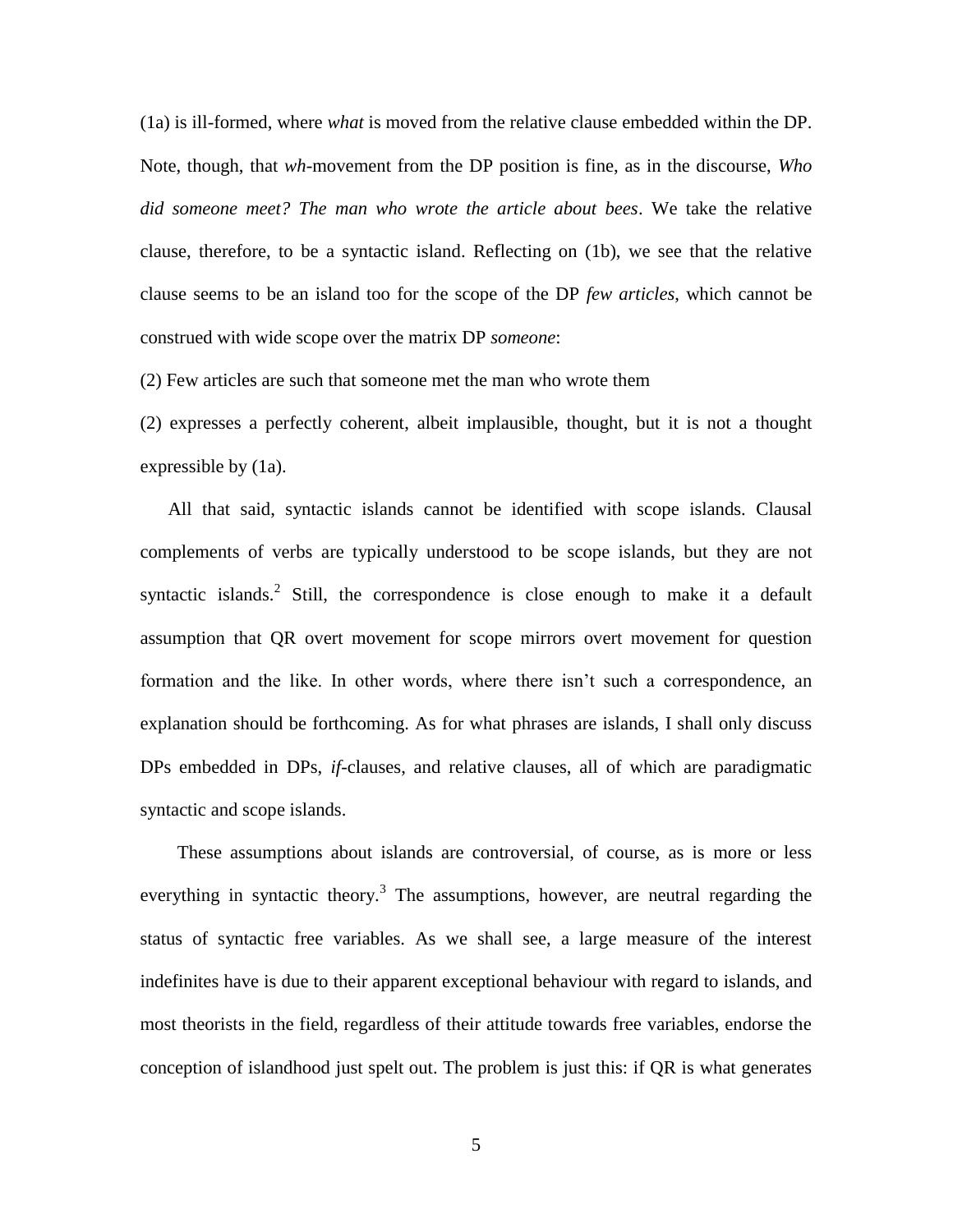non-narrow scope, and QR is a syntactic principle, then the scope of DPs should be regular *vis-à-vis* syntactic constraints that *eo ipso* apply to QR. This is not so, though: indefinites scope exceptionally. So, at least as far as the extant positions in the field are concerned, the status of islandhood is a neutral matter. This is just as it should be, of course. Imagine that islands had no syntactic basis at all. In that case, without further ado, indefinites would not be exceptional *vis-à-vis* syntactic constraints, because islandhood would not be a syntactic condition. So, QR could scope out indefinites without contradicting any syntactic condition. So much, though, would leave the phenomena unexplained. If QR may, after all, scope out indefinites from relative clauses, say, then it should scope out the non-indefinites too, such as *few* and *every*, but such determiners do not take wide scope in those environments. The basic problem, then, is that scope is not uniform, and it is unobvious what syntactic or semantic condition could explain the difference. The common appeal to islands and QR is simply one way of pitching the irregularity, which remains even if one forsakes QR and syntactic islandhood.<sup>4</sup>

 (iii) *The indefinites*. I shall principally be concerned with *some* and *a/an* as indefinites. The relevant scope behaviour, though, generalises to at least a sub-class of 'weak' or existential quantifiers, including unmodified numerical terms and *several*. The precise identity of the class is not important for my purposes, and none of my examples will turn on controversial cases.<sup>5</sup>

 (iv) *Specificity/referentiality*. Parallel to the discussion of indefinites, there has been much debate about the character and status of specificity or referentiality, i.e., how a speaker may intend to express proposition whose truth bears on a specific thing, and how such a content might be encoded in the use of indefinites. $6$  I shall have something definite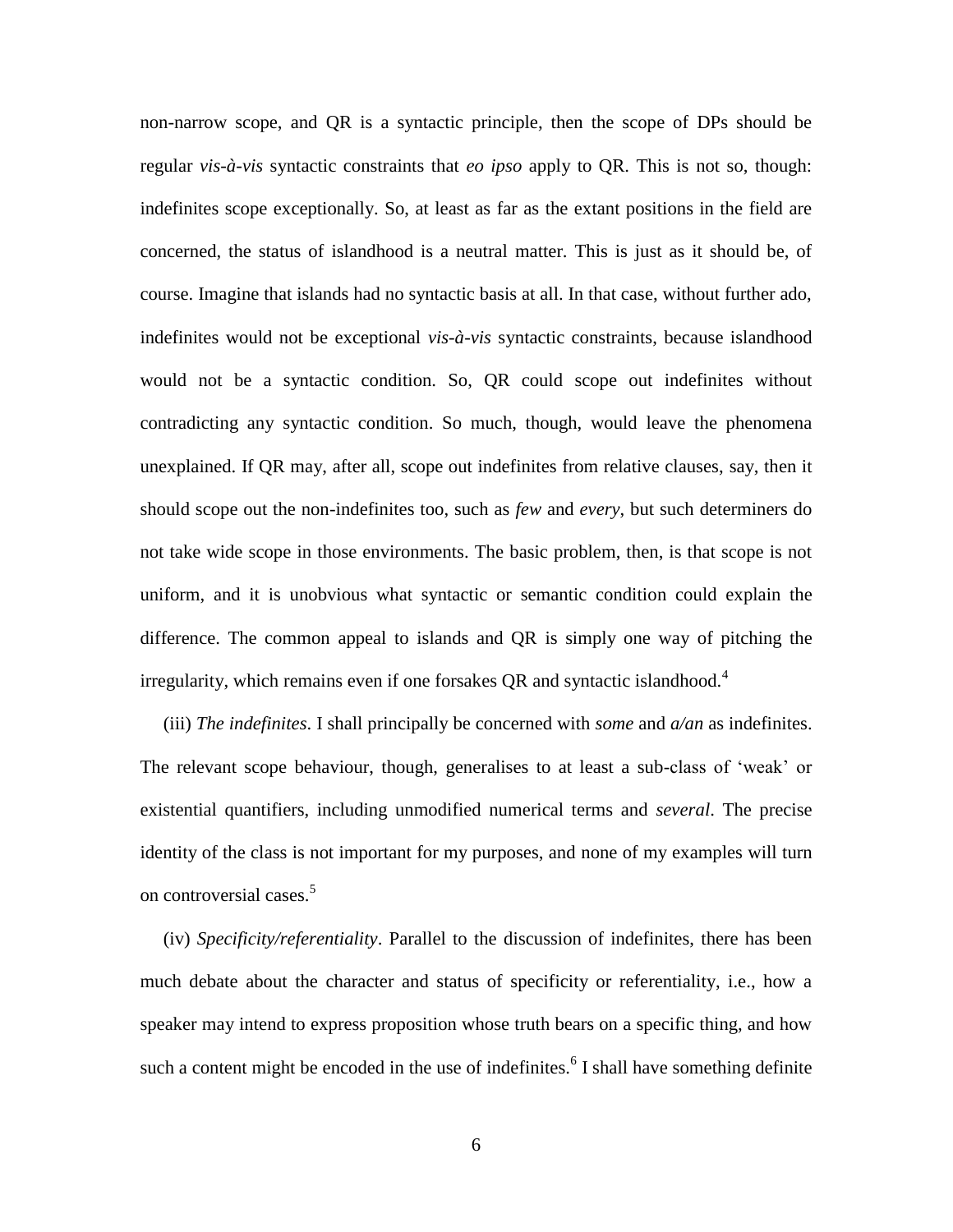to say about this issue with reference to Schwarzschild's (2002) position. In the main, though, I take the issue of specificity/referentiality to be orthogonal to the central question of the scope behaviour of indefinites, because specificity alone, however it is understood, appears not to account for the varied scope options of DPs. So, I take no definite stand on the character of specificity, but only assume that its proper explanation, whatever that might be, will not explain the central phenomenon of indefinites.

 With my assumptions stated, let us consider, then, the curious behaviour of indefinites.

### **3: The choice-function analysis of indefinites**

It has long been noted that indefinites support so-called 'referential/specific' and general or existential construals. Thus, the normal construal of (38a) appears to be existential, where no particular philosopher is relevant to the truth of the sentence, just some philosopher or other, whereas the normal construal of (38b) is that a particular friend of the speaker is truth-conditionally relevant:

(3)a This copy reads as if a philosopher wrote it

b A friend of mine is ill

In a seminal article, Fodor and Sag (1982) argue that such a difference is linguistically encoded, not a pragmatic or discursive matter pertaining to how on an occasion a speaker/hearer might choose to construe an indefinite in light of the prevailing context or background information. For example, typically, one is familiar with one's friends, so a speaker of (3b) would naturally be understood to have someone specific in mind, rather than be understood as making an existential claim that is true so long as at least one of their friends is ill. The difference, however, according to Fodor and Sag (ibid., p. 357),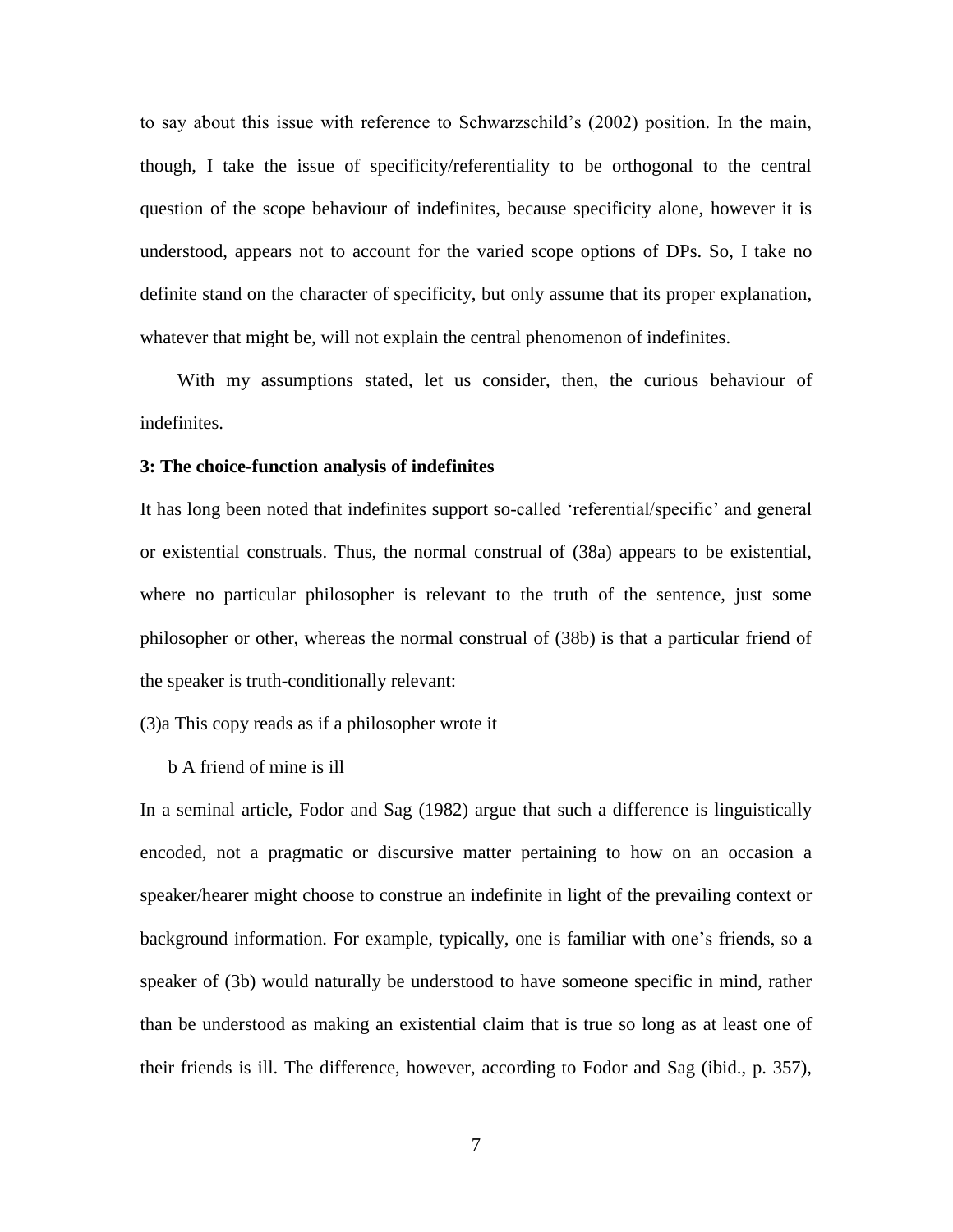doesn't arise from a difference in syntax, but from 'a lexical ambiguity, comparable to the lexical ambiguity of *bank*', i.e., *a* occurs as both a determiner (quantifier) and as a referential term akin to a name or a demonstrative. The problem now, though, is how to tell the readings apart, for a referential term will take wide scope, just as a determiner may, so there appears to be no semantic difference between *a* being a quantifier with peculiar scope properties and *a* being a referential term.<sup>7</sup> Key to Fodor and Sag's argument are sentences such as (4):

(4) Each teacher overheard the rumour that a student of Bill's had been caught cheating Their claim is that 'an indefinite that escapes from an island has *maximally* wide scope with respect to any quantifiers or logical operators outside the island' (ibid., p. 374). The island in (4) is the DP *the rumour...* that contains the indefinite DP. Clearly, the indefinite DP *a student of Bill's* can scope out of this island, for (4) supports the reading: *A student of Bill's is such that each teacher overheard the rumour that s/he had been caught cheating*. Here the indefinite takes maximally wide scope out of the island and over the matrix DP *each teacher*. Fodor and Sag's central claim is that (4) does not support the intermediate reading: *For each teacher there is a student of Bill's such that the teacher overheard the rumour that s/he had been caught cheating*. In other words, the unavailable reading is one where, for each teacher there is a potentially different student.<sup>8</sup> If  $a$ , on the relevant construal, is a quantifier that can scope out of islands, then it should be able to support intermediate readings in the absence of a stipulation to the contrary; that it can't would be explained if *a* were here not a quantifier but a referential term: 'A true referential phrase doesn't so much as escape from an island as shine right through it; and it also shines right through any scoped elements in the sentence… [Thus] a referential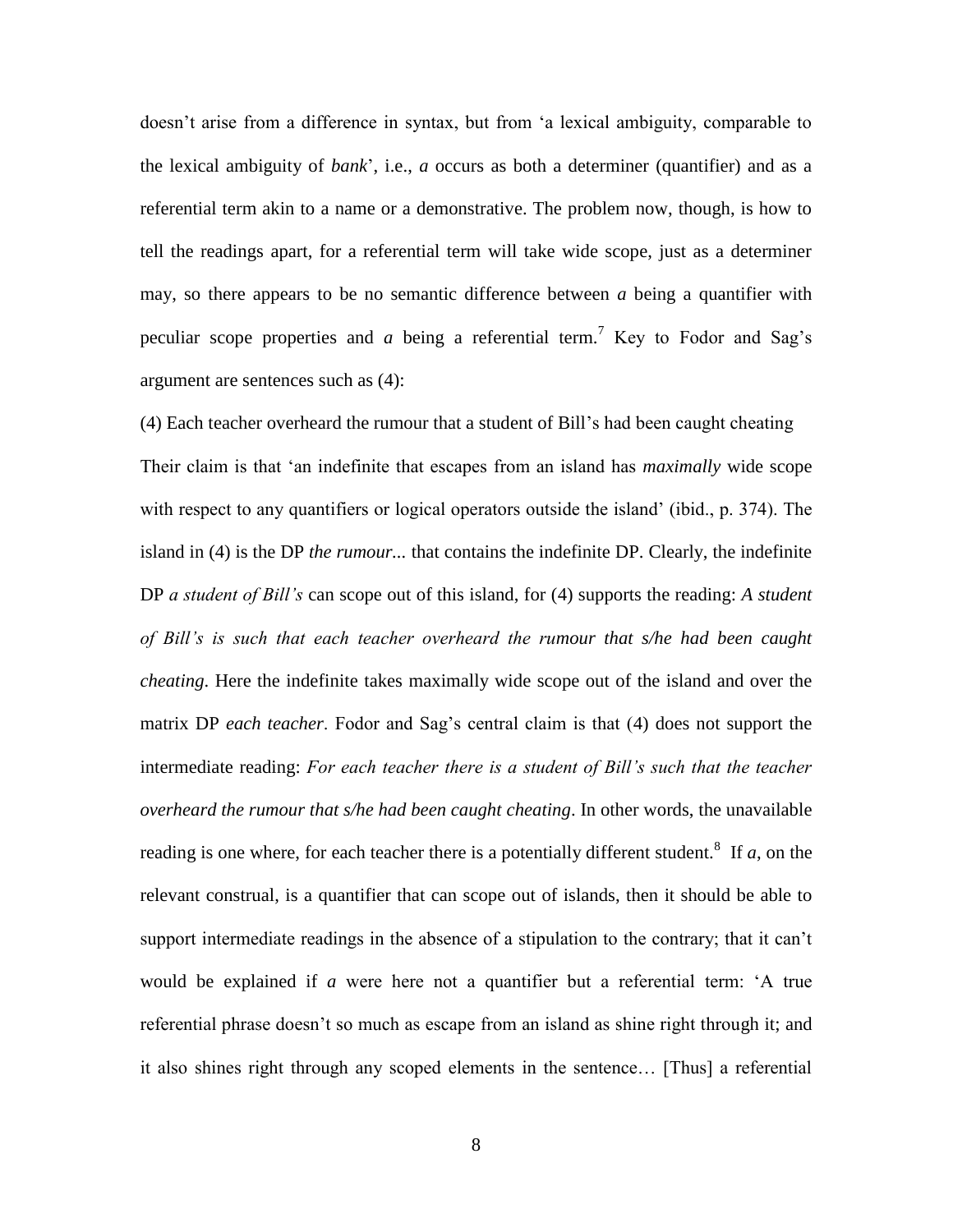phrase is a maximally wide scope existential (Fodor and Sag, 1982, p. 375). So, if we assume that the indefinite is lexically ambiguous between a quantificational and referential reading, we can explain two otherwise puzzling phenomenon: why the indefinite *appears* to scope out of islands and why it can't take intermediate scope. The indefinite doesn't in fact scope out of islands, but 'shines' through them *qua* referential (in such cases), and it doesn't take intermediate scope, for, like-wise, it 'shines' through every scope element. Furthermore, according to Fodor and Sag, the proposed ambiguity holds generally, even where no other scope-taking items are present in the host structure of the DP, which also explains the initial data exemplified in (3).

 Before assessing this ambiguity account, it is worth noting that Fodor and Sag are not precise about what a referential construal involves. Ludlow and Neale (1991), for example, distinguish between a *referential* and *specific* use of an indefinite, where a referential use involves the utterer intending to communicate a proposition about a definite object and intending their audience to recognise that the given object is what the utterance is about. On the other hand, a specific use is one where the utterer 'has something in mind', but does not necessarily reckon their audience to understand the utterance as being about a particular entity. I think Fodor and Sag perhaps waver between these notions, but for our purposes, the crucial issue is not so much with whether indefinites can be referential, but how they acquire their scopal properties.<sup>10</sup>

 Clearly, Fodor and Sag's account is independent of the issue of whether syntax contains variables that might be free or bound, for the account posits a lexical ambiguity rather than a context- or discourse-sensitivity that requires a variable to implement. My present concern, therefore, is not to challenge their analysis. There is a consensus,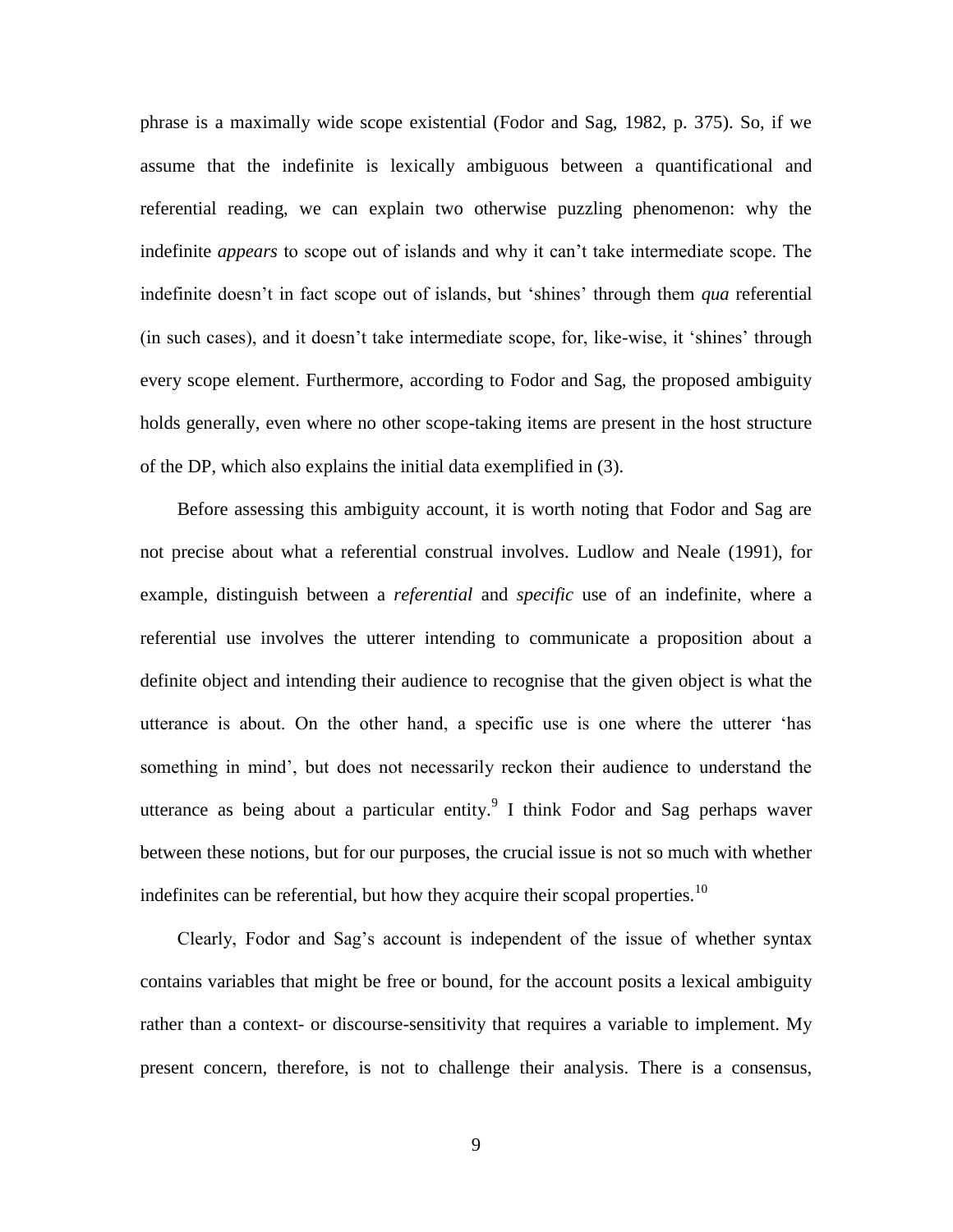however, that Fodor and Sag's analysis, although insightful, cannot be right, and free variables do become relevant as a possible means of improving the analysis.

 One major area of dispute is Fodor and Sag's claim that intermediate readings of indefinites are unavailable.<sup>11</sup> As we shall see, it seems clear that intermediate readings are available; what remains less clear is what constructions permit the readings and what the mechanism for interpretation is in such cases. Furthermore, if one gives up on what Reinhart (1997) calls the 'optimistic view of QR', *viz*., that scope-taking has a uniform syntactic signature, then much of the argumentative weight in favour of the ambiguity hypothesis is lost, for a difference in scope and island-escaping is no longer a diagnostic for a difference in semantic category; broad distinctions are called for rather than the surgical positing of an ambiguity, as it were. What is of present interest is how one might account for the wide-scope, island-escaping readings, whether maximal or intermediate. Consider, then, (5):

(5) If a certain philosopher is invited, Bill will be annoyed

The natural construal of  $(5)$  is that there is a certain philosopher such that if s/he is invited, then Bill will be annoyed, where the indefinite takes wide scope outside of the *if*clause.<sup>12</sup> No such reading is available with *few/every/no/most philosopher(s)* substituting for *a certain philosopher*. Such problematic data has spawned something of a semantic cottage industry. My focus here is just on how the use of variables might resolve the quandary, and whether such an appeal offers an example of variables that might be free or bound.

 Following Reinhart (1997, 1998, 2005), it is widely held that at least some of the problematic scopal behaviour of indefinites can be captured by the use of *choice*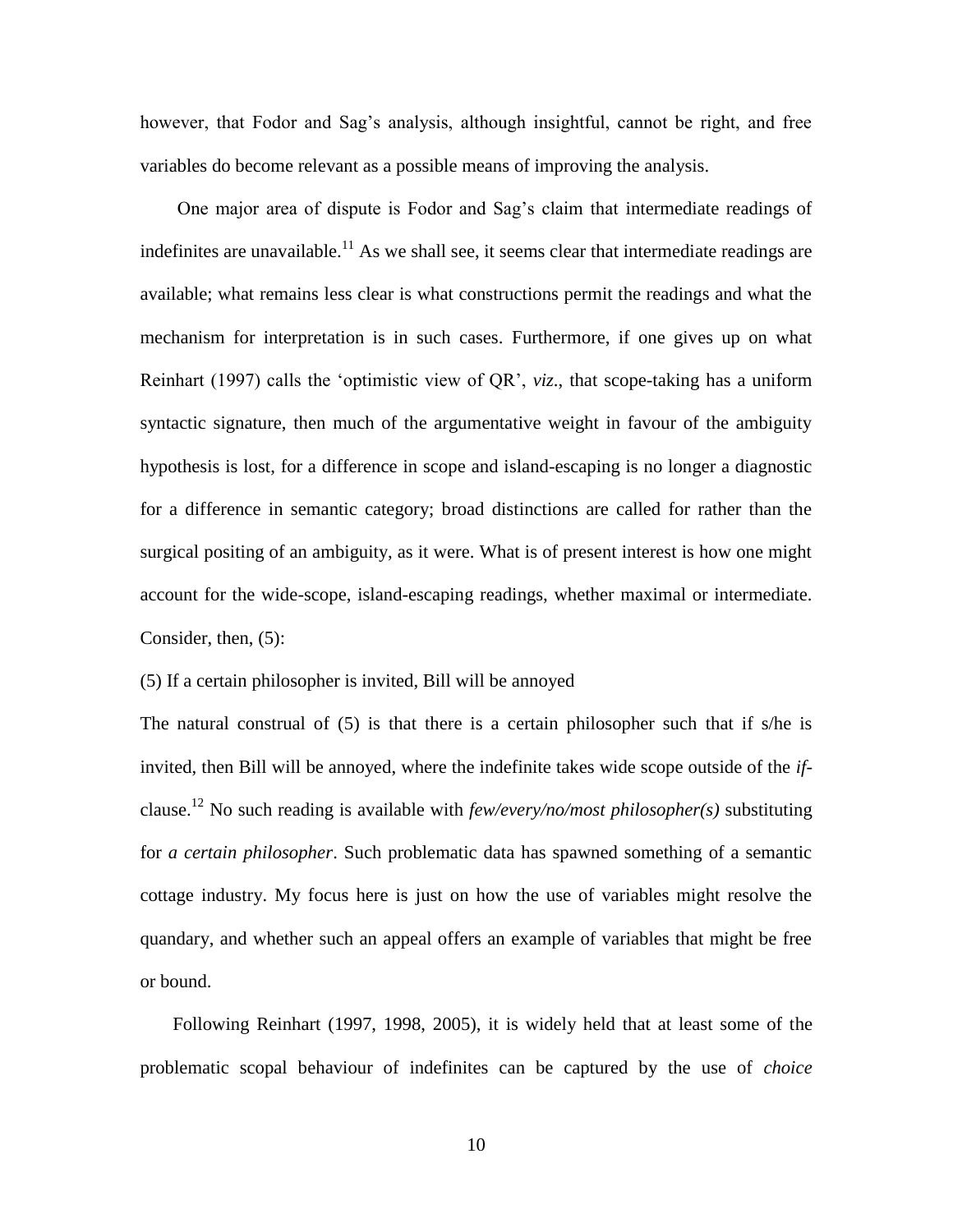*functions*. <sup>13</sup> Consider (5) again. The problem, as observed, is that we wish to capture the wide existential reading of the indefinite (*There is a certain philosopher such that if…*), but this is not captured by the following regimentation, which represents a wide scope 'unselective binding' of the individuals that satisfy the restriction in the antecedent of the *if*-clause:

 $(6)$   $(\exists x)[(\text{philosopher}(x) \land \text{invited}(x)) \rightarrow \text{annoyed}(Bill)]$ 

The problem is that the falsity of the antecedent of a material conditional, which we assume for the reading of (5), suffices to render the conditional true, but then (6) would be true if there were an individual who is either not a philosopher or failed to be invited.<sup>14</sup> The truth of (5), on the other hand, clearly depends upon a particular individual who is a philosopher and has been invited. In other words, the problem is how to square the scoping out of the existential aspect of the construal with the *in-situ* reading of the restriction on the indefinite determiner. Choice functions promise to satisfy this dual demand.

 A choice function *f*<sup>n</sup> defined on a (non-empty) set picks out a unique element of the set.<sup>15</sup> So,  $f_1$ {philosophers} = Kant;  $f_2$ {philosophers} = Descartes; and so on. We may, of course, quantifier over such functions, and this holds the key to the problematic status of (5) and its failed interpretation in (6). Consider (7):

 $(7)$  ( $\exists f$ )[CH( $f$ )  $\land$  invited ( $f$ (philosopher))  $\rightarrow$  annoyed(Bill)]

 'There is a choice function *f* such that if the element *f* selects from the set of philosophers is invited, then Bill will be annoyed'.

Assuming that the set of philosophers is non-empty, (7) may be formulated as *There is a philosopher such that if we invite him/her, then Bill will be annoyed*. As previously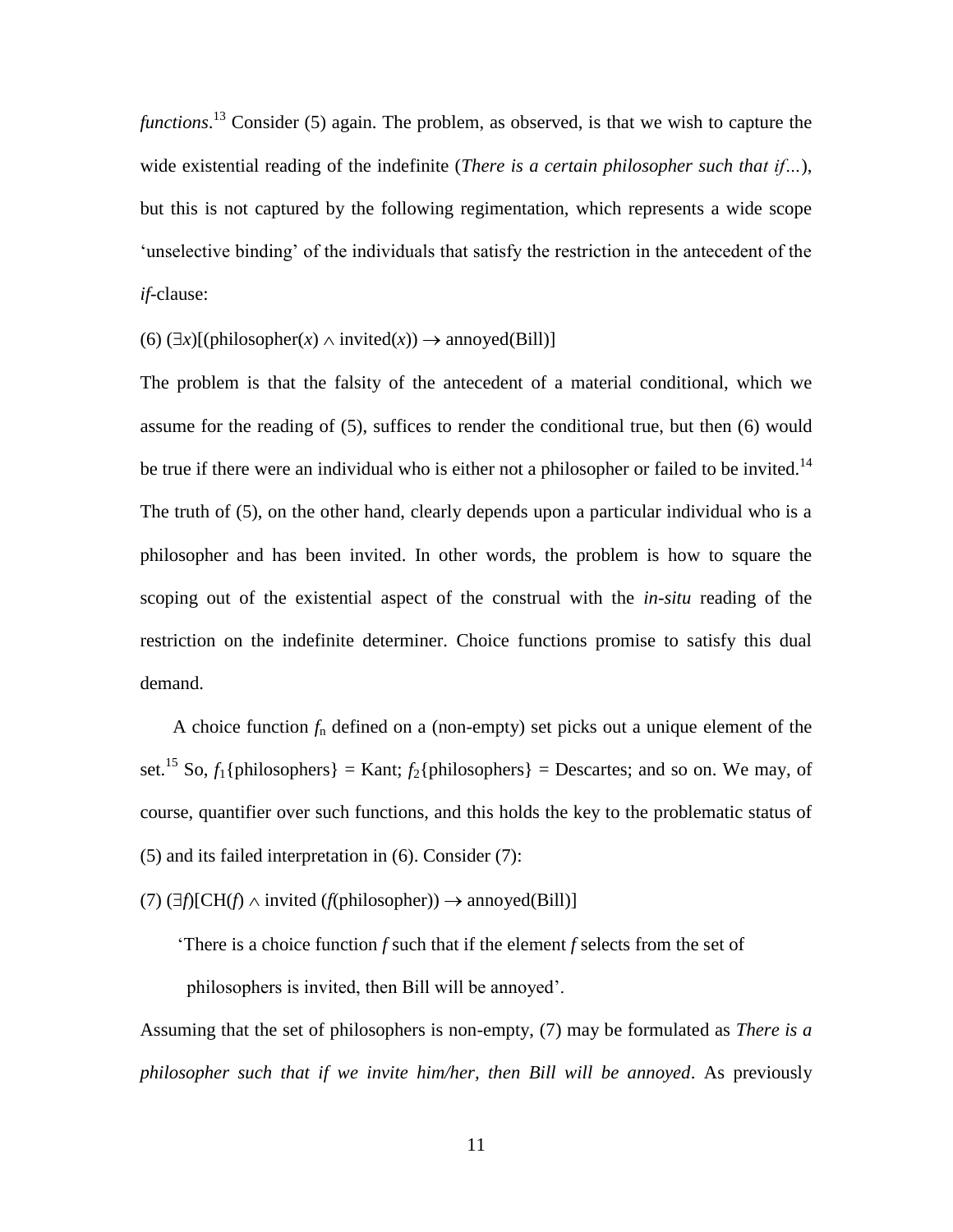indicated, this proposal has generated much debate. I shall focus, however, just on the question of the status of variables within the proposal and assume all other issues are equal.

 Reinhart's proposal is that the wide-scope indefinite does not in fact syntactically scope out via QR, but is interpreted *in-situ* via the choice function, whose existential closure can freely apply (narrow, intermediate, or wide), this being an interpretive matter, not a syntactic operation.<sup>16</sup> Thus it is, according to Reinhart, that the existential closure of the variable is island-free precisely because it is not syntactically constrained and so is independent of other scope-taking items. The proposal, however, is not free of syntactic commitments. Reinhart (1997, p. 377-8) assumes the following kind of structure:

(8)  $\lceil_{DP}$  SPEC  $f\lceil_{D'} \lceil$  a/some/...]  $\lceil_{NP}$  N]]],

Where D<sup> $\prime$ </sup> is of type  $\langle e, t \rangle$  (a monadic predicate), including the determiner in head position. The SPEC position is filled by a covert choice function  $f$  of type  $\ll e$ ,  $\approx$ ,  $e$ , i.e., a function that maps monadic properties onto entities. Here, the SPEC position carries quantificational 'force', so the indefinite determiner inherits its scope interpretation from the existential closure of the function.<sup>17</sup> In a sense, therefore, according to Reinhart, the syntax does contain a free choice-function variable in SPEC position just in case the SPEC position is otherwise free, i.e., the D´ is unmodified.<sup>18</sup> It is crucial to note, however, that such a variable is not interpretively free, i.e., its valuation is not contextually determined. The function is mandatorily existentially closed as an interface property, rather than being free to be interpreted discursively.<sup>19</sup> As Reinhart (ibid., p. 389) puts it: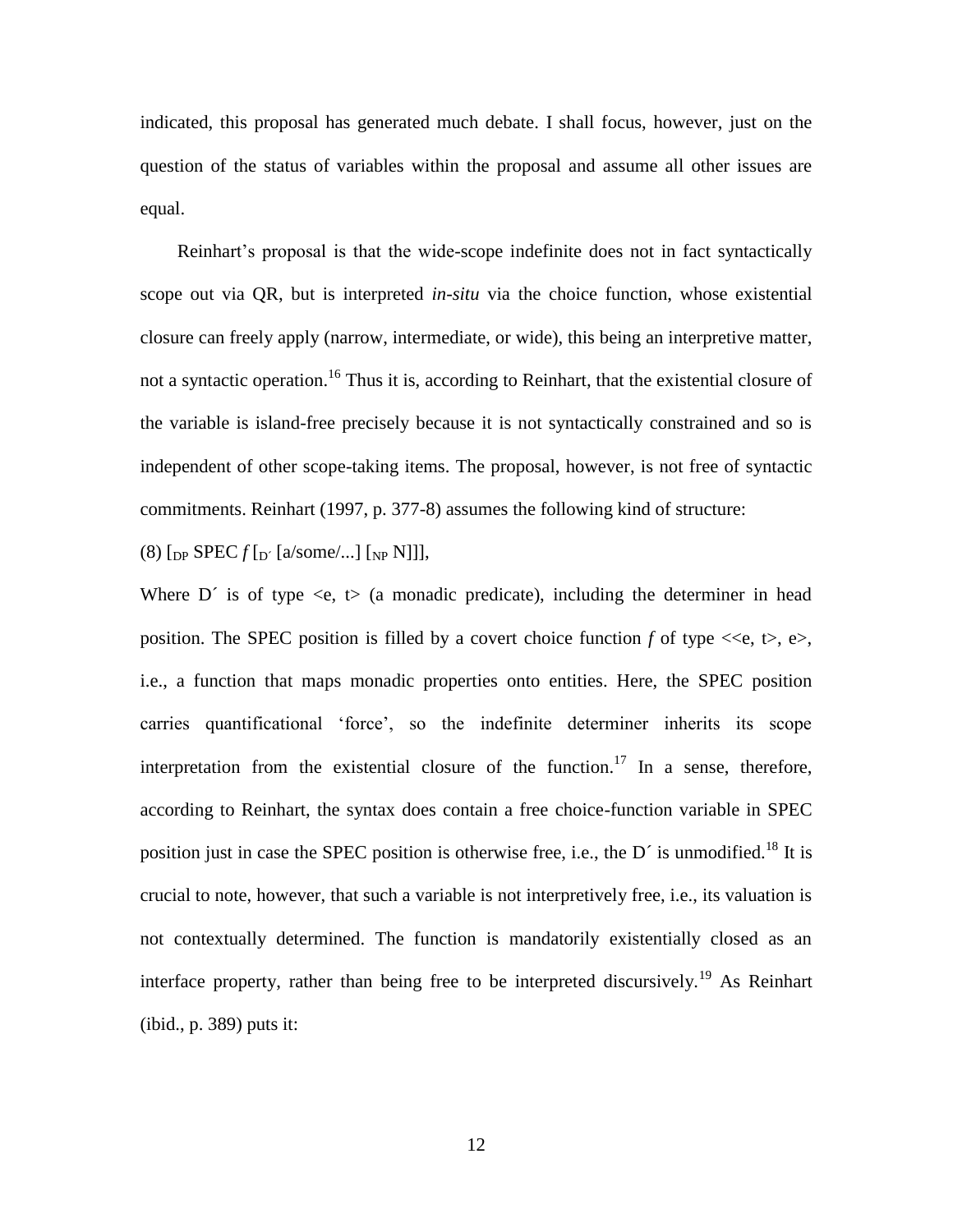It is not that discourse properties are coded in the syntax (or formal semantics), but rather, independent properties of the human computational system (syntax) enable certain discourse uses. The choice-function procedure... generates options that discourse strategies can happily use. Since the choice function variable can be existentially closed at any point, on of the options is to do that at the (widest) discourse level, in which case the indefinite can be used for forming a discourse entity.

This is to say that the covert variable allows for a range of interpretations corresponding to the possible scope positions relative to other scope taking items and general syntactic constraints. The syntax delivers such freedom, but not via discourse options being encoded in the syntax in terms of possible valuations of the variables, but only in terms of how the DP may be interpreted relative to other scope-taking items, which means that the variable must be existentially bound; otherwise, it would take widest scope. Of course, one may utter (5) with a specific philosopher (a discourse entity) in mind, which we might take to determine a valuation of the free variable, but what is to be explained is how indefinites support a wide-scope and intermediate-scope construal along with the *insitu* reading, not how a specific reading is enabled. The problem might be posed as follows: merely having someone definite 'in mind' is insufficient to explain the range of scope readings; after all, one may always have a restricted class 'in mind' when using a DP, but the scoping properties of the indefinite are not a uniform feature of DPs. So, however such specificity is brought about, it does not, on the face of it, compete with the choice function explanation of the scope behaviour of the indefinite; rather, as Reinhart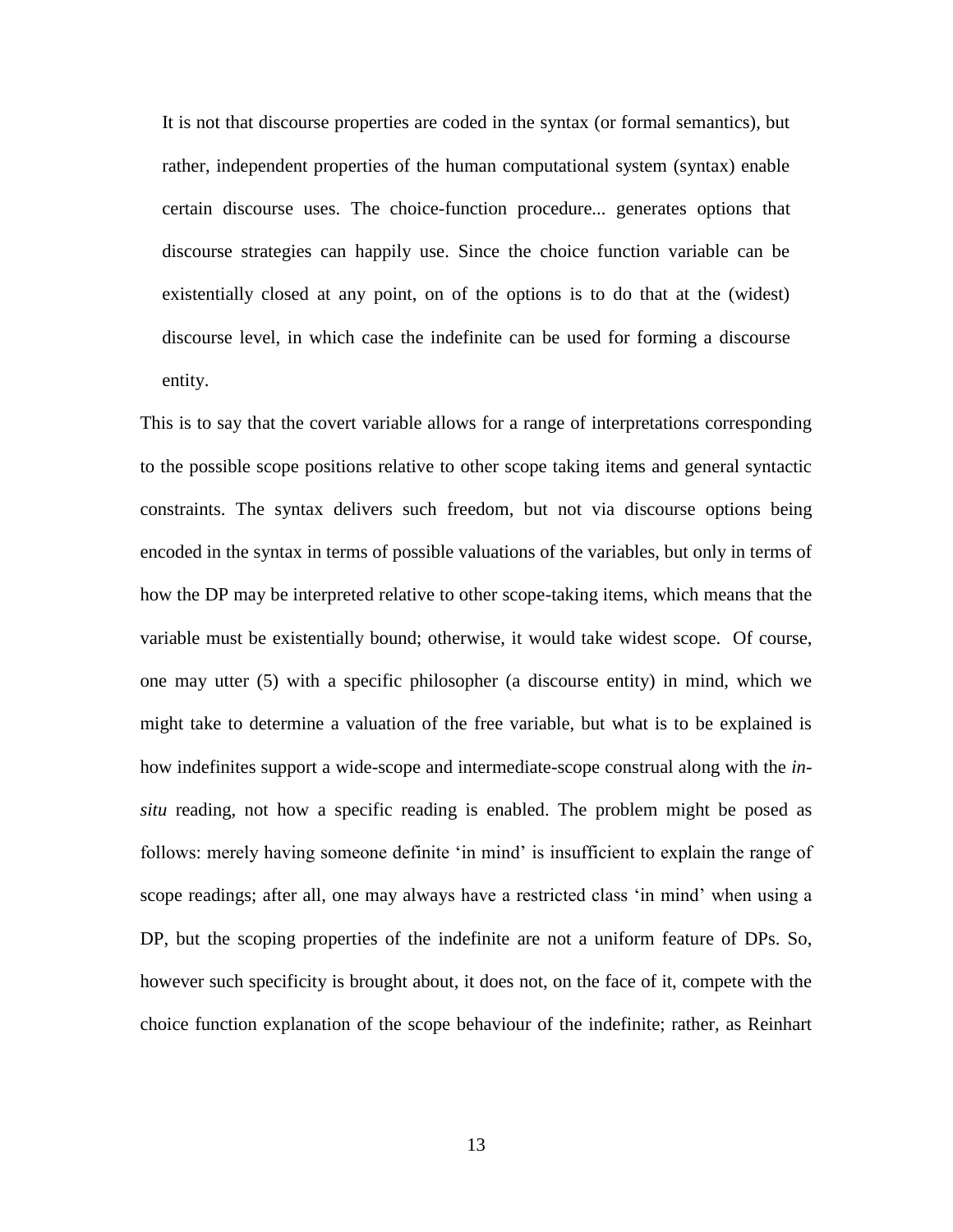explains, the choice function analysis explains why there are such options. If all this is so, then, again, we do not have an example of a variable that might be free or bound.

 Reinhart's analysis militates for my general claim as regards variables in syntax, but that doesn't make it correct, of course. The analysis, though, has clear empirical virtues quite apart from its alignment with my general theoretical hypothesis.<sup>20</sup>

 Firstly, it is crucial to Reinhart's analysis that, *pace* Fodor and Sag (1982), the indefinite supports intermediate scope construal out of islands; in fact, according to Reinhart and Winter, such a construal should always be in-principle available in the absence of a stipulation. In order to test this, first note that intermediate readings are readily available. $^{21}$  Consider:

(9)a Each student has to come up with three arguments which show that that some condition proposed by Chomsky is wrong.

b Most linguists have looked at every analysis that solves some problem

c Most producers admire every song that has been written by some artist

d Every literature professor dislikes every novel that some author wrote

In all these cases the intermediate readings are readily available, even favoured. Such readings are where the value of the *some* DPs varies (depends upon) the matrix DPs' values. So, the relevant reading of (9a) is where each student has been asked to consider some or other Chomsky condition (not necessary the same one) and identify the arguments against that selected condition. The relevant reading of (9b) is where most linguists have some or other problem (not necessarily the same one) they have individually exhausted. The relevant reading of (9c) is where every producer has an artist (not necessarily the same one) such that they admire all of their material. Finally, the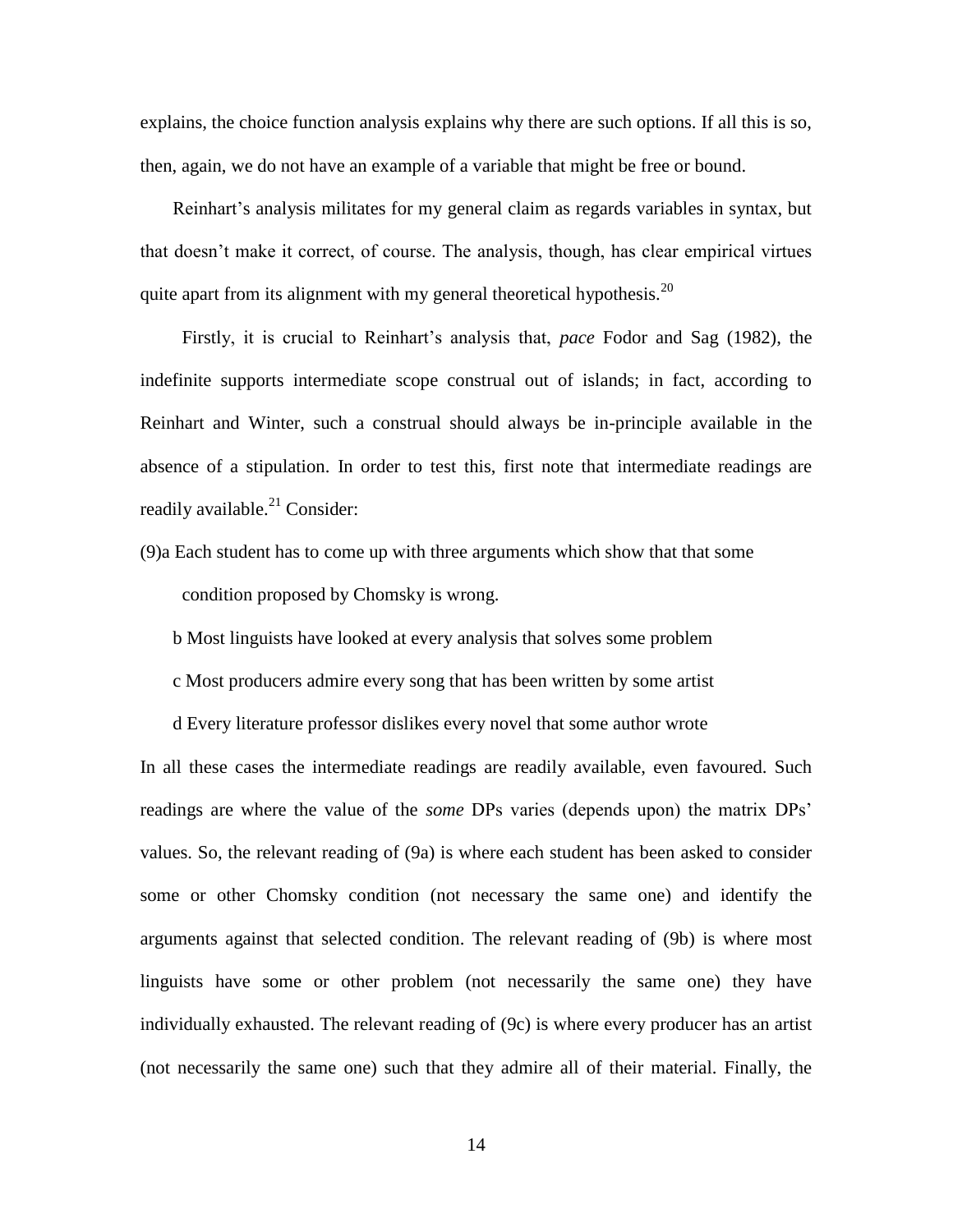relevant reading of (9d) is where every literature professor dislikes the output of some author (not necessarily the same one). Although such judgements can be questioned, I shall assume that the indicated readings are unproblematic. If this is so, then the Fodor and Sag (1982) hypothesis is not viable; for by Fodor and Sag's lights, if island-escaping is not to be sanctioned (the relative clauses containing the indefinites in (8) are all islands), then the indefinites must be referential and so take widest scope. So much offers decisive support for the choice function analysis, at least if in straight completion with the ambiguity hypothesis. The examples above, however, do not show that the intermediate readings are *always* available as predicted by the choice-function account. The initial kind of example Fodor and Sag offered appears to be at least not as available as the cases in (9). Consider again (4):

(4) Each teacher overheard the rumour that a student of Bill's had been caught cheating A plausible response here is to claim that the intermediate reading *is* always available, but is often not as salient as the other readings, or requires a somewhat bizarre circumstance for it to be true; in other words, the relevant readings become available once suitably primed (cf., Ludlow and Neale, 1991, pp. 189-90, n. 24; Reinhart, 1997, p. 347; cf., Chierchia, 2001, pp. 53-4). So, the relevant reading of (4) is one where, for each of the teachers, there is some student of Bill's (not necessarily the same one) such that a rumour about their cheating was overhead by the teacher. It seems to me that such a reading is perfectly available. The difficulty in getting it is that its truth conditions involve a range of separate rumours connecting each of the teachers with respective students of Bill's. The point here becomes clearer if we consider again the cases in (9). For instance, (9b) seems to favour the intermediate reading because it reflects the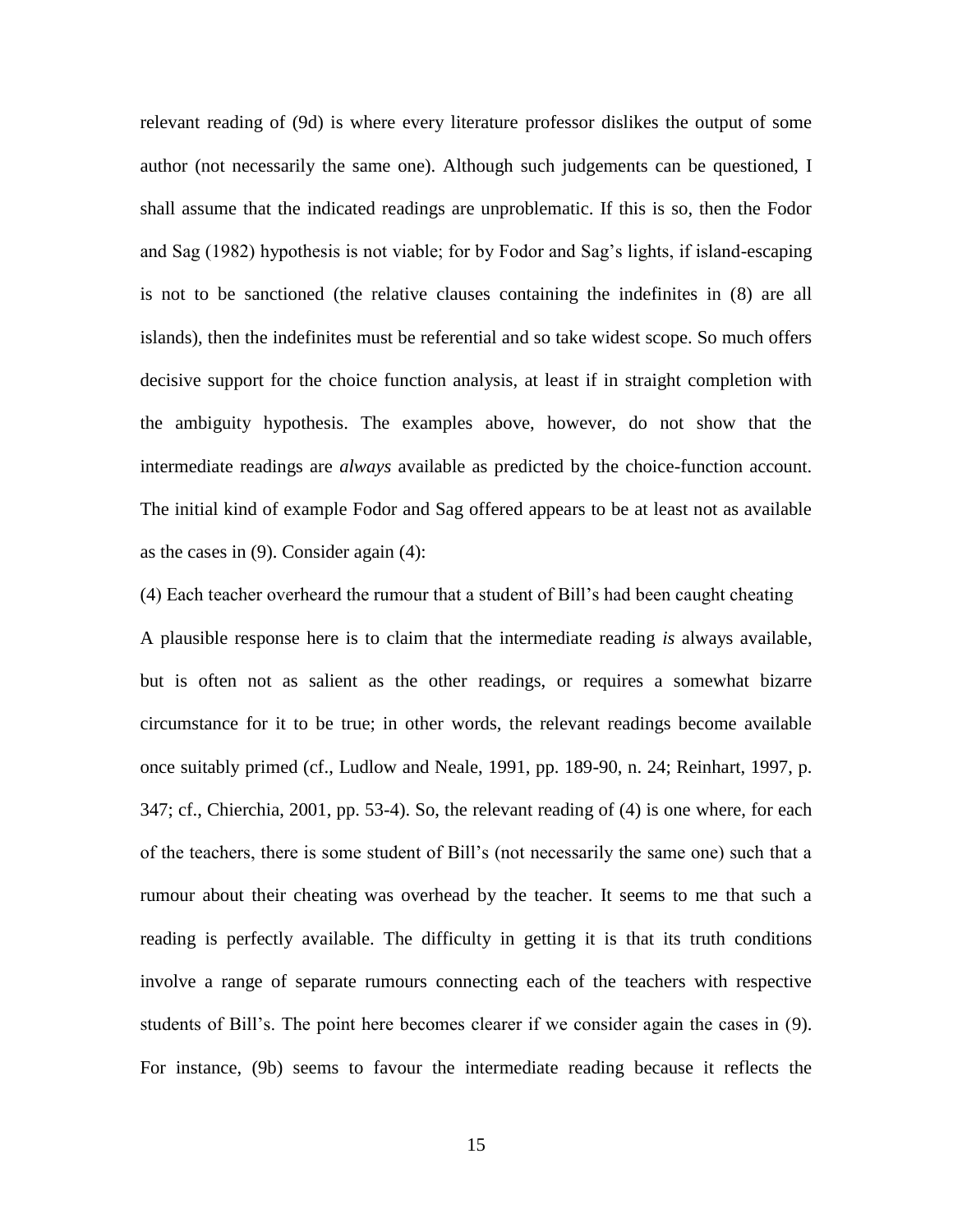specialisation of linguists, i.e., most linguists have a particular problem (or a few) they focus on. The wide-scope reading is disfavoured because its truth would involve most linguists having exhaustively analysed some specific problem. The narrow-scope reading is also disfavoured as it involves most linguists having exhausted every analysis of some or other problem (perhaps the same one or perhaps every problem). Similarly, (9c) somewhat favours the intermediate reading as its truth conditions reflect individual producers admiration for particular artists. The wide-scope reading implausibly attributes a majority fondness for a particular artist. Similarly, the narrow-scope reading expresses a majority admiration for the songs of some or other artist (perhaps the same one or perhaps every artist). In short, the availability of a reading appears to depend on general plausibility rather than a syntactic or semantic condition.

 A second empirical virtue of the account is that it smoothly predicts the impossibility of readings that an unselective binding account makes available. Consider negation: (10) Bill did not reflect on the possibility that some philosopher was nepotistic The wide-scope reading of (10) has the DP *some philosopher* scoping out of the island above *Bill*, which cannot be achieved by wide-scope existential binding over the individuals satisfying the *in-situ* restrictor *philosopher*. That analysis produces

(11)  $(\exists x) \neg$ [Bill reflects on the possibility that [philosopher(*x*)  $\land$  nepotistic(*x*)]].

(11) approaches a tautology, for its truth just requires there to be something about which Bill didn't reflect on the possibility that it is a philosopher and nepotistic (a given polar bear would suffice). The same problem occurs without the scoping out of islands. Consider:

(12)a The students didn't understand some problem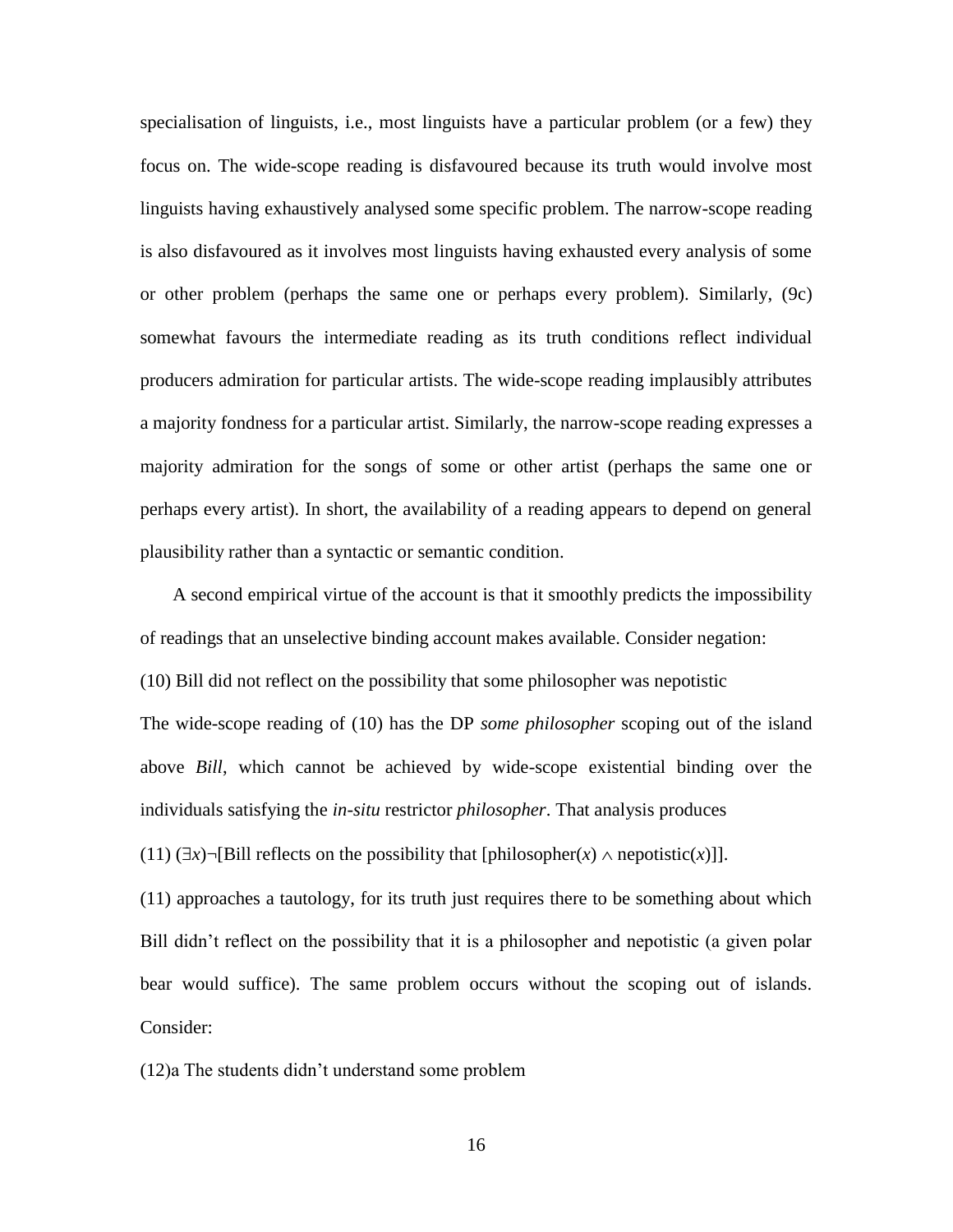b  $(\exists x)$  [the students understood  $x \wedge x$  is a problem]

Again, on the construal regimented in (12b), (12a) approaches a tautology, being made true in the case where there is something that is either not understood by the students or is not a problem. The choice-function analysis is constitutively free of such problems, for it delivers the following construals for (10) and (12a), respectively:

(13)a  $(\exists f)[CH(f) \land \neg[Bill \text{ reflects on the possibility that } [f(philosopher) \text{ is nepotistic}]]]$ 

b  $(\exists f)[CH(f) \land \neg$ [the students understood *f*(problem)]]

 A third empirical virtue of the choice-function analysis is that it caters for plural indefinites, such as numerical determiners. Consider (14):

(14) If three relatives of mine die, I'll inherit a house<sup>22</sup>

If we assume that the DP can escape the *if*-clause island via QR, we have the following analysis:

(15)a  $\lceil_{TP} \rceil_{DP}$  three relatives of mine]<sub>i</sub>  $\lceil_{TP}$  if t<sub>i</sub> die, I'll inherit a house]]

b  $(\exists_3 x)$ [relative of mine(*x*)  $\land$  [die(*x*)  $\rightarrow$  I'll inherit a house]]

This provides a distributive analysis where each of the three relatives is such that if they die, then I'll inherit a house ('There are three things *x* such that *x* is a relative of mine and if  $x$  dies, then I'll inherit a house'). (14), however, only has a collective reading, where my inheritance depends upon all three relatives dying—I won't get the house, if just one or two of them die.<sup>23</sup> The problem here, of course, is perfectly general, for a collective reading cannot be captured by quantification over individual entities without further ado. The choice-function analysis immediately delivers the correct collective reading. In the example at hand, we take the D' (*three relatives of mine*) to take a set of sets as value:  ${X:}$  relative of mine $(X) \wedge$  three $(X)$ , i.e., the set of sets that include three relatives of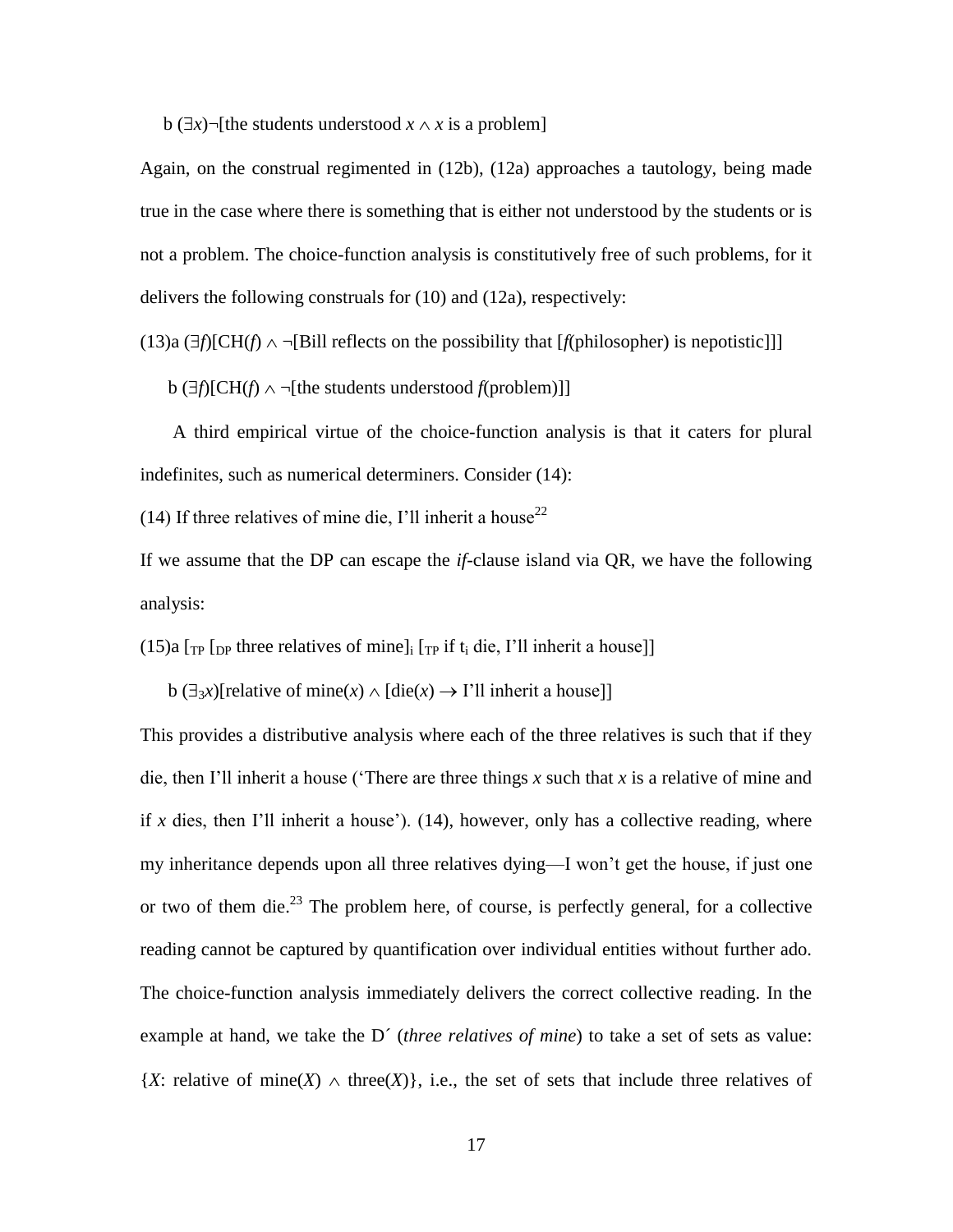mine. The covert choice function correspondingly applies to such a set of sets and selects a set of relatives of mine that die.<sup>24</sup> Thus:

 $(16)a$   $(\exists f)[CH(f) \wedge [f]$  three relatives of mine)die  $\rightarrow$  I inherit a house]]

 $b \left( \exists f \middle| \text{CH}(f) \land \text{[}f \left( \{X : \text{relative of mine}(X) \land \text{three}(X) \} \right) \right)$ die  $\rightarrow$  I inherit a house]],

 In sum, there is much going for the choice-function analysis, both empirically and theoretically. It does have competitors, however. Here I shall only be concerned to show that whatever virtues these competitors possess, or, indeed, what consequent failings the choice-function analysis might possess, neither militates for the presence of free variables in syntax.

## **4: Kratzer and Chierchia: Free variable choice functions**

Kratzer (1998) proposes a modification to the Reinhart and Winter account of choice functions, but it is one that centrally bears upon my general thesis concerning the absence of free syntactic variables. She writes:

Following Reinhart, I take certain indefinite articles to be pronominal elements denoting choice functions. Unlike Reinhart, however, I take these choice functions to be contextually determined, often intended by the speaker, but not revealed to the audience [e.g., by way of priming linguistic material]... Reinhart assumes that the choice function variables introduced by indefinite determiners can be bound by freely inserted existential closure operators. This would predict that indefinites that have a choice function interpretation can escape from just any kind of scope island. But then the presence of bound variable pronouns should not make a difference... (Kratzer, 1998, p. 167)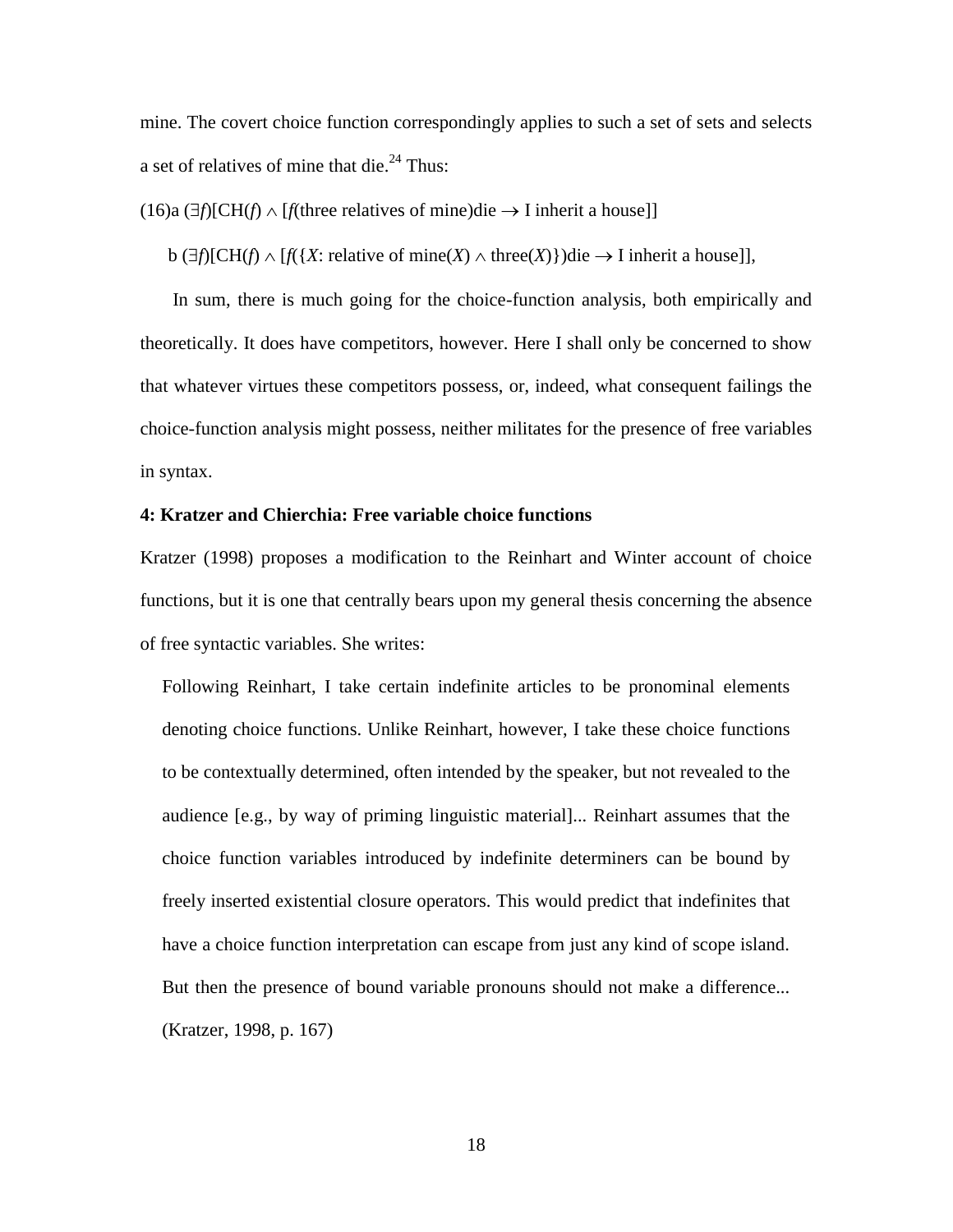Kratzer, therefore, endorses the kind of choice functions hypothesised by Reinhart and Winter, but claims that they are not mandatorily existentially closed (albeit freely in any scope position according to Reinhart And Winter); instead they are always free, with context or speaker intention determining the relevant selective relation. In this sense, the wide-scoping of indefinites is a matter of 'pseudo-scoping'. Kratzer further claims that such variables are parameterized by way of an implicit argument of the kind discussed above, and this item can be free or bound. In effect, then, Kratzer proposes two items that are inconsistent with my general claim concerning the absence of syntactic free variables (although Kratzer claims that the functional variable is not bound, of course it can be by a second-order operator). As it is, I think that Kratzer's principal arguments for such variables are questionable, as are further arguments to the same effect by Chierchia (2001). Before assessing these arguments, however, a question of their relevance arises.

 Kratzer makes no assumptions or claims about the syntactic character of either of her putative variables: the choice-function variable and its implicit argument parameter. It seems as if she takes such items to be semantic. This is suggested by Kratzer's otherwise curious misreading of Reinhart's proposal. As quoted above, Kratzer takes 'certain indefinite articles to be pronominal elements denoting choice functions'. Later on the same page: 'For the specific interpretation of *some book*, for example, the context of use has to determine a choice function *f* as the denotation of *some*. *Some book*, then, denotes the book that *f* picks from the set of all books'. This is in line with Kratzer's (ibid., p. 170) general claim about *some* that it is ambiguous between a quantificational reading and a choice-functional singular reading. Even putting aside the matter of whether the choice function is free or not, this rendering does not correspond to Reinhart's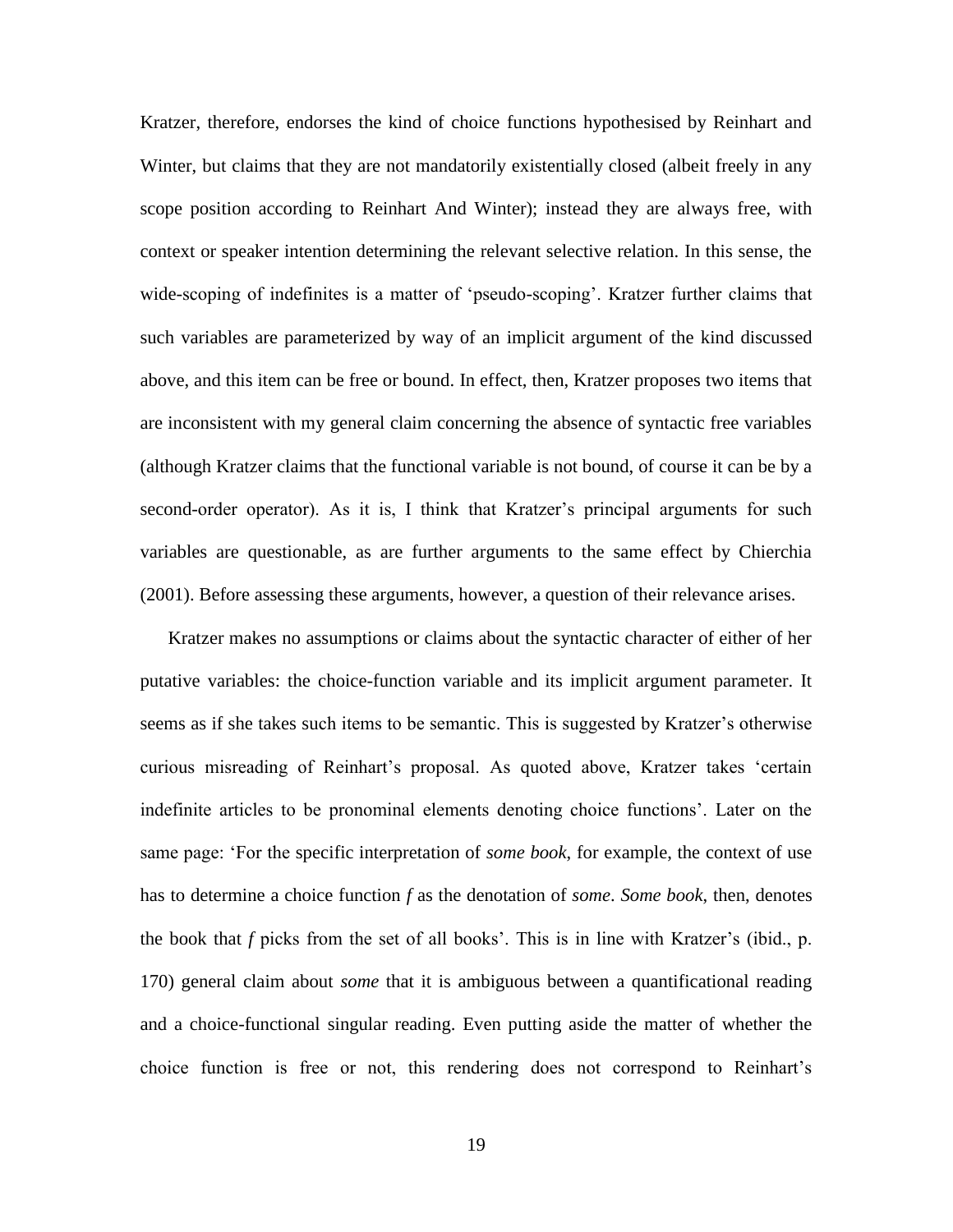understanding of choice functions. Firstly, for Reinhart, choice functions are not the denotations of indefinite articles (*some*, *a*, etc.). As explained above, choice functions are the values of covert items in SPEC DP positions that take the values of  $D<sup>2</sup>$  projections headed by the 'indefinite articles' as arguments. According to Reinhart, therefore, choice functions are not the values of the determiners, but are composed with such values in the host DP. Such a separation of choice function from determiner is crucial for Reinhart because it allows for the SPEC position to carry quantificational force, which gives a simple syntactic account of when a determiner is quantificational or not, i.e., whether it has moved to the SPEC position or not. This leads to the second point. For Reinhart, *some* and other indefinites are not ambiguous, as if they have two denotations. The difference between the quantificational or choice-functional readings is determined by the syntactic composition of the host DP; whether, in short, a choice-functional item is in the SPEC or not.

 On Kratzer's view, therefore, it would appear as if the choice-function analysis is an account of the lexical content of indefinite determiners, not an account of syntactic composition. If this is so, then Kratzer is committed to what I have termed the second grade of variable involvement. This is all to the good, I think, for it is far from obvious what syntactic home Kratzer's variables might occupy (see below). That said, Chierchia (2001) does offer syntactic arguments for an aspect of Kratzer's analysis, which we shall get to, and it is worth considering the arguments anyway, for they do have consequences that, if true, would cast doubt on the Reinhart-Winter model. Hereon, then, one is free to read Kratzer's variables as one wishes, save for when we turn specifically to their potential syntactic realisation.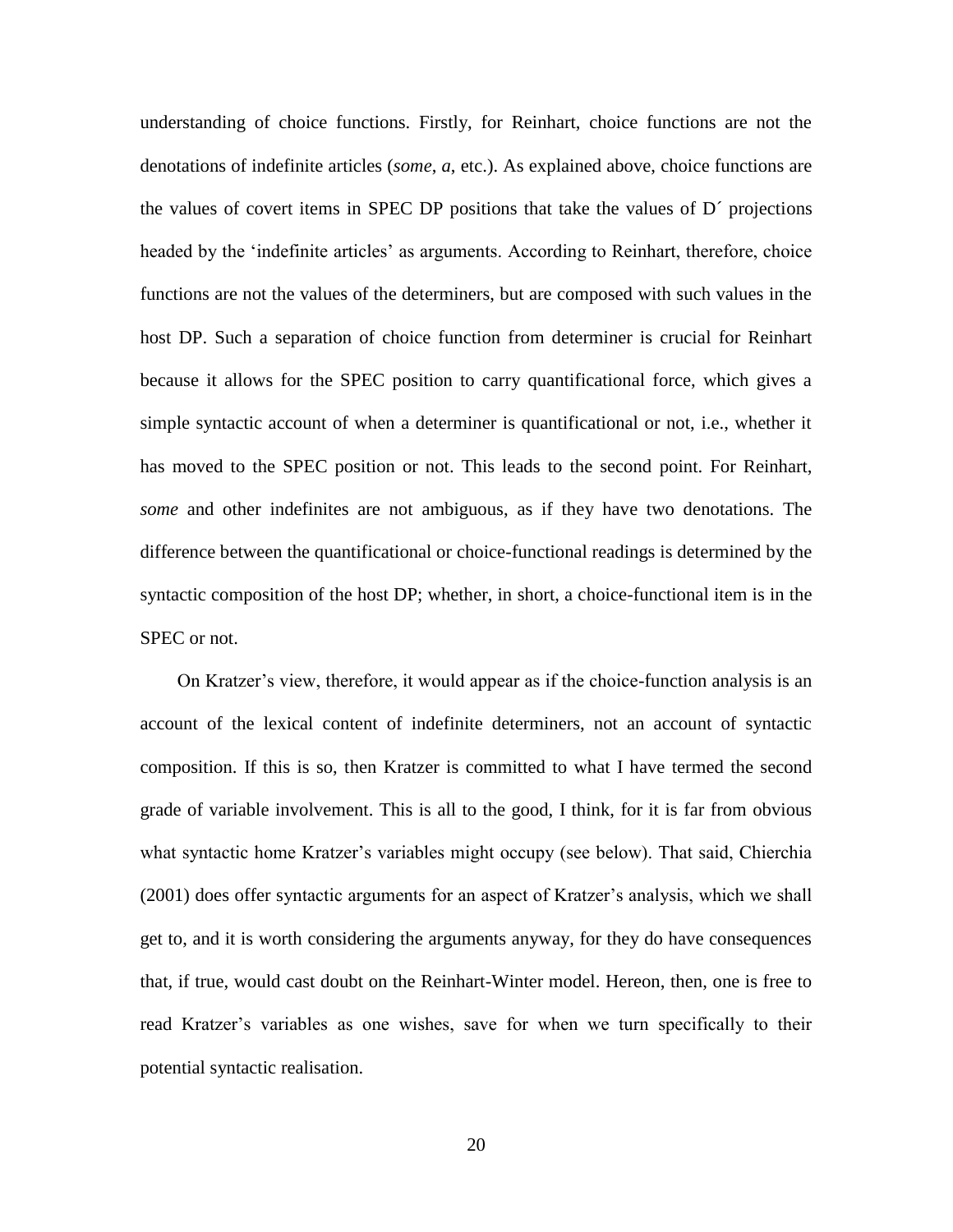*Pace* Fodor and Sag (1982), Kratzer claims that intermediate scope readings of indefinites are available. She also contends, however, that such readings are 'facilitated' or 'preferred' in the presence of a bound overt pronoun in the restriction of the indefinite  $DP<sup>25</sup>$  Consider:

- $(17)$ a [Every professor]<sub>i</sub> rewarded every student who read some book she<sub>i</sub> had reviewed for the New York Times
	- b Every professor rewarded every student who read some book I had reviewed for the New York Times

For (17a), the intermediate reading is where the set of relevant books vary with professors, i.e., the choice function will pick out potentially different books for different professors. Such an intermediate reading appears to be 'missing' for (17b), where the speaker (the value of I) would have reviewed a potential range of books, with each professor selecting one such book (Kratzer, 1998, p. 167). Before assessing this claim, it is well to note that Kratzer only claims that intermediate readings without a bound pronoun are 'marginal' or 'dispreferred' rather than ungrammatical or uninterpretable (ibid., p. 169). I shall return to this point below.

 On the assumption that the difference exemplified in (17) is genuine, the question is why the bound pronoun should make a difference. As advertised, Kratzer's answer involves the positing of two covert variables, which serves to best explain, or, at any rate, explain the otherwise peculiar difference the bound pronoun generates. To see the point, consider the overtly specific indefinite *a certain* N. Hintikka (1986) proposed, in effect, that *certain* works somewhat like relational items, such as *local* and *enemy*, which appear to carry an implicit argument (local to *x* and enemy of *y*) (see previous njjmj). Consider: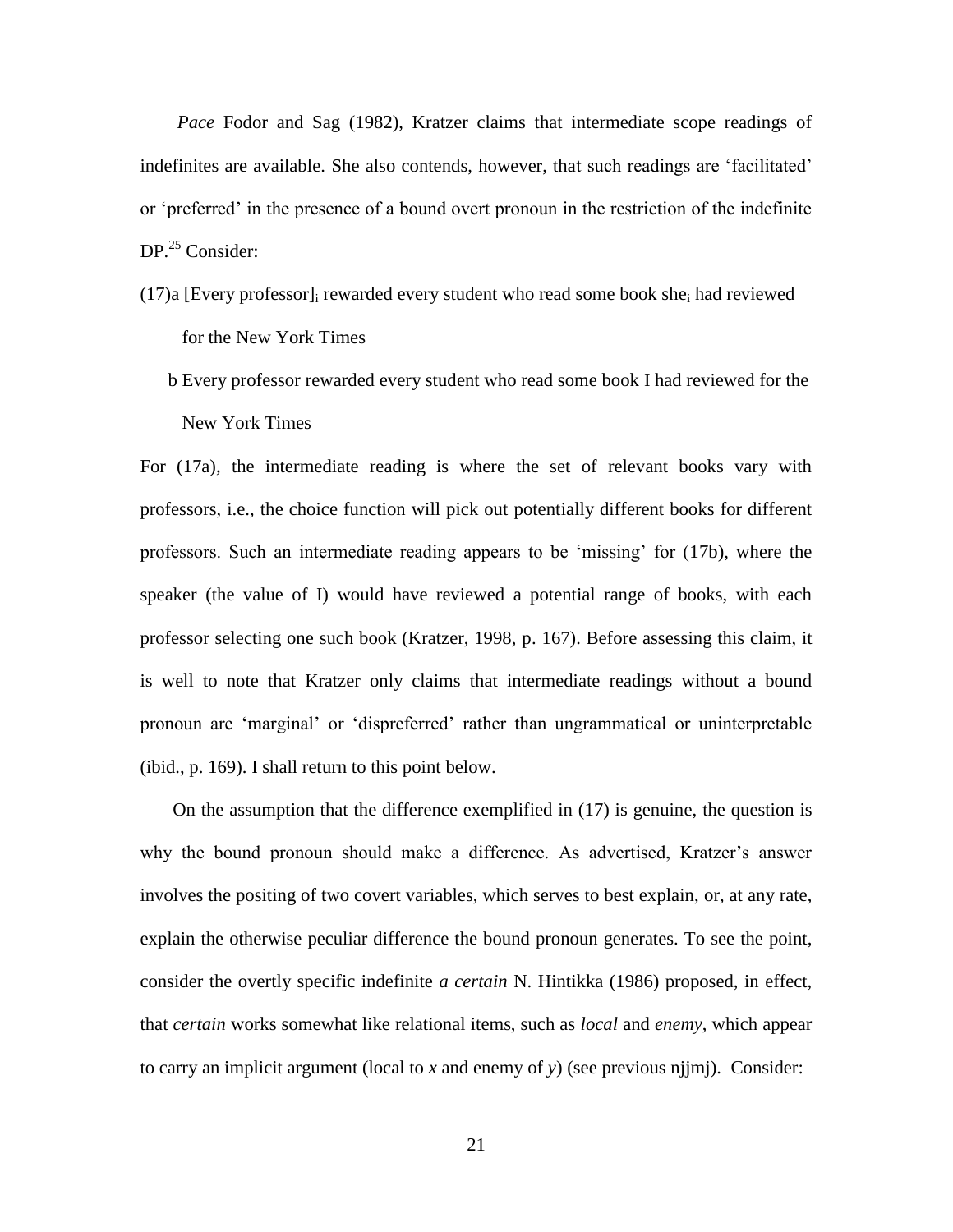#### (18)a Each husband had forgotten a certain date

 $b \left(\forall x\right)$ [husband $\left(x\right) \rightarrow$  had forgotten $\left(x, f_i(\text{date})\right)$ ]

(18a) is ambiguous between each husband having forgotten the same date, Thanksgiving, say, or different dates, but ones functionally specifiable generally in relation to each husband, such as his wife's birthday. The difference is regimented in (18b) in terms of how we value the function *f*<sup>i</sup> , here parameterised with variable i. If the variable is left unbound, then the function *f* maps from the set of dates to some particular date contextually salient or otherwise intended by the speaker, such as Thanksgiving. Alternatively, if the variable is bound  $(f_x)$  by the preceding quantifier, then the function  $f$ maps every husband onto a function from the set of dates to a given date, such as their wife's birthday. So, the choice function f is left unbound to be contextually evaluated relative to the use of the sentence, and the implicit argument associated with the function can be either free or bound. Kratzer's crucial move is to suggest that 'on its specific interpretation, *some* has the same denotation as *a certain*. But unlike *a certain*, *some* has a quantificational interpretation as well' (Kratzer, 1998, p. 170). Effectively, then, (17) could be rendered as (19):

- (19)a [Every professor] $_{i}$  rewarded every student who read a certain book she<sub>i</sub> had reviewed for the New York Times
	- b Every professor rewarded every student who read a certain book I had reviewed for the New York Times

So, the difference is explained by the bound variable in (17a) and (19a) serving to restrict the set of relevant books to professors, so that different professors yield potentially different books by way of the variable being bound by the matrix DP. Without the bound

22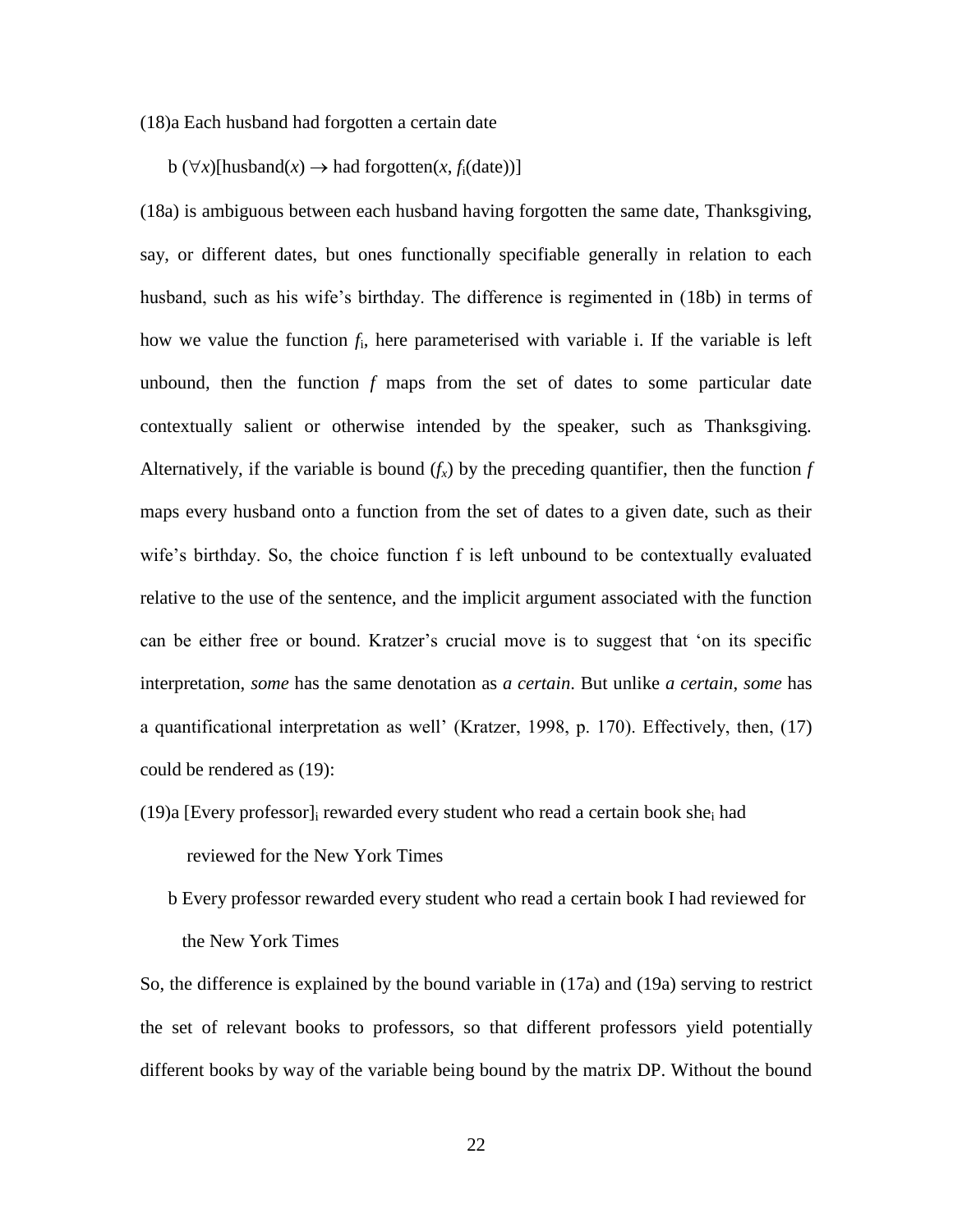variable ((17b) and (19b)), the indefinite DP naturally supports a referential (wide scope) reading. In terms of the choice function analysis, (17a), on the intermediate scope reading, is read with *some book* denoting a function whose implicit argument is bound by *every professor*, which yields a natural relation between each professor and some book, i.e., the particular book each professor had reviewed from for the NYT. For (17a), the idea is that the implicit argument remains free, contextually valued in context by the speaker, again yielding a natural relation for the choice function that maps each professor onto the same book, i.e., the one the speaker reviewed for the NYT. As noted above, for Kratzer, the contextual valuation need not be apparent to the audience, much as without some priming, it is not clear how to read (18a). That said, the readings offered of the cases in (17) are deemed to be the natural ones that are much preferred, for they don't involve the interpreter considering bizarre cases. So, a wide-scope reading of the indefinite DP in (17a) is 'far-fetched' as it would involve all of the professors reviewing the same book for the NYT (Kratzer, 1998, p. 169). Similarly, an intermediate reading of the indefinite DP in (17b) is considered 'very marginal' as it's truth would involve the speaker having potentially as many NYT book reviews as there are professors (ibid., p. 170).<sup>26</sup> Kratzer has much else to say (most of it fascinating) about her general proposal, but I shall assume that the above issues suffice for an assessment of the plausibility of the free variables Kratzer posits.

 First off, we have to separate the status of the two putative variables (the choice function and the implicit argument). Matthewson (1999), on the basis of data from a Salish language, argues that Kratzer's account is correct insofar as an over bound pronoun is necessary for intermediate readings. She further claims, however, that it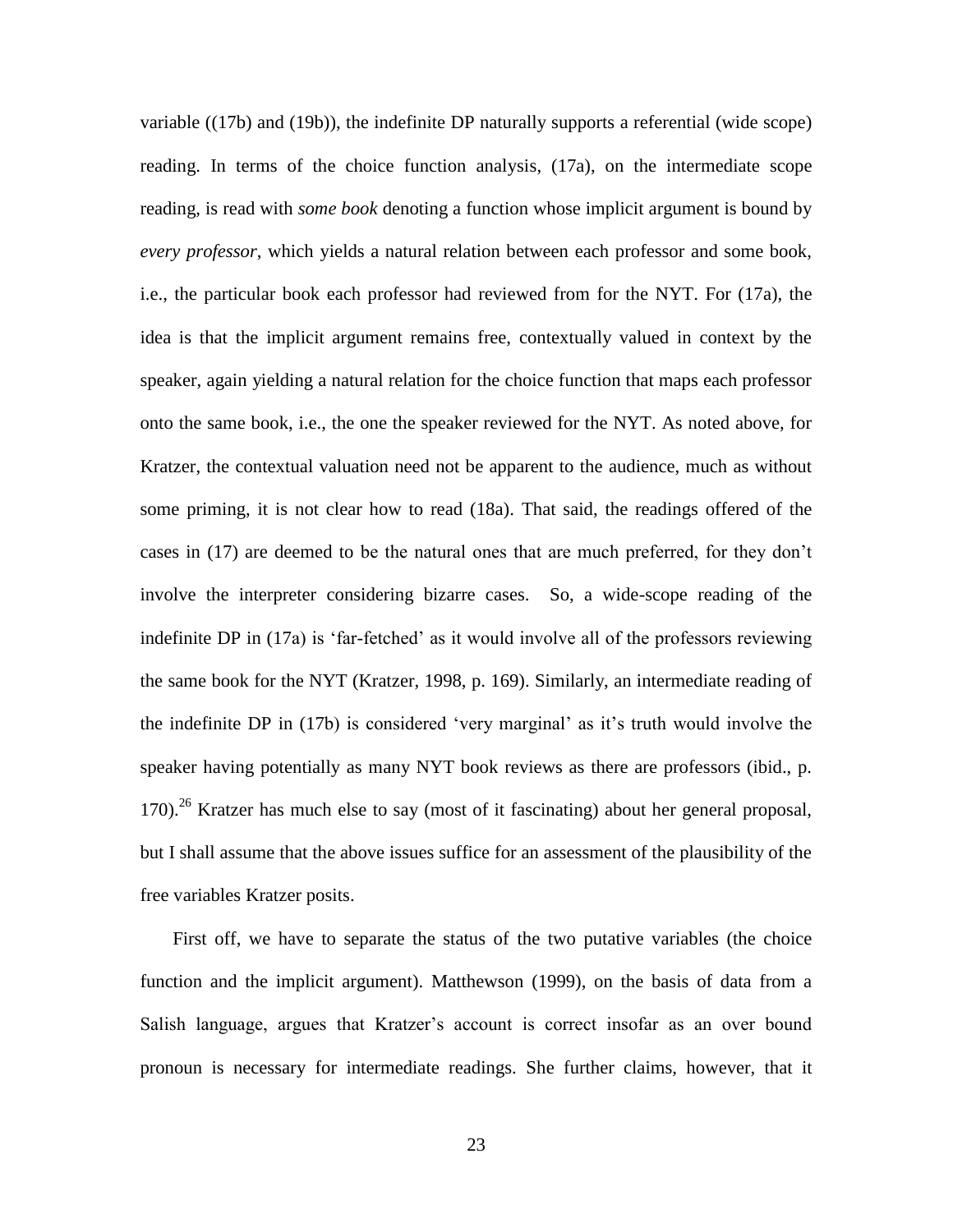makes no difference to the account if the choice function is mandatorily existentially closed at widest scope. Similarly, Chierchia (2001, pp. 56-7) points out that treating the choice function as a 'Skolemized function' delivers the same reading, whether we take the choice function to be contextually valued or closed in the manner Matthewson suggests.<sup>27</sup> Such relative technicalities aside, however, the idea that the choice functions are free to be contextually valued is problematic in two respects.

 Firstly, recall that the functions are defined from the set of entities satisfying the restriction to an individual element of the set. As Szabolcsi (2010, p. 102) puts it: 'What can make such an "omnivorous" function contextually salient?' (cf., Chierchia, 2001, p. 56). The problem is that a given context will make salient a particular entity (what the speaker intended to be talking about), but the context won't make salient the set of all relevant entities from which the particular individual is selected. After all, if a speaker intends to be talking about *x*, and intends her audience (all else being equal) to discern that *x* is the topic, then why should the intention be about a selection from the set of all things *x*s? Indeed, it is not clear to me how one might even have such an intention or for it to be salient. Yet even if such an intention is formulatable and made salient, it would appear to be redundant, as just the selected object will suffice for the correct truth conditions. Of course, the restriction gives one the relevant set of entities (e.g., books reviewed in the NYT), but the question at issue is why that information needs to be the argument of a contextually valued function rather than just the existence of a function that is or is not dependent on other scope-taking items of the sentence. It is true that some relations are more natural than others or can be made more salient by way of priming or context; such was the point of the contrast between the cases in (52). Again, however, no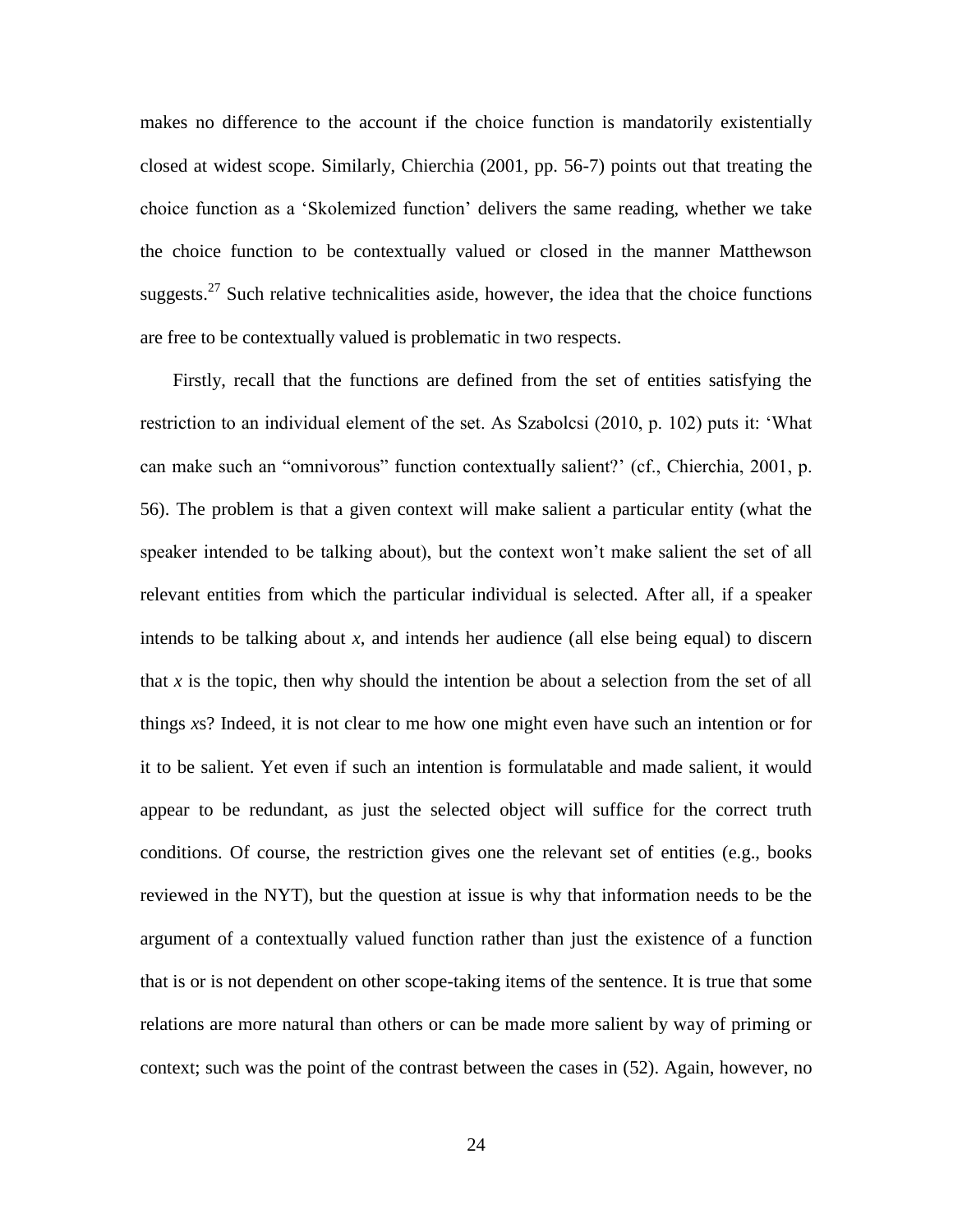appeal to contextual valuation is required to bring about such divergence; an existence of a function with the relevant dependence on other items will suffice.

 The kind of worry just rehearsed might appear to miss Kratzer's point, for she claims that indefinite determiners themselves denote choice functions with their argument sets provided by the DP restrictions, and if the DPs can take different scope positions without island contravention, then, trivially, it must be, in some sense, that the DPs can be evaluated differently given the scope ambiguity of the one sentence. Our worry, however, precisely concerns the thought that the choice functions are determiner denotations, for we have found no reason to think that the function itself needs to be contextually valued rather than for there just to be a function. If that is so, then the choice function should not be the denotation of the determiner, but a component of the composition of the value of DP, where the determiner may remain semantically invariant as might the choice function. The difference in scope construal just comes from the closure of the function, not from context. That is, the divergence of interpretation is not a matter of ambiguity or context-sensitivity.

 The matter here is subtle, for the issue turns, as noted above, on whether, like Reinhart, one takes syntax to provide the options for discourse evaluation, or one takes such evaluation to be somehow encoded in the syntax, as a free variable would do. My present thought is that in the absence of a definite role for contextual evaluation to perform that is not equally served by just there being a function, then the latter option is to be favoured. In which case, as explained, the choice functions with their argument sets are not denotations of DPs, but values of covert items. My second argument against the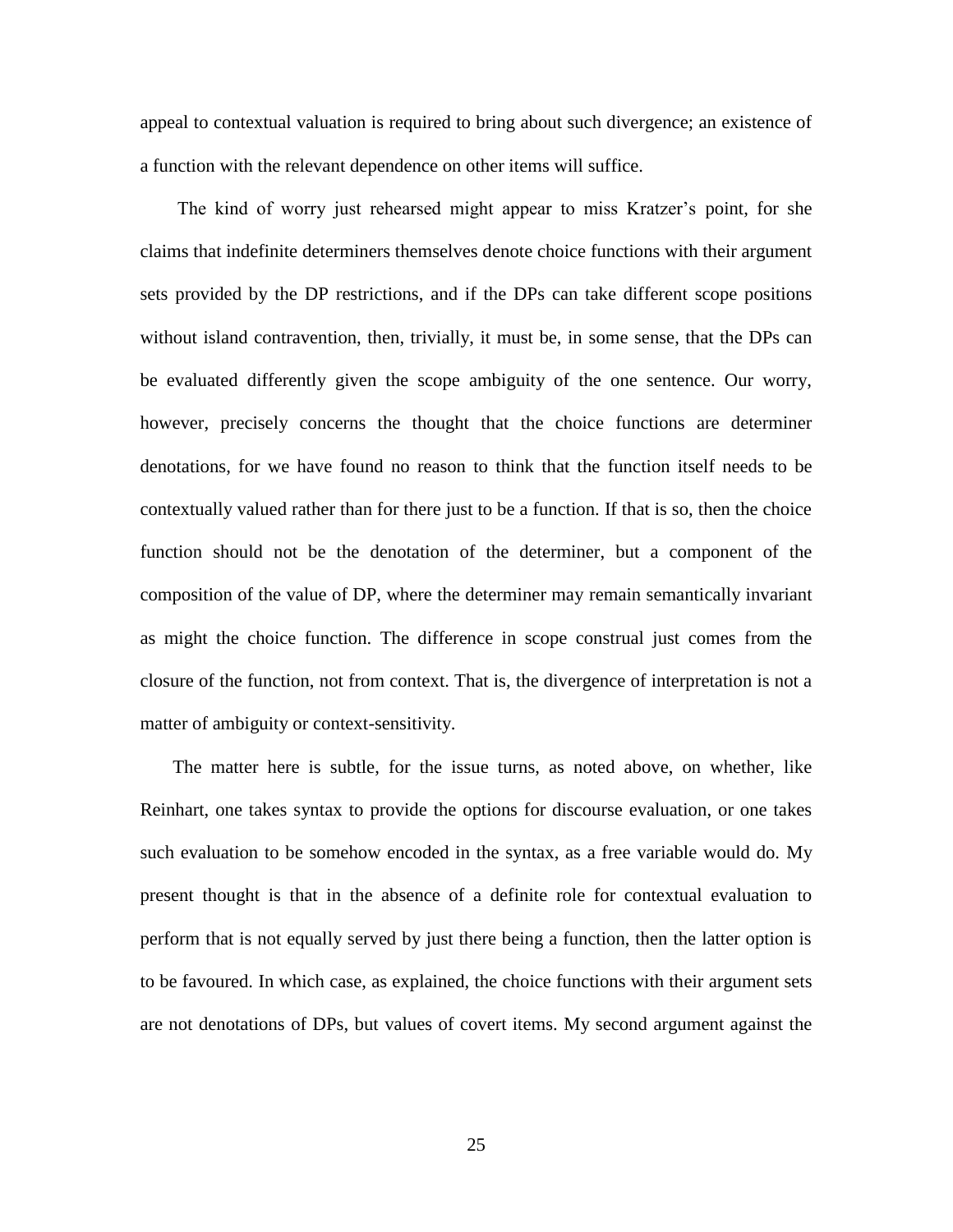contextual valuation of the choice function pertains to the putative contrasts between constructions with and without bound pronouns in their indefinite DPs.

 The above argument would be scuppered, if choice functions *were* somehow restricted in their interpretation relative to context. Kratzer takes it to be a condition on an adequate account of the scope construal of indefinites that it explains the difference a bound variable in the indefinite DP restriction makes to its scope options, the difference, that is, between such pairs as those in (17). The crucial issue here, of course, is that if the difference is somehow fundamental, then the Reinhart-Winter account would be in trouble, for its core claim is that the indefinite is freely bound in *any* scope position. If that claim is wrong, then it would, indeed, seem as if scope options are determined by extra-linguistic factors, such as those pertinent to fixing on a 'natural relation' to hold between the dependent DPs.

 Kratzer (1998) does *not* mount such an argument as so baldly stated, but it is one she encourages us to entertain in a weakened form. Kratzer does not claim that the presence of an overt bound variable rules out any reading; rather, as we saw, it just makes certain readings 'very marginal' or 'dispreferred'. Kratzer, then, is not offering an empirical argument against the claim that choice functions can be bound in any scope position, i.e., we are not offered any data that tell us that such a reading is somewhere unavailable. Instead, the relevant data are that differences in availability of a reading are witnessed, and that this difference is best explained in terms of the choice function being contextually valued so as to give rise to the 'natural' reading in all but 'far-fetched' contexts. As so stated, though, the argument is a non-starter. The Reinhart-Winter account embodies no claim at all about the relative availability of the possible scope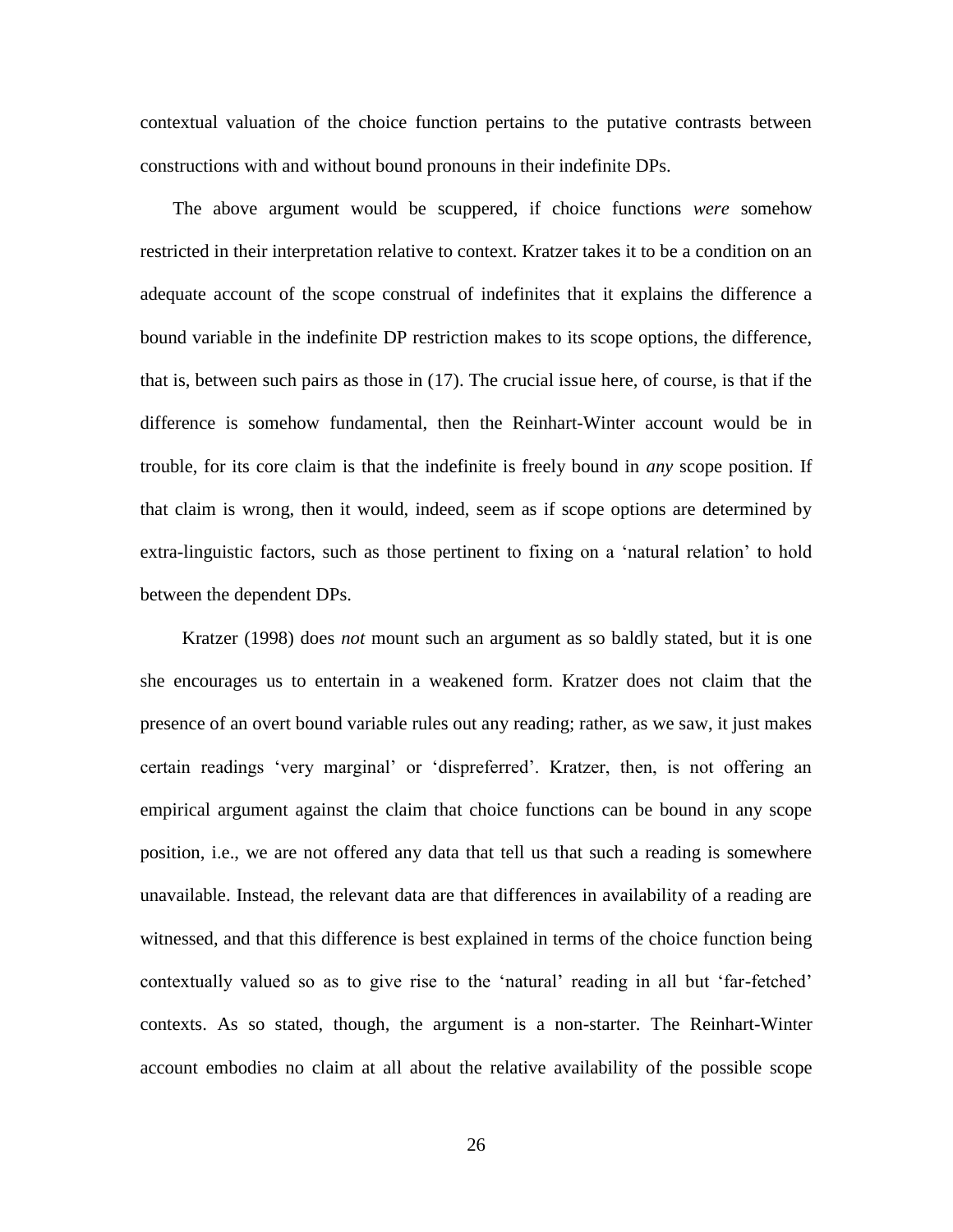construals of indefinite DPs; it merely claims that every construal is possible (narrow, intermediate, and wide), i.e., interpretable at the syntax-semantics interface. That a reading might be 'very marginal' or 'dispreferred' is not directly germane to the hypothesis, so long as it is available. What defenders of the Reinhart-Winter account owe, of course, is some story about the putative differences in relative availability of readings. As explained above, a plausible hypothesis here is that the differences simply arise from the relative plausibility of the propositions the sentences would express on the respective readings. So, Kratzer's intuitions concerning (17) are perfectly in order, but no contextual evaluation or discourse setting is required to see that, merely a reflection on the relative likelihood of the scenarios that would render the respective readings true. The presence of the overt bound variable, therefore, is strictly irrelevant; it merely facilitates or primes an intermediate reading, but it does not rule the other readings out. This impression is confirmed when one considers that intermediate readings are readily available with no particular priming at all. (9) provided some examples. Here is one ((9d) repeated as (20)):

(20) Every literature professor dislikes every novel that some author wrote.

(20), on the intermediate reading, states the not implausible claim that every literature professor has some particular author (not necessarily different ones) they loath. No particular priming or context is required to get the reading. It is somewhat favoured, but merely on grounds of what is generally plausible or what we might expect a speaker to bother saying. The wide-scope reading would mean that the total output of some (at least one) author is universally disliked by literature professors. The unanimity of the professors is perhaps not to be expected. The narrow scope reading, on the other hand,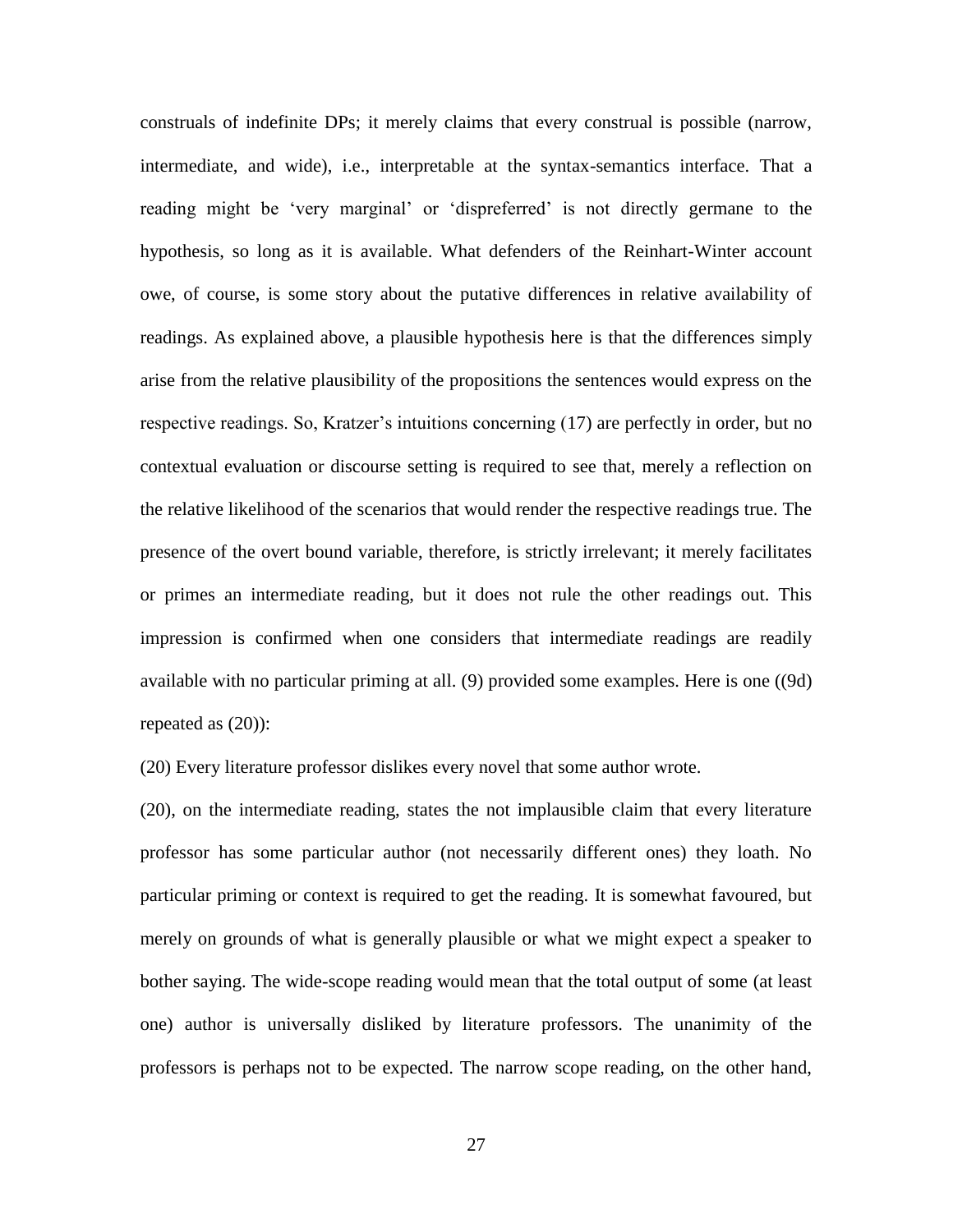seems too weak, for it would be true if the professors dislike every novel ever written.<sup>28</sup> Note that on the present view of the matter, there needn't be any strong preference one way or another in many cases. In some cases there are, such as those in (17), but as explained, this is readily explicable on general grounds of what is plausible.

 This reasoning, even if sound, does not refute Kratzer's account; my intent is merely to show that differences in the availability of scope readings, whether in the presence of an overt bound variable or not, do not at all militate for the contextual valuation of the choice function. Otherwise put, the hypothesising of a contextually valued choice function to explain the relative availability of scope readings is idle, for differences in relative availability are not universal, do not necessarily depend upon particular sources of priming when witnessed, and succumb to a general explanation in terms of background plausibility of what would be said, which operates anyway and requires no special syntactic or semantic mechanism for its employment.

 So far, I have argued against Kratzer's hypothesis that choice functions are contextually valued. If these arguments are good, then my general claim is supported that syntax contains no free variables in the intended sense. I have mounted no argument, however, against Kratzer's further claim that indefinites carry implicit arguments, much like *local*, *enemy*, and *a certain* on Hinittka's (1986) account. I shall fist say something quite general about the problems of fixing on what an implicit argument might amount to in this case. I shall then consider some arguments in support of Kratzer's account (at least on this point) from Chierchia (2001). Kratzer herself does not offer arguments for the implicit arguments beyond those she offers generally for the claim that choice functions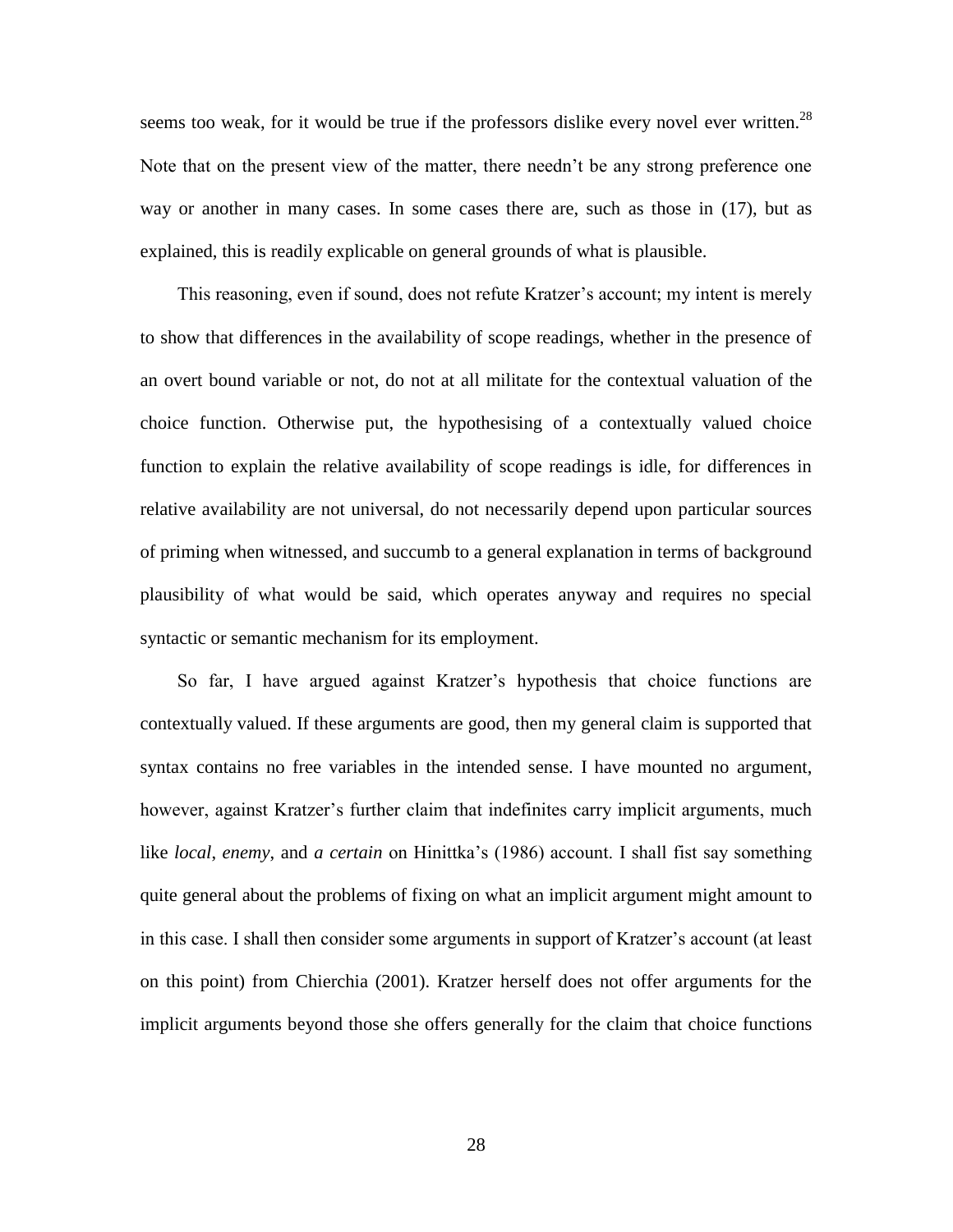are contextually valued. As we shall presently see, though, the claims really do come apart; hence it is that Chierchia's arguments are especially interesting.

 First, then, a question arises of how to understand the notion of an implicit argument. As argued for above, it is difficult to establish implicit arguments as syntactically projected items. Indeed, Partee (1989), to whom Kratzer (1998, p. bnmn) appeals, does not treat them as syntactically projected, at least not as regards 'relational' items such as *local* or *enemy*. Hintikka (1986), as regards *a certain*, is silent on the question. Still, it will suffice for our purposes if we understand implicit arguments as somehow part of lexical content that has a structural signature; in particular, they may be bound or free. A further background issue is the difference between an argument and a parameter. It was argued above that we can treat Kratzer's free functional variables as bound 'Skolem functions'. The question of the implicit argument variable remains, though. We can could treat it as an argument position of the function such that it takes values from the domain of the function, such as individuals or sets. Alternatively, we could take it to be a parameter of the function, where a value of the variable is part of the definition of the function such that its value range need not be included in the function's domain. For instance, we could parameterise the function to a type of relation, but define the function just over individuals (cf., Szabolcsi, 2010, p. 213, n. 55). I shall understand the presently relevant notion of an implicit argument in this latter sense. Chierchia (2001) offers a number of considerations in favour of such an account against the Reinhart-Winter model. I shall tackle each in turn and suggest that the underlying judgements are questionable. $^{29}$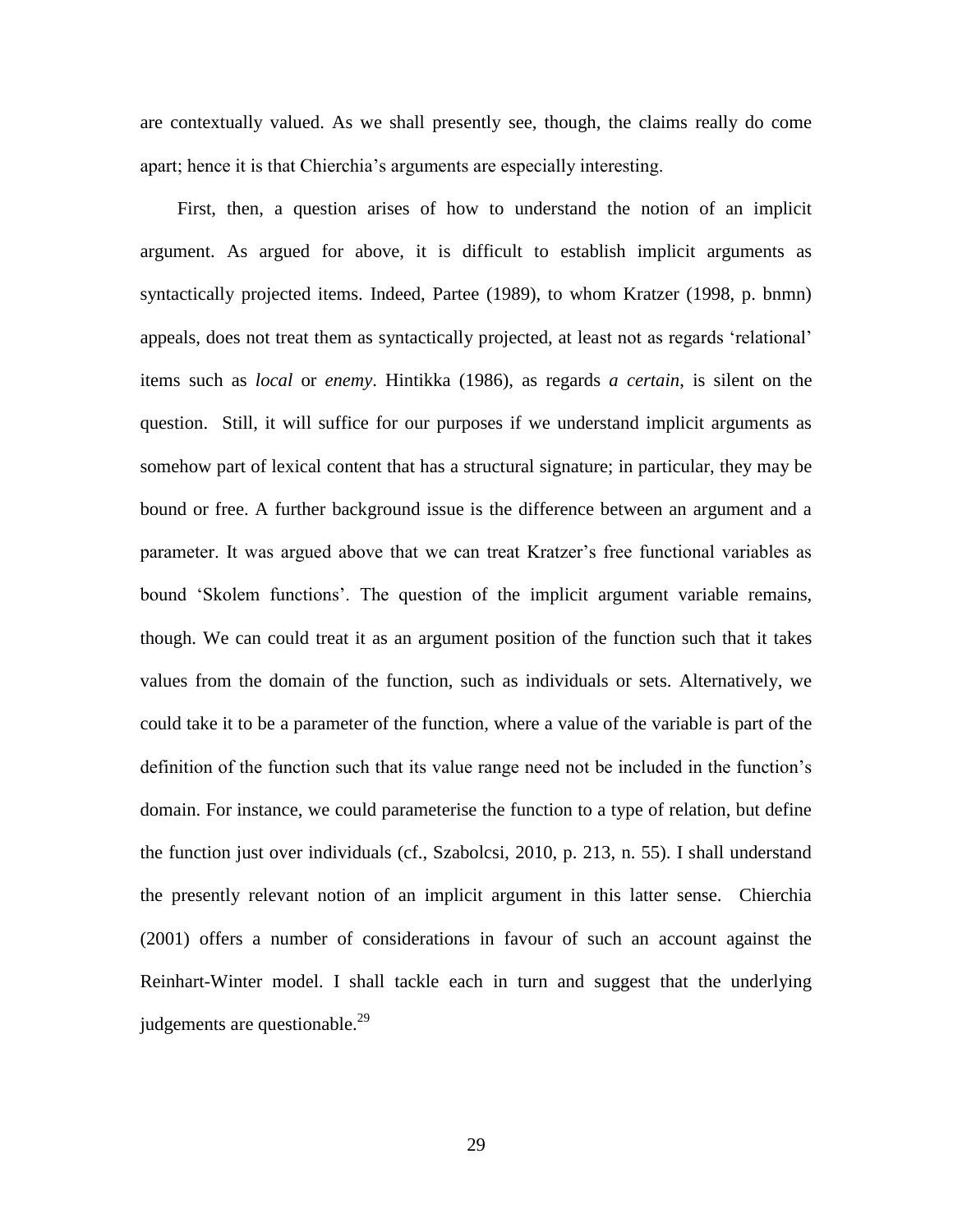Chierchia (ibid., pp. 70-1) offers a case from Schlenker that, according to Chierchia (ibid., p. 71), 'shows that unmodified indefinites sometimes must have an implicit argument'.<sup>30</sup> Imagine the following situation:

(21)a Every student in the semantics class has difficulty with a specific point of the course.

A has difficulty with assignment functions (but understands the rest).

B has difficulty with generalised quantifiers (but understands the rest).

…

 b So, if every student manages to understand some problem, no-body will flunk The relevant question here is whether *some problem* can be existentially closed so as to capture the intended reading of (21b) in the situation described in (21a), i.e., the reading where, if every student improves in their one area of weakness, then none of them will flunk the class. Chierchia claims that none of the possible positions for closure will capture the reading. Binding the choice function outside of the scope of *every student* would entail that each student must manage to understand the same problem, if no-one is to flunk, which is contrary the intended reading, where each student must manage to understand a different problem. Binding the variable in the scope of every student entails that every student may manage some or other problem in order that no-one flunk, but, again, each student has a particular bespoke problem, as it were, they must overcome. Chierchia notes, however, that a parameterised 'Skolem function' captures the reading fine:

 $(22)$   $(\exists f)[[(\forall x)[student(x) \rightarrow understand(x, f(x, problem)] \rightarrow no-body will flush]$ 

30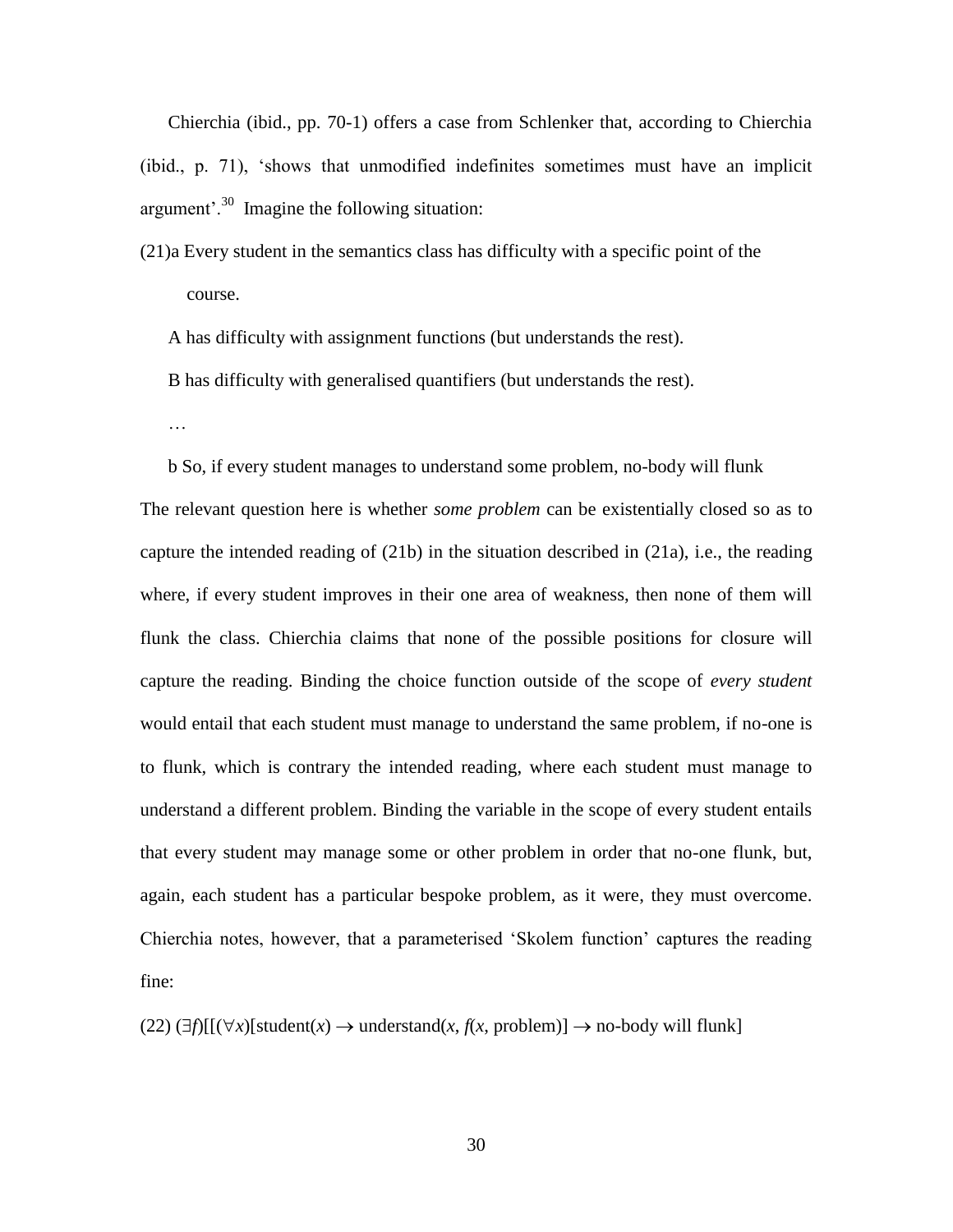The thought here is that the function *f* is paramterised as a type of relation, which in this case is valued as a 'difficulty with' relation, so the function does not relate students to problems *tout court*, but to the problems with which they have difficulty. This would appear to capture the intended reading.

 Furthermore, Chierchia's general attitude appears to be that syntactic variables are cost-free, as it were. Chierchia (2001, p. 82) writes:

It seems reasonable to assume that existential closure is a costly operation. Implicit parameters, on the other hand, are freely available, just as other null pronominal elements like, say, PRO. This is why when there is an option, the implicit parameter option must be chosen.

The reasoning here appears to be that, independent of the empirical matter of the existence of relevantly variable interpretations, implicit variables may be posited willnilly for semantic reasons, as they come at no cost. So, even if the empirical facts do not cut in Kratzer-Chierchia's way, variables may still be posited with little or no justification beyond the general consideration here enunciated. Before looking at the empirical matter, let me put this current theoretical argument to one side.

 Firstly, it is quite unclear what sense of cost Chierchia is working with. At any rate, the whole point of Reinhart's approach is that it incurs minimal costs at the syntactic level in the sense that it is unrestricted; all possible positions of scope interpretation are open. Existential closure is not a syntactic operation, but an interface condition on a speaker using or understanding a token of a relevant sentence at all In this light, implicit parameters are costlier than existential closure simply because they are additional representational items, whereas existential closure is not, at least not as regards syntax, or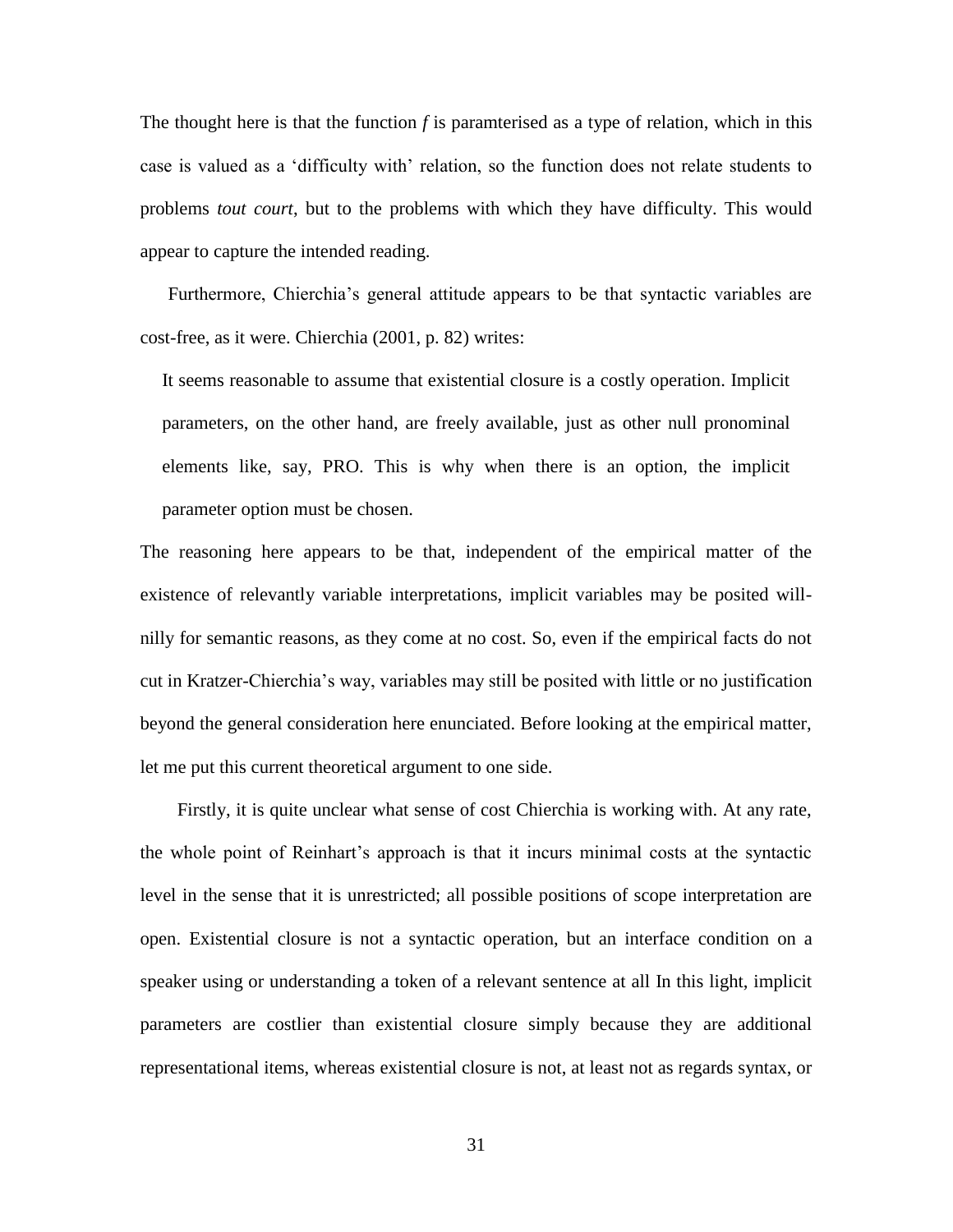what is represented as linguistic. The scope positions simply need to be available, which they must be on any position. Secondly, no item can be freely posited if its existence is to make a difference to whether and how a sentence may be interpreted. Evidence and consistency with accepted principle must be in place. Thus, as made clear in the last chapter, *pace* Chierchia, PRO is precisely not freely posited; its occurrence is strictly interpreted and limited to positions of a certain syntactic character. Likewise, if implicit variables are to be posited, then they too must answer to syntactic conditions, rather than be sprinkled about and imagined to exist exactly where they are needed, and then be appealed to as if they explain the phenomena that shaped their being posited in the first place. Independent evidence and principle is required for the existence of any aspect of syntactic structure. I have dwelt on these matters in the previous chapter, so let us move onto the empirical issue.

 Chierchia is right that existential closure of *some problem* in (21b) cannot capture the intended reading as suggested by (21a) and that parameterisation would do the job as in (22). The problem I have with this argument, however, is that it remains unclear why we should want to capture the reading by way of specific linguistic machinery such as paramterised functions. Assume, then, that the choice function is existentially closed in the scope of *every student*, so that each student is mapped to some or other problem. This reading would be true in the situation envisaged, for the problems with which the students have difficulty but manage to understand are, trivially, instances of problems the students manage to understand. In other words, it is perfectly acceptable to speak of some problems even if one has in mind a particular type of problem; indeed, that one has a type of problem in mind that satisfies the relevant condition would constitute the basis for one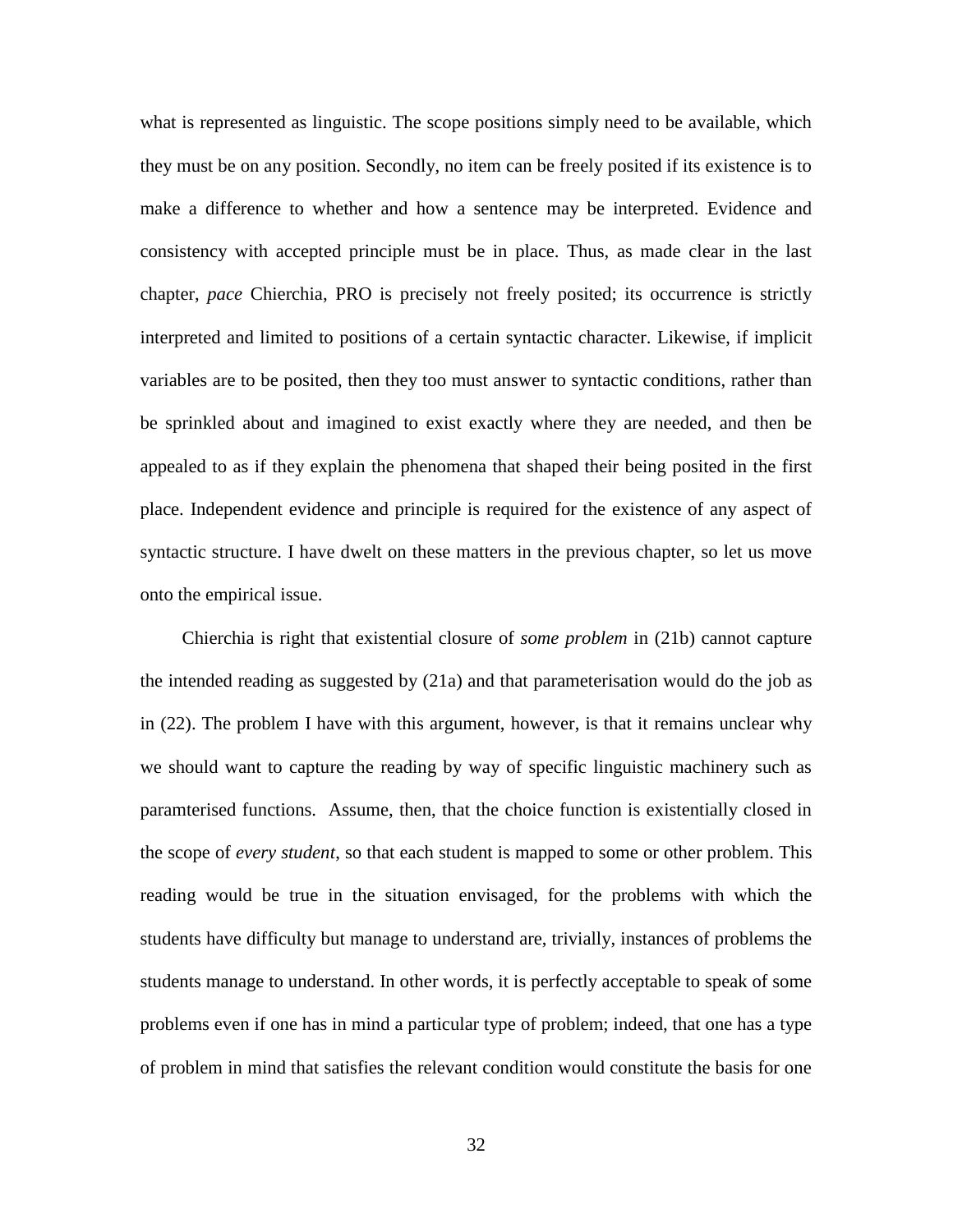claiming that some problems satisfy the relevant condition. We might check this as follows. Imagine that the situation is as in (21a) and that the teacher of the semantics class utters (21b) to a colleague. It turns out, however, that the students didn't really much improve in their weak areas, but instead excelled in all other areas, which meant that no-one did end up flunking. In this situation, is it appropriate to deem the utterance of (21b) false? It seems clear to me that it is not. An appropriate reflection from the teacher might be, 'Well, they did manage to understand some problems, just not the ones I had in mind'. That the teachers expectations turned out not to be true does not, without further ado, render what she said on the basis of those expectations false. The point here is quite general. King (1988, p. 440) notes that one may utter a sentence with the from of  $(\exists x)Fx'$  on the basis of thinking that Fa, such as an utterance of  $'A$  friend/some friends bought it for me' instead of 'Jim (Bob, Harry, and Jane/) bought it for me'. The existential may be preferred for all kinds of reasons; for instance, one's interlocutor might not be familiar with the entities one has in mind, or one might simply find it tedious to list the relevant entities. In the situation at hand, a teacher might utter (21b) precisely because she doesn't want to go through the whole class, pairing students with problems.<sup>31</sup> Still, the consequence of her choice to generalise is that she says something weaker (or she utters a sentence whose truth conditions are weaker) than she would have done by enumerating the pairs of students and problems. If the teacher does want to hold herself firmly to account on the basis of students mastering their weak areas, then she would have to say something along the lines of, 'If every student manages to understand some problem they have difficulty with, no-body will flunk'.<sup>32</sup>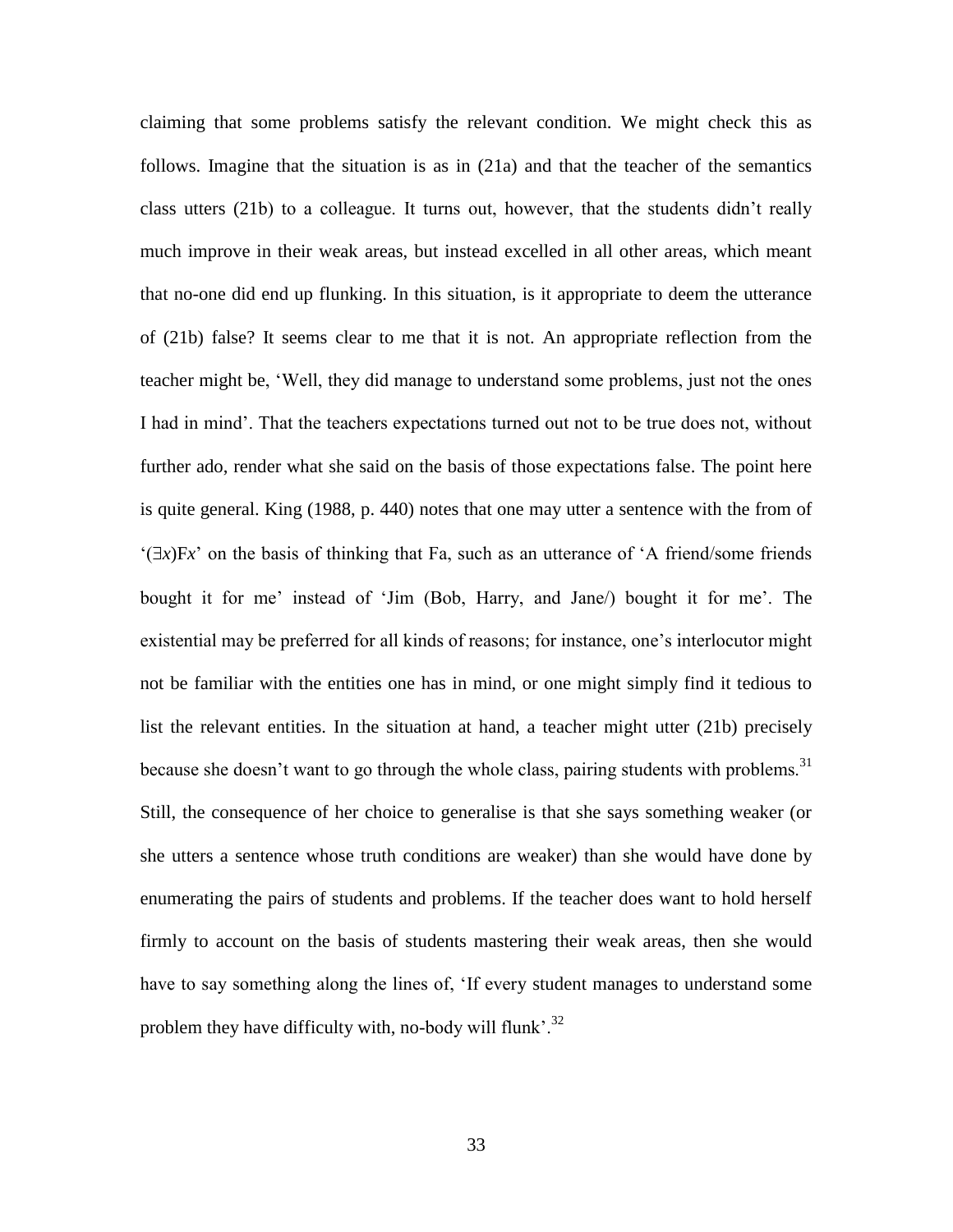In sum, then, in the absence of a reason why we should want or expect a semantic or syntactic mechanism to encode the basis of our quantificational claims or their intended contents by way of our uttering them, I can see no reason for taking cases such as (21) as evidence against the unparamterised choice-functional analysis; in the present case, treating the indefinite DP as in the scope of the universal DP, which we need not even treat as choice functional (the DP has narrow scope). It is true, of course, that the paramterised analysis does capture the reading Chierchia has in mind. My claim here, though, is that we have no good reason to want to capture that reading, no more than, as a matter of semantics or syntax, we should want *Some man* to mean *Bill*, given the right context. The issue here might reduce—although I think not—to different conceptions of the task of semantic theory.<sup>33</sup> As it is, Chierchia does not rest his defence of Kratzer on cases such as (21). He seeks to show that 'always having a hidden parameter is a property that long distance *some* or *a* share with *a certain*' (Chierchia, 2001, p. 71). The argument on offer to this effect is especially interesting for my wider claims, for it associates the putative free variable with what appears to be a syntactic condition.

 Recall that Kratzer treats (pseudo-scope) indefinites as semantically equivalent to *a certain* DPs, which she in turn treats, after Hintikka (1986), as containing an implicit variable that may be free or bound. Chierchia seeks to show that there is a syntactic concord in terms of so-called 'weak cross-over' effects between indefinites and *a certain* DPs that offers the best explanation of a puzzling phenomenon. In effect, Chierchia argues that the Reinhart-Winter model of free existential closure overgenerates, i.e., it allows a reading that is not possible. I shall first say something about weak cross-over.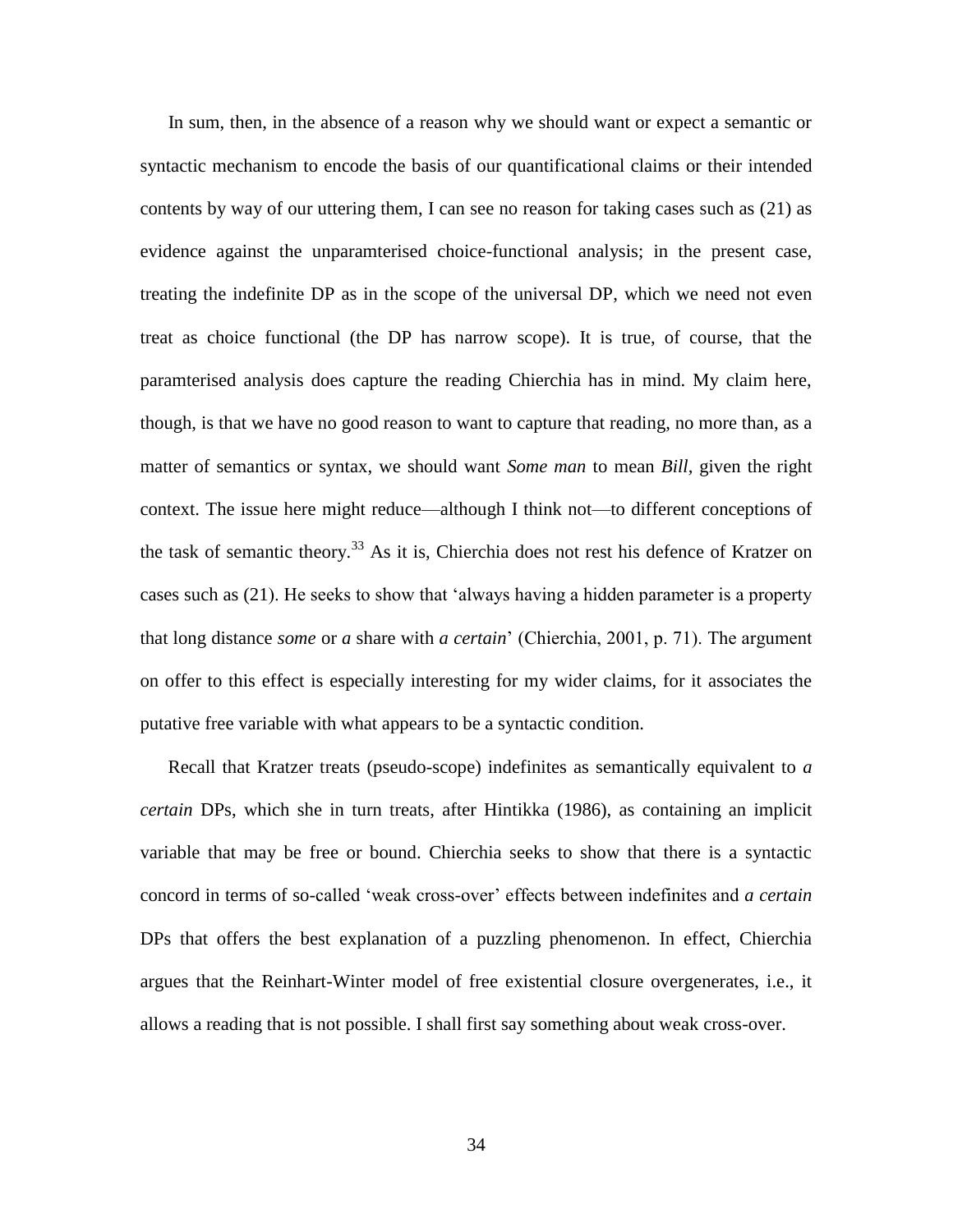A weak cross-over effect is the unacceptability of the referential dependence between a moved operator, its trace/copy, and an overt pronoun that (i) intervenes between the operator and its trace/copy and (ii) does not c-command the position of the trace/copy. So, consider (23a):

 $(23)a$  Who<sub>i</sub> does his<sub>i</sub> brother love  $\langle$ who $\rangle$ <sub>i</sub>

b Which person *x* is such that *x*'s brother loves *x*

On the marked construal, *who* has moved out of object position and crossed over the pronoun *his*. (23b) spells out the unacceptable construal. Interestingly, the injunction against the relevant construal appears to apply where the movement of an operator is covert.

(24)a His brother loves everyone

b Every person *x* is such that *x*'s brother loves *x*

As with the overt *wh* case, it here seems as if the moved item *everyone* cannot simultaneously (covertly) scope over and bind *his*. Of course, disjoint readings are perfectly OK in both cases. For present purposes, let us simply assume that the weak cross-over injunction is sound and that it has a syntactic explanation.

 As advertised, Chierchia's claim in support of Kratzer is that indefinites (at least in some cases) pattern with *a certain* DPs as regards weak cross-over effects. The significance of this claim is that for *a certain* DPs to be subject to such effects would seem to show that they contained an implicit variable that blocks the relevant construal much as overt *his* does in the examples above. The argument is required to be somewhat more complicated than Chierchia (2001) presents it to be, but let us stick with the initial presentation.<sup>34</sup>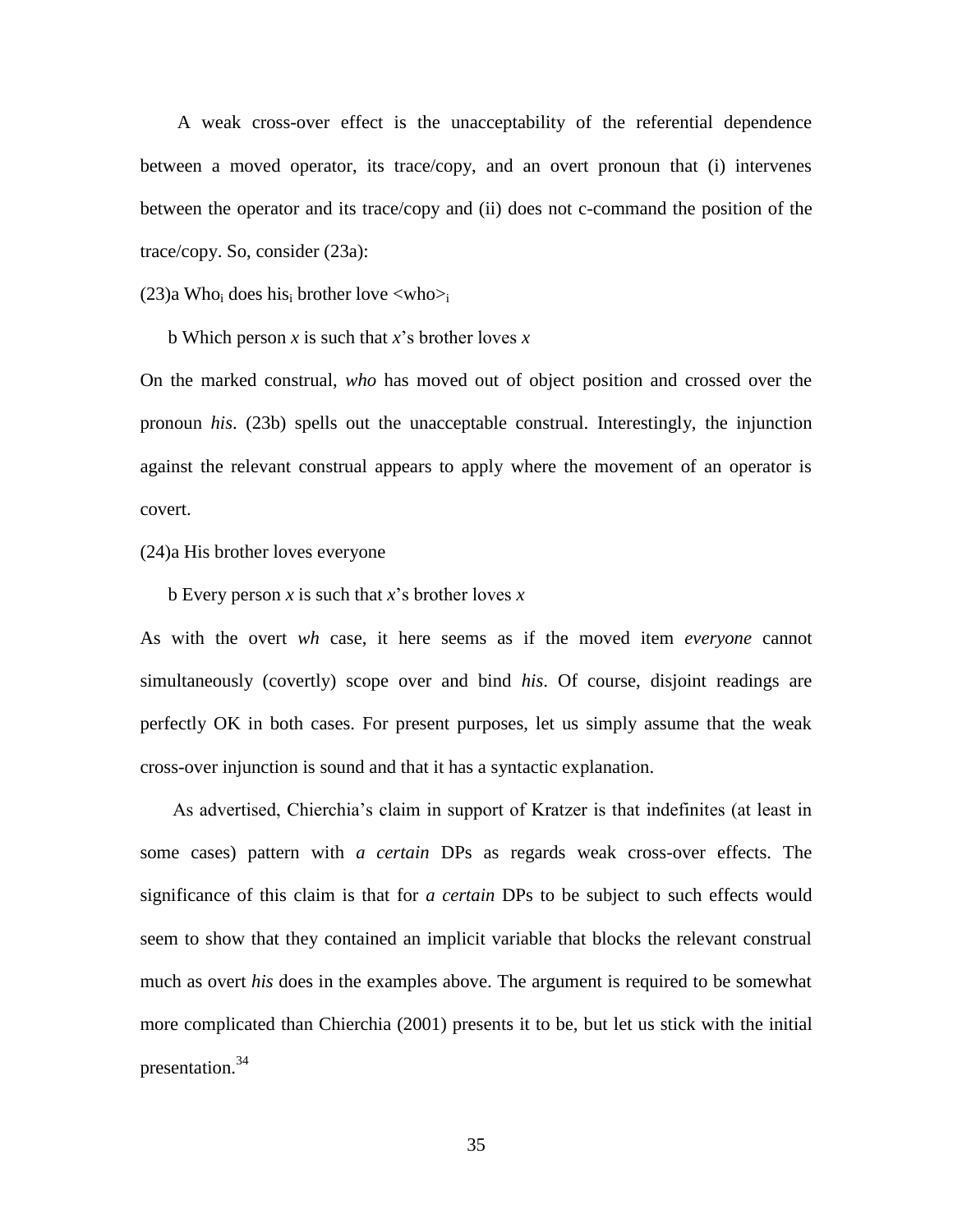Chierchia (2001, p. 72) offers the following case:

(25) A certain technician inspected every plane

Chierchia (*op cit*.) judges that the wide scope reading of *every plane* is 'hard to get… [*A certain technician*] seems to have only the "referential" reading'. If we assume that this is so, then at least one possible explanation is that the inability to wide scope the universal is a weak cross-over effect, for the DP is otherwise in a position apt for movement, so there must be a feature of the sentence blocking such movement. Thus, if *a certain* carried an implicit variable, then the unavailability of the wide-scope reading would look like a weak cross-over effect:

(26) [[every plane]<sub>i</sub> [a certain<sub>i</sub> technician inspected <every plane>*i*]]

The unavailable reading here is one where each plane is inspected by potentially different technicians. By itself, of course, this tells us next to nothing about indefinites generally, for the effect described above is not witnessed once *certain* is dropped:

(27) A/some technician inspected every plane

(27) readily admits the scoping out of the object DP on the reading where each plane was inspected by potentially different technicians. As things stand, therefore, it is the role of *certain* that is blocking the subject DP being dependent on the object DP, which is hardly surprising, if we take *certain* to signal specificity. The mere referential character of the DP will suffice to block the relevant reading without recourse to implicit variables and weak cross-over. Chierchia (2001, p. 73), however, looks elsewhere for the effect of the implicit variable.

Imagine the following situation:

(28)a Student A was examined by every professor expert in binding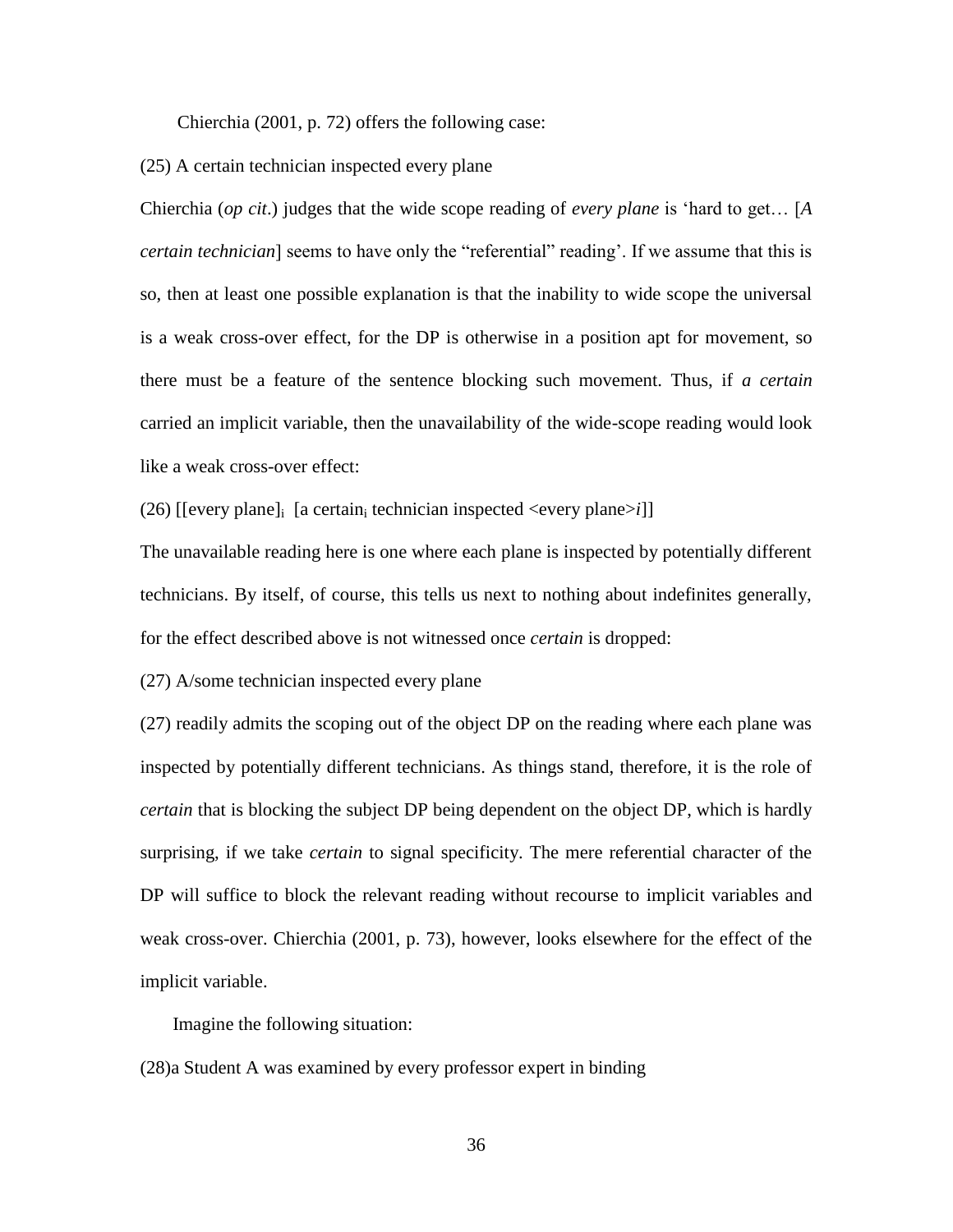Student B was examined by every professor expert in QR

…

b Every student was examined by every professor expert in some area

According to Chierchia (2001, p. 73), (64b) 'readily lends itself to describe situation' (28a). Here, we understand *some area* to take intermediate scope and to depend on *every student* and scope over *every professor*, so that students were examined by potentially different or the same professors. The twist here comes from considering the active counterpart of the passive (28b):

(29) Every professor expert in some area examined every student

Chierchia (op cit.) claims that 'it is intuitively clear that  $[(29)]$  is hardly apt to describing situation [(64b)]'. The relevant reading is described as 'impossible' and 'ungrammatical' (ibid. p. 73/74). Chierchia (ibid., p. 74) further suggests that the phenomenon is general, where, for example,  $(30)$  does not admit the reading on which for each man x there is some member *y* of the royal family such that *x* told several stories about *y*.

(30) Several stories about some member of the royal family were told by every man

present

 Chierchia makes two claims from these data. Firstly, the unacceptable readings would be explained were the indefinites to carry implicit variable, for if they did, then the movement of the universal DPs in (29) and (30) would cross over the variables associated with the indefinites in the respective PP adjuncts; further, implicit variables on such readings of intermediate scope for the indefinites must be bound in order to acquire the dependent reading as opposed to the local existential reading (i.e., *some or other area/member of the royal family*). Secondly, since the Reinhart-Winter account takes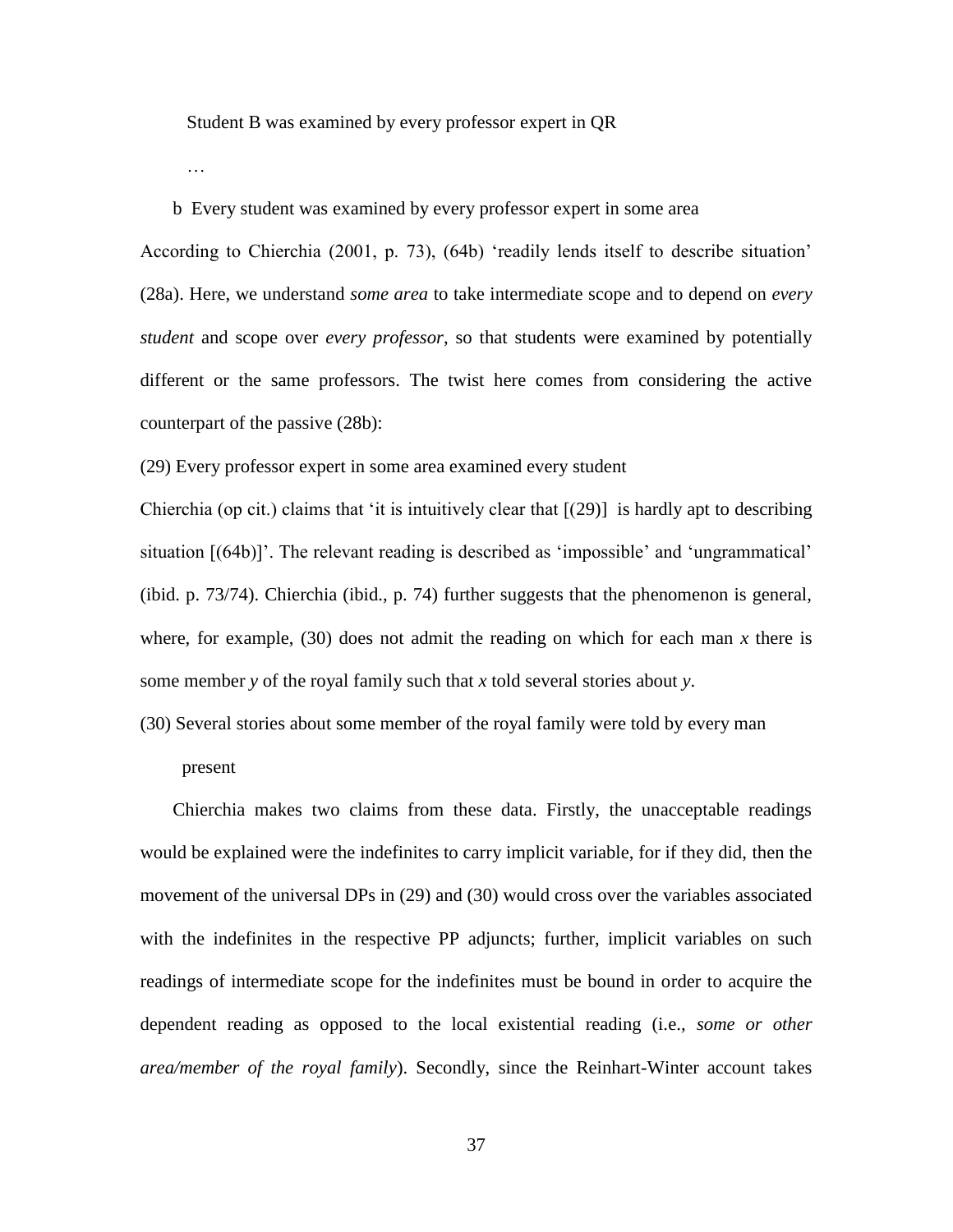existential closure to be freely applicable, then the unacceptable readings would be generated on that account (recall, there is no syntactic constraint on the universal DPs otherwise moving), which amounts to a false prediction, i.e., the Reinhart-Winter model overgenerates.<sup>35</sup>

Chierchia's reasoning is ingenious, but it fails to be convincing, I think.<sup>36</sup> First reflect on the case of (26) and (27). As noted, the contrast, such as it is, does not in fact militate for the existence of an implicit variable associated with indefinites, for the crossover effect is absent when *certain* is absent. Of course, this is perfectly consistent with *a certain* being associated with a variable and indefinites generally having associated variables when 'referential', but if we were looking for a *syntactic* signature of all of this, then there is not one to be found here; after all, if *certain* does carry a specificity presupposition, then that would block the wide-scope reading of the object DP without appeal to an implicit variable. As it is, however, I think the presence of a weak cross-over effect in (26) is questionable. Imagine a situation where there is a range of technicians with specialised expertise: an electrician, a wheel mechanic, a wing technician, and so on. Furthermore, each of the relevant planes has some detected malfunction, such as faulty landing gear, wrong wiring, and so on. Let each of the planes, therefore, be inspected by the relevant technician with the relevant expertise. In such a scenario where all information is shared, one could utter 'A certain technician inspected every plane' and be expected to be understood as truthfully saying that each of the planes was inspected by the relevant technician. *A certain technician* would here pick out technicians that vary with the relevant fault on each of the planes. Such a reading would amount to the universal DP scoping over the *a certain* DP.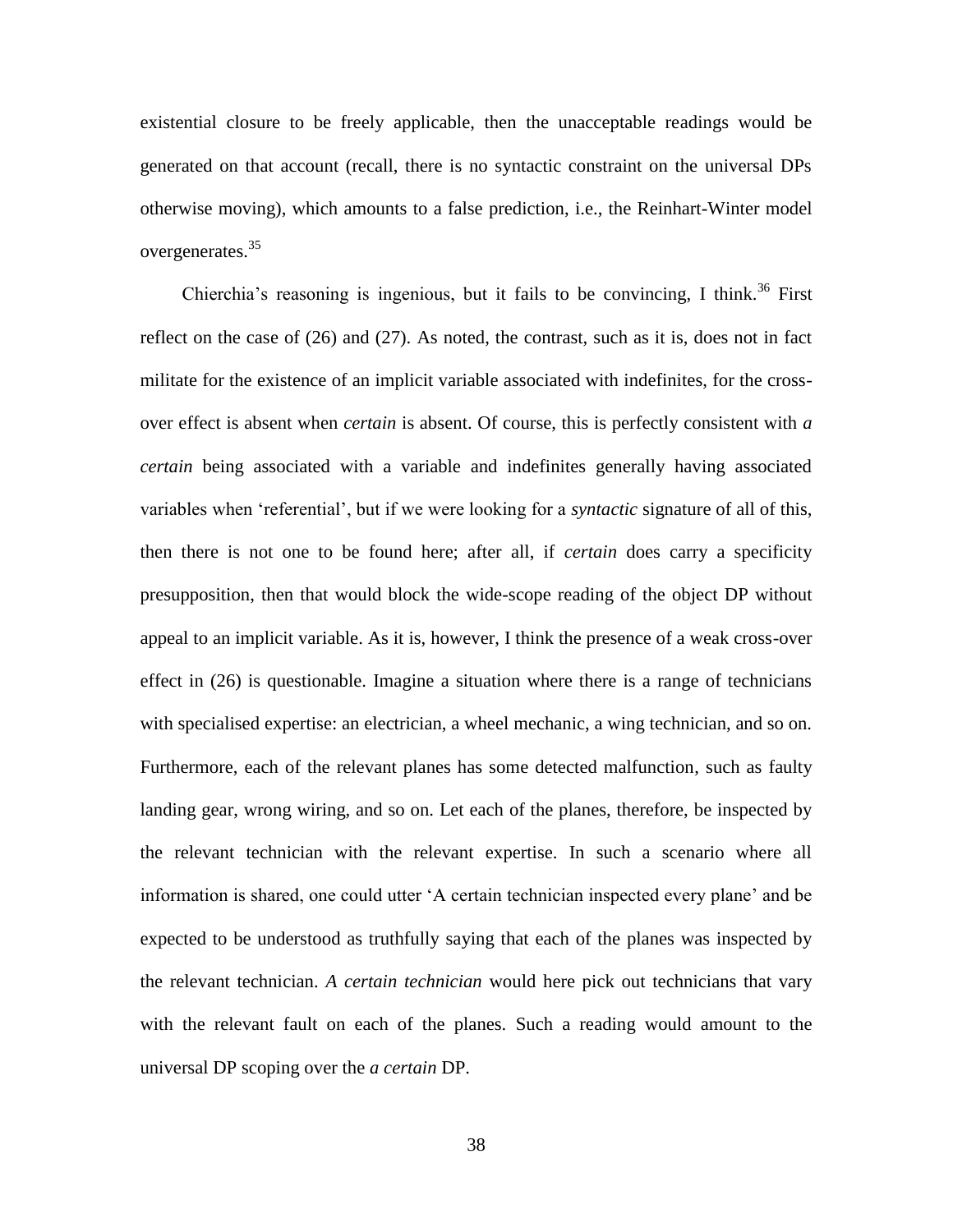I happily admit that the reading entertained is not the most salient one in the absence of a priming context, but that is irrelevant. If we are taking weak cross-over to be a strict constraint on grammaticality, as Chierchia intends, then no context at all should allow for the cross-over reading. Anyway, if sound, then the reading offered would appear to show that *certain* carries a specificity presupposition, but does not carry an implicit variable that enters into syntactic configurations, for if it did, the relevant reading would be impossible. A mere potential clash of intuitions is never an edifying point to settle on, but since Chierchia, and others in this area, rest central planks of their argumentation on quite subtle data points, questioning these points is worthwhile, and is often all that one can do. Still, a further consideration in favour of the reading on offer, or at least a consideration that might make the reading more palatable, is that the specificity of *a certain* need not be denied. The specificity at issue does not necessarily referentially pick out a specific value of the nominal complement of the determiner (e.g., a definite technician), but rather serves to distinguish values of the nominal complements, which may be dependent on a higher DP. In that case, the values are distinguished by *certain* in terms of whatever distinguishes values of the nominal in the context at hand, such as an area of expertise. In effect, this interpretation renders *a certain technician* as equivalent to *a certain kind of technician*. If *certain* introduces an implicit variable in the first case, then there is no reason why it shouldn't do so in the second case. For instance, *a certain kind/type/style of N* supports free and bound readings much the same as *a certain N* does.<sup>37</sup> If, however, *a certain kind of technician* substitutes *a certain technician* in (26), then the wide-scope universal reading is far more accessible.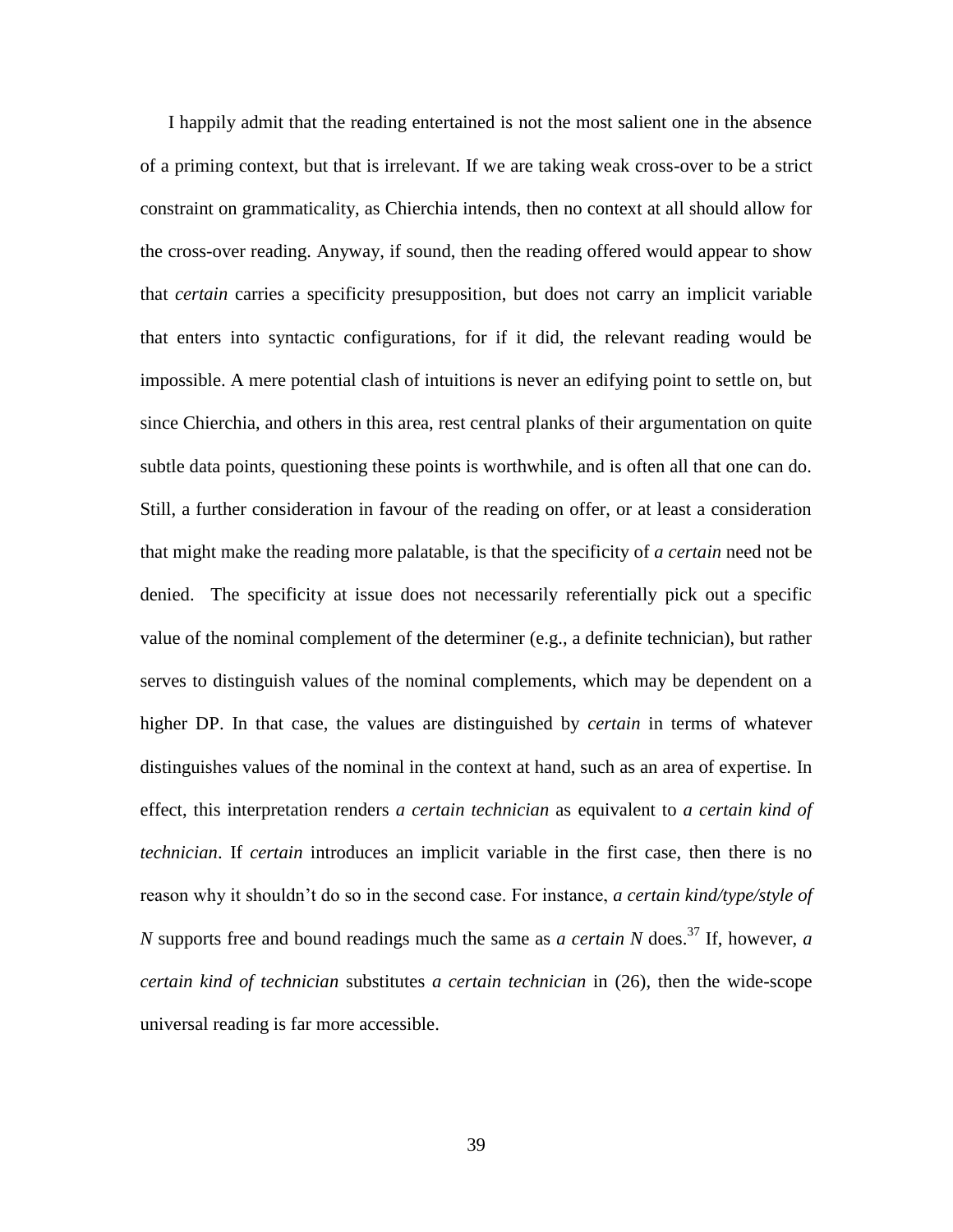I think, therefore, that the basis for claiming that *a certain* actually gives rise to weak cross-over effects is fairly uncertain. If that is so, then the case for *a certain* carrying an implicit variable is equally weak (in the absence of independent evidence). On this view, then, there is little mileage to be gained in showing that indefinites on the relevant construal pattern with *a certain*, for so much would not suggest that indefinites carry implicit variables. In fact, as we saw, indefinites do *not* generally pattern with *a certain*. This is consistent with Kratzer's ambiguity of usage thesis, according to which we might treat the scoping over of indefinites as cases where the indefinites are quantificational. Still, none of this positively supports Kratzer's thesis, for *every* account should predict that indefinites can be scoped over, if for no other reason than that indefinites can be simply quantificational (narrow scope). Furthermore, there is a ready explanation available for the difference *certain* makes, *viz*., it carries a specificity presupposition, which does not involve the syntactic projection of an implicit variable or even the presupposition of a unique value, if my above scenario is sound. Even if this is all on the right lines, however, the other data Chierchia appeals to remains to be explained.

 Chierchia's principal claim is that passive and active forms involving indefinites admit different scope possibilities and that this situation would be explained were the indefinites to carry implicit variables, i.e., the relevant readings where the indefinites are scoped over would constitute weak cross-over violations. I think this explanation is at least questionable.

Again, reflect on the pair:

(31)a Every student was examined by every professor expert in some area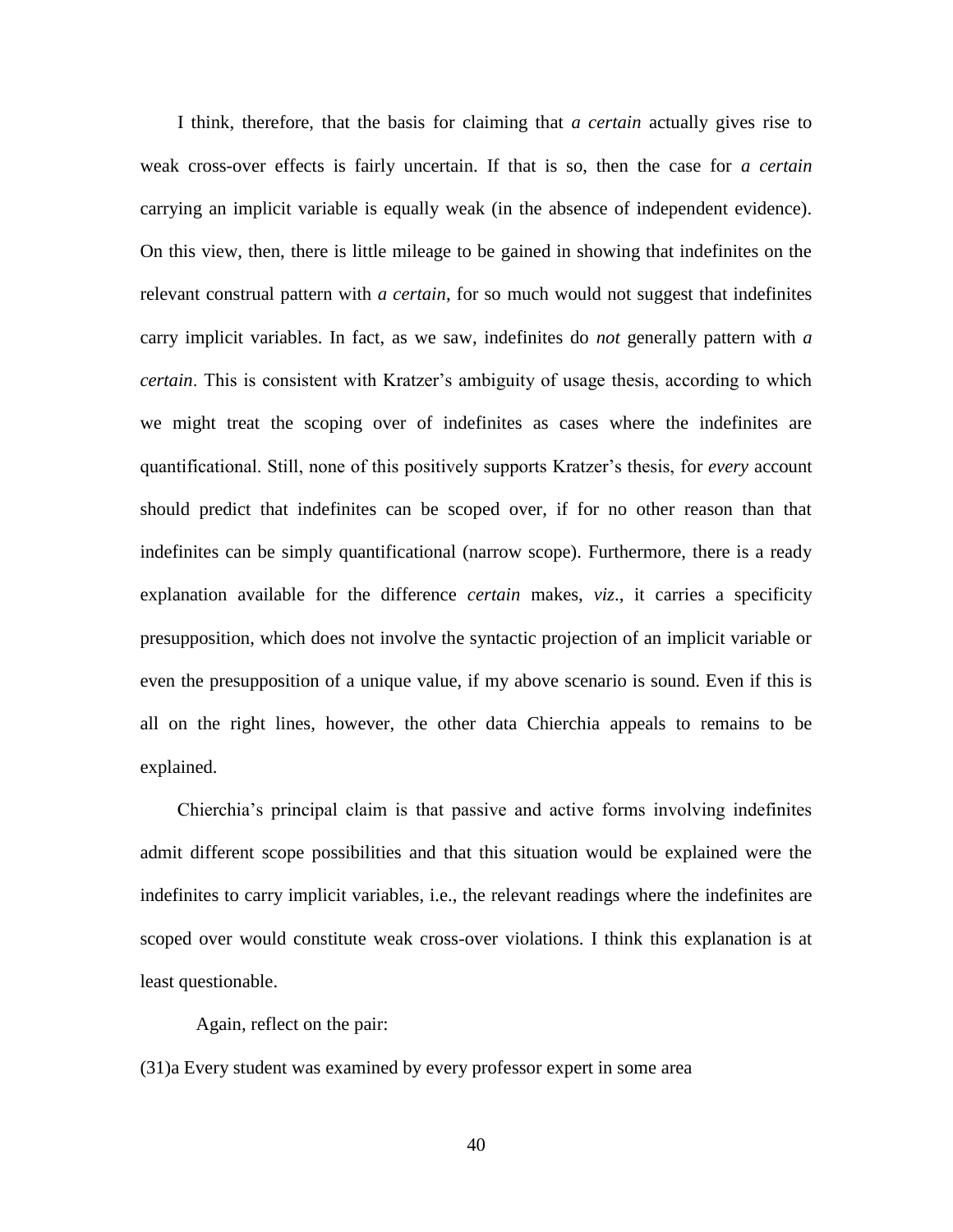b Every professor expert in some area examined every student

Chierchia thinks it is 'intuitively clear' that (31a), but not (31b), can be true when, for each student, every professor expert in a given area examined the student. The judgements here strike me as all too subtle, especially when it is borne in mind that the relevant issue is not whether a reading is likely or readily available, but whether it is *possible*. I shall return to this issue shortly. Even assuming, though, that there is a substantive difference between the cases in (31), it is not clear that it is due to a weak cross-over effect.<sup>38</sup>

 Note that weak cross-over applies to any *wh*-tem or quantification. In particular, the injunction applies to indefinite ('weak') and universal ('strong') quantification equally. So, (32) patterns with (24):

(32)a His brother loves someone

b Some person *x* is such that *x*'s brother loves *x*

All else being equally, therefore, if weak cross-over rules out the wide scope reading of *every student* in (31b), where professors are dependent on students (each student was examined by a potentially different professor), it should equally rule out the wide scope reading of *some student* in (33):

(33) Every professor expert in some area examined some student

By itself, this is no problem for Chierchia, for the crucial condition is that *some area* is construed with intermediate scope to be bound by the raised DP, rather be interpreted locally as an existential in the scope of *every professor*. The relevant reading, therefore, is where there is some student such that there is some area of expertise such that every professor expert in that area examined the student. On this reading, if the student was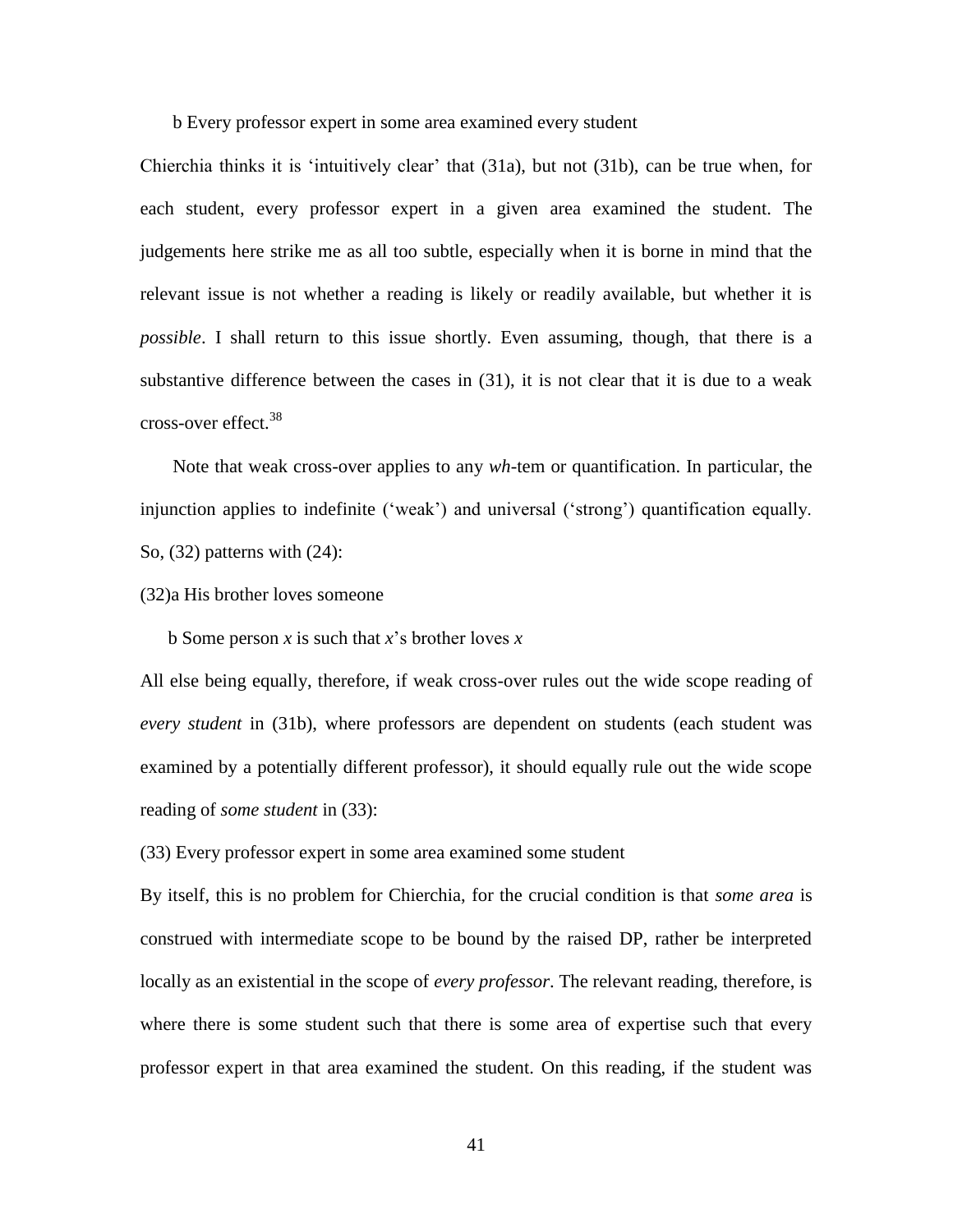examined by professors with different areas of expertise (*some* as *any*), then the sentence would be false. I think it is clear that (33) supports the specified reading with wide scope *some student* and intermediate scope *some area*, but it minimally varies with (31b); crucially, the variance pertains just to the choice of determiner, which does not affect both structures being subject to weak cross-over constraints and both structures taking *some area* to have intermediate scope on the intended reading.<sup>39</sup> Furthermore, substitute *some students* for *some student* in (33) and the result appears to support (is true in) the situation described in  $(28a)$ , at least more readily so than  $(29)$  (=  $(31b)$ ). Imagine, a situation where one does not know the identity of the students, but knows that there were three of them, each of them studying a certain area of syntax, and that out of the professors, all and only those expert in the relevant areas were on examination duty. In this situation, it seems pretty plain that one could utter 'Every professor expert in some area examined some students' in order to mean that student A was examined by all professors expert in one area; student B was examined by every professor expert in some other area; and student C was examined by every professor expert in still some other area. Again, if so, then  $(29)$  (=  $(31b)$ ), whatever its other failings, should not be a weak crossover violation on the intended reading, for (relevantly) equivalent structures support equivalent readings *contra* the assumption that the structure with the intended reading amounts to a weak cross-over violation.

 If the phenomenon Chierchia points to is not a weak cross-over effect, then what might explain it? It seems to me that neither sentence of (31) readily lends itself to the intended reading, which in both cases involves a departure from the surface scope relations. (31a) is most felicitously read with *some area* taking narrow scope, and the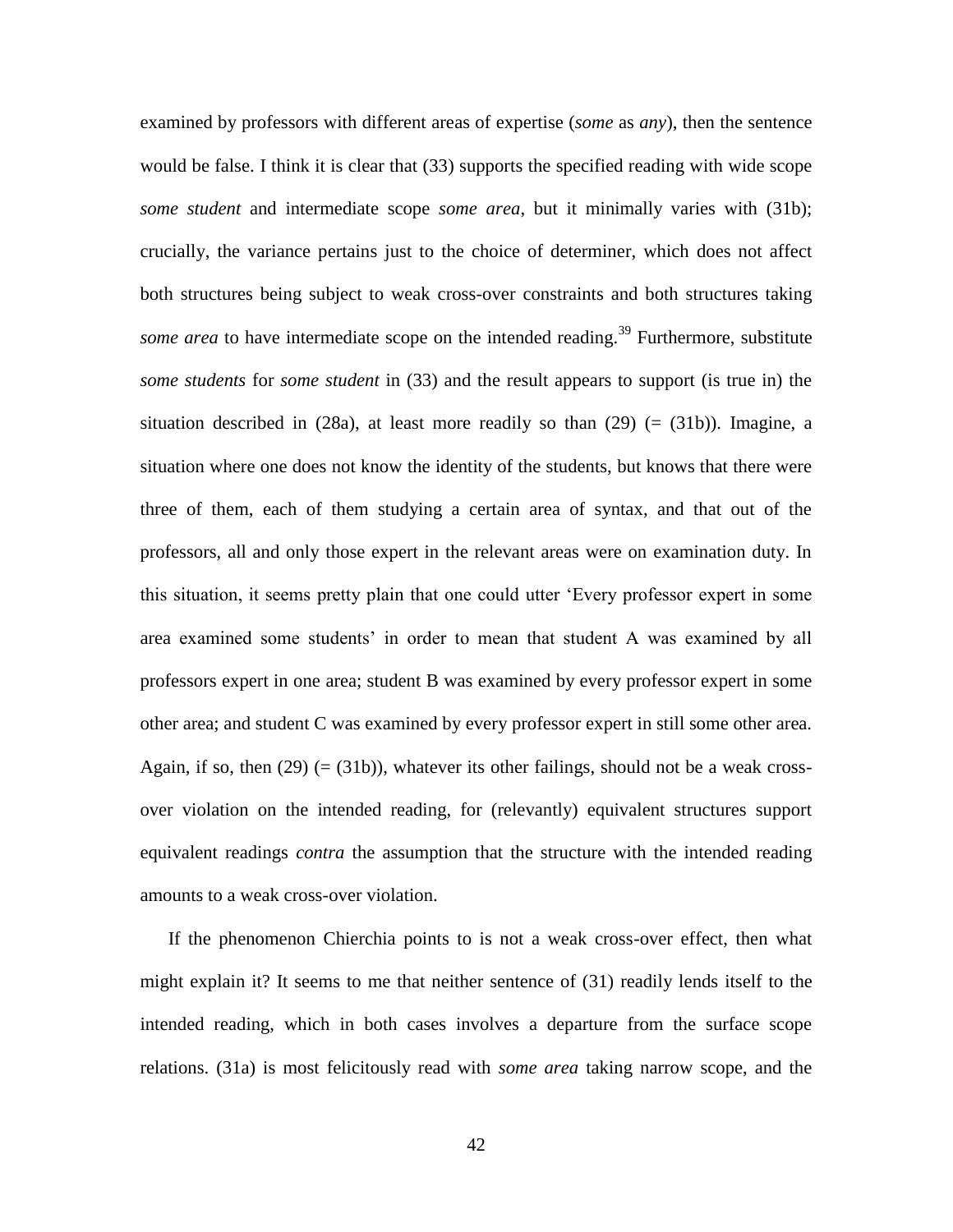other scope relations being as presented on the surface. This produces the trivial reading where each student was examined by all of the professors (not necessarily different ones) expert in some area or other (potentially the same area). (31b) is similarly most felicitously read with *every student* taking narrow scope and the other scope relations being as they appear on the surface. This produces the reading where each professor expert in some or other area (not necessarily a different area) examined every student. So, assuming that the surface scope relations constitute the most available reading, all else being equal, we should find the intended reading hard to get for either (31a) or (31b), which appears to be the case. Chierchia is right, though, at least in thinking that (31a) is more apt to express the intended reading than (31b). If we give up on weak cross-over and, perforce, implicit variables, an explanation of the difference might be merely iconic. The intended reading has *some area* scopally dependent on *every student*, which is a scope relation (31a) realises on the surface. (31b), on the other hand, realises a surface scope relation where *every student* is scopally dependent on *some area*, making it relatively hard to comprehend. (33), on the other hand, involve she same quantifier some in the relevant interaction, which appears to offer no interference. I offer this as a suggestion. As indicated, the readings involved are sufficiently subtle involving quite complex sentences that we should be wary of resting any major claims upon their status.<sup>40</sup>

 In sum, then, I can see no good overgeneration argument here against the kind of free existential closure Reinhart and Winter propose. Both of them readily admit that not all readings will be equally available, but their claim is that the relative availability of scope readings is not a matter to be explained by syntax or semantics, but wider cognitive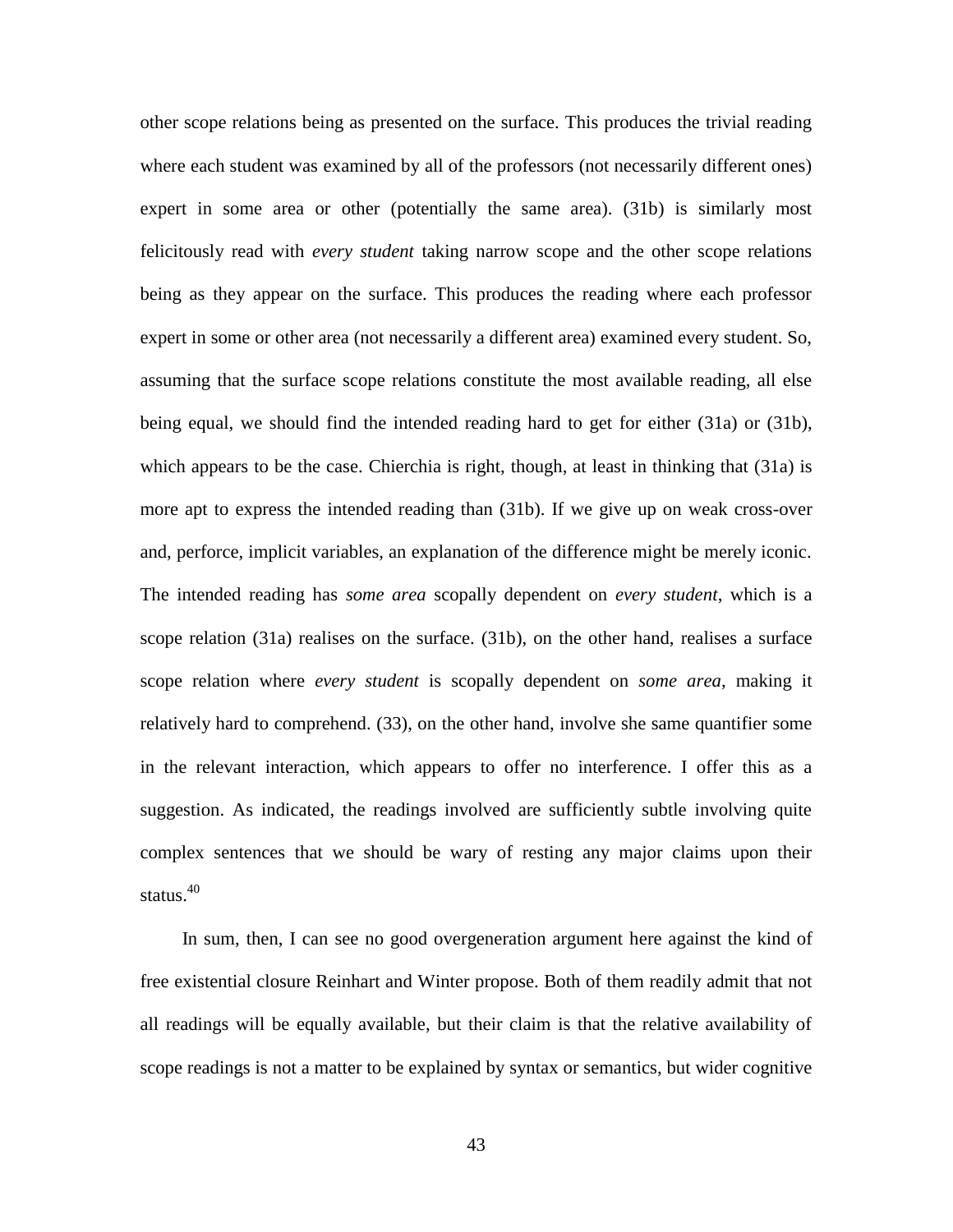factors. Whatever the ultimate truth of this view might be, I can see no evidence from Kratzer or Chierchia that some readings of the scopally possible ones are syntacticallysemantically illicit. Furthermore, this being so, there appears to be nothing here that requires explanation by way of a free variable (functional or parametric/argument) instead of a closed function. In which case, the Reinhart-Winter model is corroborated in allowing all scope relations to be possible in the sense of being free to be bound at each of the relevant sites of dependence between DPs. More generally, if the above considerations are sound, my general thesis of the absence of free variables within syntax remains in place.

## **5: Domain restriction**

As noted in the previous chapter, implicit domain restriction has become a popular if not dominant approach to various semantic phenomena pertaining to contextual valuation of DPs and other quantifier-like expressions, including indefinites. First, let me offer some brief words by way of recap.

 The basic idea of domain restriction is that a covert variable is associated with an overt lexical item, such that the value of the item is the intersection of its literal value and the value of the variable as either bound or contextually valued. So, imagine a context where one is hearing breaking news of a maritime disaster, and someone utters, 'Unfortunately, most passengers failed to make it into the lifeboats'. Obviously, talk of passengers and lifeboats here will be construed as pertaining to the passengers and lifeboats of the particular ship at issue, not some other ship, such as the Titanic, or, indeed, passengers and lifeboats *as such*, but no mention of the particular ship occurs in the sentence so as to restrict the values of the two DPs (*most passengers* and *the*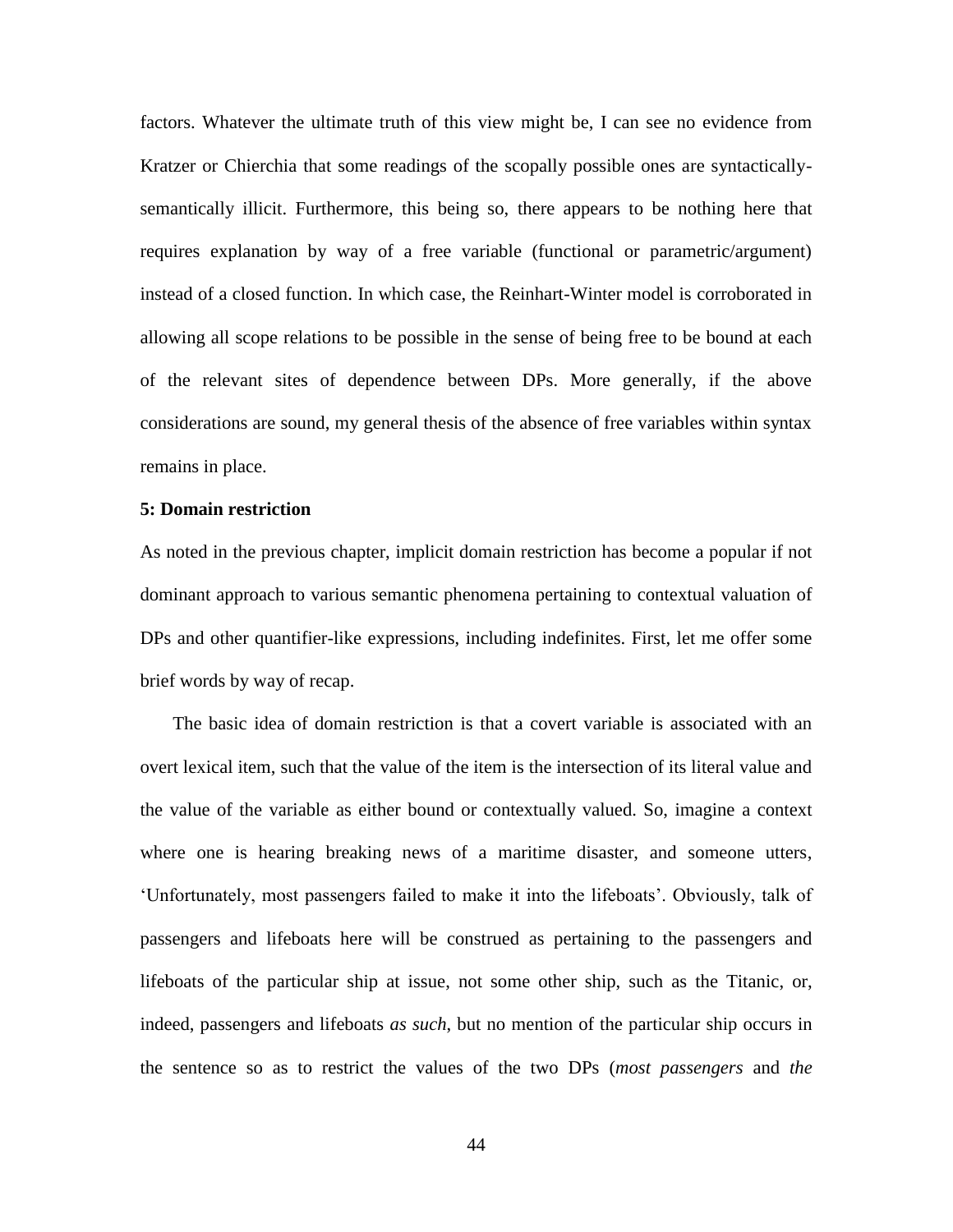*lifeboats*). Indeed, no party to the conversation need know what the ship is called, or much of anything else about the ship. Here we could think of an implicit domain restriction as a species of variable assignment associated with the putative variables of the two DPs, where the values of the DPs are narrowed to just those objects that are conversationally pertinent. We might think of the subject DP, therefore, as being read as  $[p_{\text{p}} \text{most passengers}]_{x}$ , where '*x*' is, in the present context, is valued so as to restrict the value of the DP as a whole to most passengers on the ship in question, mutatis mutandis for *the lifeboats*. Thus, the sentence's truth conditions may rightly bear on the particular ship at issue.

 The phenomena that domain restriction is here supposed to explain are hardly questionable, i.e., when we talk of every/some/most N we rarely, if ever, intend to talk with utmost generality, but instead have in mind a restricted domain.<sup>41</sup> The basis of domain restriction, however, is far from settled; whether, that is, domains are restricted syntactically, semantically, pragmatically, or via some admixture of all three factors. In effect, in the previous chapter and this one, I have been arguing against the notion of a syntactic free variable, which just is a species of the idea of treating domain restriction as a syntactic phenomenon, i.e., the first grade of variable involvement. This approach is championed by Stanley (2000, 2007), Gendler-Szabó and Stanley (2000), and Martí (2006), as discussed in the last chapter. Treating domain variables as purely semantic items, or theoretical artefacts, are also options, of course, but ones in line with my general thesis (cf., Westerståhl, 1985; Partee, 1989; von Fintel, 1994).<sup>42</sup> In this sub-section. I shall consider Schwarzschild's (2002) domain restriction account of indefinites and argue that the account does not advance the case for syntactic free variables.<sup>43</sup>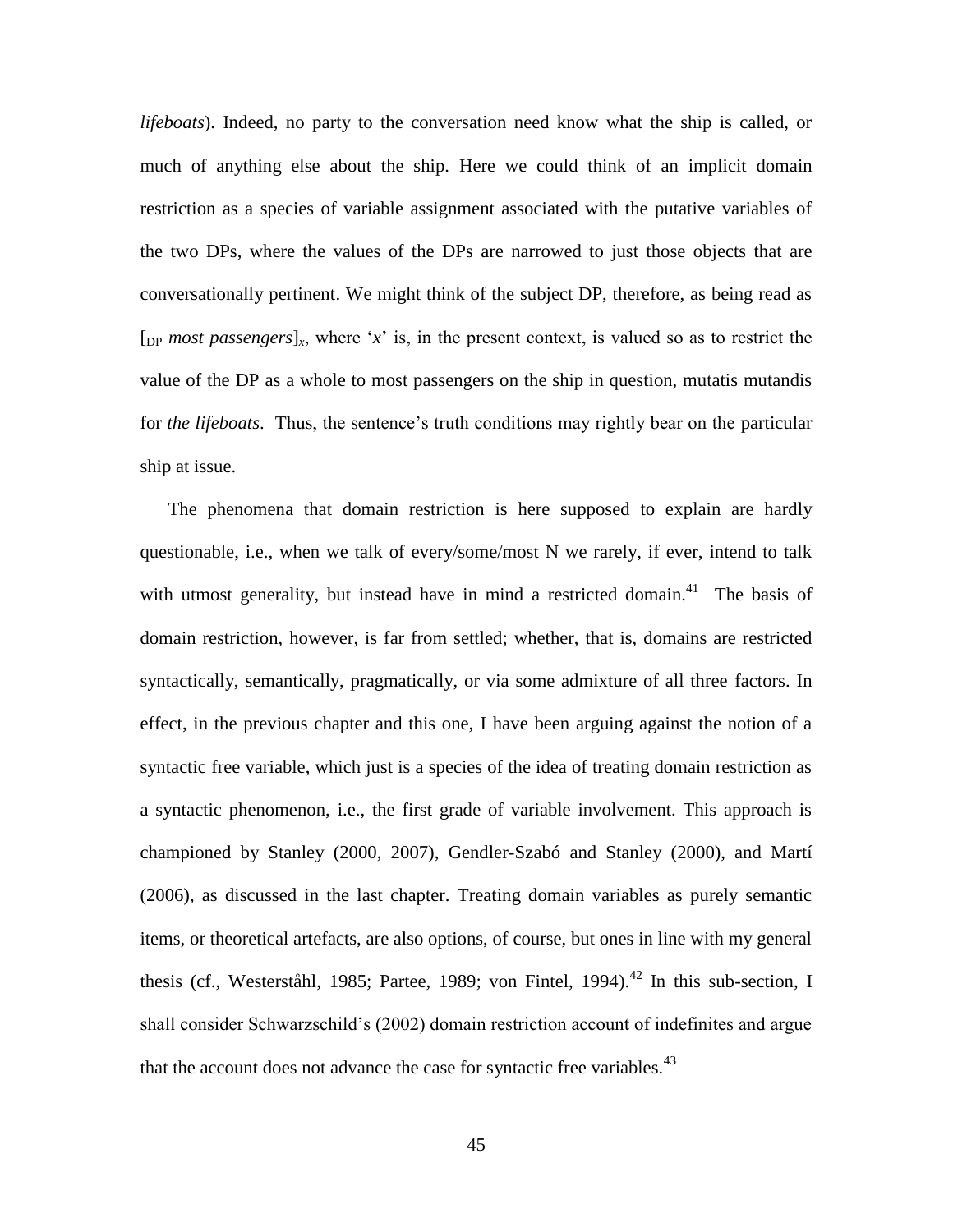Schwarzschild characterises what we calls a 'singleton indefinite' as an indefinite DP whose restriction has a singleton extension on a given occasion of use by way of the restriction's semantic value being narrowed by an implicit contextual valuation much in the way of the sinking ship example above.<sup>44</sup> This effect, of course, as Schwarzschild (ibid., p. 294) notes, applies to every quantifier. One may, say, use *most/every/few men* to speak about just one man who is somehow contextually salient, and so, in such cases, the restriction *man* is narrowed to a singleton extension. Also note that on this model, the truth conditions of the intended proposition pertain not to a specific individual, as on the Fodor and Sag (1982) account, but whichever individual it is that satisfies the relevant singleton restriction. I shall return to this question of general applicability below.

 If we assume that some such contextual restriction applies to indefinites, then it appears to explain their peculiar scopal behaviour, or their 'ambiguity', at least in many instances. In short, indefinites do not have quantificational *and referential* occurrences; instead, they are uniformly quantificational, but on occasion are construed as having singleton restrictions, which accounts for their wide-scope or specific readings. Schwarzschild (ibid., p. 293) puts the point in terms of the singleton restriction bringing about a 'scope neutralization', i.e., the narrow or in-situ reading of an indefinite DP can be equivalent to a wide reading, if the indefinite is a singleton, for the narrow restriction will simply mimic a referential reading:

When it comes to scope possibilities, singleton indefinites are just like singular definite… [T]he special properties of singleton indefinites have led to the mistaken belief that indefinites have readings in addition to or instead of run of the mill existential readings.

46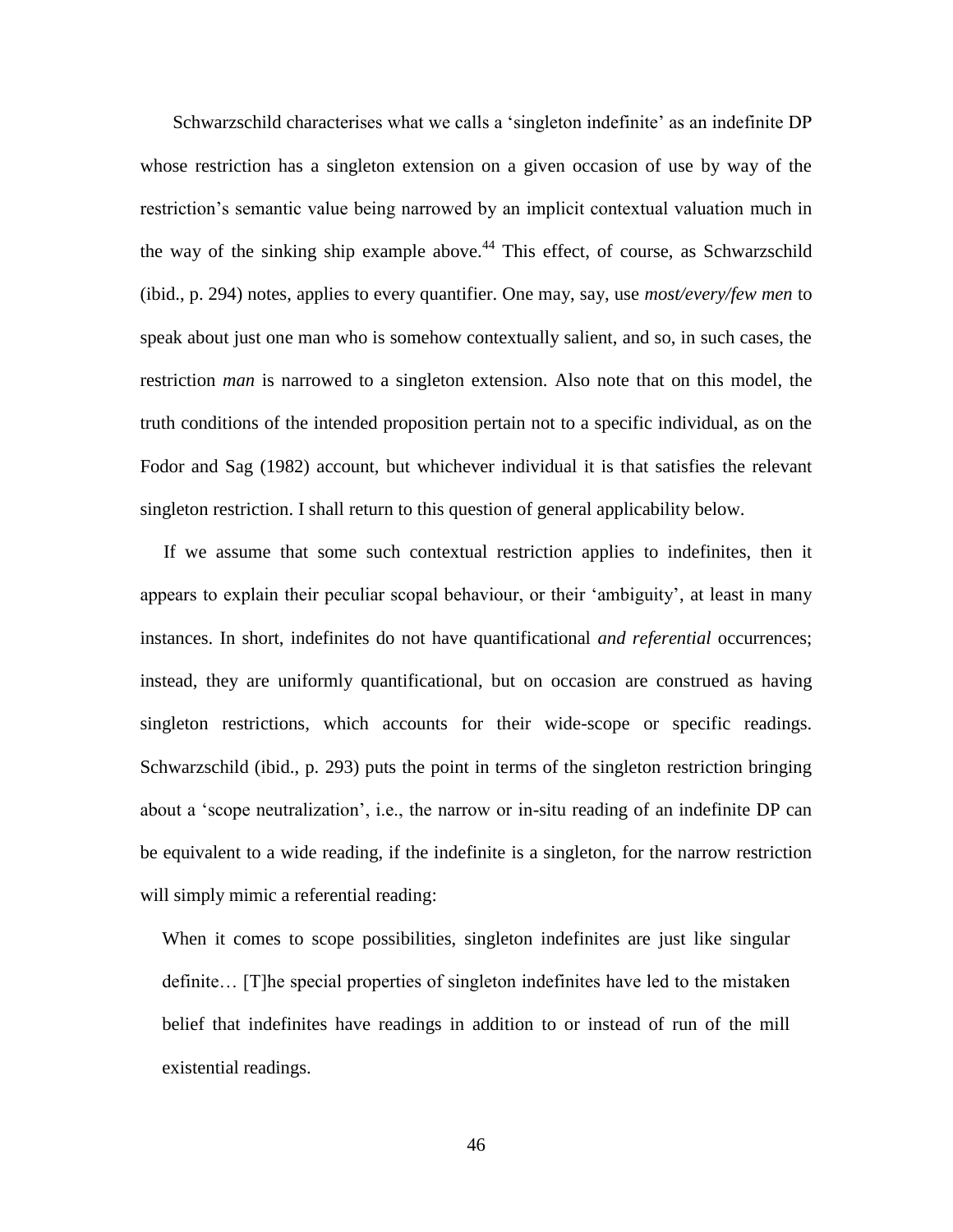The immediate problem with such an account, of course, is the possibility of intermediate readings. Schwarzschild (ibid., pp. 296-7) offers a two-part answer. If an overt pronoun is present in the restriction, then it can be straightforwardly bound by the higher quantifier to generate the dependent intermediate reading. If no pronoun is present, as in the cases discussed above, then an implicit contextual restriction is in play, which, if explicitly spelt out, would contain a bound pronoun. Consider, again, an intermediate case:

(34)a Most linguists have looked at every analysis that solves some problem

 b Most linguists have looked at every analysis that solves some problem *that they have worked on most extensively*

The relevant reading of (34a) is one where *some problem* is dependent on *most linguists*, not *every analysis*, i.e., most linguists have a pet problem of which they have examined every analysis. This construal, if spelt out as in (34b), makes the intermediate scope of the indefinite dependent on the contextual restriction, which links *problems* to *linguists* by way of the bound variable *they*.

 As noted, Schwarszchild thinks of his account as 'pragmatic' in the sense that the scope behaviour of indefinite DPs is a matter of their restrictions on occasion being construed as singletons; there is no invariant feature of indefinite DPs' syntax or semantics that differentiates them from other DPs. As for the covert variables themselves, as spelt out in (34b), Schwarszchild (ibid., p. 297, n. 8) writes:

The phrase 'contain bound variables' should be taken loosely. It is quite possible that there are actual variables there, as in the Stanley and Gendler-Szabó account,

47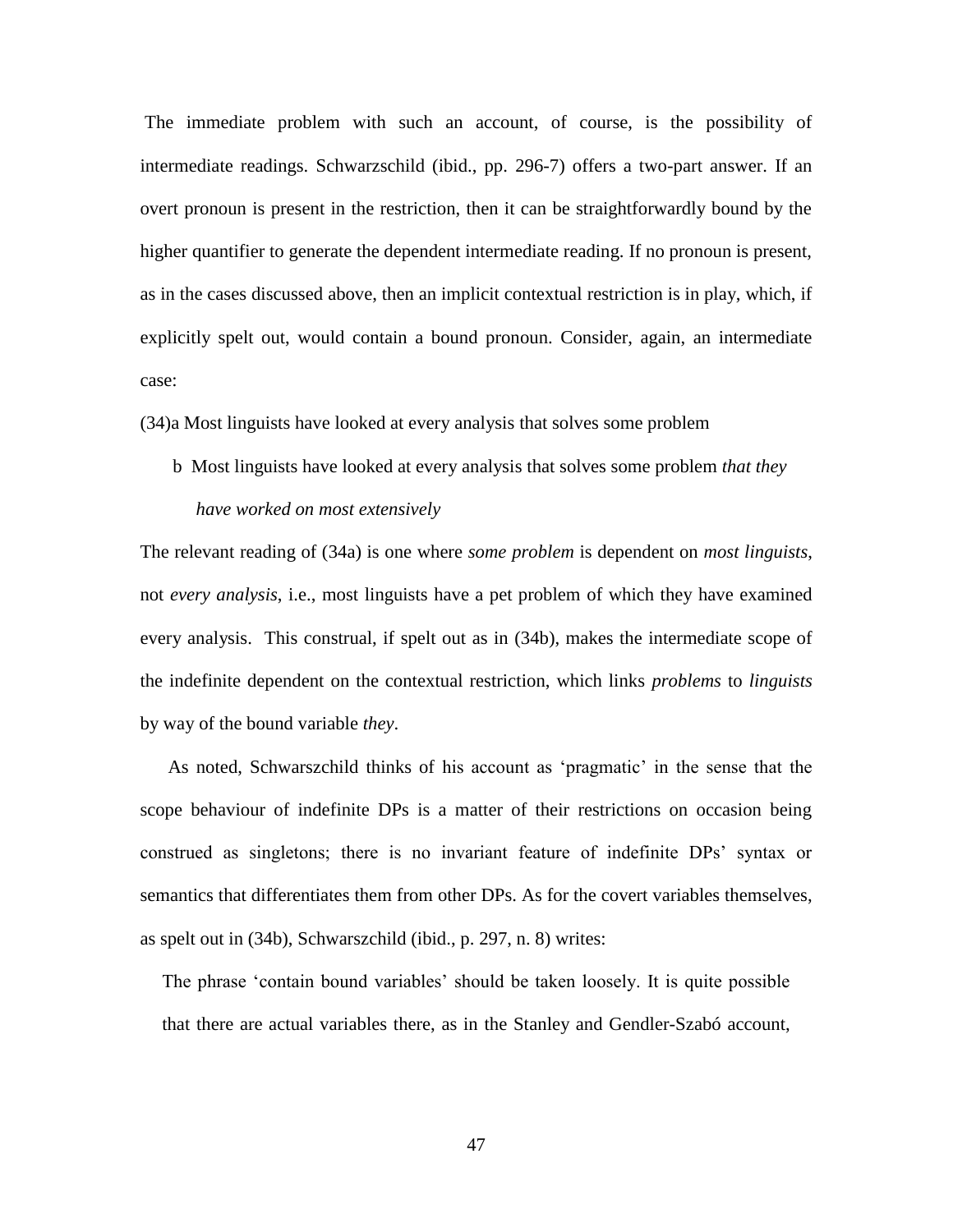or it might be that there are just meanings that could be spelled out with bound variables.<sup>45</sup>

Such neutrality is perfectly appropriate, for the explanation on offer doesn't demand a definite position on the status of the 'contextual variable'. Still, Schwarzschild's account does offer succour to the defender of 'Stanley and Gendler-Szabó account' as opposed to the choice-function position insofar as both accounts appear to make essential appeal to a variable. Thus, one might have independent reasons for thinking that the variable is syntactically realised, or, like Chierchia (see above), think that such variables are costfree, so may be posited where apparently needed. At any rate, neutrality in any domain is liable to pressure precisely because it marks an unanswered question. Our question, then, is: Do Schwarzschild's arguments lend weight to the thesis of syntactic free variables? I shall first consider Schwarzschild's discussion of cases, which he intends to be problematic for the Reinhart-Winter analysis. After that, I shall turn to his theoretical considerations. In both cases I shall conclude that the Reinhart-Winter model remains essentially unmolested, and so no case for syntactic free variables may be properly advanced on the back of Schwarzschild's considerations.

 Firstly, the kind of cases that Schwarzschild presents as problematic for a noncontextual account of indefinite scope behaviour strike me as unproblematic. The cases are ones where an unrestricted quantification generates the wrong reading: 'at least some contextual narrowing of the domain in question must be admitted' (Schwarzschild, 2002, p. 299). A range of cases could be considered here, but two will suffice, for the diagnosis I shall offer about what goes wrong for the cases is general. Consider again cases of wide-scope numerical indefinites: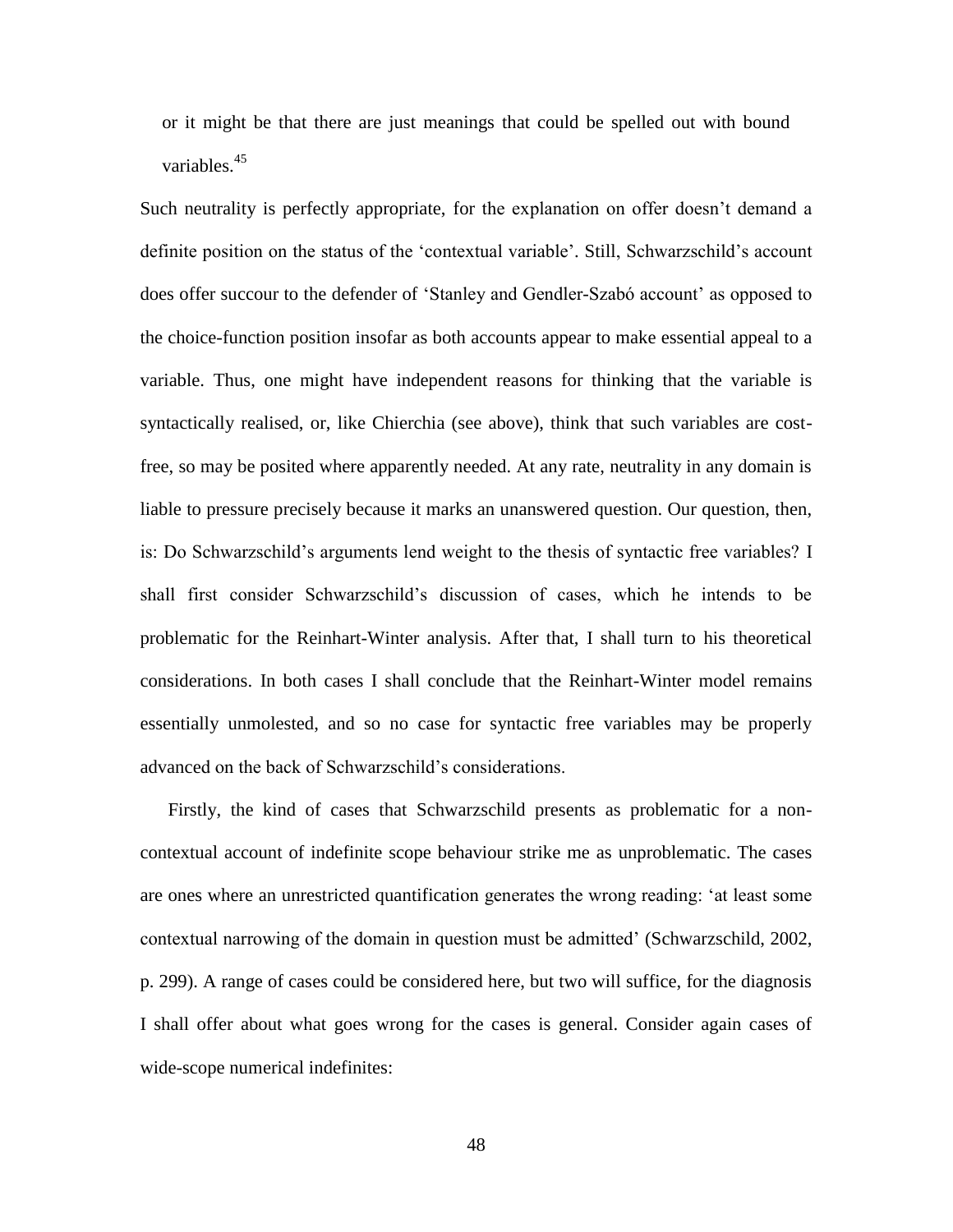(35) If three relatives of mine die this year, I will inherit a house

Recall that the Reinhart-Winter model treats this case as involving a closure of a choice function that selects a set of three dead relatives from the set of sets of three relatives. Schwarzschild (ibid., p. 299) rightly points out that 'indiscriminately quantifying over' relatives will fail to capture a specific reading. For instance, (35) could easily be false on the specific reading, where, say, one of the three uncles who died didn't prepare his will properly. On the other hand, it is very hard for (36), which Schwarzschild takes to be the wide-scope paraphrase of (35), to be false; indeed, if we are all related to each other, just the existence of three other persons will render it true by rendering the antecedent of the conditional false:

(36) I have three relatives such that if they all died this year, I will inherit a house

 Schwarzschild is not clear what the exact problem is meant to be here. The Reinhart-Winter account is not designed to cater for the case where one has three specific relatives in mind, such as one's three maternal uncles. The account, rather, is supposed to explain the wide-scoping of the DP, which is mandatorily read collectively in (35) and does not appear to require a specificity about the entities truth-conditionally relevant, such as the three relatives one might have in mind. The case at hand, therefore, does not lumber the Reinhart-Winter model with the 'vacuous reading' problem an unselective binding account faces where there needn't be any relatives at all (see §3). The model does provide a genuine wide-scope reading that is constrained by the lexical restriction, i.e., there does have to be three relatives who collectively are such that, etc.

 Since all that is so, it seems that Schwarzschild's intended claim is that the widescope effect of indefinites is due to their specificity, for the non-specific wide-scope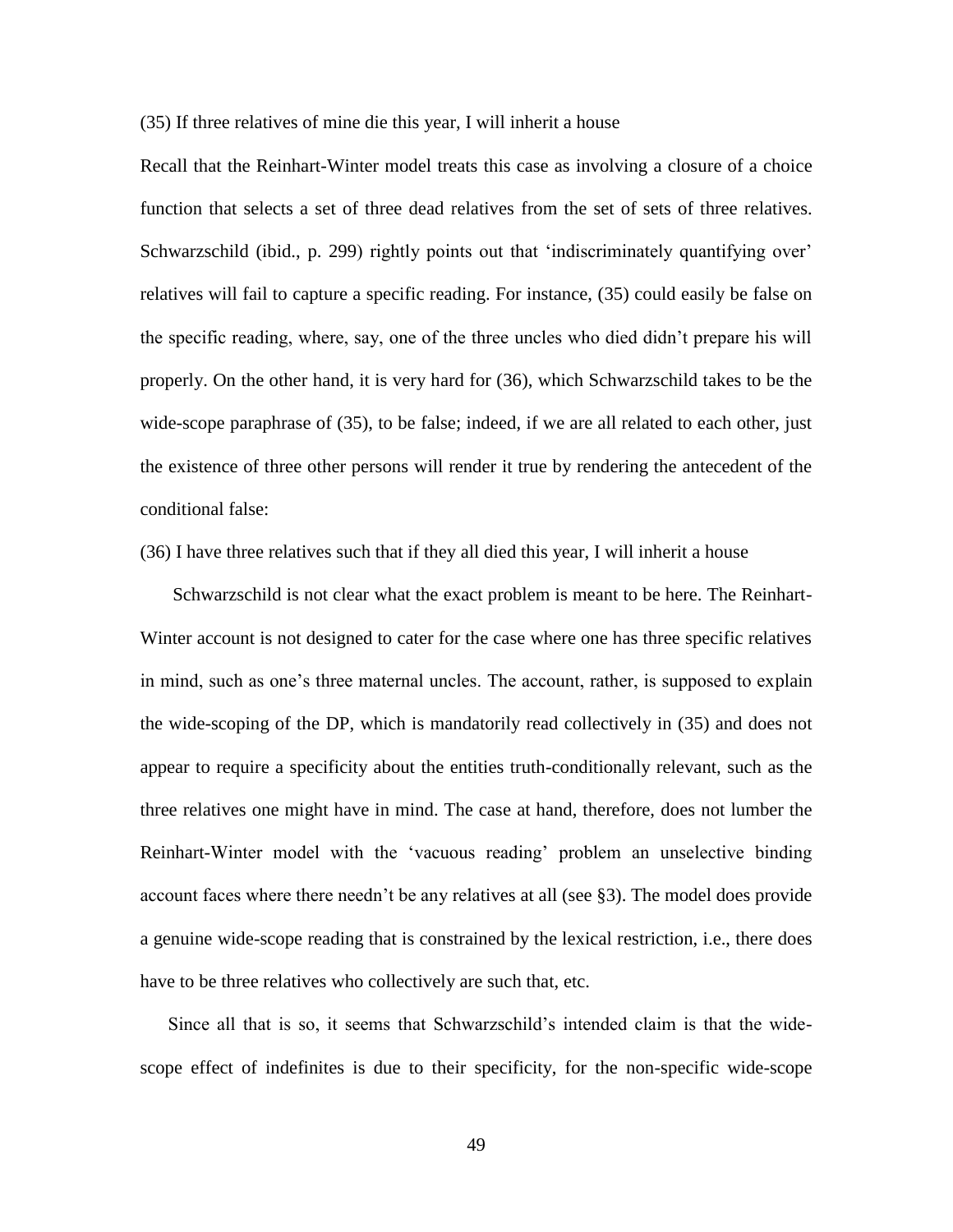reading is unavailable, in which case there would be no need for choice functions and their wide-scope closure.<sup>46</sup> If this is the claim, though, then it looks to be plain false, or, at any rate, unsupported by the examples on offer. For instance, it is clear, in the present case, that one might not know the identity of the relevant relatives or any distinguishing property of them, but still know that one's inheritance turns on some set of three relatives as opposed to at least three or other relatives. If one were told, 'If three relatives of yours die, you will inherit a house', one would naturally ask, 'Which three?', and be mightily bemused if the response were, 'Oh, just any three'. The facts of inheritance don't work like that. So much tells us that the DP *three relatives* is naturally read with collective wide scope in the example. One would, as indicated, naturally be interested to discover the identity of the relatives, but the question of the identity of the relatives is a matter made salient by the wide-scope reading rather than entailed or presupposed by it. A coherent response to 'Which three?' in the imagined dialogue above could be 'I don't know. I have yet to speak to the solicitor', which amounts to the expression of the widescope reading with a denial of specificity. I shall return to this issue shortly.

 Furthermore, the difference between (35) and (36) does not strike me as relevant. One could happily live with (36) as a faithful recording of the truth conditions of an utterance that admits the vacuous reading, but rule out the false antecedent construal by way of a general presupposition in favour of assenting to conditionals only if they have true antecedents. This position does not deny the material conditional reading, but merely tries to explain the obvious trouble speakers have with it. On some such account, speakers do not reflect on the false antecedent cases, even though they are consistent with the truth conditions of their utterance. So, indeed, speakers of (35) do not intend to make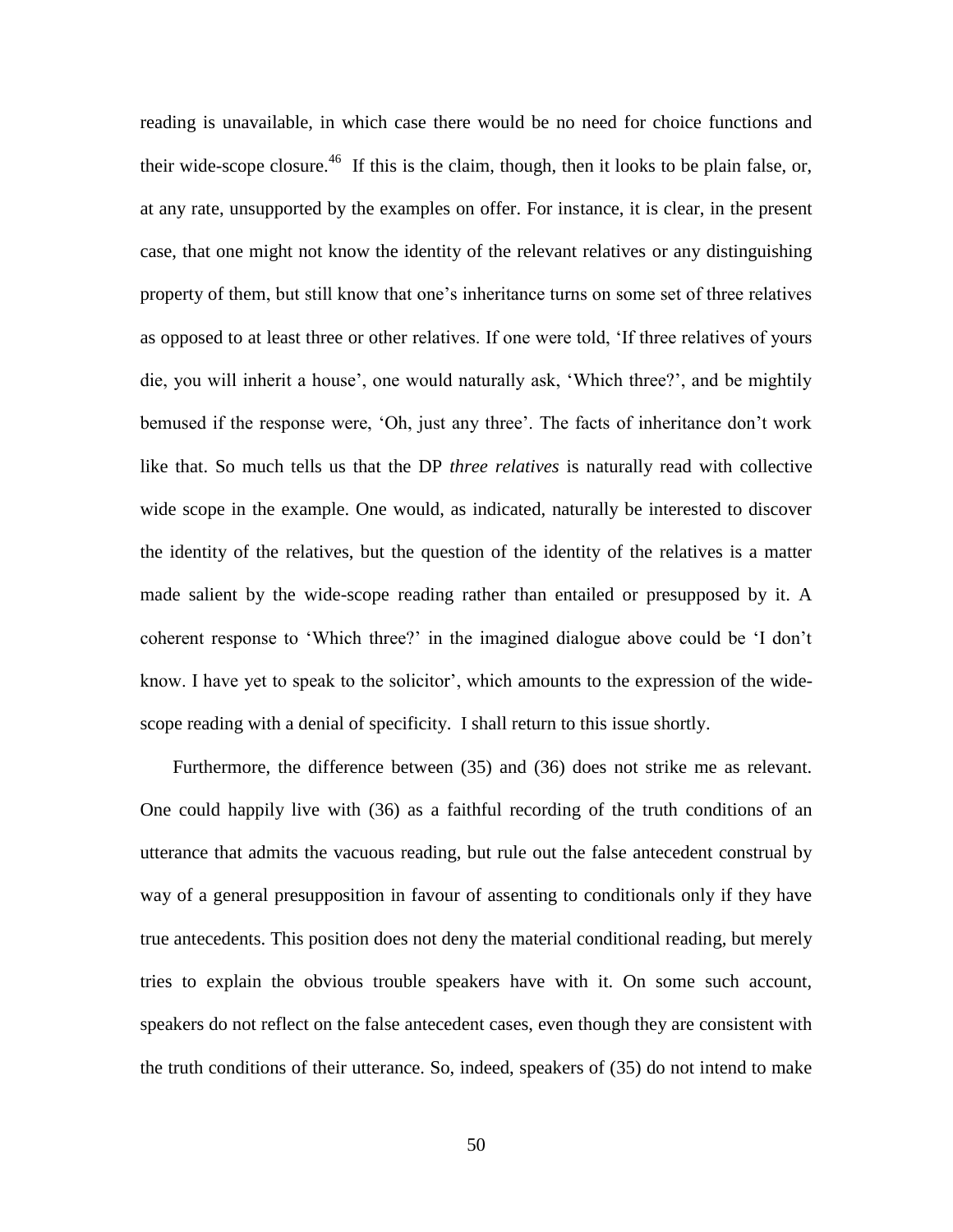highly weak claims, and they typically do not do so, thanks to audiences favouring stronger readings, but none of that shows that the sentence used to communicate the stronger reading is not perfectly apt as it is to express the highly weak claim.<sup>47</sup>

 As a second example, consider (34a) again along with Schwarzschild's paraphrase of the intermediate reading:

(34)a Most linguists have looked at every analysis that solves some problem

 b Most linguists have looked at every analysis that solves some problem *that they have worked on most extensively*

Schwarzschild's (2002, p. 303) complaint is again that an unrestricted quantification over the relevant domain will admit vacuous construals that are not the ones intended. With regard to (34a), then, consider the case where there is some undiscovered problem *p*, which, *qua* undiscovered, has had no analyses presented for it. It seems that (37) is vacuously true:

(37) Most linguists have looked at every analysis that has been proposed for *p*,

which renders (34a) true in the case of undiscovered problems. That, however, is not the intended reading, which is spelt out in (34b); linguists don't get to exhaust the analyses of a problem by there being no analyses at all, but rather by having the problem as the focus of their work. So, the trouble for the Reinhart-Winter model here is that mere existential quantification over problems does not rule out undiscovered problems, and restricting the domain to discovered problems just is a way of contextually restricting the domain.

 As with the previous case, I do not see the vacuous reading as being a problem for the Reinhart-Winter model, which is not designed to capture intended meanings across the board, but only wide-scope readings that otherwise contravene island requirements. In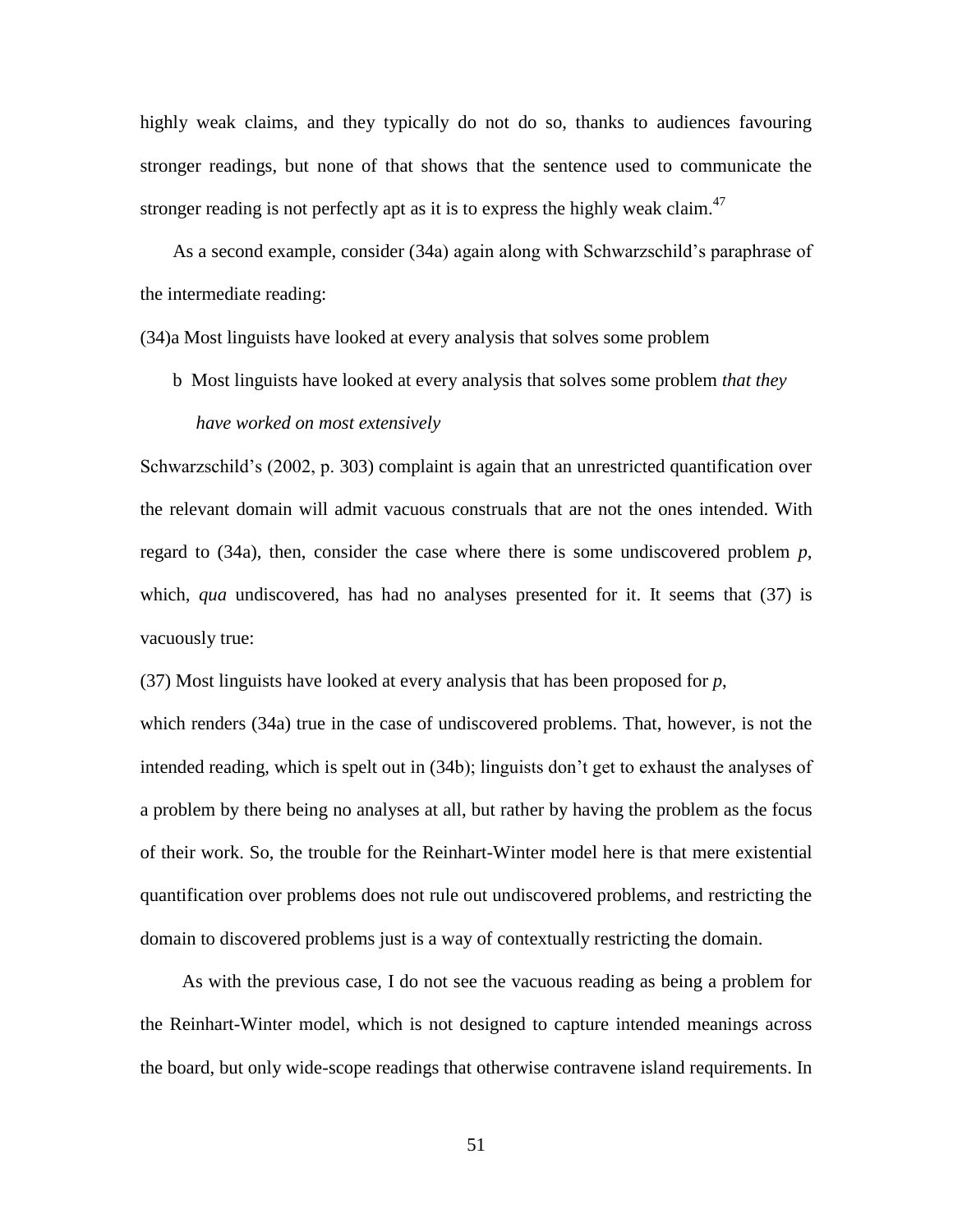particular, then, Schwarzschild is perfectly right that unrestricted existential quantification over problems (or choice functions defined over problems) does not rule out undiscovered problems, but it need not do so. Again, there is a general presupposition in favour of non-vacuous readings across the board, which readily explains why the vacuous reading is highly non-salient. Still, (34a) can be used just as it is to express the vacuous reading, which is in no sense semantically deviant.

 As before, Schwarzschild might think that the intermediate reading is only available thanks to a specific reading, but that is not so. Firstly, as just noted, (34a) perfectly admits the vacuous reading, which is intermediate and non-specific. Secondly, as Hawthorne and Manley (2012, pp. 132-3) point out, (34a) readily admits a 'tie case' , where, say, most linguists do not in fact have a particular problem they have exhaustively analysed, but rather have a couple or a few such problems. In this case, the indefinite is not a singleton, but still takes wide scope.<sup>48</sup>

 Finally, the paraphrase Schwarzschild presents in (34b) is problematic. It is unclear how Schwarzschild intends to understand such paraphrases. Obviously, the paraphrases cannot be so definite as to make explicit the unique content of the relevant target utterances. Different speakers may mean all sorts of things in terms of specifying some problems, say, and hearers more often than not have little much to go on to identify what the speaker had in mind other than the utterance itself. Schwarzschild understands all of this (see below). It seems, therefore, that the paraphrase is offered merely as someway of specifying the intermediate reading, or, anyway, the relevant scope relations, by way of introducing an explicit bound variable. The problem, however, is even if most speakers of (34a) would have in mind some restriction that anaphorically links the lower indefinite to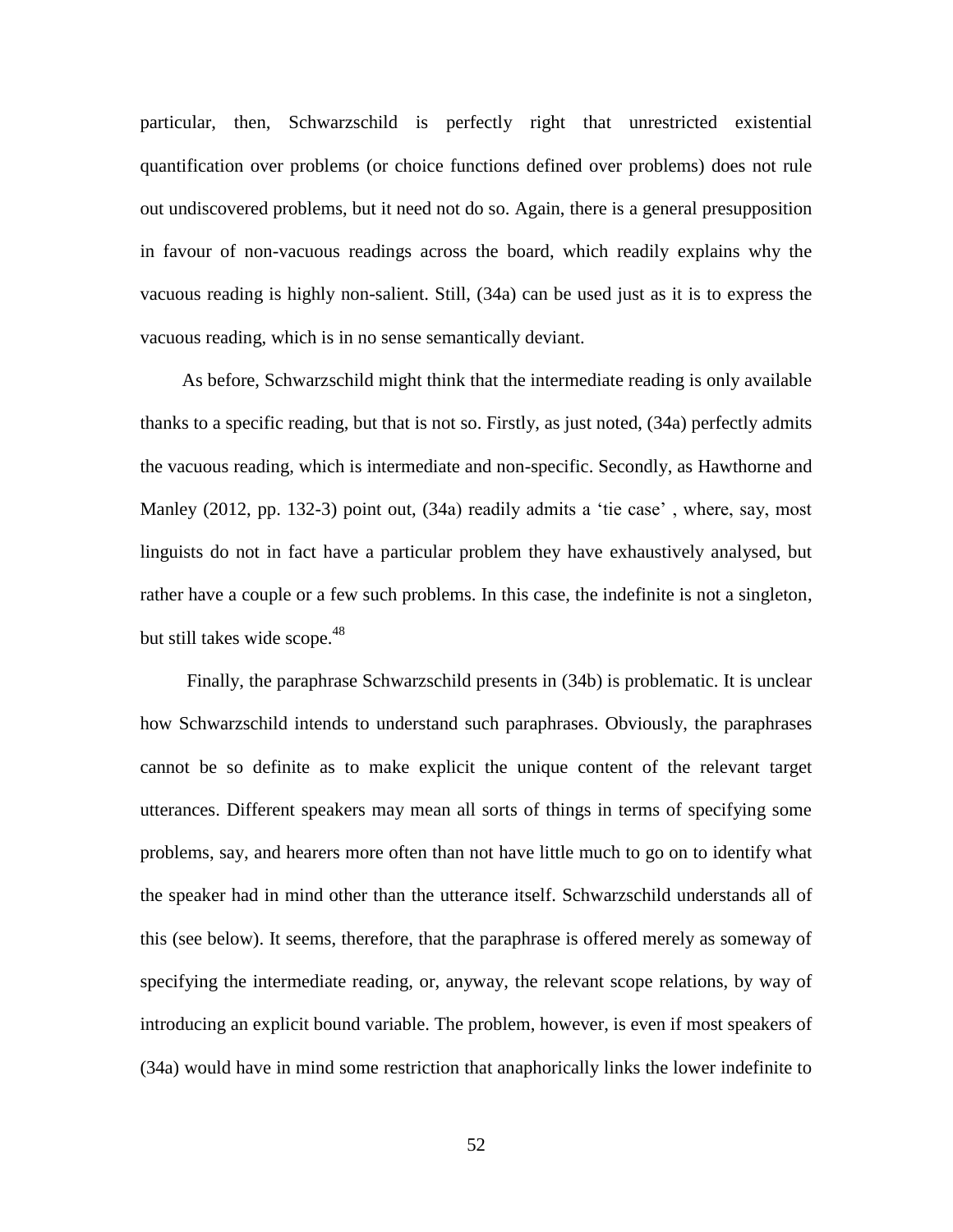the higher DP, no such relation is required to generate or license the bound reading. An unadulterated intermediate reading is available where the speaker has no particular problems in mind at all and no singleton restrictor property either. That this reading is not preferred, perhaps tells us not that it is unavailable, but that the reading precisely needs to be primed in a way that anaphorically links the two DPs. Whatever the case might be here, a non-specific intermediate reading is demonstrated by the 'tie case'.

It is well to be clear about the dialectic concerning these cases.<sup>49</sup> I agree with Schwarzschild that domain restriction is quotidian, the norm even. I further agree that the process of restriction is pragmatic, if for no other reason than that it appears to lack any specific linguistic signature. What I am disputing is that this situation creates trouble for the Reinhart-Winter model. So far as I can see, it does not, precisely because the model allows all scope readings with free closure, and is perfectly consistent with many further layers of pragmatic enrichment narrowing or broadening domains relative to context. All I do insist upon is that none of this further machinery is specifically linguistic. In short, the model does not rule out any readings, so, without further ado, it cannot be refuted by some or other possible reading. The issue of dispute now devolves upon how the relevant readings are best accounted for and whether certain readings should be possible. I have suggested above that the unrestricted existential readings are perfectly available, and are only pragmatically illicit. Further, the domain restricted readings *are* more readily available, but they need not be explained by any specifically linguistic mechanism, such as the choice function mechanism Reinhart and Winter offer, so the readings do not confute any specifically linguistic hypothesis about scope taking. Schwarzschild may be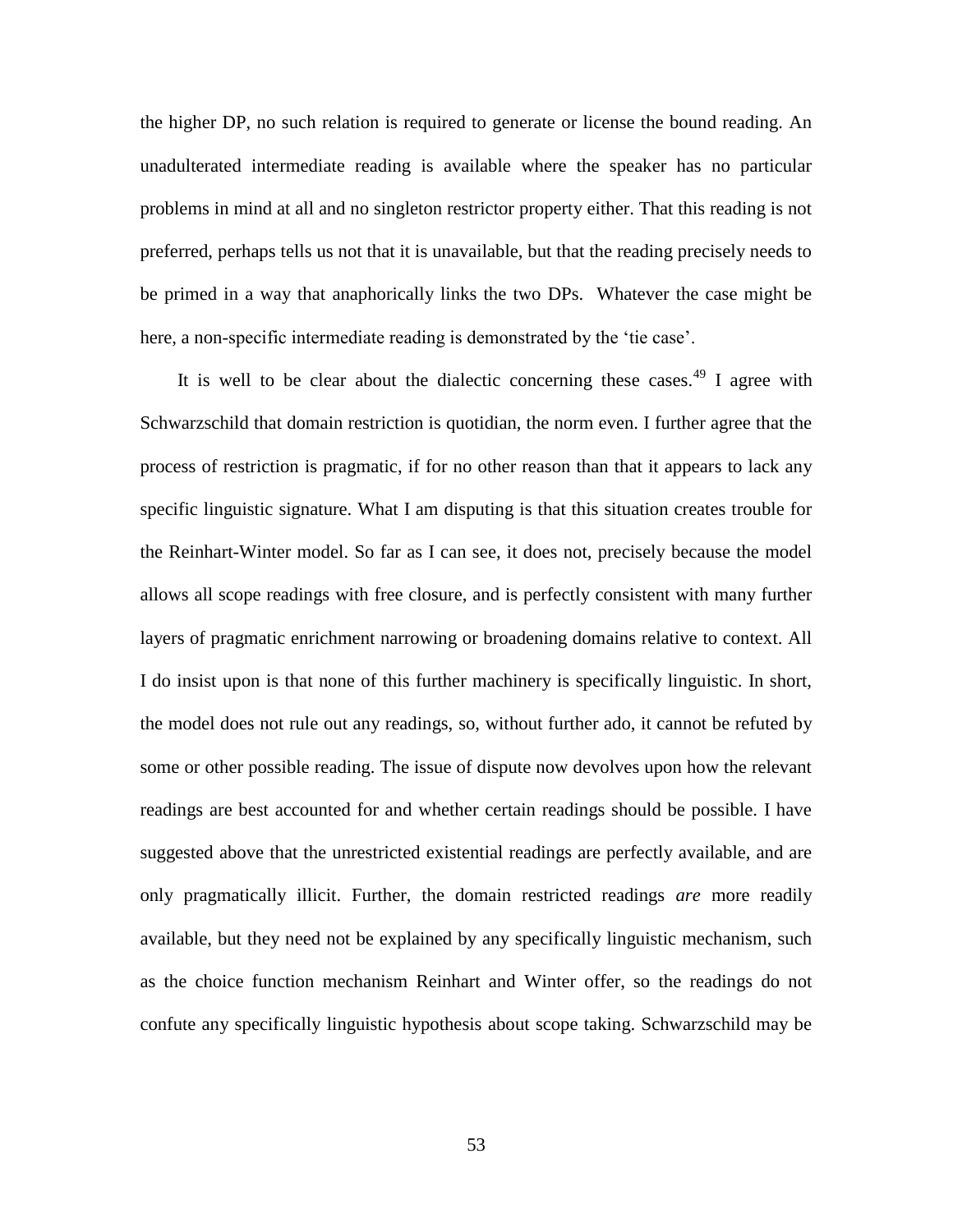happy with this conclusion. All he looses, if he indeed holds the view at all, is that widescoping indefinites are specificity effects.<sup>50</sup>

 If we move away from the consideration of cases to reflect on Schwarzschild's theoretical arguments, we find again no compelling reason to think that domain restriction is an alternative explanation of scope behaviour in competition with the Reinhart-Winter model. There are, I think, three basic considerations that militate against a domain-restriction explanation of the relevant scope behaviour.

 Firstly, as explained above, Schwarzschild takes 'relative scope neutralization' to be an effect of singleton domain restriction. Let's assume that singleton restrictions do, indeed, neutralise scope. It might appear, therefore, that all wide-scope indefinites just are cases of relative scope neutralisation. Schwarzschild seems to advance such an argument insofar as he only discusses the relative scope of indefinites and does think that domain restriction explains the wide-scope effect in such cases. What remains inexplicable on this account, however, is the wide-scoping of indefinites out of islands and other constructions, when no other scope-taking items are present; in such cases, there is no relative scope to neutralise. Of course, one might think that the singleton restriction turns the indefinite DP into something like a singular term, which gives it widest scope (cf. Schwarzschild, 2002, p. 293). The problem with this thought, however, is that if the singleton indefinite DP is akin to a singular term, the DP should not take intermediate scope positions, just as Fodor and Sag (1982) pointed out. As it is, indefinites take up all positions. So, whatever explains the scope behaviour of indefinites is not implicit singleton restrictions, but some other mechanism that involves relative scope taking. Furthermore, merely being singular or specific does not explain island escaping. For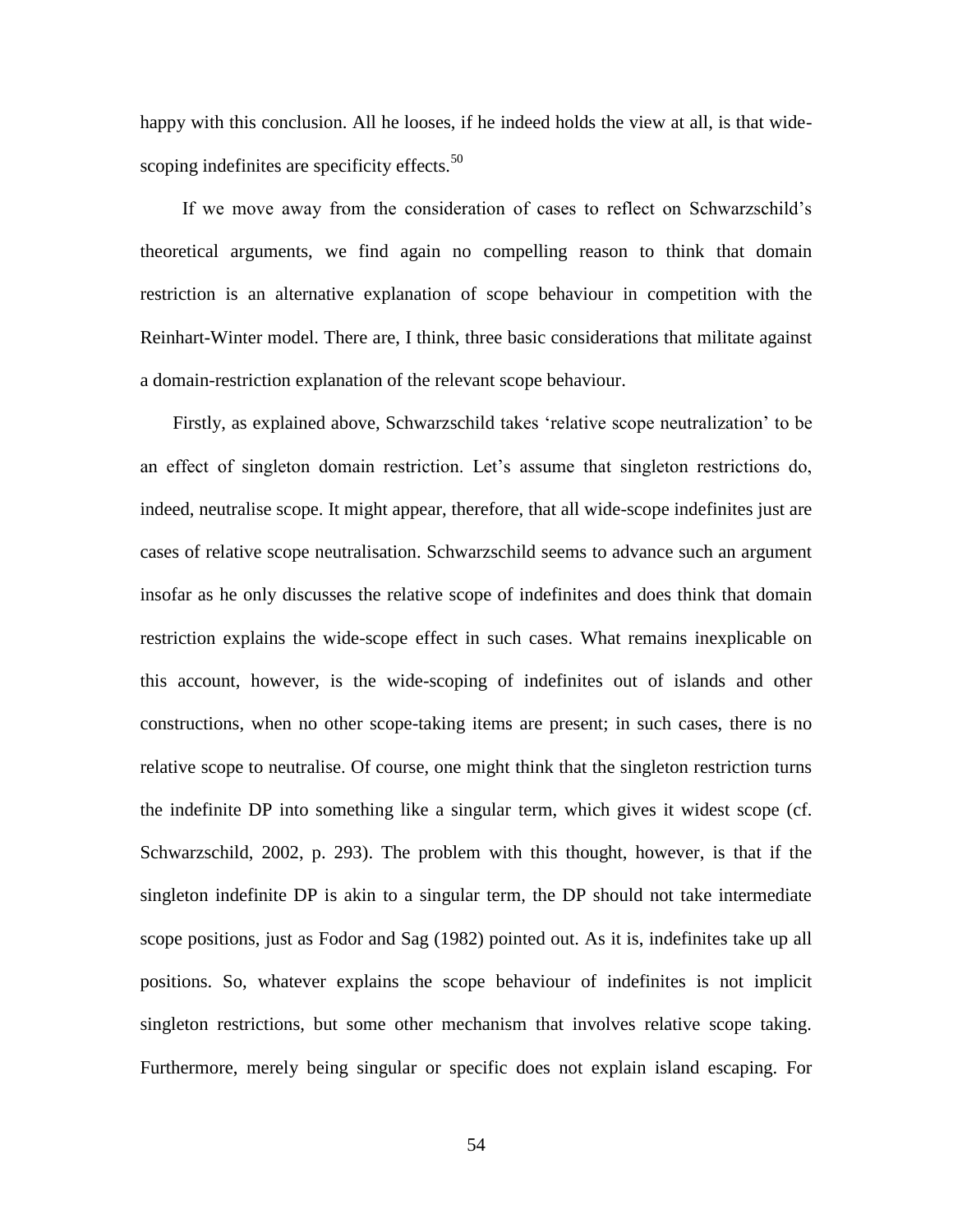example, *wh*-items cannot escape islands, but they may be specifically construed. If we sideline bigamy and polygamy, then marriage is a 1:1 relation. Still, *Who did you meet the man that is married to?* remains an incoherent question. Such generality of specificity leads to our second problem for the idea that domain restriction explains scope taking.

 Schwarzschild appeals to the extant literature on domain restriction, including von Fintel (1994), Stanley (2000), and Stanley and Szabó (2000). Regardless of all other disputes in this area, however, it is universally acknowledged that domain restriction, if it applies at all and by whatever mechanism it operates, invariantly applies across DPs. The norm, in other words, is for token DPs to be domain restricted in terms of the proposition their host token sentences expresses. Trivially, mostly we have some restricted domain in mind as being truth-conditionally relevant when we quantify, but such restriction does not lead to uniformity in scope behaviour: strong or universal DPs do not scope out in the manner of indefinites, even though both are normally construed as restricted. All else being equal, therefore, indefinites should not be peculiar in their wide-scoping, if such scoping is due to domain restriction. Still, indefinites do peculiarly wide scope. Schwarzschild (2002, pp. 304-5) does not directly answer this concern, but does suggest that universal DPs carry a non-singleton (scalar) implicature such that if the speaker had in mind a single entity, then she wouldn't have used a universal DP to express the relevant thought, even though a singleton reading is consistent with a universal quantification: 'indefinites appear to wide-scope, because they can be singleton. Other quantifiers aren't singleton in most discourse situations, so they won't appear to take exceptional-scope [i.e., wide scope]' (ibid., p. 305). This consideration, although true as far as it goes, does not sufficiently capture the distinction between indefinites and other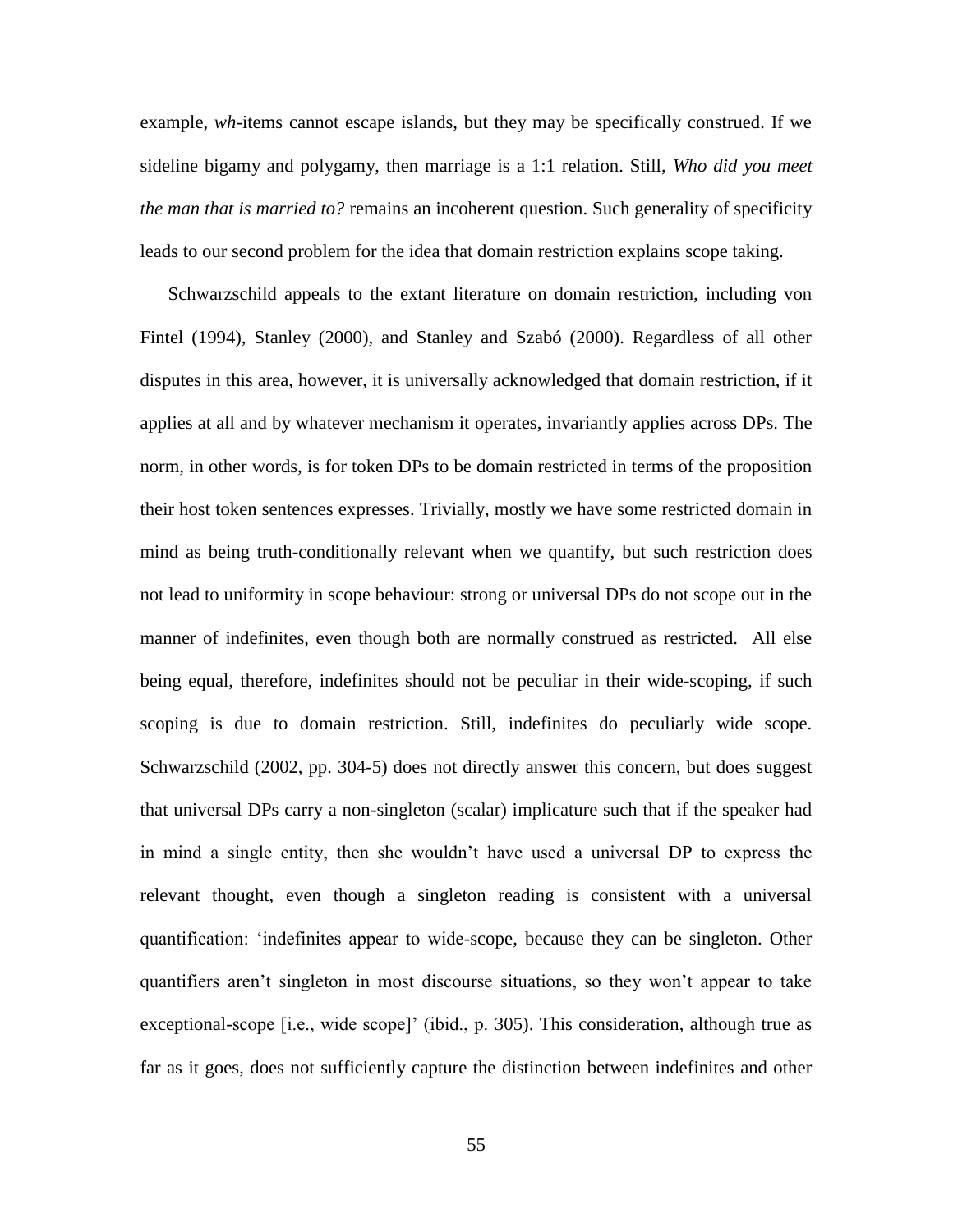DPs, for universals do not scope out as indefinites do even when construed as singletons; that is, cancelling the non-singleton implicature of a universal DP does not alter its scope options. In fact, the singleton restriction is not to the point. Any restriction to a definite collection of entities should have the same semantic effect as a singleton restriction, as the example of (35) attests, where the single entity is a collection or plurality. The important feature of restriction is that specific entities are truth-conditionally relevant, not that only one specific entity is so relevant. Again, this means that indefinites should, contrary to fact, scope in the same way as other DPs, given that most occurrences of all types of DPs are construed as domain restricted. In sum, domain restriction does not single out indefinites as peculiar among DPs; domain restriction is the norm across DPs. It follows that domain restriction cannot by itself explain the wide-scoping of indefinites, and no extra feature, such as implicature, appears available to mark the difference.

 Thirdly, as we have seen, wide-scope non-specific readings of indefinites are readily available, albeit not the norm. Singleton restriction, therefore, cannot possibly explain the wide-scoping of indefinites where the construal is non-specific, but still widescope. It might be, though, that specificity is always present where wide-scoping occurs. Schwarzschild , following numerous others, including Fodor and Sag (1982), Ludlow and Neale (1991), and Kratzer (1998), appeals to an asymmetry between speaker and hearer (audience), which he dubs the *Privacy Principle*:

It is possible for a felicitous utterance to contain an implicitly restricted quantifier even though members of the audience are incapable of delimiting the extension of the implicit restriction without somehow making reference to the utterance itself (Schwarzschild, 2002, p. 306)

56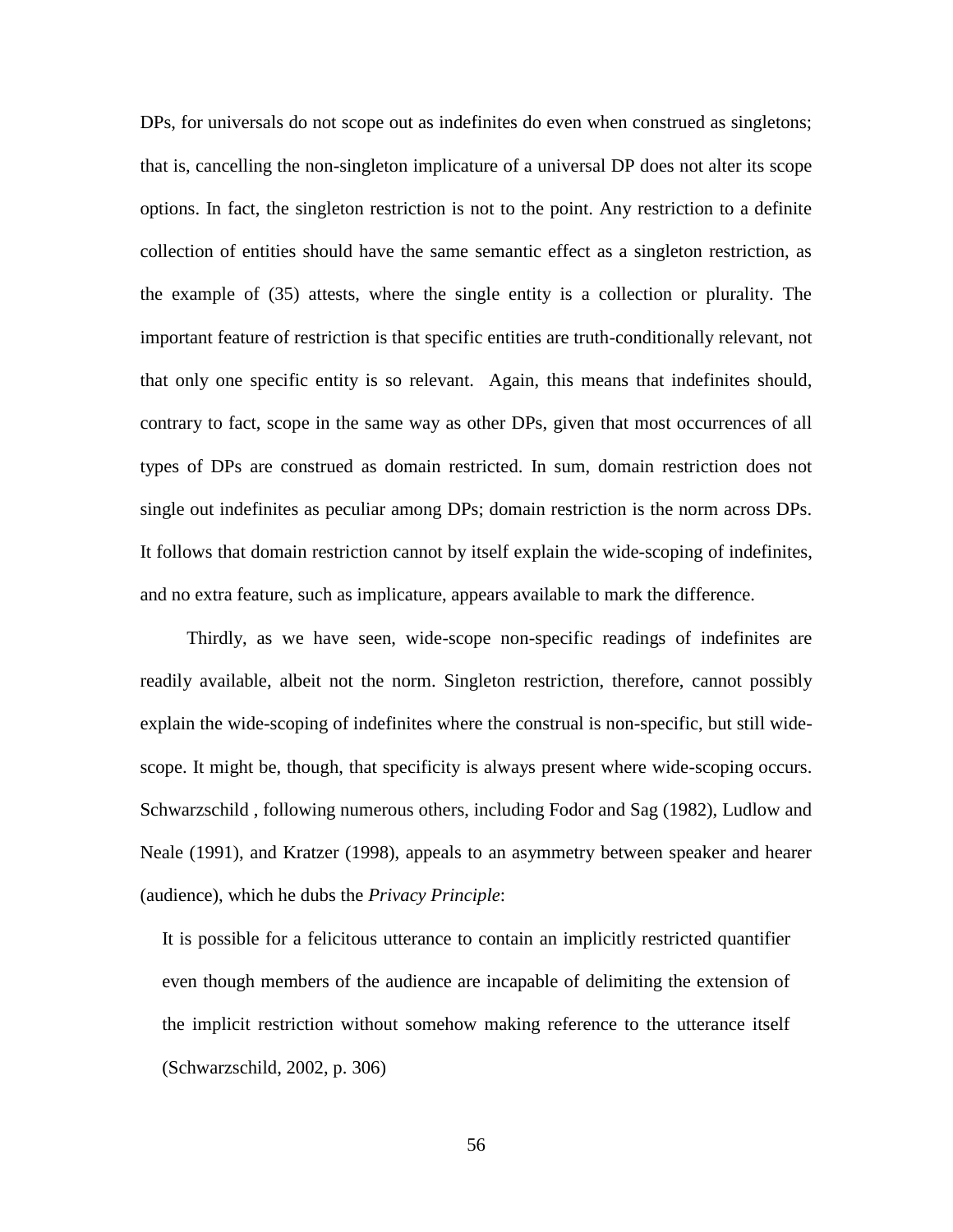This principle is intended to hold for all DPs, but we may just focus on indefinites. The principle seems correct for reasons already discussed. For instance, the fact that one can enquire as to the identity of the referent of an indefinite means that, as a hearer, one may understand that a restricted class of entities or a specific member of such a class is truthconditionally relevant to the utterance of one's interlocutor without knowing which class or entity is so relevant, what the speaker 'has in mind'. In other words, there is an asymmetry between the speaker and hearer. The speaker potentially has lots of means of specifying the relevant restriction, which typically go unsaid. The hearer, on the other hand, often has no essential means at all of specifying the restriction the speaker has in mind other than by using the DP speaker used with the same intended content. The utterance will always provide sufficient descriptive material for the extension to be picked out by the hearer to the satisfaction of the speaker in the context. Granting all of this, one might think that implicit domain restriction is always in play, and so there are no cases of wide-scope non-specific indefinites; there only appear to be such cases due to one's attention being focused on the hearer. If one attends to the speaker too, then the appearance is revealed to be illusory, for the speaker, unlike the hearer, needs to have some specific domain or entity in mind.

 It is unclear to me if Schwarzschild would endorse this line of reasoning; either way, it is unconvincing. While it is no doubt true that speakers generally do have specific entities in mind when wide-scoping an indefinite, they do not need to in order for the utterance to be felicitous. The speaker may lack the requisite information to specify the truth-conditionally relevant entity (/entities) and so be in a position akin to the hearer as characterised above, i.e., someone reliant on the descriptive material provided by the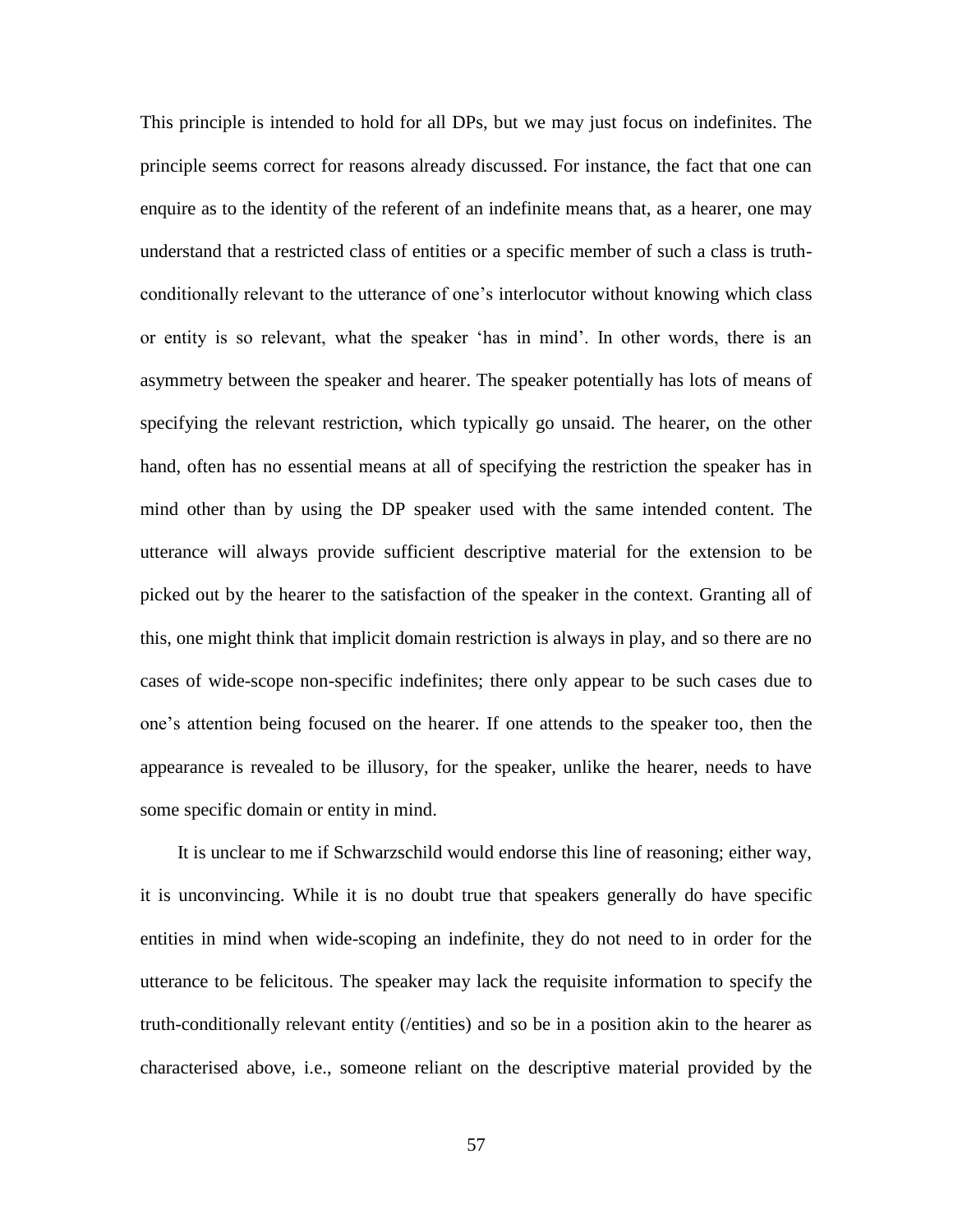utterance. It always seems coherent to deny the means of specifying the relevant singleton without making one's speech infelicitous, as, to appeal to the example above, one may deny any means of distinguishing the relatives whose death will result in the hearer's inheritance of an house. In effect, such would be a non-specific wide-scope indefinite. One can finagle this kind of scenario into something of a symmetry principle between hearer and speaker:

(SPHS) A hearer of an utterance involving a wide-scope indefinite, who is not in a position to specify the entity the speaker has in mind, can felicitously use the sentence she hears.

I say this is a symmetry principle, for it entails that there is no real difference between speaker and hearer, for the hearer is also a speaker, who, in both guises, merely needs to understand that a particular entity is truth-conditionally relevant, without having the means to specify the entity. My concern here is not to describe the typical case, but only a case that does not run counter to any conditions on semantic, syntactic, or pragmatic competence.

 It might be complained that the relevant symmetry is not established between speaker and hearer by (SPSH). It is true, let's suppose, that a given agent could use and consume a wide-scope indefinite DP without being able to specify the singleton extension without the use of very DP itself. That is a symmetry internal to an agent. An inter-agent symmetry, however, is not thereby established, i.e., a sameness relation between the speaker who has something specific in mind and a hearer who lacks the means to specify the definite entity without the DP. One way of articulating this difference is that the speaker expresses a (Russellean) proposition featuring the object she has in mind,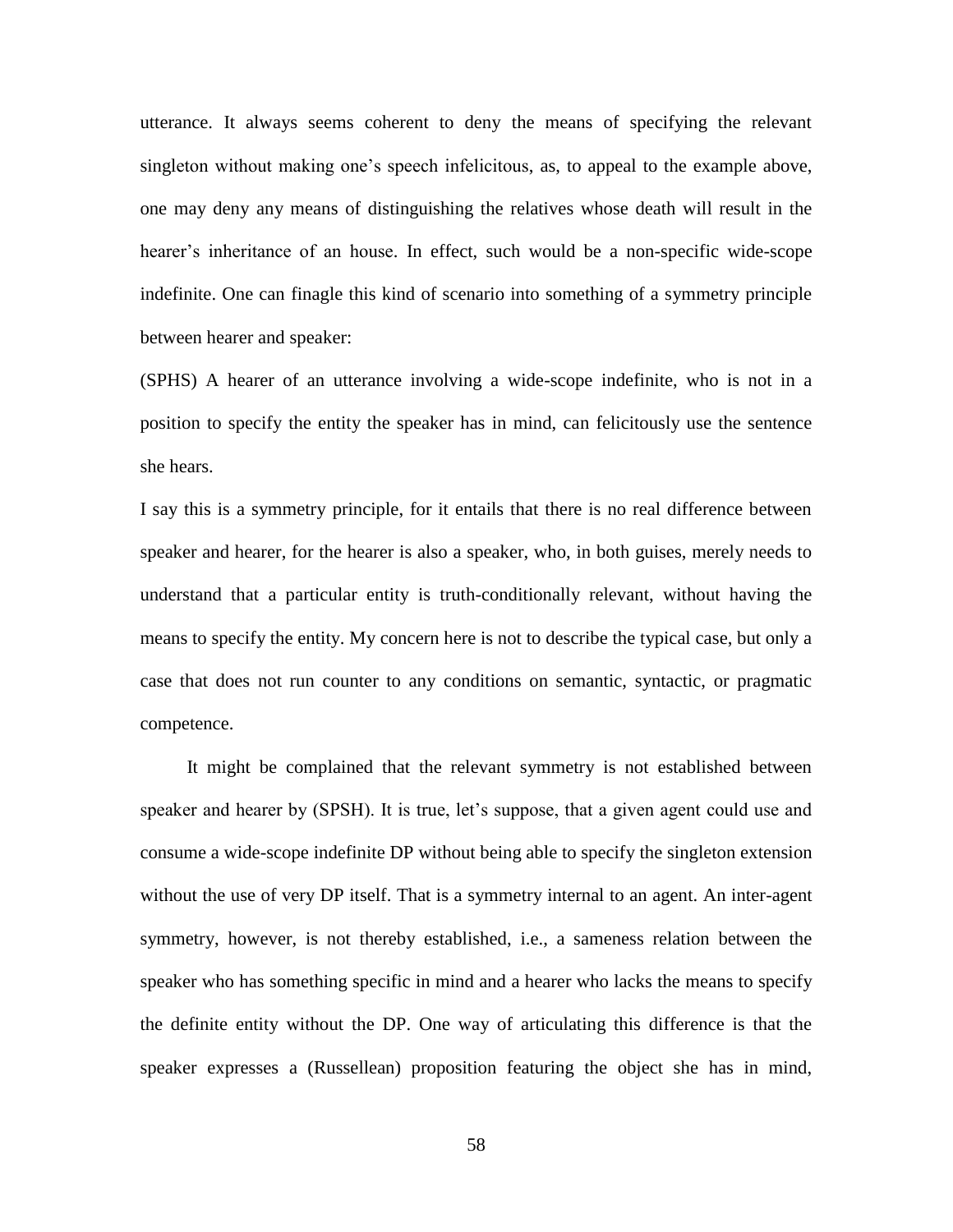whereas the hearer cannot entertain this very proposition, but can only entertain a more general proposition. I think we can happily accept this kind of asymmetry, for it just records the kind of situation where speaker and hearer do not share information. What does not follow from this asymmetry is that the difference between speaker and hearer is in any way linguistically marked, a matter of their linguistic competence. Perforce, it is not established that an understanding of the wide-scope indefinite requires a singleton restriction or, to put the point in the terms just used, the expression of an objectdependent proposition. So, the potential asymmetry there is between speaker and hearer is not a linguistic difference that enters into an explanation of specifically linguistic effects, such as wide-scoping.

 In sum, therefore, I think Schwarzschild is correct to view domain restriction as the norm for DPs and is also right to view singleton restrictions as being at least a typical elicitor of wide-scope indefinite readings. Further, it seems correct to think of the mechanism that supports this pattern of restricted construal to be pragmatic, i.e., one that does not involve a fixed interpretation of a syntactic or semantic item, but instead goes via speakers' intentions. The only point on which we should diverge from Schwarzschild is how wide-scope indefinites should be explained. If the thoughts above are right, the exceptional scope effects cannot be explained pragmatically via singleton restrictions, no matter if singleton restriction is the pragmatic norm.

## **7: Concluding remarks**

My aim over the last two chapters has not been to overthrow any particular way of pursuing syntactic or semantic theory, but rather to cast doubt on a way of conceiving of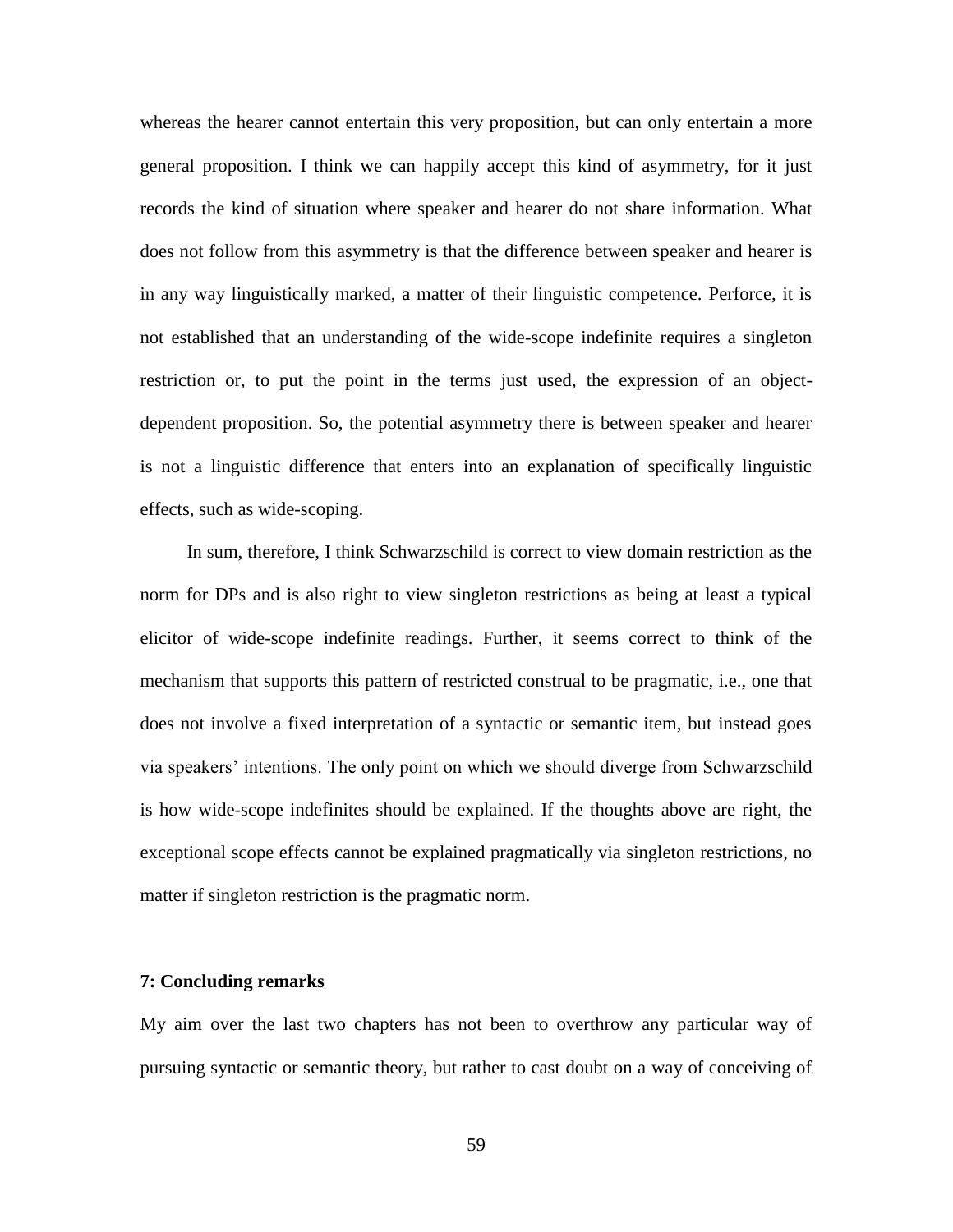the relation between the two. The relation, I think, is not as intimate as many philosophers of language imagine. As Partee puts it, some matters of interpretation appear to be 'rather holistic' bearing on the sentence as a whole, but syntactic relations seem to be local. One signature of this is the absence of variables proper in syntax. If I am right, therefore, we should happily indulge in first-level involvement with variables. The second-level involvement is a more complex matter, for it seems as if much of the work of variables can be done in their absence. The third-level involvement should be avoided, which casts doubt on the second-level involvement too, assuming that semantics should interpret or at least be constrained by syntax. Much, however, remains unclear about both syntax and semantics, but I hope that I have cast some light on how theories that putatively trade in variables should be sceptically assessed. $51$ 

## **Notes**

<sup>1</sup> For example, if we take the denotation of  $[$ <sub>DP</sub> every boy] to be the set of sets that contain every boy, then we can take the denotation of  $[p]$  every boy  $]_{f(x)}$  to be the set of sets that contain every boy that meets condition  $f(x)$ , which in context might be, say, having taken a particular exam, so the denotation of the DP is the set of sets that contain every boy who has taken some particular exam.

<sup>2</sup> Thus, compare:

- (i) Who did everyone think was safe?
- (ii) Everyone believed most passengers were safe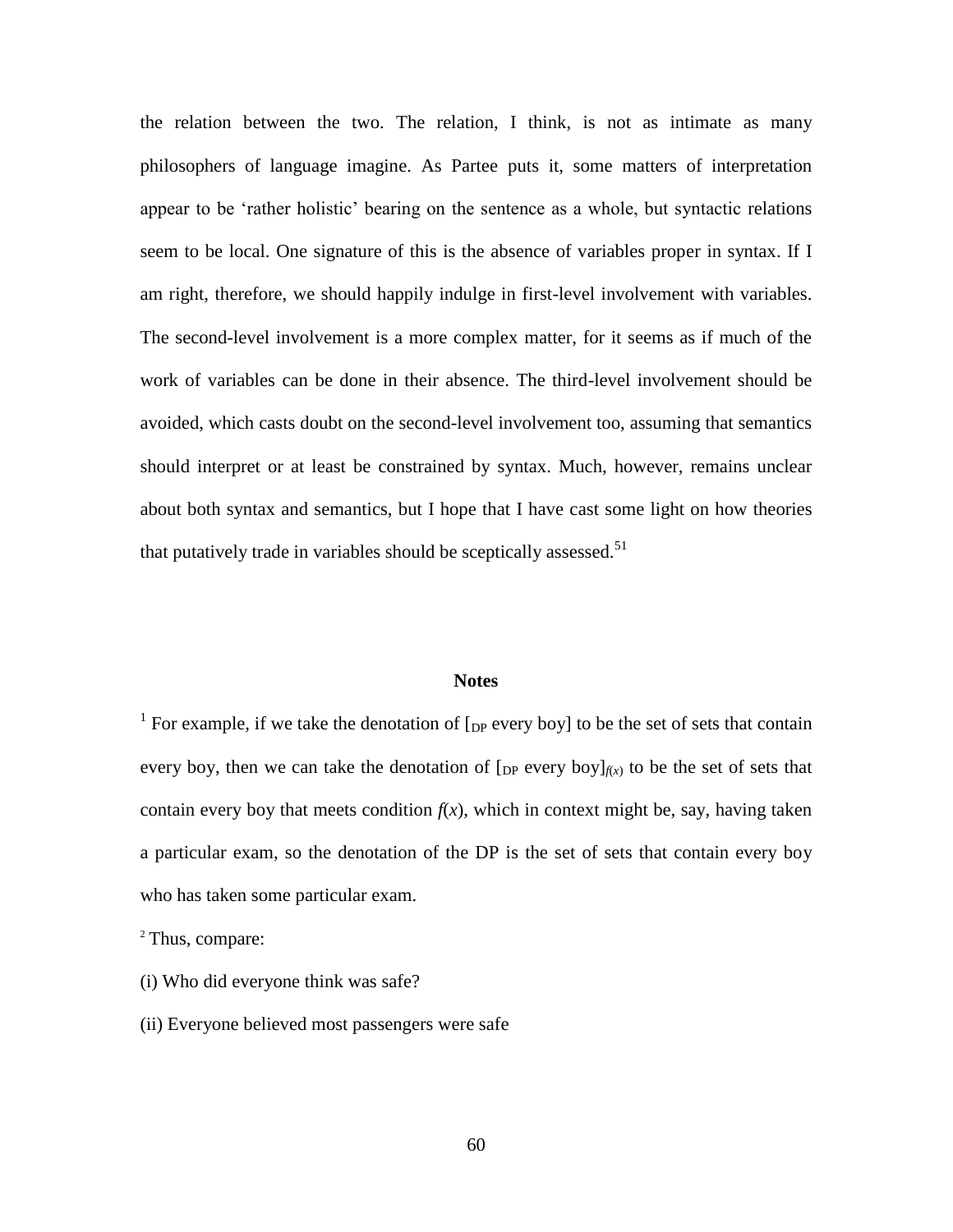(i) is OK with *wh*-movement from the subject position of the embedded clause (there are so-called 'that'+trace effects here, but they are not relevant). On the other hand, (ii) does not have a reading with the embedded DP *most passengers* scoping over *everyone*.

 $3$  See Boeckx (2012) for an overview of islands. He concludes that islands are probably not syntactic. As I shall suggest just below, it doesn't make a difference to my argument whether islands are syntactic or not; what is important is that indefinites scope differently. Boeckx does not address the scopal behaviour of indefinites.

<sup>4</sup> Someone of a nihilistic bent might conclude that scope is a mess about which we should not expect to find any clean theory (cf., Culicover, NUTS). As we shall see, things are not *that* messy; in particular, a subclass of the indefinites do appear to be exceptional.

 $<sup>5</sup>$  The distinction between 'weak' and 'strong' determiners remains contentious. The core</sup> idea, deriving from Milsark (1977) and Barwise and Cooper (1981), is that the 'weak' determiners carry an existential commitment in a way 'strong' determiners do not. For our purposes, this rough notion will suffice. See Szabolcsi (1997, 2010) for excellent overviews of the apparently divergent ways of scope taking. Among the weak determiners, the class of exceptional scoping determiners appears to be restricted to the monotone increasing ones, but is not identical to them; see Endriss (2009, p. 122).

 $6$  See, for example, Partee (1974), Ioup (1977), Kripke (1977), King (1988), Neale and Lundlow (1991), Enç (1991), Farkas (2002), Schwarzschild (2002), Zimmerman (2006), Endriss (2009), and Hawthorne and Manley (2012).

<sup>7</sup> Ultimately, Fodor and Sag (1982, p. 383) claim that there is a truth-conditional difference between wide-scope existentials and referential indefinites. The latter entail the former, but not *vice versa*.

61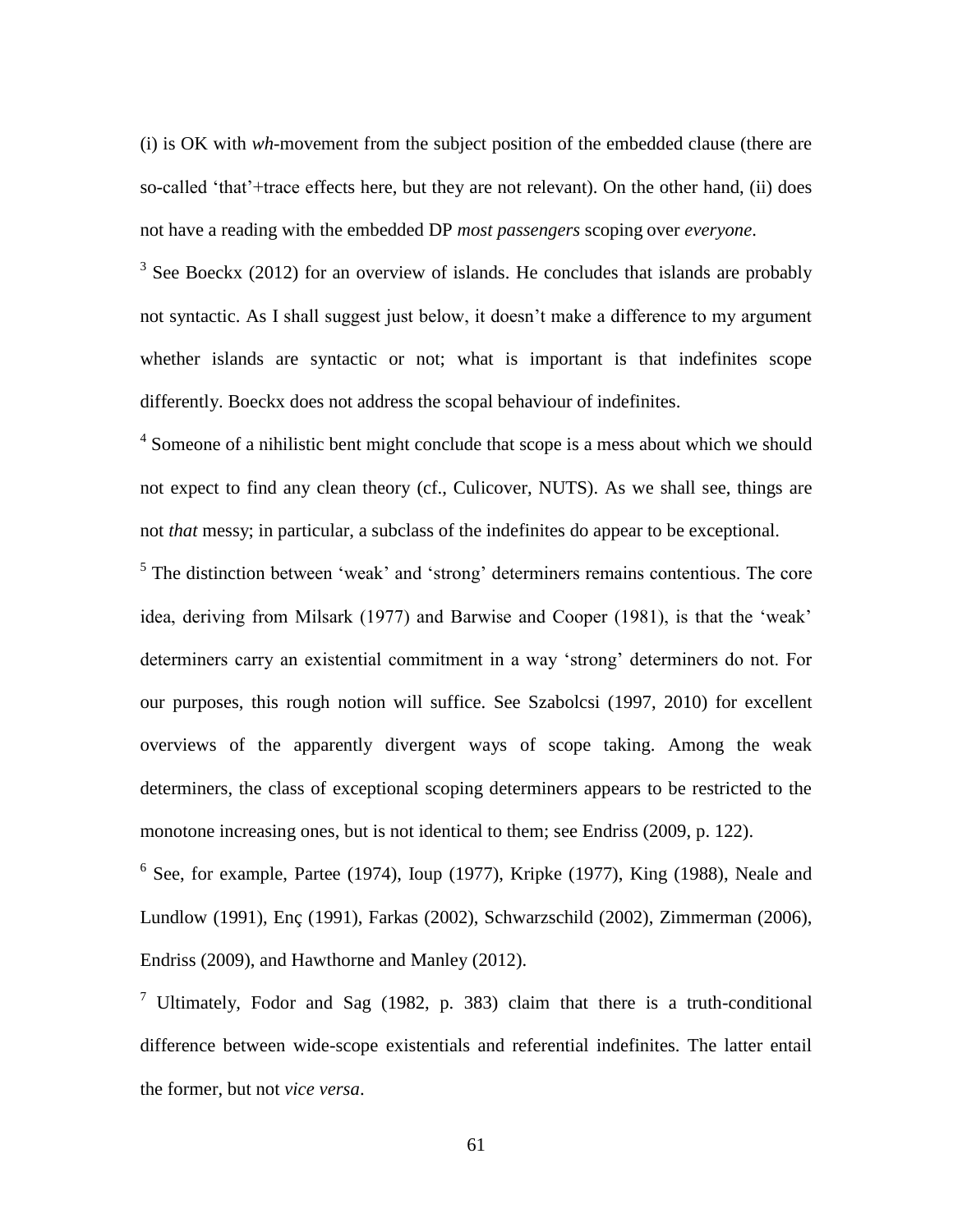<sup>8</sup> According to Fodor and Sag, the narrow scope reading is non-specific, equivalent to *some or other student*, and the wide scope reading is specific and independent of any other scope-taking items, hence maximal.

9 Ludlow and Neale (1991, p. 181) use the labels *strong* and *weak* specific uses to mark, respectively, an utterer expecting her audience to work out that the indefinite is being used about a particular entity and an utter having no such expectation. Abbott (2010, p. 273) rejects the very distinction between referential and specific uses on the basis of its supposed commitment to object-dependent Russellean propositions. I do not think the distinction carries the commitment Abbott supposes. It is enough if the speakers and hearers differ in their expectations in the ways indicated, which need not be spelt out in terms of the Russellean proposition intended; after all, one may note the indicated difference in expectation without seeking to offer any ontological gloss on it.

 $10$  This issue will be returned to at length in the following discussion of Schwarzschild (2002).

<sup>11</sup> Apart from the issues to be raised below, see King  $(1988)$  and Ludlow and Neale (1991) for arguments against an ambiguity approach to indefinites in favour of a semantic uniformity thesis that treats all indefinites as quantificational. Also see Hawthorne and Manley (2012, pp. 101-5) for a nice summary of problems with the ambiguity view. Although, as will become clear, I have little sympathy for an ambiguity approach, the heavy burden on any univocal approach is to explain the scopal behaviour of indefinites. To show that intermediate readings are available does not suffice to confirm the univocal approach, for indefinites remain peculiar. Ludlow and Neale (1991, p. 187), are correct, however, in noting that even if indefinites are semantically referential, a wide-scope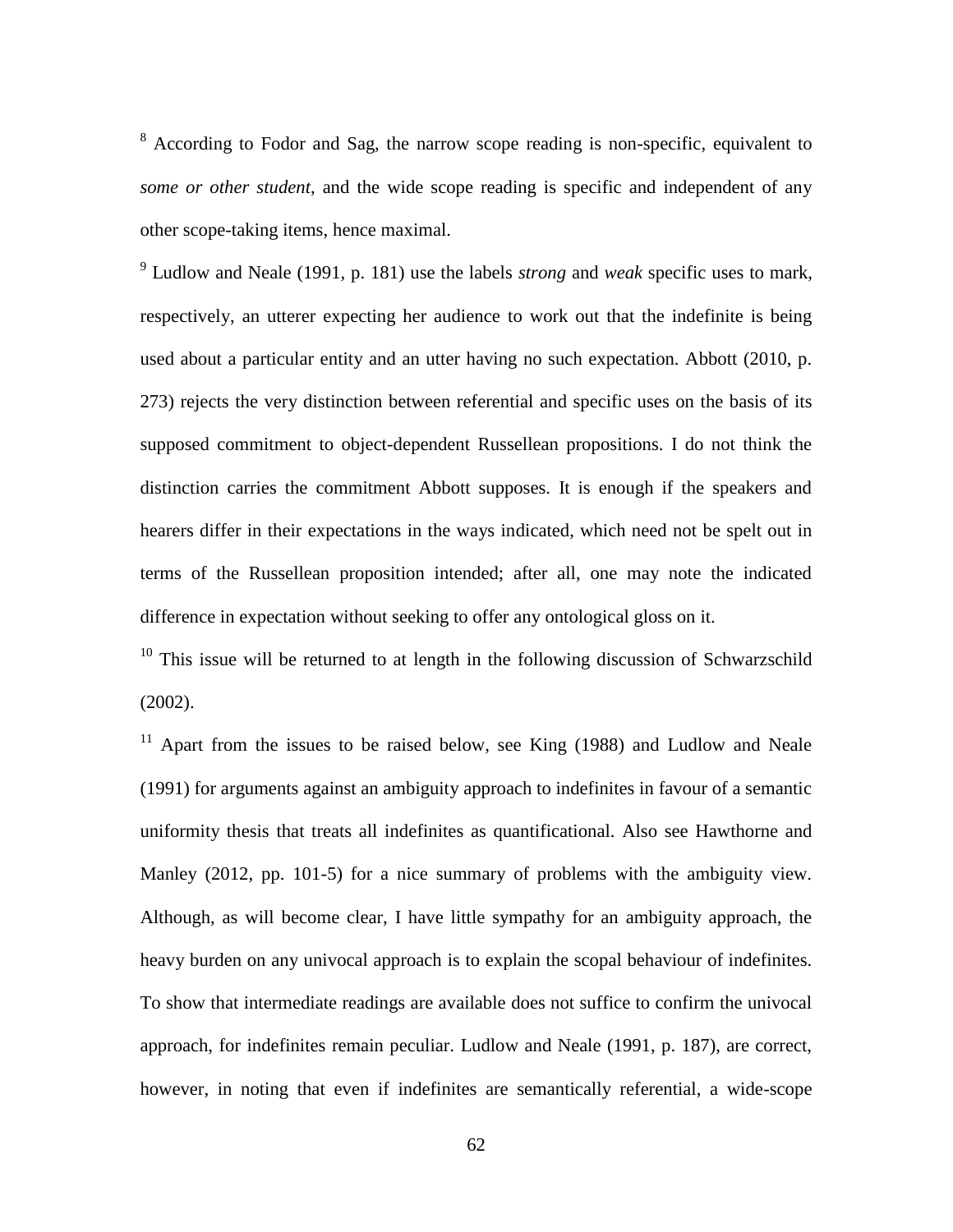construal would still be required, since referential and wide-scope construals are not the same.

<sup>12</sup> The use of *certain* and other such modifiers aids the effect here, but they are not necessary for the island-escaping readings (see the above examples), and not even essential in the present case.

 $13$  Also see Winter (1997). Below I shall discuss an influential counter-proposal from Kratzer (1998), partially supported by Matthewson (1999) and Chierchia (2001), but it is worth noting now that Kratzer, Matthewson, and Chierchia all appeal to choice functions. The issue between turns on the of the existential closure of the choice functions.

 $14$  King (1988) correctly notes that the kind of problem exhibited by (41) does not arise if we forgo the straightforward material reading of the conditional in terms of either of the variant approaches offered by Stalnaker (1968) or Jackson (1976). After all, alternatives to the unadulterated material reading of the conditional just are ones that deny that the falsity of the antecedent is sufficient for the acceptance of a conditional. King's point, although true, does not weaken the motivation for the choice function approach. Firstly, one wouldn't want to be forced into a position on the highly contentious issue of the nature of the conditional in order to avoid the choice function analysis. Secondly, the analysis does not depend upon a material reading of the conditional anyway, for it is intended to apply generally and so offers an choice function analysis of the relevant conditionals, however understood; it is simply consistent with the material reading of conditionals.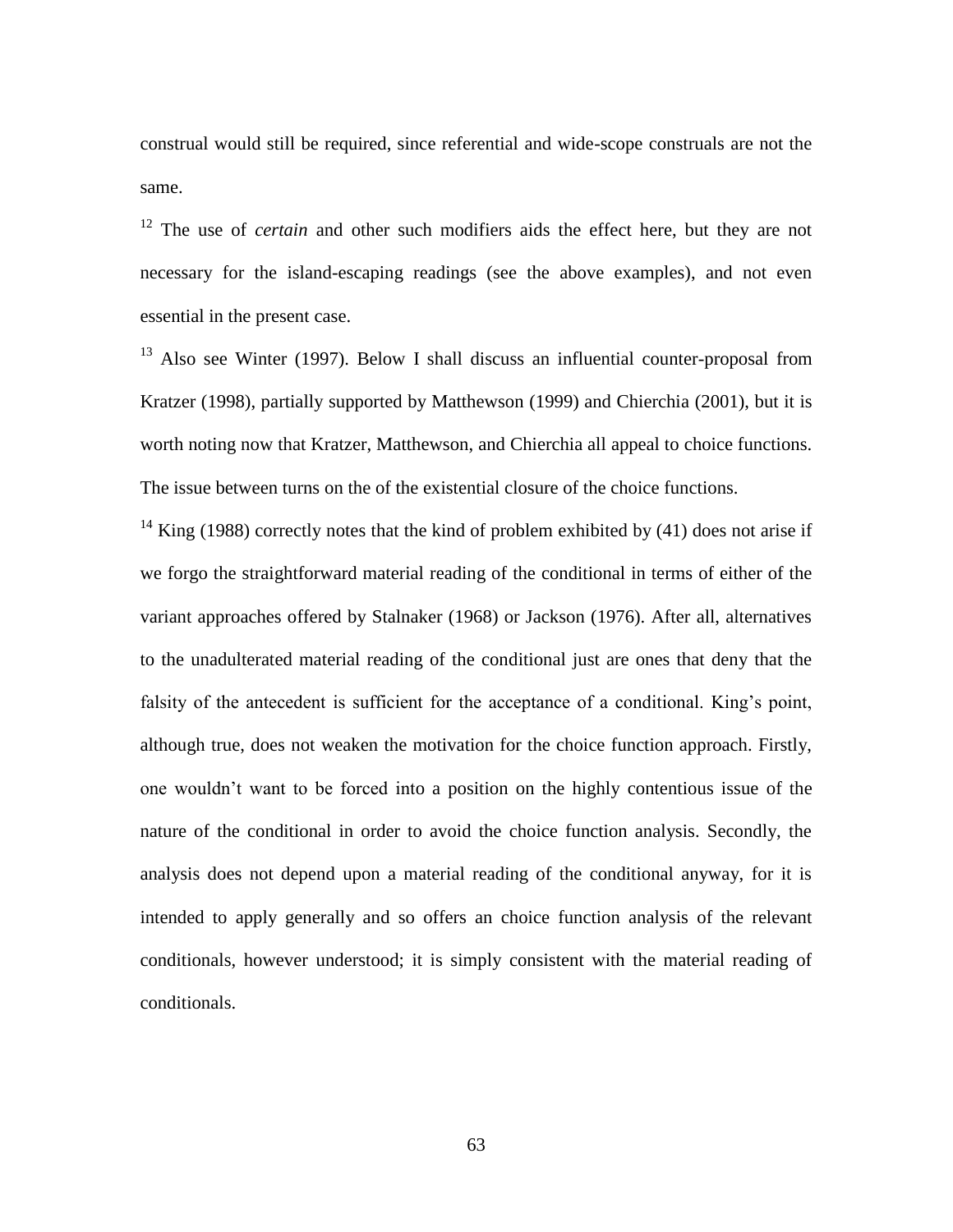$15$  Choice functions can be defined on the empty set, but complicating the analysis in such a manner will not affect my considerations, so we may stay with the simple cases. See Reinhart (1997, pp. 388-93) and Winter (1997, pp. 434ff) for discussion.

 $16$  The account also embodies a freedom in the sense that, when taking narrow scope, the indefinite may be read as a quantifier or via a choice function narrowly existentially bound (Reinhart, 1997, p. 379, and Reinhart, 2006, pp. 101-23). For present purposes, I shall assume that the choice function analysis applies uniformly.

 $17$  Two technical points are worth noting. Firstly, Winter (1997) takes the choice function to be of type  $\langle \langle e, t \rangle, \langle \langle e, t \rangle, \rangle$ , which, taking a monadic predicate of type  $\langle e, t \rangle$  as argument, renders the whole DP to be of quantifier type  $\langle \langle e, t \rangle, \langle \rangle$ . On this account, the function would take its restrictor N to be an argument. For present purposes, I shall assume Reinhart's simpler account. Secondly, an assumption of the account is that where we have a normal quantificational interpretation, the determiner may move into the SPEC position (Reinhart, 1997, p. 378).

<sup>18</sup> It would be modified in cases such as *Exactly*/*at least*/*no more than* N.

 $19$  The position Reinhart is distancinging herself from is a so-called 'unselective binding' account, where quantification over individuals, not functions, can occur in wide-scope position (see Heim, 1982; and Kamp and Reyle, 1993). Reinhart borrows from such an account, however, the notion that existential closure can occur as a discourse effect, which needs no determinate syntactic mechanism.

 $20$  One key virtue of the account is that it offers an integrated account of ellipsis and sluicing phenomena (see Reinhart, 1997, and Winter, 1997, for the details). Below, I shall only highlight some virtues that directly bear on indefinites in relation to relative scope.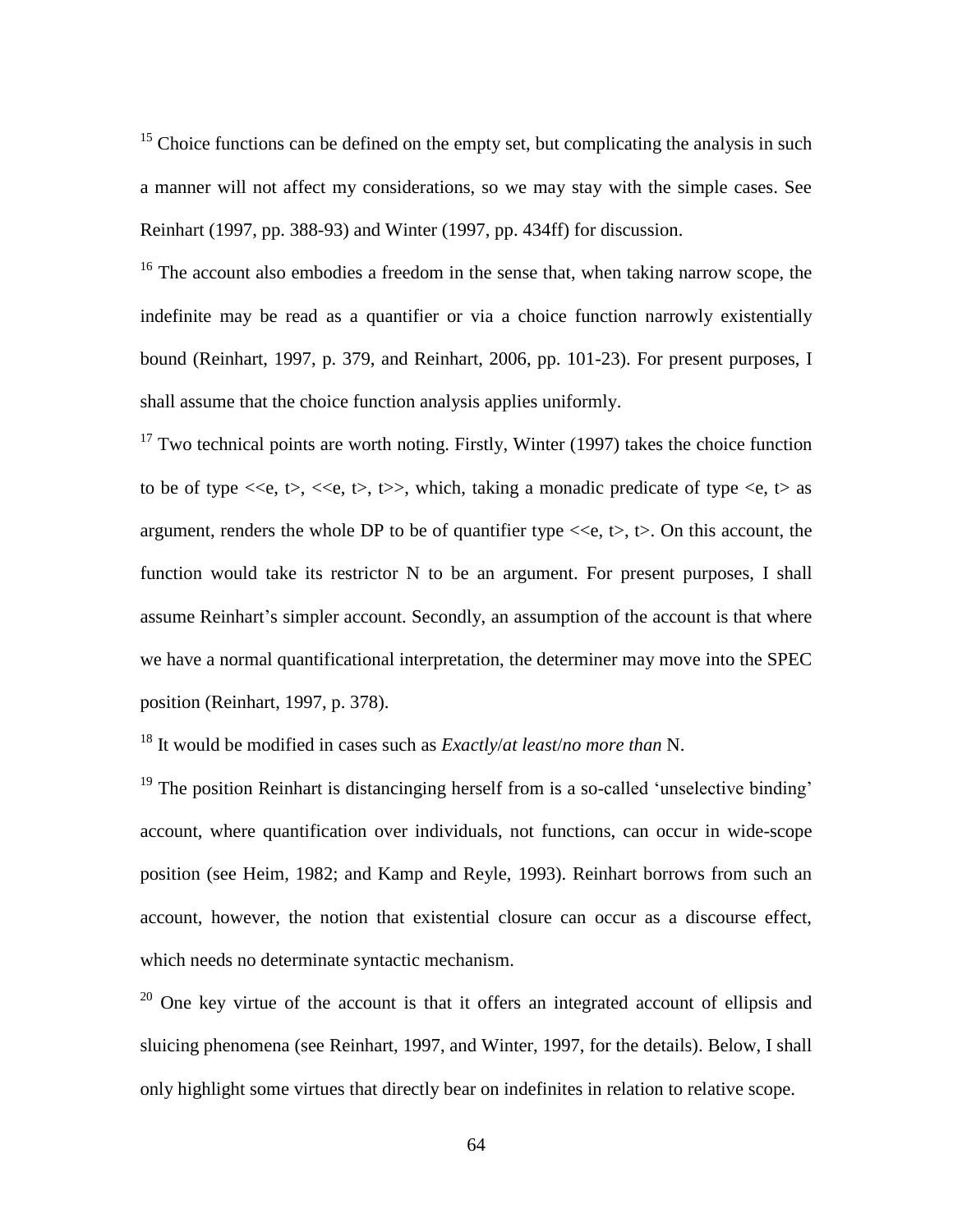<sup>21</sup> The kind of examples below are offered by Farkas (1981), King (1988), Ludlow and Neale (1991), Ruys (1992), Abusch (1994), Winter (1997), Reinhart (1997), and Matthewson (1999).

 $22$  This much-discussed example is due to Ruys (1992, 1995). See Reinhart (1997, pp. 367-70/379-81) for discussion.

 $^{23}$  The impossibility of wide-scope distributive readings has been contested (see Abusch, 1994; Matthewson, 1999; Geurts, 2002). The data are complex in this area, but what does seem clear is that the collective reading is always available and does not require focus or priming. On the other hand, the distributive reading is sometimes impossible, even when content of the sentence is coherent *only* on a distributive reading. Winter (1997, pp. 416ff) offers the following kind of example:

(i) If three women gave birth to Bill, then he has a nice mother

We cannot help but read the scoped out DP *three women* collectively, even though the predicate *gave birth* renders the content incoherent. On the other hand, read distributively, the content of (i) is OK. Imagine three women, all of whom are all nice. In such a scenario, one could truthfully say that three women are such that if one of them gave birth to Bill, then he would have a nice mother, which is just what (i) would 'say' on a distributive reading.

<sup>24</sup> There is a corresponding difference in type, where D<sup> $\prime$ </sup> is of type  $\ll$ e, t $>$ , t $>$  (a set of sets just like a GQ quantifier) and SPEC  $f$  is  $\ll\ll$ ,  $\lt$ ,  $\lt$ ,  $\lt$ ,  $\lt$ ,  $\lt$ ,  $\lt$ ,  $\lt$ ,  $\lt$ ,  $\lt$ ,  $\lt$ ,  $\lt$ ,  $\lt$ ,  $\lt$ ,  $\lt$ ,  $\lt$ ,  $\lt$ ,  $\lt$ ,  $\lt$ ,  $\lt$ ,  $\lt$ ,  $\lt$ ,  $\lt$ ,  $\lt$ ,  $\lt$ ,  $\lt$ ,  $\lt$ ,  $\lt$ ,  $\lt$ the set of sets. Of course, there is nothing untoward with such a difference in type properties from the singular case, for type properties are determined by the semantic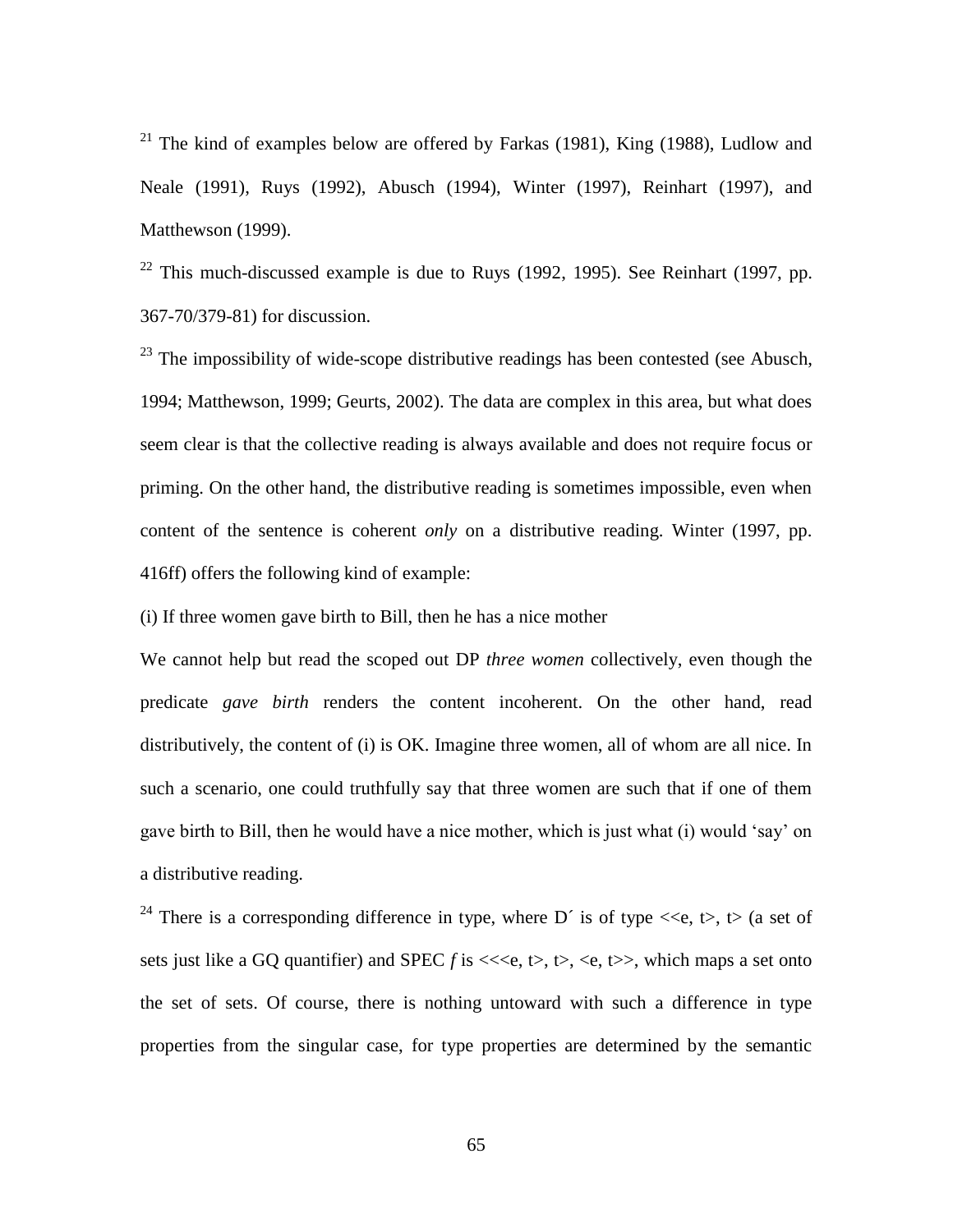properties of the items, not by their syntactic position, which merely licenses the relevant composition.

 $^{25}$  Also see Ruys (1992) and Abusch (1994).

<sup>26</sup> These are the relevant readings. The narrow scope readings are both quantificational so do not bear on the evaluation of choice function variables on Kratzer's account.

 $27$  A Skolemization is a contextual definition of an existential quantification over individuals in terms of a quantification of a function. If the existential takes wide scope, the resulting function has zero arity (the 'Skolem constant'). Thus, (ii) is the Skolemization of (i):

(i)  $(\exists x)(\forall y)[\phi(x, y)]$ 

 $(ii)$   $(\forall y)[\phi(f, y)]$ 

Where the existential occurs in the scope of a universal quantifier, the function takes the values of the bound variable as arguments:

$$
(iii) (\forall y)(\exists x)[\phi(x, y)]
$$

$$
(iv) (\forall y)[\phi(f(y), y)]
$$

The Skolem functions are, in a sense, implicitly existentially quantified, as they are interpreted over the domain that satisfies the first-order formulae. So, (ii) will be satisfied iff the function *f* takes a value that satisfies the open formula formed by removing the existential quantification from (i). Similarly, (iv) will be satisfied iff  $f(x)$  takes a value that satisfies the open formulae formed by removing the existential quantification from (iii). For example, if everyone is such that some person loves them, then everyone is such they are related to an entity such that that entity loves them, and *vice versa*. More perspicuously, therefore, we can take the functions to be bound by wide-scope second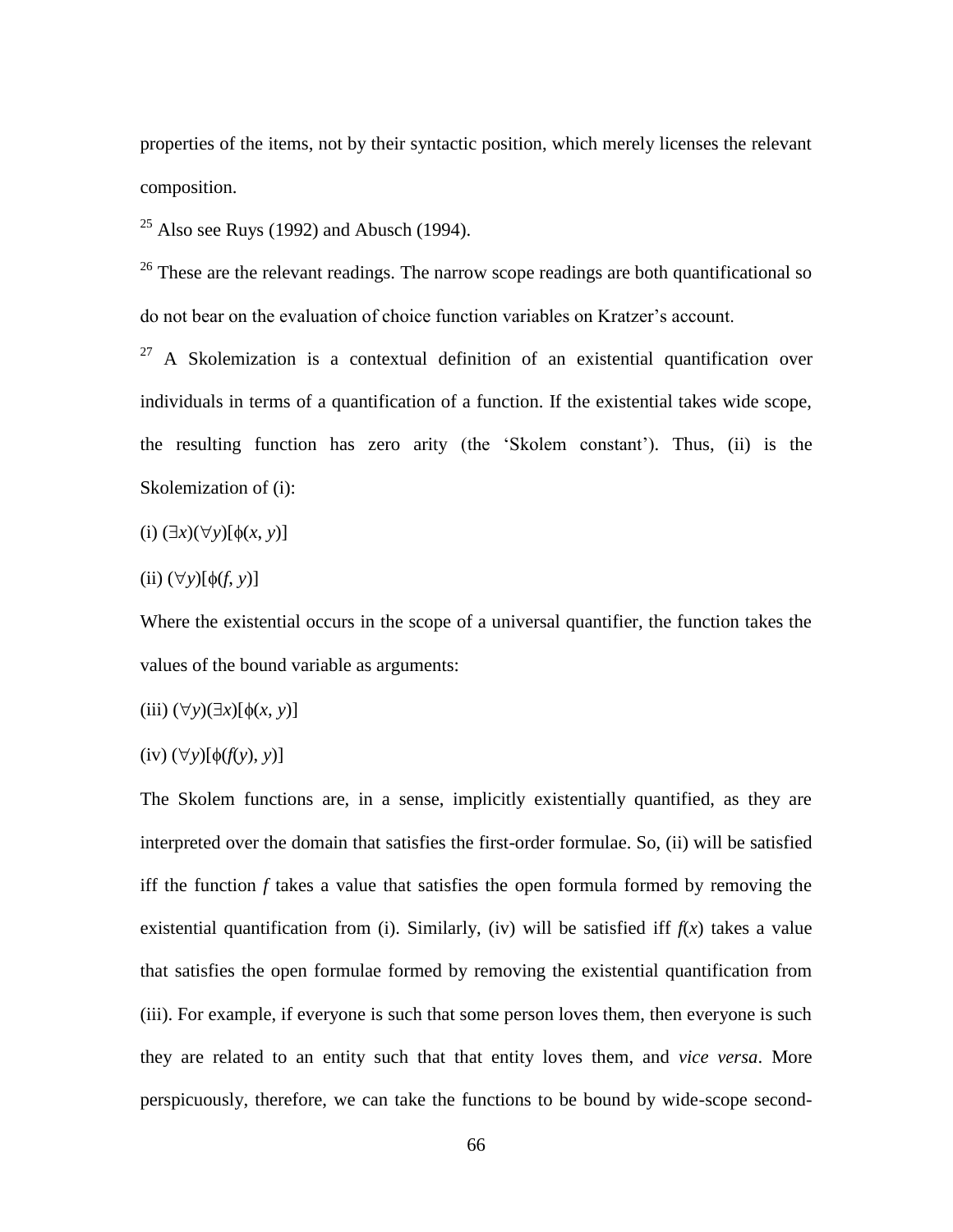order quantifiers. Hence it is that leaving the choice functions free in Kratzer's manner is equivalent to taking the functions to be Skolem functions.

 $28$  It is worth noting that no intonation pattern is required for the relevant readings. Kratzer (1998, p. 167) suggests that the contextual valuation of a DP 'can be signalized by a pitch rise localized on determiners like *some* or *one*, followed by a falling pitch on the noun'. It is certainly true that such differences of pitch may prime a scope construal, but it is worth noting that no intonation pattern is required for the intermediate readings under discussion, just relative plausibility of what a speaker means to say. The case is different with echoic *wh*-questions, say, where the *in-situ* item requires stress for the interrogative construal to be supported (compare: *He said WHAT* and *He said what*).

 $29$  Chierchia (2001, 2005) develops a complex position that seeks a compromise between the Reinhart-Winter and Kratzer models. I shall here only be concerned with his arguments that directly bear upon the putative free variable.

 $30$  The original Schlenker source is unpublished, but Schlenker (2006) discusses the relevant cases.

<sup>31</sup> Ludlow and Neale's (1991) distinction between *referential* and *specific* uses of indefinites is might be appealed to here. As previously noted, a referential use is where the utterer intends to speak about a particular entity or, in our case, a particular relation or function, and intends the audience to recognise that such an entity is being spoken about. In the above scenario, this would be where, say, the teacher and her interlocutor share information about the respective weak areas of the students in the semantics class. A specific use is one where the utterer, again, has a particular entity in mind, but does not necessarily intend the audience to recognise what is being spoken about, perhaps because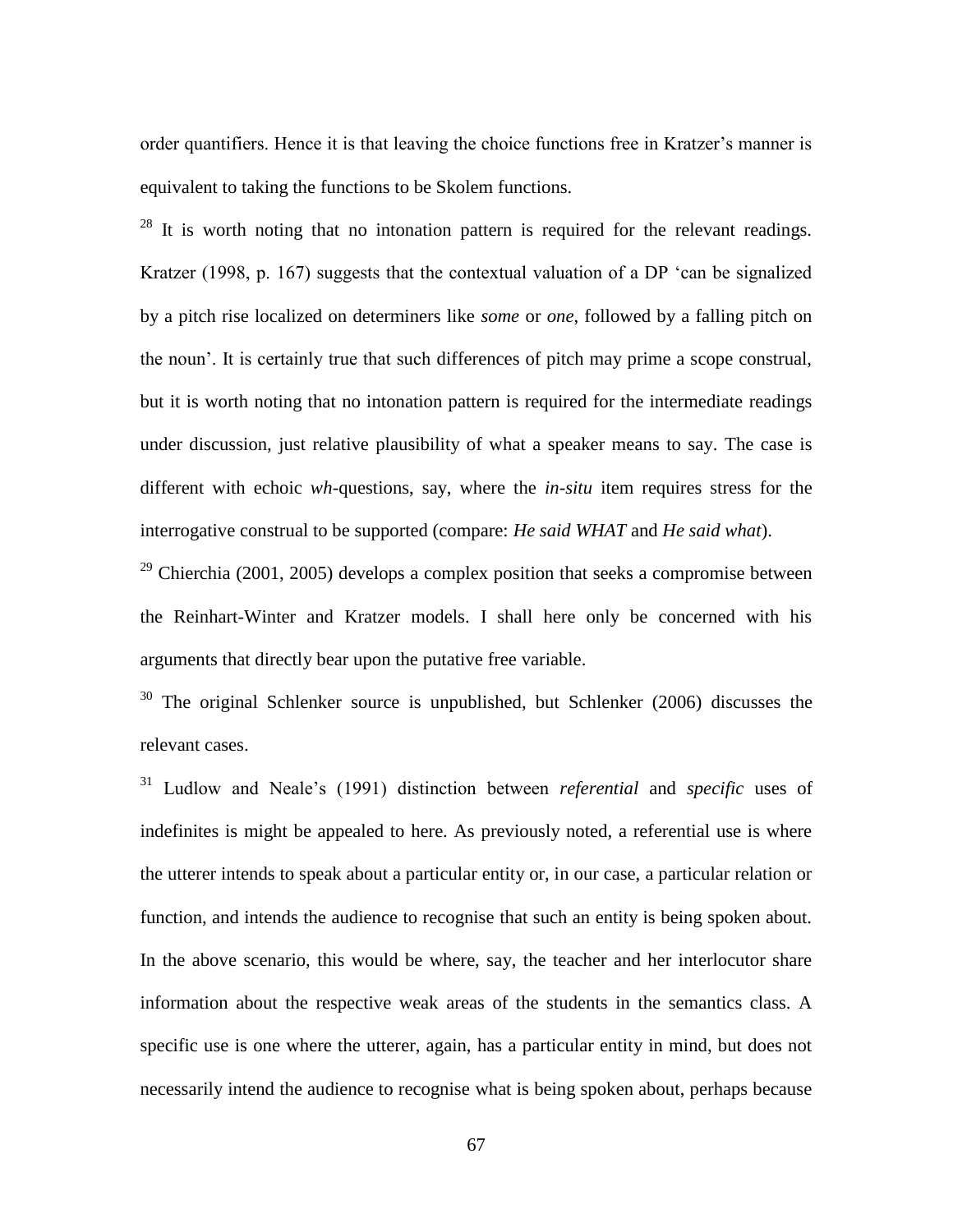the utterer believes that her interlocutor lacks the relevant information to pick out the object in question. In our case, this might be a scenario where the teacher's interlocuter does not know the details about the students progress in the semantics class. In either case, though, and this is Ludlow and Neale's point, the particular entity is only involved in either the grounds or basis for the utterance or what proposition was intended to be communicated (the two coincide in referential uses, but come apart in specific uses). In neither case does the entity enter into the sentence's truth conditions. Of course, this point does not directly map onto Chierchia's case, for he would claim that the relevant sentences remain open or truth-conditionally indeterminate in the absence of a value for the function parameter. My present point, though, is that we can precisely assign truth conditions to the relevant sentences without imagining a contextually supplied value for the parameter; the intended truth conditions may be referential or specific, but that does not entail that the sentence need have such truth conditions, or, rather, that the syntax supports a variable interpretation.

 $32$  Szabolcsi (2010, p. 213, n. 56) notes that Szabó suggested that cases such as (21b) are elliptical for the kind of fuller specification just given. I think this is essentially correct, although one need not treat ellipsis here as in any way syntactically or semantically encoded, but merely as what the speaker intended to put across.

 $33$  I do not mean this remark to be facetious. What counts as linguistic phenomena, and so what should be explained by linguistic theory proper, as opposed to an effect of wider cognition is the most fraught and difficult question there is. My project throughout this book is, in part, to try to isolate what is linguistic proper in a fairly narrow way (syntax plus lexicon), while being sensitive to the interactions between language, as so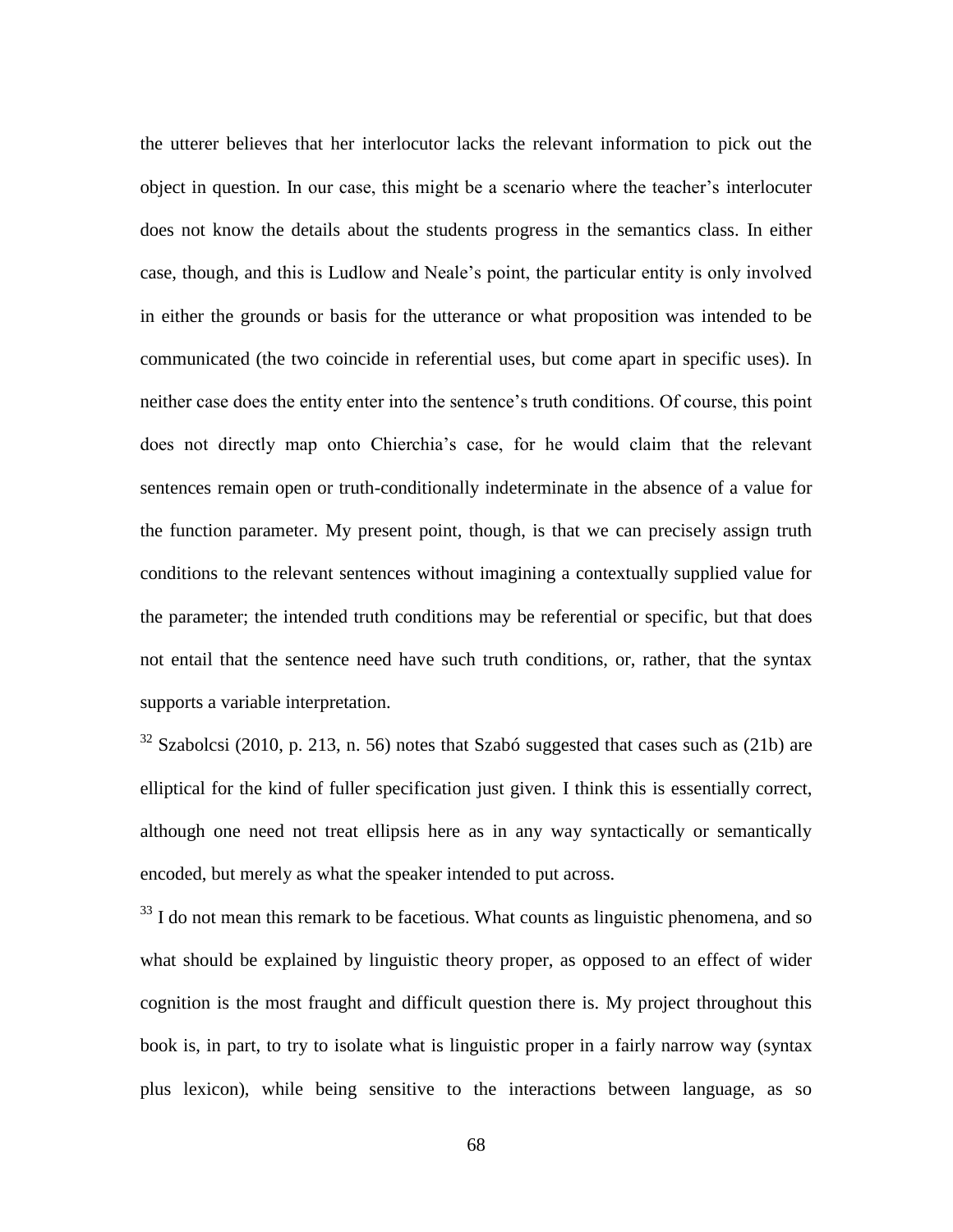understood, and wider cognition and the context of linguistic usage. As we shall see, Chierchia's seeking of a syntactic condition on the existence of the putative implicit variable is precisely the right methodology to follow by my lights.

<sup>34</sup> Note that were this argument to go through, it would only bear on bound occurrences of the putative variable, for weak cross-over only applies to cases where the pronoun is bound. So, weak cross-over should not apply to rule out cases where the indefinite is contextually bound. Chierchia (2005) seeks to articulate a general constraint on variable binding that is meant to be supported by the data he presents. On this view, contextual valuation of a variable is a species of binding and is subject to the same constraints as bound variable anaphora. Chierchia (ibid., pp. 168-9) proposes that the variable is  $\lambda$ bound at the highest point of a structure. Movement of the object DP to generate the cross-over case would thus generate an intervening item between the λ-operator and the indefinite, for that operator will always occupy the highest scope position. In effect, therefore, it is not weak cross-over that explains the relevant cases but a minimality-like effect (Rizzi, 1990). This is problematic for three basic reasons. Firstly, I can see no reason to think that the λ-operator is a feature of the syntax subject to a minimality requirement and Chierchia does not offer any reason (see the above discussion of Heim and Kratzer, 1998, on QR). Secondly, even if the λ-operator is a kosher syntactic item, I can see no reason to think that it always takes highest scope; in particular, since the abstraction forms a singular term, it needn't take highest position syntactically in order to take widest scope. Thirdly, if a variable is contextually valued, then it should not be  $\lambda$ bound, for being so bound make the interpretation of the most general, not specific. In other words, there would be no semantic difference between the sentence being open or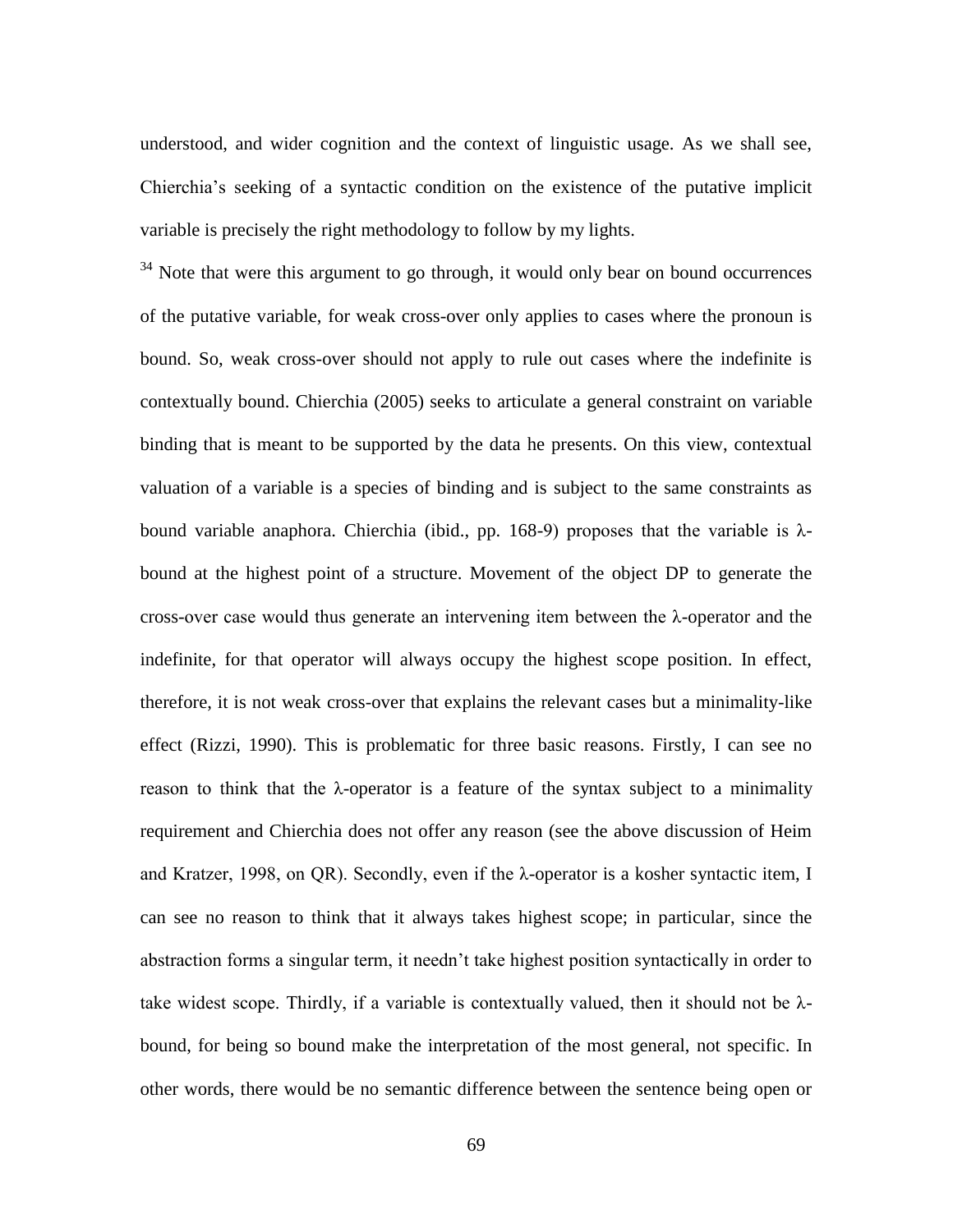closed, but the very idea of the mechanism is supposed to be to capture the effect of contextual valuation as a species of variable binding. It looks, on the contrary, that the former case is conflated with the later.

<sup>35</sup> Chierchia (2001, p. 73-4) notes that (i) is OK on the wide-scope reading of *every student*, with *some professor* dependent on it:

(i) Some professor competent on some problem examined every student

The relevant property here is that on its 'intended reading' *some problem* is not dependent on *every student*, but has its normal local existential reading.

 $36$  Chierchia (2001, 2005) also seeks to articulate a general constraint on variable binding that is meant to be supported by the data he presents. One problem with this approach, however, is that the contextual valuation of the variable does not look to be a case of variable binding at all

 $37$  Consider:

(i) Most car salesmen end up selling a certain kind of car

This is ambiguous between a singular reading, where a continuation might be *namely, a Ford*, or a functional reading, where a continuation might be *namely, the one they drive themselves*.

 $38\,$  I am focusing on the examples Chierchia leads with just so as not to make the discussion overly complicated. Suffice it to say that I think that analogous points I make about one set of cases holds for another set. For example, as noted, Chierchia thinks it obvious that (30) does not admit the intermediate scoping of the *some* DP, with the wide scoping of *every man present*, for such a reading would amount to a weak cross-over violation.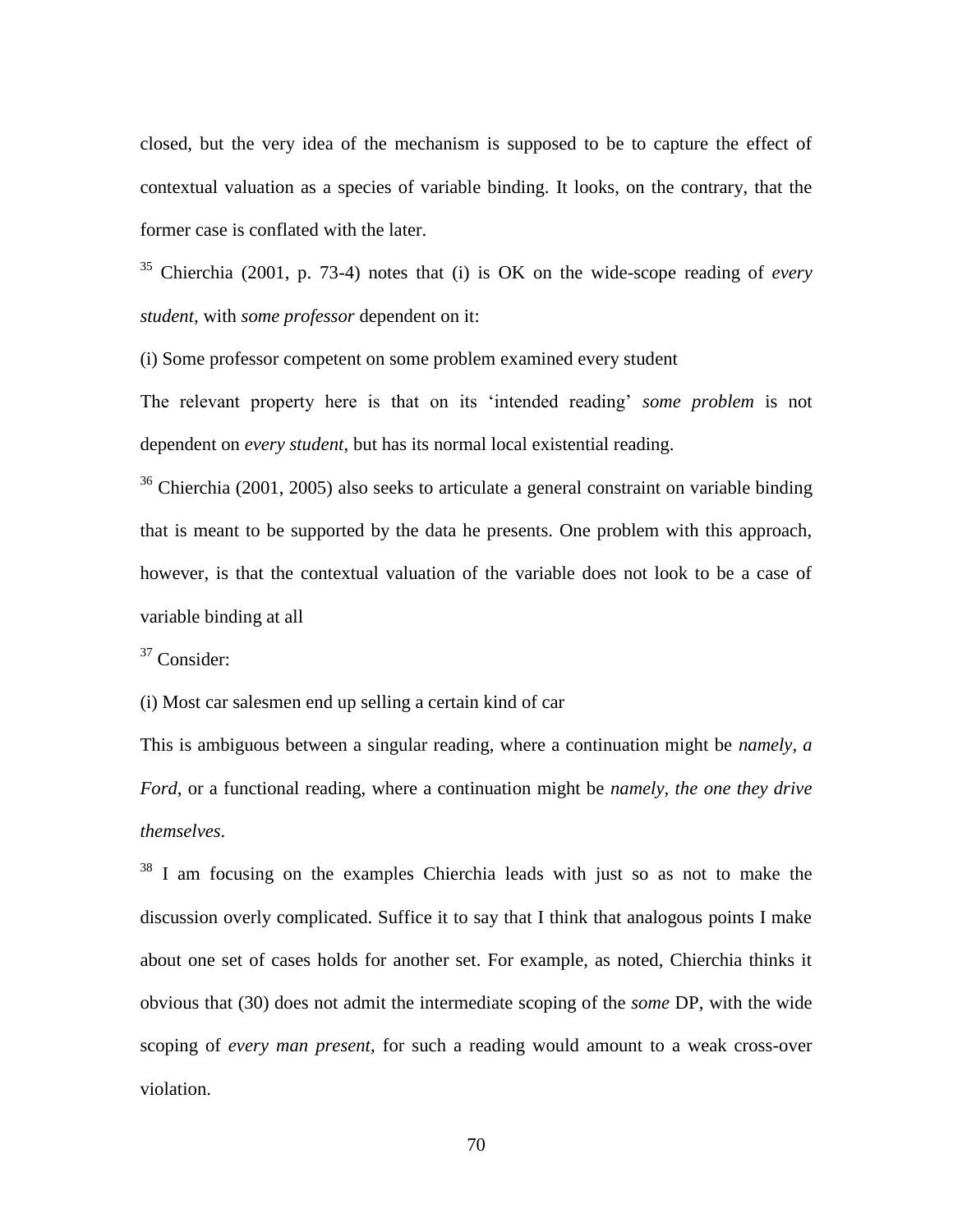(30) Several stories about some member of the royal family were told by every man present

As it is, I think (30) happily supports the reading Chierchia thinks impossible. To be sure, it is not the first reading that springs to mind, but as soon as it is primed, it seems readily available. If so, then there is nothing to explain here.

 $39$  That the putative moved item is an indefinite is not problematic here. If all wide-scope cosnstruals (widest and intermediate) are dealt with by closure of choice functions without QR, then the relevant reading should still not be witnessed according to the Kratzer-Chierchia position, if we take weak cross-over to govern referential dependence; for it would apply to the chain of variables realised by the closure of the two choice functions as much as if the lower quantifier was moved via QR.

 $40$  Chierchia (2001, 2005) also discusses attitude reports and conditionals as further evidence for free argument variables. His discussion of conditionals is somewhat complex and, in fact, only offers partial support for Kratzer's model. His discussion of attitude reports suffers from the same problems as his discussion of passive/active cases, save more so. Chierchia reckons that the 'natural reading' of (i) is *de r*e, where different people believe different Vermeers were stolen:

(i) Everyone was upset that a (certain) Vermeer was stolen

The *de dicto* reading is easily most salient for me and my informants, if for no other reason than the unlikelihood of a number of Vermeers being stolen. Be that as it may, (i) does support both readings. Chierchia (2001., pp. 75-6) holds that (ii) does not; it only supports the *de dicto* reading, i.e., the reading where everyone was upset by the same event/proposition:

71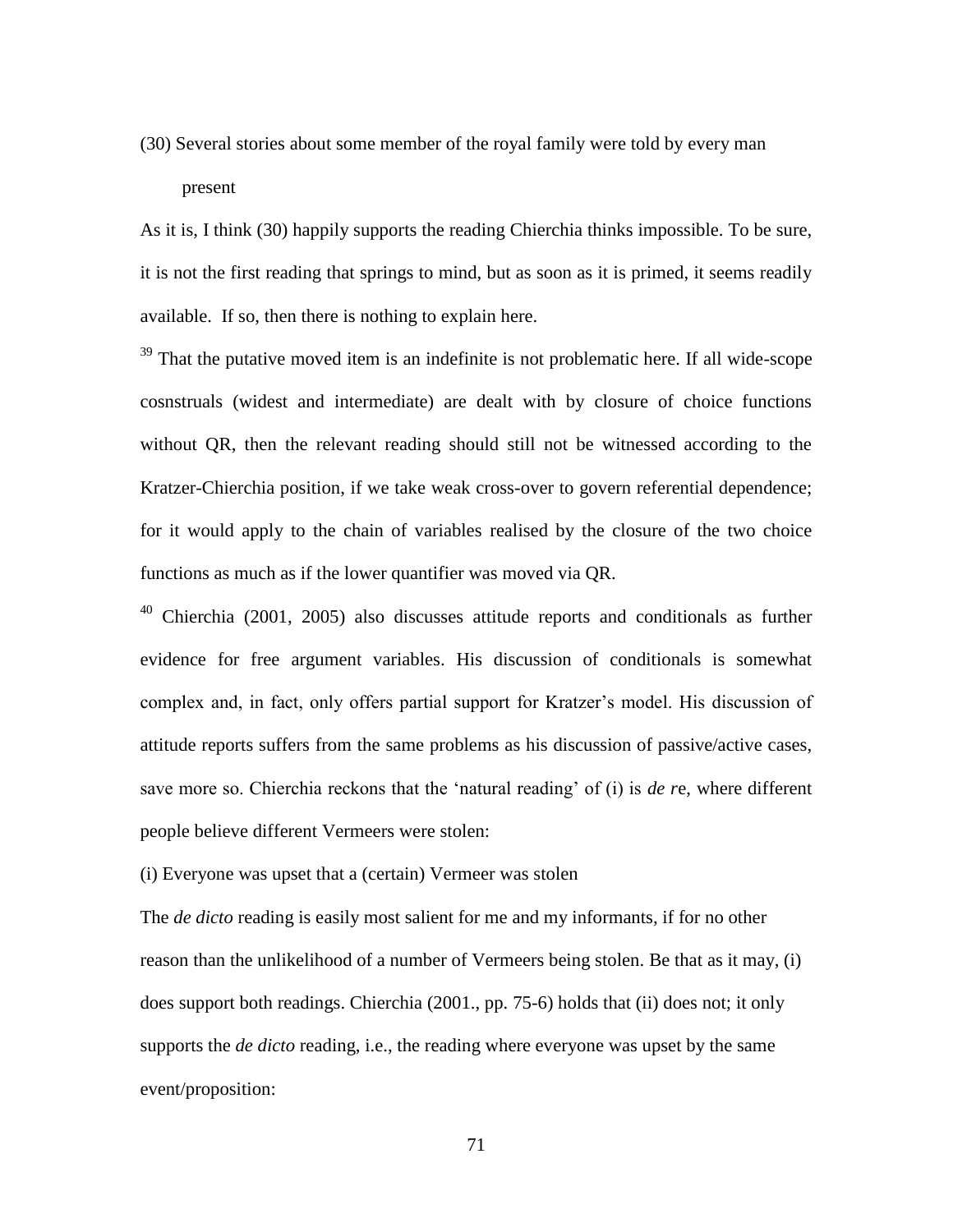## (ii) That a Vermeer was stolen upset everyone

Chierchia's point in highlighting this putative contrast is that were *everyone* to wide scope in (ii) such that different people were upset by different paintings being stolen, then the structure would amount to a weak cross-over violation, which would explain the unavailability of the wide-scope reading of *everyone*. As it is, I find the supposedly impossible readings as easy to get for (ii) as for (i), with neither being preferred. It remains unclear to me whether anything here requires explanation.

 $41$  Of course, granting so much leaves the status of absolute generality entirely open.

 $42$  Etxeberria (2009) certainly favours an implicit variable account of domain restriction, but, in my terms, blurs the difference between first and second grades of variable involvement.

<sup>43</sup> Schwarzschild (2002, p. 8) presents his account as 'pragmatic' and does not situate variables in 'semantics proper or… syntax'. Still, it is worthwhile to see what support Schwarzschild account might lend a more committed account.

<sup>44</sup> Schwarzschild (2002, 295) offers a more complex definition: 'A 'singleton indefinite' is an indefinite whose restrictor has a singleton extension, relative to each relevant assignment of values to any bound variables in the restrictor'. This is to cover cases where a bound variable makes the indefinite dependent on some higher DP. For our purposes, we elide this complication.

<sup>45</sup> Hawthorne and Manley (2012, p. 124, n. 81), who commend Schwarzschild's account, are also neutral on the status of the covert material.

<sup>46</sup> Schwarzschild is not explicit on this point. He does note that 'markers of specificity are widely used to elicit so-called wide-scope readings', and comments that the intuitions concerning specificity cannot be explained by way of scope taking. He then writes as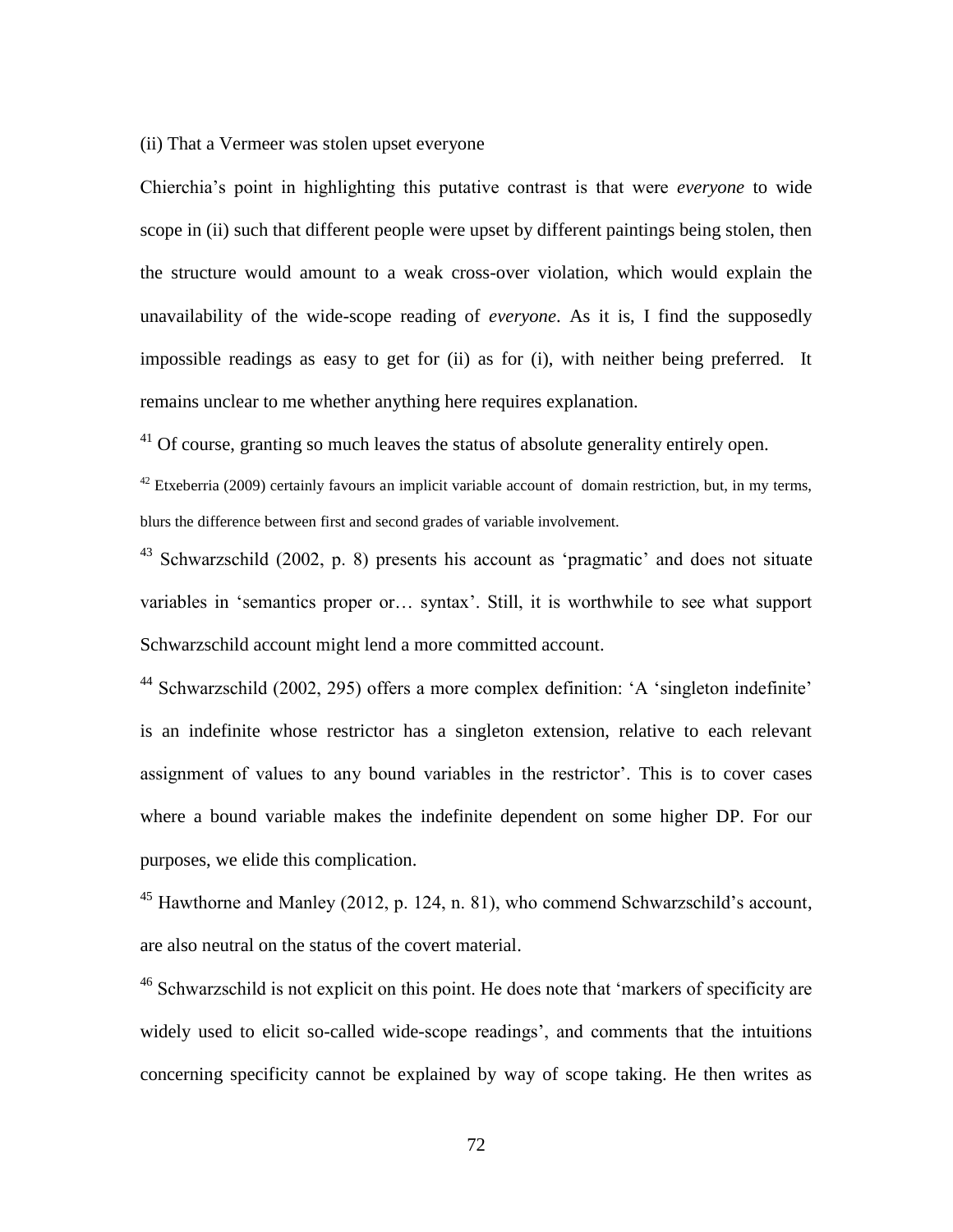follows: 'I hope to show that viewing specific indefinites as a kind of singleton indefinite does hold out the possibility of explaining these intuitions in terms of properties of contextual paramerization in general and quantifier domain restriction in particular' (ibid., p. 16). It is unclear to me if Schwarzschild is suggesting that contextual paramertization explains the specificity intuitions or all wide-scope intuitions. Still, it seems clear enough that the ideal direction of Schwarzschild's account is to explain all wide-scope indefinite behaviour as being due to singleton restriction, even if there is no disisive consideration in this regard (Schwazschild, 2002, p. 15).

 $^{47}$  In fact, (36) is not an exact paraphrase of the choice-functional analysis of (35). The formal analysis of (36) is (i):

(i)  $(\exists f)[CH(f) \land [f({X: relative of mine(X) \land three(X)})]$ die  $\rightarrow$  I inherit a house]]

Note that here the only element scoping out of the conditional is the quantification of the function, not the material that tells one that the function maps from a set of sets of three relatives to one such set where each member is dead. The whole point of the analysis is to capture the wide-scope effect without QR movement of the DP, which is enabled by existential commitment to a set of the relevant members. An appropriate paraphrase of (35), therefore, would be (ii):

(ii) There is a set such that if the members of the set are three dead relatives of mine,

then I will inherit a house

This paraphrase admits the vacuous reading with a vengeance: (35) could be true thanks to the mere existence of a set. We are assuming, however, that the choice function is not empty (see above). So, what we are existentially committed to, according to the choicefunction analysis, is a set of sets of three relatives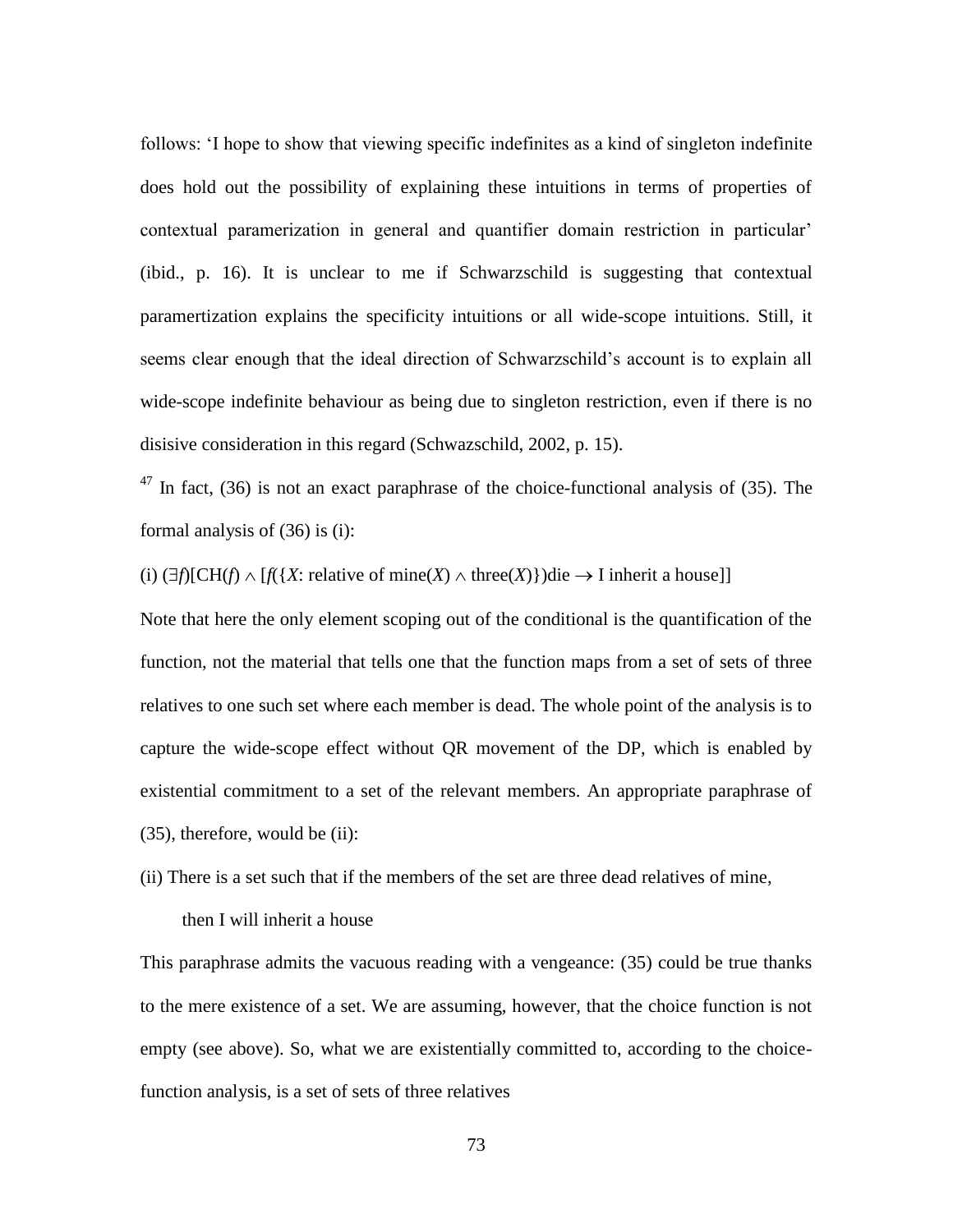<sup>48</sup> Hawthorne and Manley do correctly note that the tie case does not speak against domain restriction, but merely specificity. Still, if we are supposed to understand the specificity of (34a) as an argument against the Reinhart-Winter model, then the 'tie case' does undermine the argument, for the 'tie case' is perfectly explained by the Reinhart-Winter model, unlike the specific reading.

<sup>49</sup> Chierchia (2005, pp. 148-50) argues that Schwarzschild cannot handle certain intermediate scope readings, for the domain restriction model essentially eschews intermediate closure. I agree with Chierchia that intermediate readings are problematic for Schwarzschild; in particular, I think Chierchia is right to think that the kind of specificational paraphrase Schwarzschild proposes is ill-suited to capture a fully general intermediate reading (see above). For present purposes, however, I remain neutral on the kind of cases Chierchia discusses and the possible analyses they might possess. Endriss (pp. 146-7) offers a counter example to Schwarzschild in terms of partitive DPs, which can take wide scope, but cannot be singletons. Consider:

(i)a Bill has three relatives

b If one/some/several/two of them die(s), then he will inherit a house

So, here appears to be a case where the indefinite can scope out of an island, but cannot be restricted to a singleton. Note here, which Endriss does not mention, that one may have a specific selection of the relatives in mind (Jim and Bob, say), but such a selection cannot be read as a singleton restrictor on *them*, which must remain anaphoric on nonsingleton *relatives*.

<sup>50</sup> Of course, that specificity elicits wide-scope readings does not mean that wide-scope readings just are specificity effects.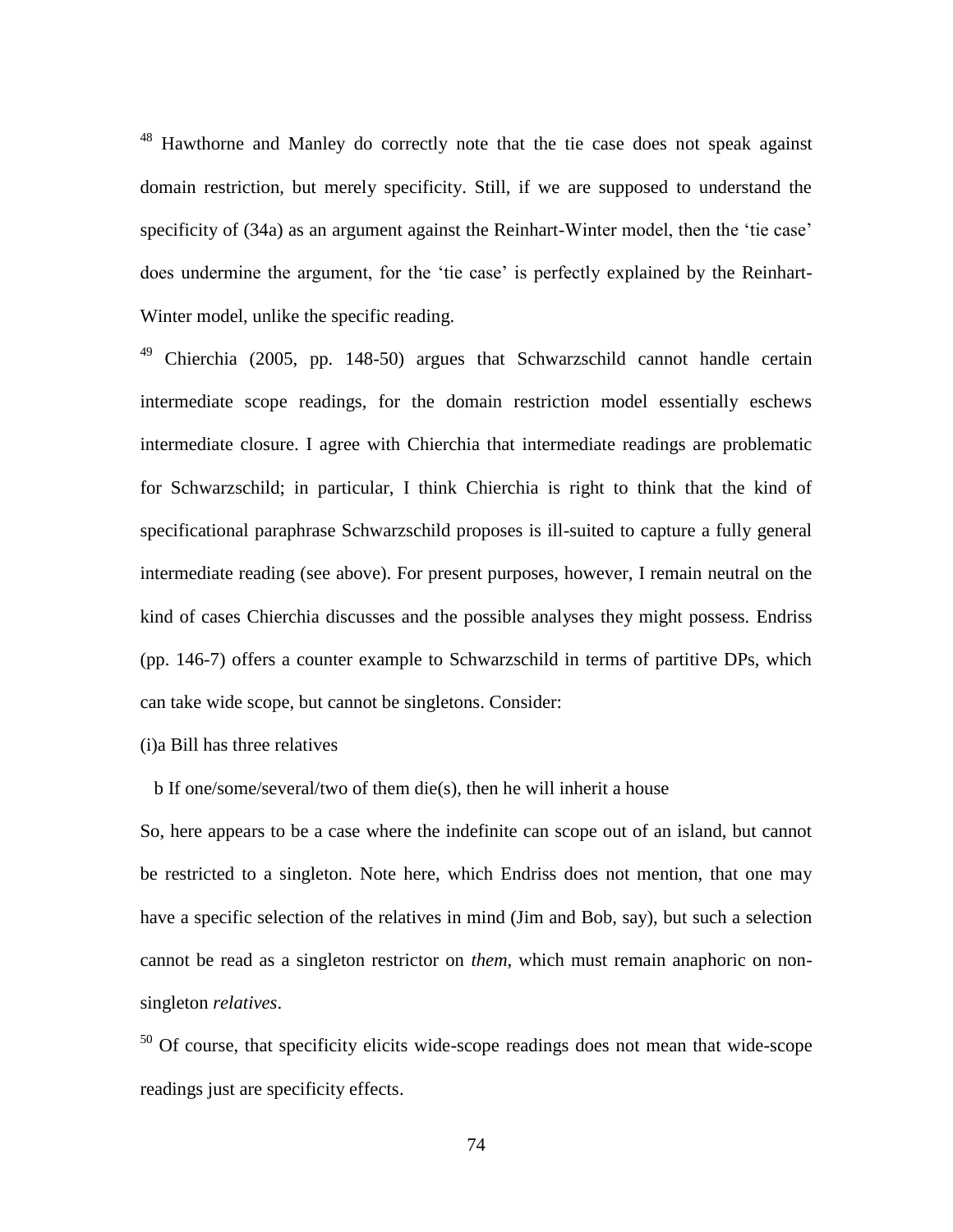<sup>51</sup> Thanks...

## **References**

- Abusch, D. 1994: The scope of indefinites. *Natural Language Semantics*, 2: 83-136.
- Bach, K. 2004: Minding the gap. In C. Bianchi (ed.), *The Semantics/Pragmatics Distinction* (pp. 27-44). Stanford: CSLI Publications.
- Bach, K. 2005: Context *ex machina*. In Z. G. Szabó (ed.), *Semantics versus Pragmatics*  (pp. 15-44). Oxford: Oxford University Press.
- Barwise, J. and Cooper, R. 1981: Generalized quantifiers and natural language. *Linguistics and Philosophy*, 4: 159-220.
- Boeckx, C., Hornstein, N., and Nunes, J. 2010: *Control as Movement*. Cambridge: Cambridge University Press.
- Bhatt, R. and Pancheva, R. 2006: Implicit arguments. In M. Everaert and H. van Riemsdijk (eds.), *The Blackwell Companion to Syntax, Vol. 2* (pp. 558-88). Oxford: Blackwell.
- Bowers, J. 2008: On reducing control to movement. *Syntax*, 11: 125-143.
- Bresnan, J. 1978: A realistic transformational grammar. In. M. Halle, J. Bresnan, and G. A. Miller (eds.), *Linguistic Theory and Psychological Reality* (pp. 1-59). Cambridge, MA: MIT Press.
- Cappelen, H. and Lepore, E. 2005: *Insensitive Semantics: A Defense of Semantic Minimalism and Speech Act Pluralism*. Oxford: Blackwell.

Cappelen, H. and Lepore, E. 2007: The myth of unarticulated constituents. In M.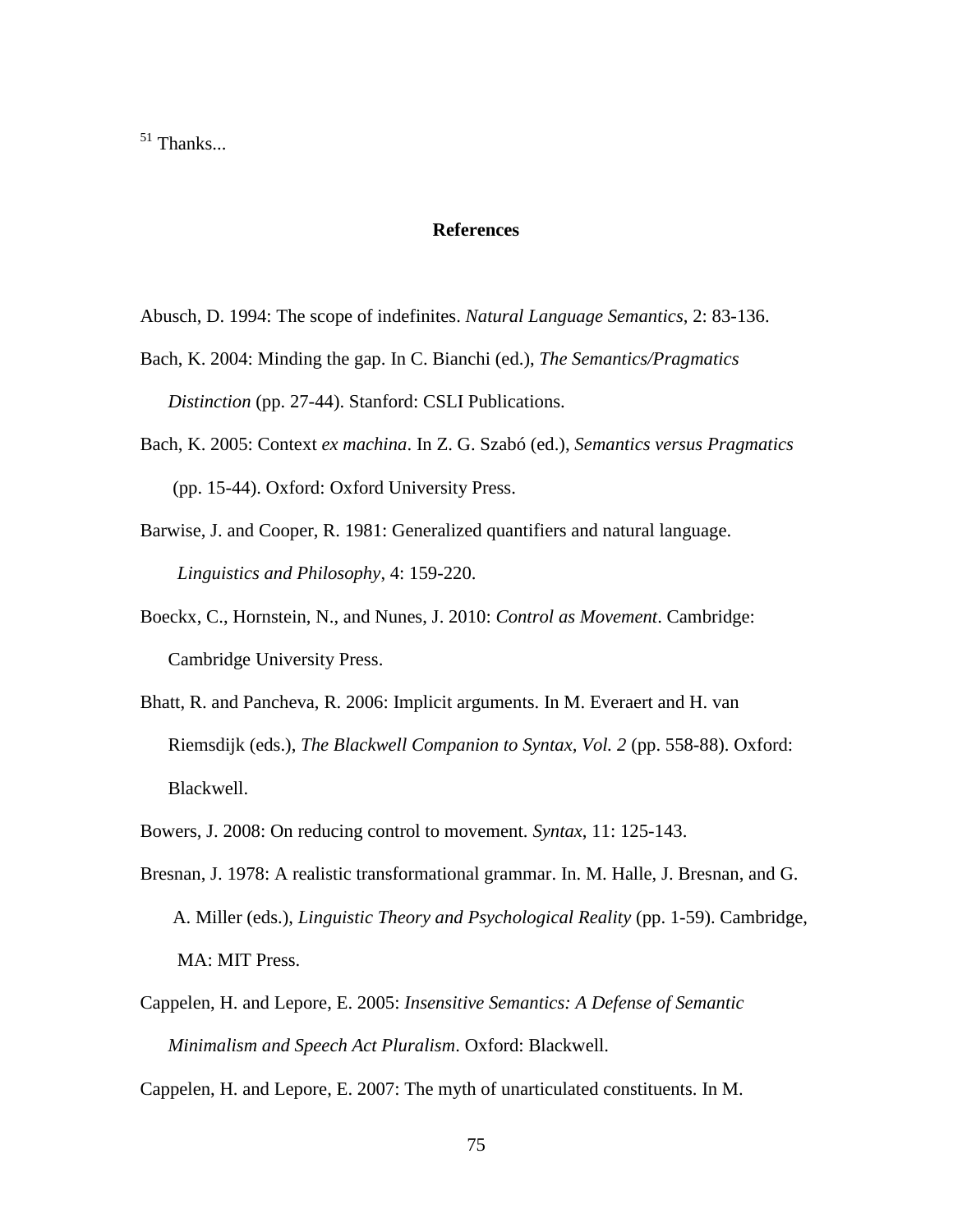O'Rourke and C. Washington (eds.), *Situating Semantics: Essays on the Philosophy of John Perry* (pp. 199-214). Cambridge, MA: MIT Press.

- Chierchia, G. 2001: A puzzle about indefinites. In C. Cecchetto, G. Chierchia, and M. Guasti (eds.), *Semantic Interfaces: Reference, Anaphora, and Aspect* (pp. 51-90). Stanford: CSLI Publications.
- Chierchia, G. 2004: Scalar implicatures, polarity phenomena, and the syntax/pragmatics interface. In A. Belletti (ed.), *Structures and Beyond: The Cartography of Syntactic Structures, Volume 3* (pp. 39-103). Oxford: Oxford University Press.
- Chierchia, G. 2005: Definites, locality, and intentional identity. In G. Carlson and F. Pelletier (eds.), *Reference and Quantification: The Partee Effect* (pp. 143-178). Stanford: CSLI Publications.
- Chomsky, N. 1979: *Language and Responsibility*. New York: Pantheon Books.
- Chomsky, N. 1982: *Some Concepts and Consequences of the Theory of Government and Binding*. Cambridge, MA: MIT Press.
- Chomsky, N. 1995: *The Minimalist Program*. Cambridge, MA: MIT Press.
- Chomsky, N. 2008: On phases. In R. Freiden, C. Otero, and M. L. Zubizarreta (eds.), *Foundational Issues in Linguistic Theory: Essays in Honor of Jean-Roger Vergnaud* (pp. 133-166). Cambridge, MA: MIT Press.
- Chomsky, N. 2012: The Science of Language: Interviews with James McGilvray. Cambridge: Cambridge University Press.
- Chomsky, N. and Lasnik, H. 1977: Filters and control. *Linguistic Inquiry*, 8: 425-504.
- Collins, J. 2007: Syntax, more or less. *Mind*, 116: 805-50.
- Crimmins, M. 1992: *Talk about Beliefs*. Cambridge, MA: MIT Press.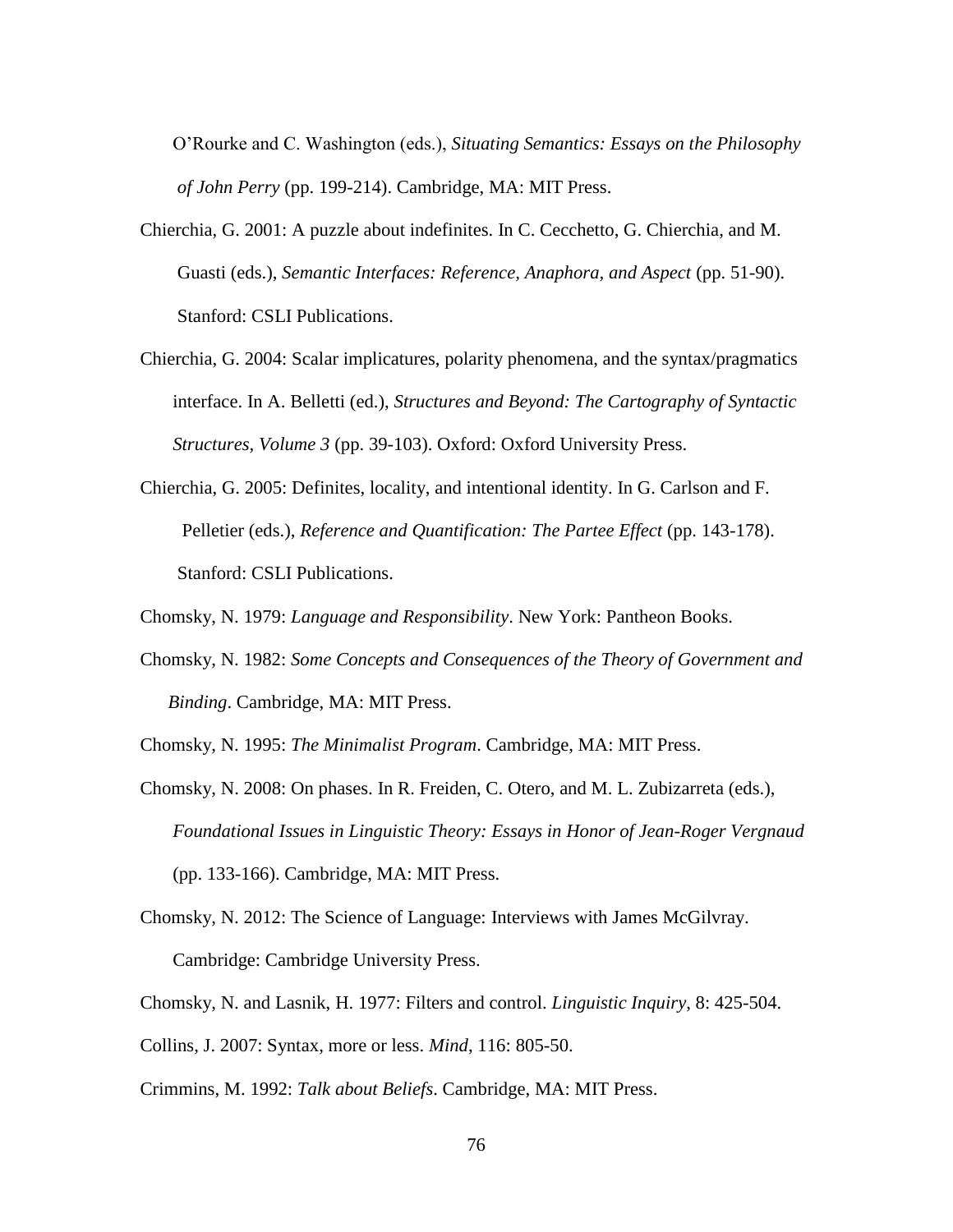Curry, H. and Feys, R. 1958: *Combinatory Logic. Volume I*. Amsterdam: North-Holland

Davidson, D. 1967: The logical form of action sentences. In N. Rescher (ed.), *The Logic of Decision and Action* (pp. 81-95). Pittsburgh: University of Pittsburgh Press

Davidson, D. 1980: *Essays on Actions and Events*. Oxford: Oxford University Press.

- Davidson, D. 1984: *Inquiries into Truth and Interpretation*. Oxford: Oxford University Press.
- Davidson, D. 1986: A nice derangement of epitaphs. In E. Lepore (ed.), *Truth and Interpretation: Perspectives on the Philosophy of Donald Davidson* (pp. 433-446). Oxford: Blackwell.
- Davies, W. and Dubinsky, S. 2008: *New Horizons in the Analysis of Control and Raising*. Dordrecht: Springer.
- Dowty, D. 1982: Quantification and the lexicon: a reply to Fodor and Fodor. In T. Hoekestra, H. van der Hulst, and M. Moortgat (eds.), *The Scope of Lexical Rules* (pp. 79-106). Dordrecht: Foris.
- Dummett, M. 1973/81: *Frege: Philosophy of Language*. *Second Edition*. London: Duckworth.
- Elbourne, P. 2008: The argument from binding. In J. Hawthorne (ed.), *Philosophical Perspectives 22: Philosophy of Language* (pp. 89-110). Oxford: Wiley-Blackwell.

Enç, M. 1991: The semantics of specificity. *Linguistic Inquiry*, 22: 1-25

- Endriss, C. 2009: *Quantificational Topics: A Scopal Treatment of Exceptional Wide Scope Phenomena*. Dordrecht: Springer.
- Etxeberria, U. 2009: Contextually restricted quantification in Basque. In A. Giannakidou and M. Rathert (eds.), *Quantification, Definiteness, and Nominalization* (pp. 76-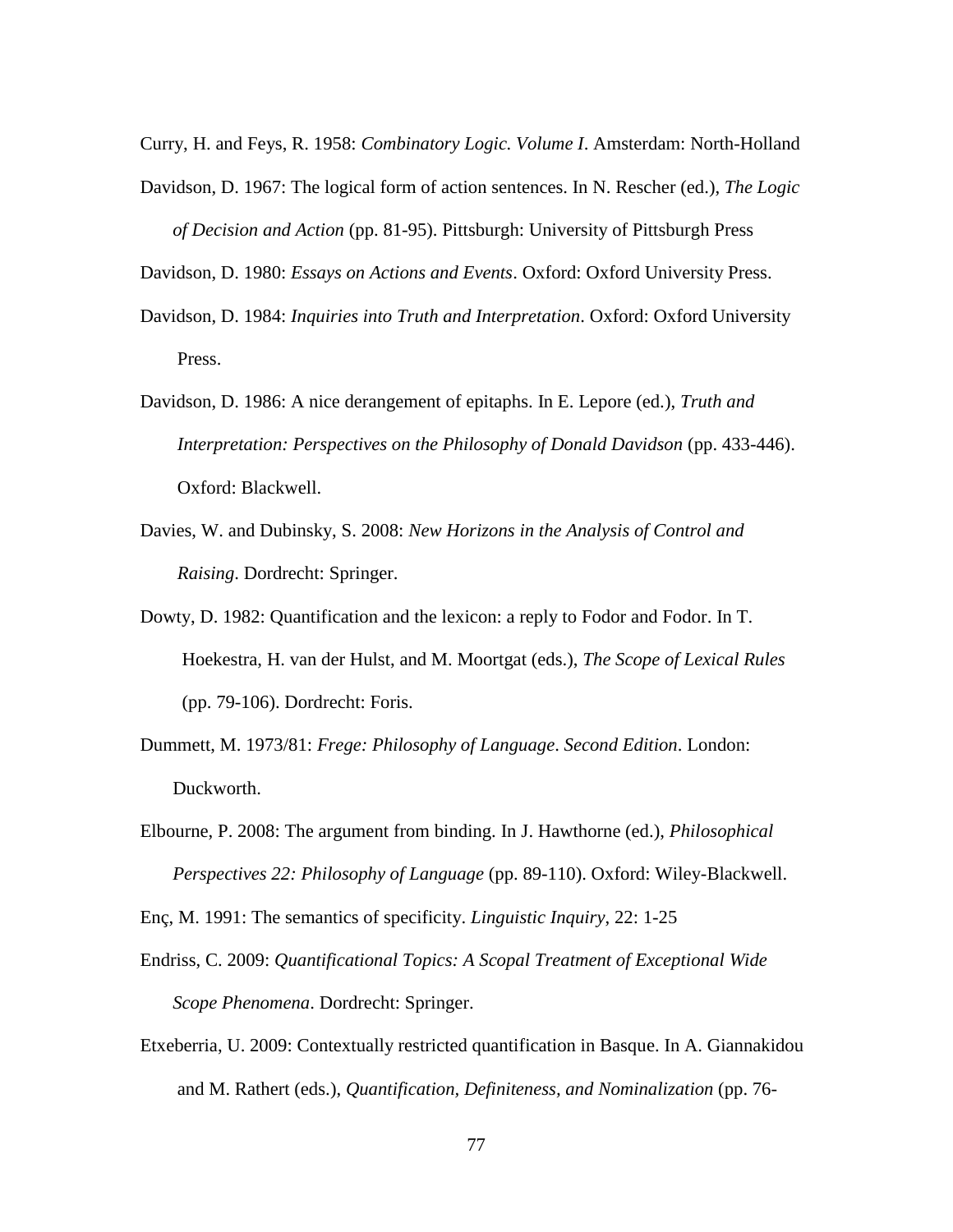107). Oxford: Oxford University Press.

Farkas, D. 1981: Quantifier scope and syntactic islands. *Proceedings of the Seventeenth Chicago Linguistics Society*: 59-66.

Farkas, D. 2002: Specificity distinctions. *Journal of Semantics*, 19: 213-243.

- Featherson, S. 2001: *Empty Categories in Sentence Processing*. Amsterdam: John Benjamins
- Fellbaum, C. 2000: Autotroponomy. In Y. Ravin and C. Leacock (eds.), *Polysemy: Theoretical and Computational Approaches* (pp. 52-67). Oxford: Oxford University Press.
- Fillmore, C. 1986: Pragmatically controlled zero anaphora. *Proceedings of the Twelfth Annual Meeting of the Berkeley Linguistics Society* (pp. 95-107). Berkeley, CA: Berkeley Linguistics Society.

Fine, K. 2000: Neutral relations. *Philosophical Review*, 109: 1-33.

Fine, K. 2007a: *Semantic Relationism*. Oxford: Blackwell.

- Fine, K. 2007b: Response to Fraser MacBride. *Dialectica*, 61: 57-62.
- Fodor, J. and Fodor, J. 1980: Functional structure, quantifiers, and meaning postulates. *Linguistic Inquiry*, 11: 759-770.
- Fodor, J. and Sag, I. 1982: Referential and quantificational indefinites. *Linguistics and Philosophy*, 5: 355-398.
- Fox, D. 1999: *Economy and Semantic Interpretation*. Cambridge, MA: MIT Press.
- Fox, D. 2002: On logical form. In R. Hendrick (ed.), *Minimalist Syntax* (pp. 82-124). Oxford: Blackwell.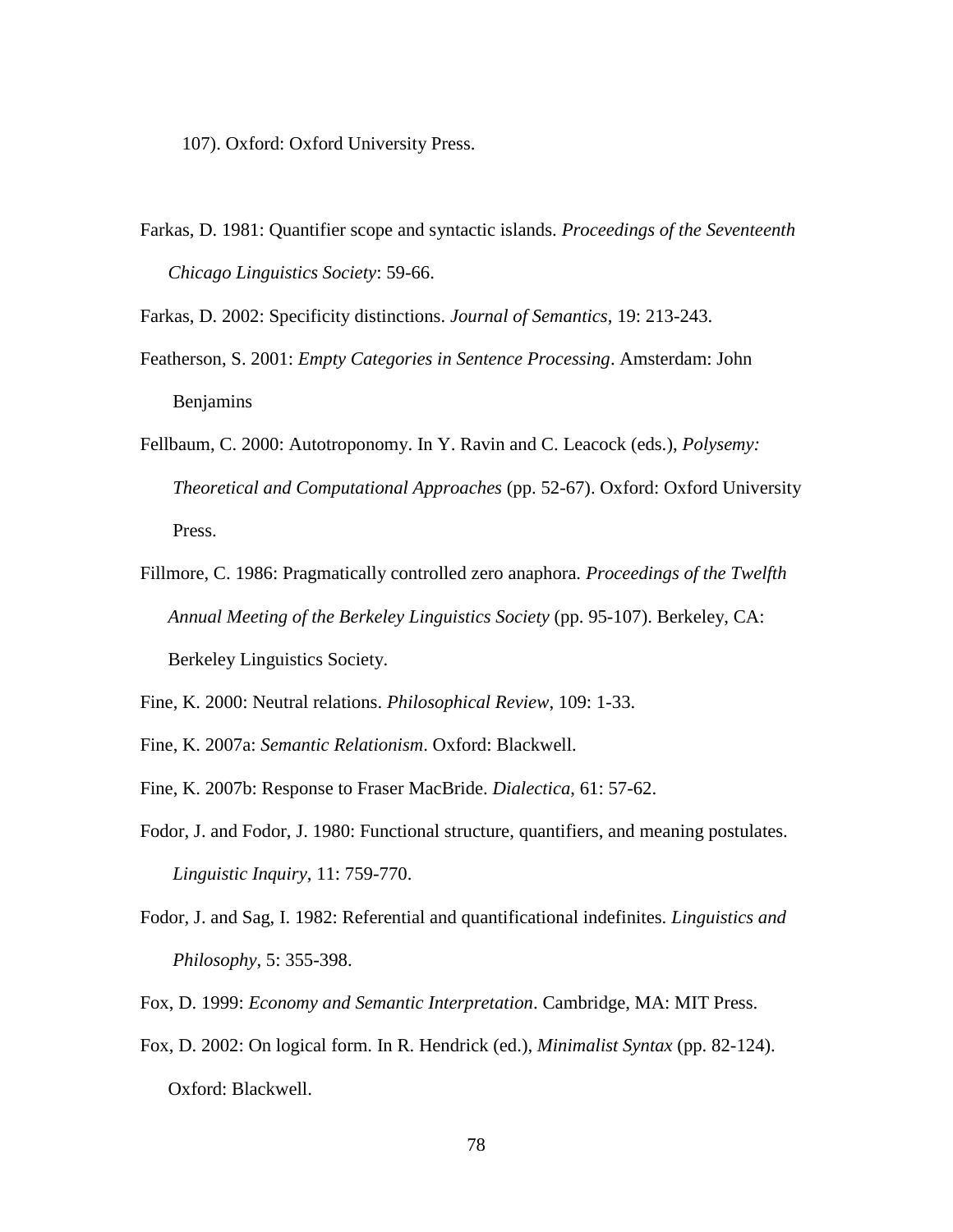- Frege, G. 1879/1967: *Begriffsschrift*, a formula language, modelled upon that of arithmetic, for pure thought. In J. van Heijenoort (ed.), *From Frege to Gödel: a Source Book in Mathematical Logic, 1879-1931* (pp. 1-82). Cambridge, MA: Harvard University Press.
- Frege, G. 1891/1980: Function and concept. In P. Geach and M. Black (eds.), *Translations from the Philosophical Writings of Gottlob Frege*. *Third Edition* (pp. 21- 41). Oxford: Blackwell.
- Frege, G. 1904/80: What is a function? In P. Geach and M. Black (eds.), *Translations from the Philosophical Writings of Gottlob Frege*. *Third Edition* (pp. 107-116). Oxford: Blackwell.
- Gallistel, C. and King, A. 2009: *Memory and the Computational Brain: Why Cognitive Science will Transform Neuroscience*. Oxford: Blackwell.
- Gazdar, G. 1982: Phrase structure grammars. In P. Jacobson and G. Pullum (eds.), *The Nature of Syntactic Representation* (pp. 131-186). Dordrecht: D. Reidel.
- Geurts, B. 2002: indefinites and choice functions. *Linguistic Inquiry*, 31: 731-738.
- Glanzberg, M. 2006: Quantifiers. In E. Lepore and B. Smith (eds.), *Oxford Handbook of the Philosophy of Language* (pp. 794-821). Oxford: Oxford University Press.
- Glanzberg, M. 2009: Not all contextual parameters are alike. Unpublished manuscript.
- Goldberg, A. 1995: *Constructions: A Construction Grammar Approach to Argument Structure*. Chicago: Chicago University Press.

Grimshaw, J. 2005: *Words and Structure*. Stanford: CSLI Press.

Grodzinsky, Y. 1990: *Theoretical Perspectives on Language Deficits*. Cambridge, MA: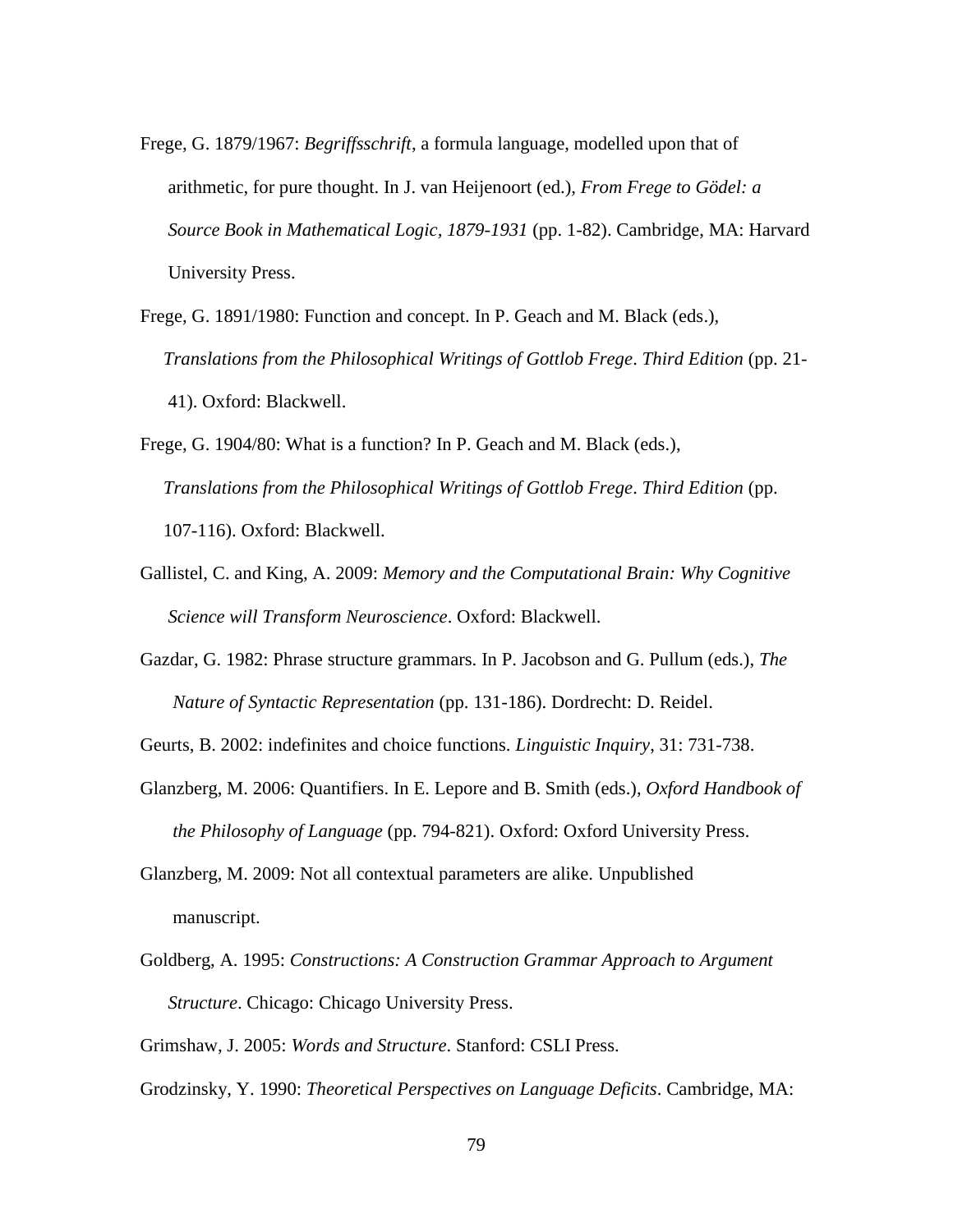MIT Press.

- Hale, K. and Keyser, S. J. 1993: On argument structure and the lexical expression of syntactic relations. In K. Hale and S. J. Keyser (eds.), *The View from Building 20: Essays in Linguistics in Honor of Sylvain Bromberger* (pp. 53-110). Cambridge, MA: MIT Press.
- Hale, K. and Keyser, S. J. 2002: *Prolegomenon to a Theory of Argument Structure*. Cambridge, MA: MIT Press.
- Harley, H. 2011: A minimalist approach to argument structure. In C. Boeckx (ed.), *The Oxford Handbook of Linguistic Minimalism* (pp. 427-448). Oxford: Oxford University Press.
- Heim, I. 1982: The semantics of definite and indefinite noun phrases. Ph.D., University of Massachusetts, Amherst.

Higginbotham, J. 1985: On semantics. *Linguistic Inquiry*, 16: 547-594

- Higginbotham, J. 1989: Elucidations of meaning. *Linguistics and Philosophy*, 12: 465- 517.
- Hintikka, J. 1986: The semantics of a certain. *Linguistic Inquiry*, 17: 331-336.
- Hornstein, N. 1999: Movement and control. *Linguistic Inquiry*, 30: 69-96.
- Hornstein, N. and Polinsky, M. (eds.) 2010: *Movement Theory of Control*. Amsterdam: John Benjamins.
- Huang, C.-T. 1995: Logical form. In G. Webelhuth (ed.), *Government and Binding Theory and the Minimalist Program: Principles and Parameters in Syntactic Theory* (pp. 125-176). Oxford: Blackwell.
- Ioup, G. 1977: Specificity and the interpretation of quantifiers. *Linguistics and*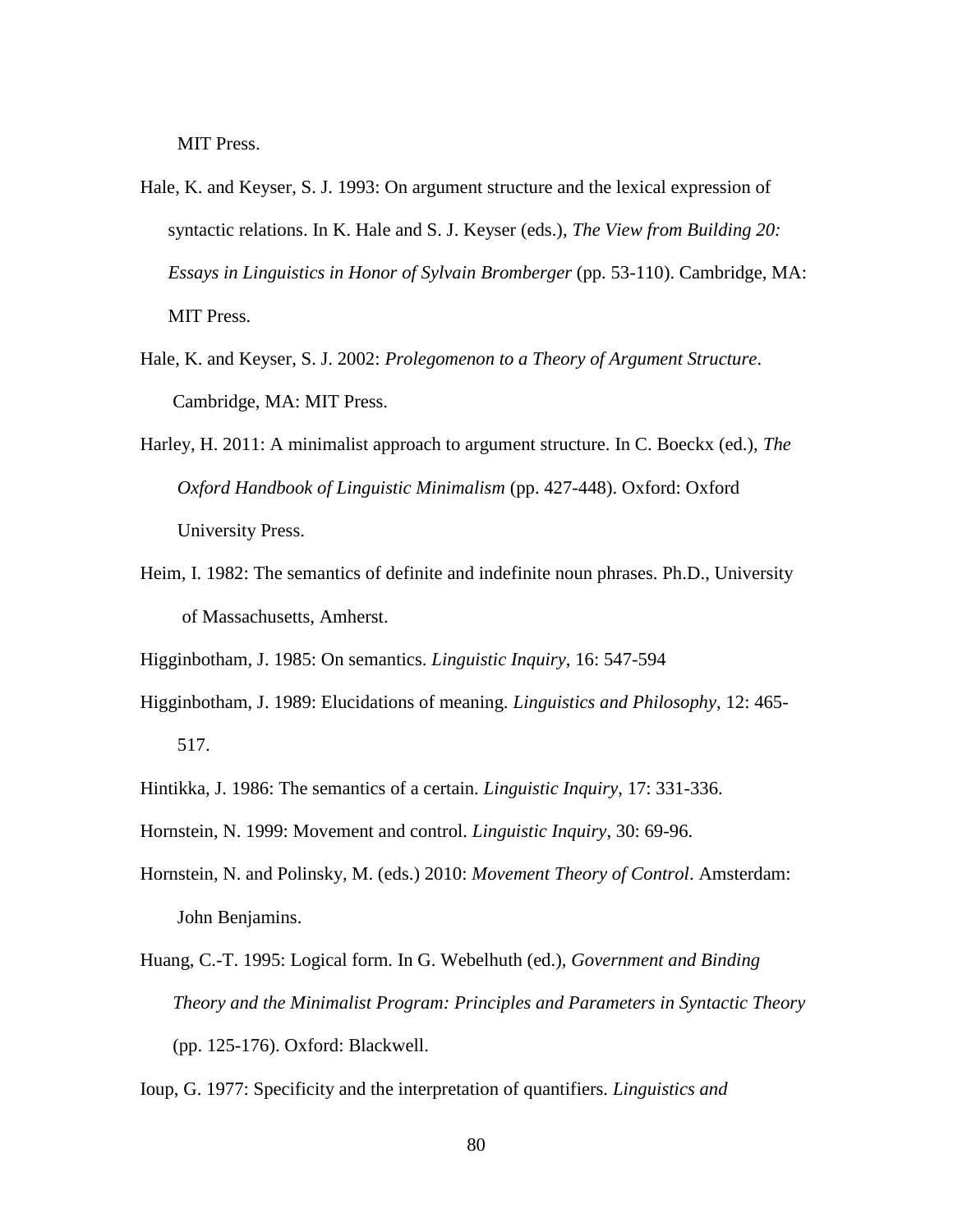*Philosophy*, 1: 233-245.

Jackendoff, R. 1990: *Semantic Structures*. Cambridge, MA: MIT Press.

- Jackson, F. 1976: Indicative conditionals. In A. Kasher (ed.), *Language in Focus: Foundations, Methods and Systems. Essays in Honor of Yehoshua. Bar-Hillel* (pp. 179-196). Dordrecht: D. Reidel.
- Jacobson, P. 1999: Towards a variable-free semantics. *Linguistics and Philosophy*, 22: 117-185.
- Kamp, H. 1993: *From Discourse to Logic: Introduction to Modeltheoretic Semantics of Natural Language, Formal Logic and Discourse Representation Theory*. Dordrecht: Kluwer.
- Katz, J. and Postal, P. 1964: *An Integrated Theory of linguistic Descriptions*. Cambridge, MA: MIT Press.
- Korta, K. and Perry, J. 2011: *Critical Pragmatics: An Inquiry into Reference and Communication*. Cambridge: Cambridge University Press.

Kratzer, A. 1998: Scope or pseudo-scope? Are there wide-scope indefinites? In S. Rothstein (ed.), *Events in Grammar* (pp. 163-196). Dordrecht: Kluwer.

Kripke, S. 1977: Speakers and reference and semantic reference. In P. French, T. Uehling, and H. Wettstein (eds.), *Contemporary perspectives in the Philosophy of Language* (pp. 6-27). Minneapolis: University of Minnesota Press.

Landau, I. 2000: *Elements of Control: Structure and Meaning in Infinitival Constructions*. Dordrecht: Kluwer.

Landau, I. 2003: Movement out of control. *Linguistic Inquiry*, 34: 471-498.

Landau, I. 2010: The explicit syntax of implicit arguments. *Linguistic Inquiry*, 41: 357-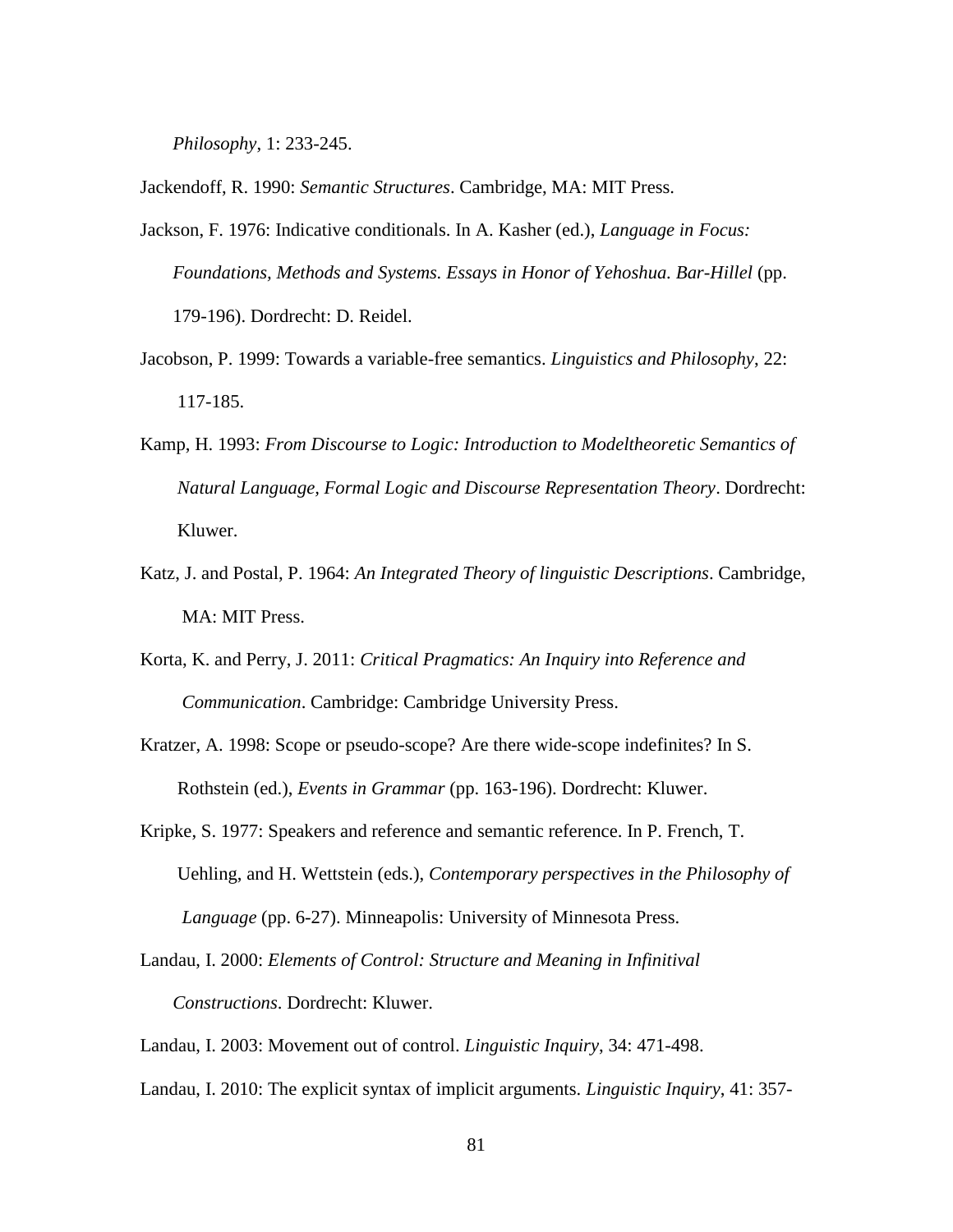- Lappin, S. 1991: Concepts of logical form in linguistics and philosophy. In A. Kasher (ed.), *The Chomskyan Turn* (pp. 300-333). Oxford: Blackwell.
- Larson, R. 1988: On the double object construction. *Linguistic Inquiry*, 19: 335-91.
- Lasnik, H. and Fiengo, R. 1974: Complement object deletion. *Linguistic Inquiry*, 5: 535- 571.
- Lasersohn, P. 2008: Quantification and perspective in relativist semantics. In J. Hawthorne (ed.), *Philosophical Perspectives 22: Philosophy of Language* (pp. 305- 337). Oxford: Wiley-Blackwell.
- Lasersohn, P. 2009: Relative truth, speaker commitment, and control of implicit arguments. *Synthese*, 166: 359-374.
- Levin, B. and Rappaport Hovav, M. 1995: *Unaccusativity: At the Syntax-Lexical Semantics Interface*. Cambridge, MA: MIT Press.

MacBride, F. 2007: Neutral relations revisited. *Dialectica*, 61: 25-56.

- Martí, L. 2006: Unarticulated constituents revisited. *Linguistics and Philosophy*, 29: 135- 66.
- Martí, L. 2009: Contextual restrictions on indefinites: Spanish *algunos* vs. *unos*. In A. Giannakidou and M. Rathert (eds.), *Quantification, Definiteness, and Nominalization* (pp. 108-132). Oxford: Oxford University Press.
- Martí, L. 2011: Implicit indefinite objects: grammar, not pragmatics. Unpublished manuscript.
- Matthewson, L. 1999: On the interpretation of wide-scope indefinites. *Natural Language Semantics*, 7: 79-134.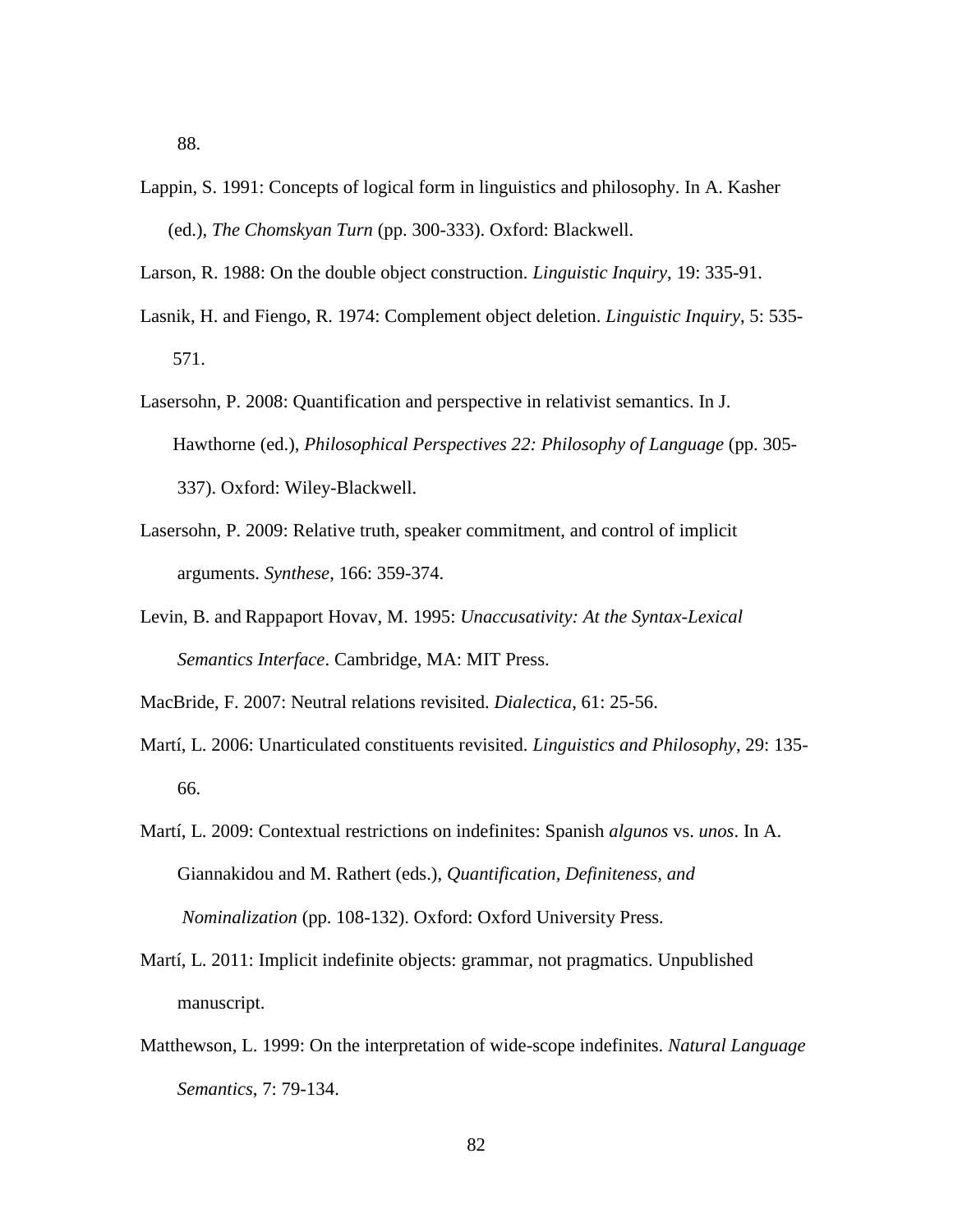Matthewson, L. 2001: Quantification and the nature of crosslinguistic variation. *Natural Language Semantics*, 9: 145-189.

May, R. 1985: *Logical Form: Its Structure and Derivation*. Cambridge, MA: MIT Press.

- Milsark, G. 1977: Toward an explanation of certain peculiarities of the existential construction in English. *Linguistic Analysis*, 3: 1-29.
- Mittwoch, A. 1982: On the difference between *eating* and *eating something*: activities versus accomplishments. *Linguistic Inquiry*, 13: 113-122.
- Montague, R. 1974: *Formal Philosophy: Selected Papers of Richard Montague*. New Haven: Yale University Press.
- Næss, Å. 2011: The grammar of eating and drinking verbs. *Language and Linguistics Compass*, 5: 413–423.
- Neale, S. 2007: On location. In M. O'Rourke and C. Washington (eds.), *Situating Semantics: Essays on the Philosophy of John Perry* (pp. 251-394). Cambridge, MA: MIT Press.
- Parsons, T. 1991: *Events in the Semantics of English: A Study of Subatomic Semantics*. Cambridge, MA: MIT Press.
- Partee, B. 1974: Opacity and scope. In M. K. Mutz and P. Unger (eds.), *Semantics and Philosophy* (pp. 81-101). New York: NYU Press.
- Partee, B. H. 1984: Compositionality. In F. Landman and F. Veltman (eds.), *Varieties of Formal Semantics* (pp. 281-311). Dordrecht: Foris. References to the reprint in B. H. Partee (2004), *Compositionality in Formal Semantics: Selected papers by Barbara H. Partee* (pp. 153-181). Oxford: Blackwell.
- Partee, B. H. 1989: Binding implicit arguments in quantified contexts. *Chicago Linguistic*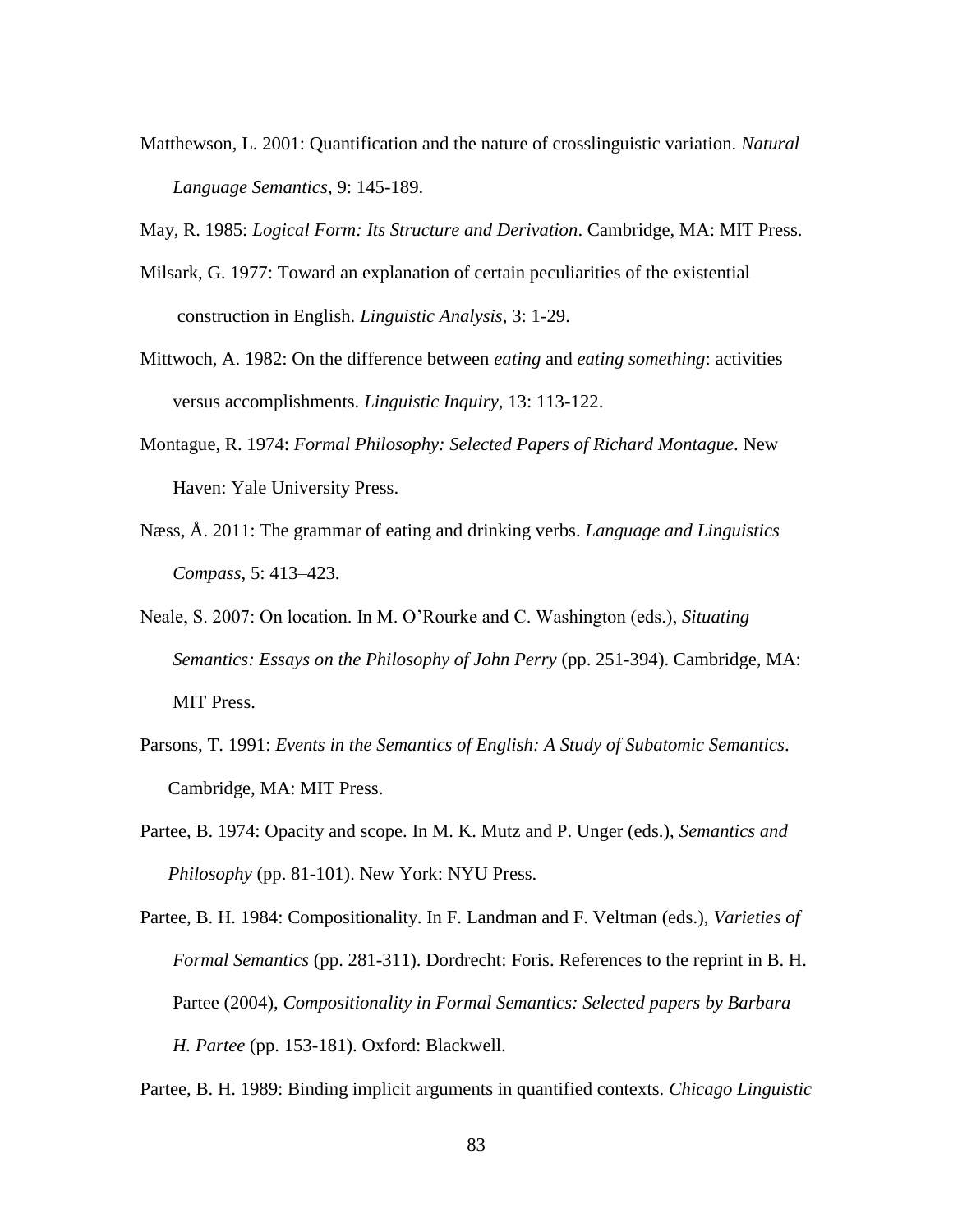*Society*, 25: 342-365. References to the reprint in B. H. Partee (2004),

 *Compositionality in Formal Semantics: Selected papers by Barbara H. Partee* (pp. 259-291). Oxford: Blackwell.

- Pelletier, F. 2003: Context dependence and compositionality. *Mind and Language*, 18: 148-161
- Percus, O. 2000: Constraints on some other variables in syntax. *Natural Language Semantics*, 8: 173-229.
- Perry, J. 1986: Thought without representation. *Proceedings of the Aristotelian Society, Supplementary Volume*, 60: 263-83
- Perry, J. 2007: Situating semantics: a response. In M. O'Rourke and C. Washington (eds.), *Situating Semantics: Essays on the Philosophy of John Perry* (pp. 507-576). Cambridge, MA: MIT Press.
- Pesetsky, D. 1995: *Zero Syntax: Experiencers and Cascades*. Cambridge, MA: MIT Press.
- Peters, S. and Westerståhl, D. 2006: Quantifiers in language and Logic. Oxford: Oxford University Press.
- Pietroski, P. 2005: *Events and Semantic Architecture*. Oxford: Oxford University Press.
- Pinker, S. 1989: *Learnability and Cognition: The Acquisition of Argument Structure*. Cambridge, MA: MIT Press
- Pupa, F. and Troseth, E. 2011: Syntax and interpretation. *Mind and Language*, 26: 185- 209.
- Pustejovsky, J. 1995: *The Generative Lexicon*. Cambridge, MA: MIT Press.
- Quine, W. V. O. 1960a: *Word and Object*. Cambridge, MA: MIT Press.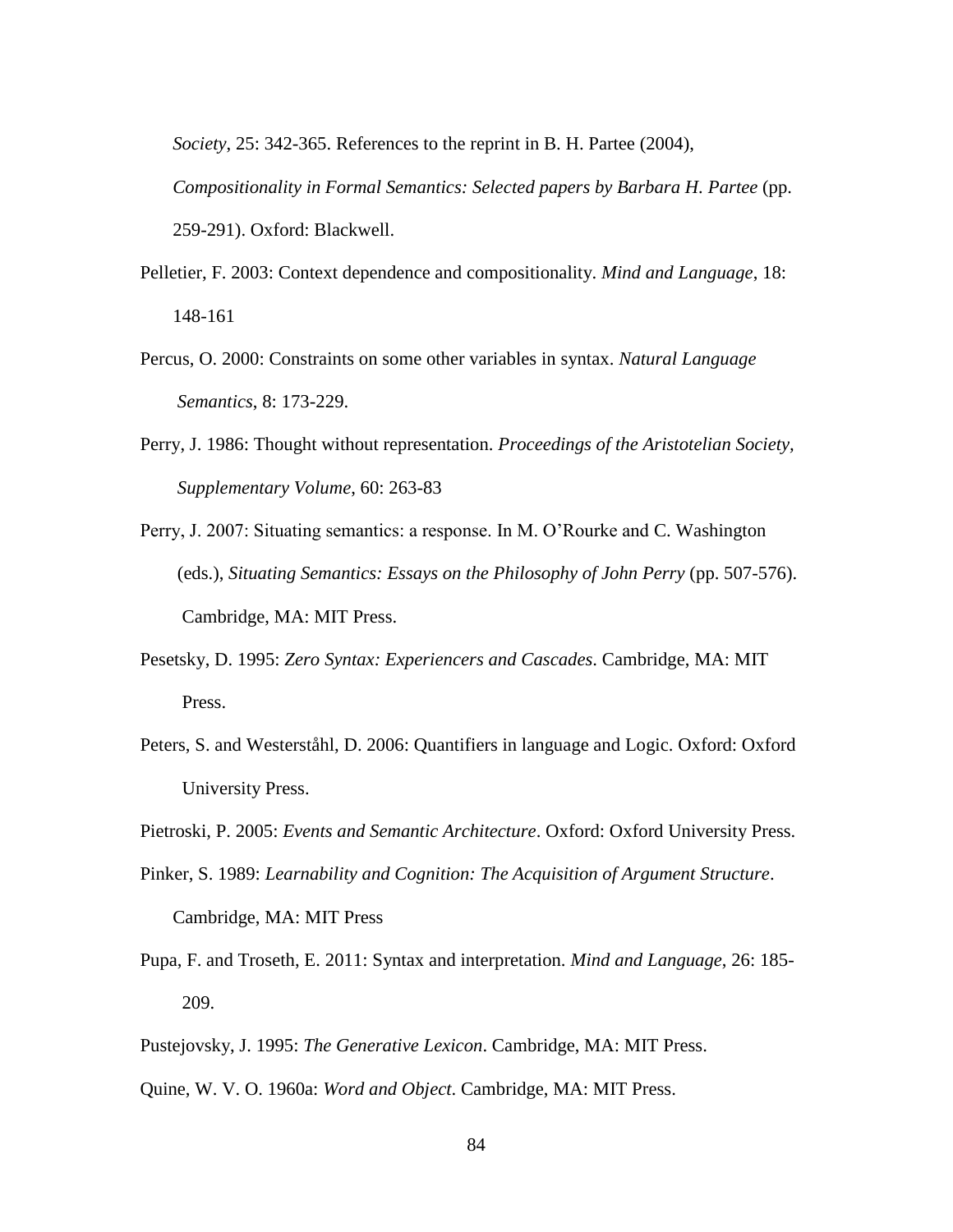Quine, W. V. O. 1960b: Variables explained away. *Proceedings of the American Philosophical Society*, 104: 343-47

- Ramchand, G. 2008: *Verb Meaning and the Lexicon: A First Phase Syntax*. Cambridge: Cambridge University Press.
- Randall, J. H. 2010: *Linking: The Geometry of Argument Structure*. Heidelberg: Springer
- Recanati, F. 2002: Unarticulated constituents. *Linguistics and Philosophy*, 25: 299-332.

Recanati, F. 2004: *Literal Meaning*. Cambridge: Cambridge University Press.

Recanati, F. 2007: It is raining (somewhere). *Linguistics and Philosophy*, 30: 123-146.

- Recanati, F. 2010: *Truth-Conditional Pragmatics*. Oxford: Oxford University Press.
- Reinhart, T. 1997: Qunatifier scope: how labor is divided between QR and choice functions. *Linguistics and Philosophy*, 20: 335-397.
- Reinhart, T. 1998: WH-in-situ in the framework of the minimalist program. *Natural Language Semantics*, 6: 29-56.
- Reinhart, T. 2006: *Interface Strategies: Optimal and Costly Computations*. Cambridge, MA: MIT Press.

Ruys, E. 1992: *The Scope of Indefinites*. Ph.D. dissertation, Utrech University.

- Safir, K. 1991: Evaluative predicates and the representation of implicit arguments. In R. Freidin (ed.), *Principles and Parameters in Comparative Grammar* (pp. 99-131). Cambridge, MA: MIT Press.
- Schlenker, P.2006: Scopal independence: a note on branching and wide scope readings of indefinites and disjunctions. *Journal of Semantics*, 23: 281-314.

Schwarzschild, R. 2002: Singleton indefinites. *Journal of Semantics*, 19: 289-314.

Sennet, A. 2008: The binding argument and pragmatic enrichment, or, why philosophers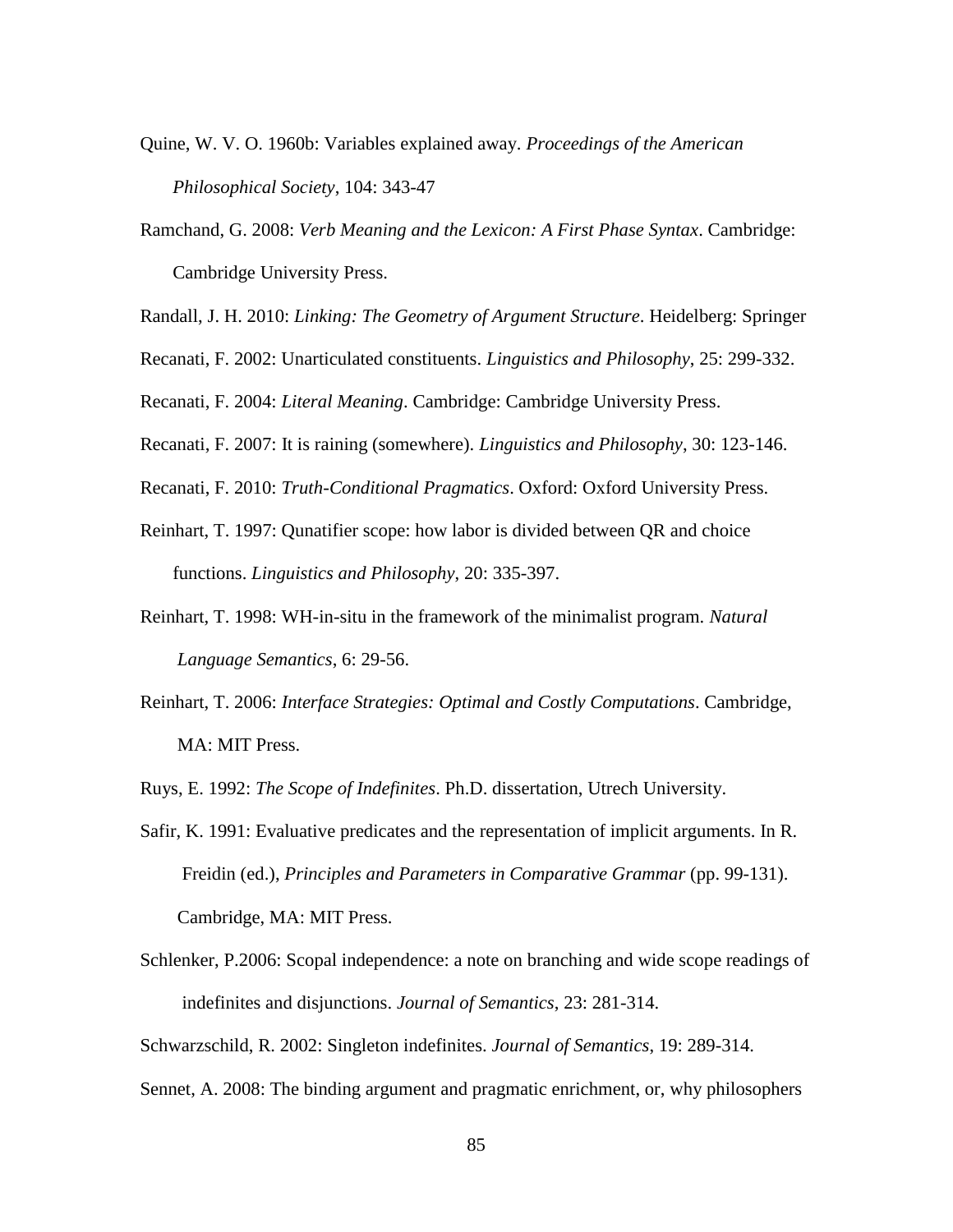care even more than weathermen about 'raining'. *Philosophy Compass*, 3: 135-157.

- Sennet, A. 2011: Unarticulated constituents and propositional structure. *Mind and Language*, 26:412-435.
- Stalnaker, R. 1968: A theory of conditionals. In N. Rescher (ed.), Studies in Logical Theory (pp. 98-112). Oxford: Blackwell.
- Stanley, J. 2000: Context and logical form. *Linguistics and Philosophy*, 23/4: 391-434. References to the reprint in Stanley (2007).
- Stanley, J. 2002: Making it articulated. *Mind and Language*, 17: 149-168.
- Stanley, J. 2005a: Semantics in context. In G. Preyer and G. Peter (eds.), *Contextualism in Philosophy: Knowledge, Meaning, and Truth* (pp. 221-53). Oxford: Oxford University Press. References to the reprint in Stanley (2007).
- Stanley, J. 2005b: Review of François Recanati's *Literal Meaning*. *Notre Dame Philosophical Review*. References to the reprint in Stanley (2007).
- Stanley, J. 2007: *Language in Context: Selected Essays*. Oxford: Oxford University Press.
- Stanley, J. and Szabó, Z. 2001: On quantifier domain restriction. *Mind and Language*, 15: 219-261.
- Szabolcsi, A. 2010: *Quantification*. Cambridge: Cambridge University Press.
- Taylor, K. 2001: Sex, breakfast, and descriptus interuptus. *Synthese*, 128: 45-61.
- Taylor, K. 2007: Misplaced modification and the illusion of opacity. In M. O'Rourke and C. Washington (eds.), *Situating Semantics: Essays on the Philosophy of John Perry* (pp. 215-250). Cambridge, MA: MIT Press.

Uriagereka, J. 2012: *Spell-Out and the Minimalist Program*. Oxford: Oxford University